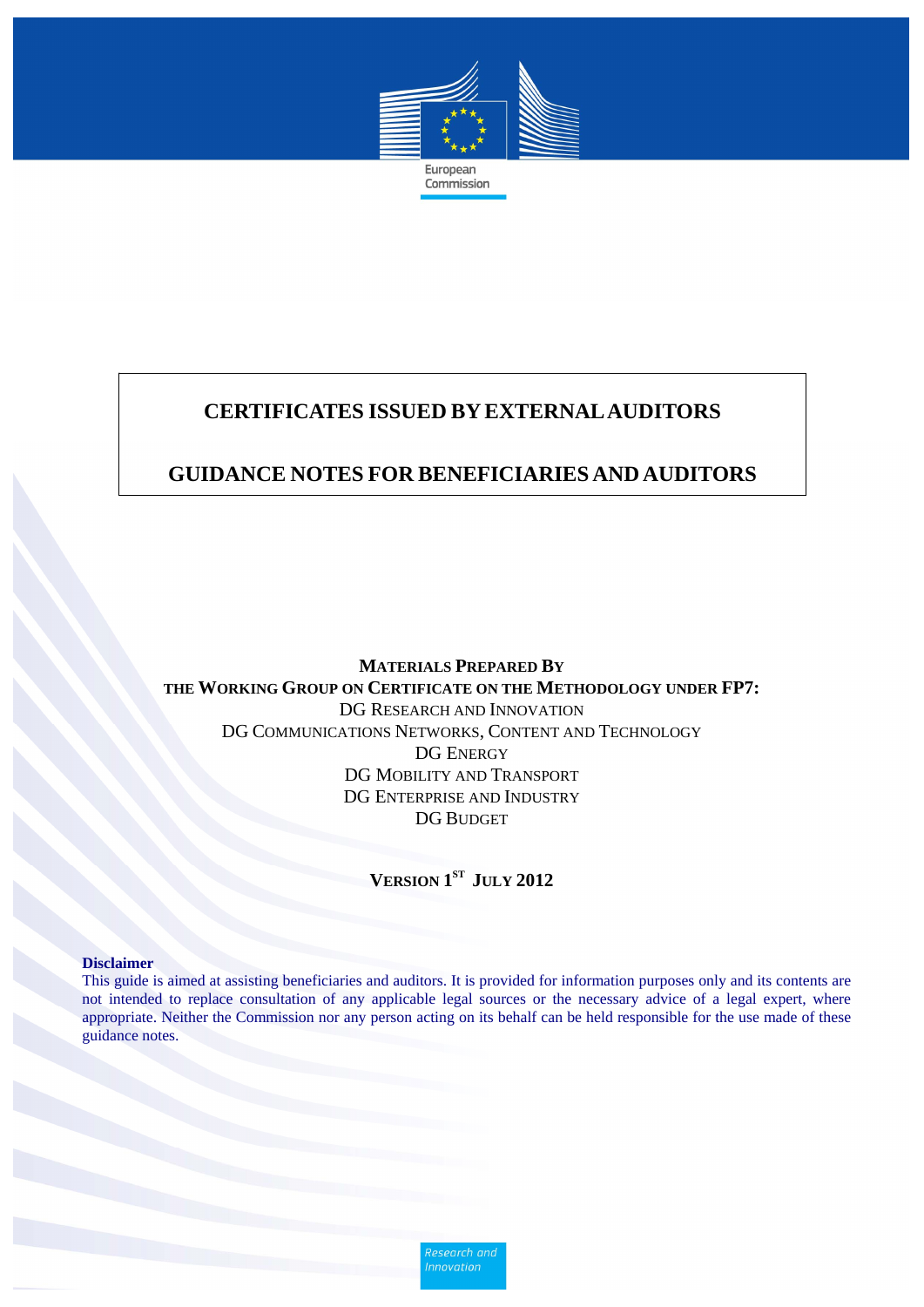#### **Introduction**

 $\overline{a}$ 

These guidance notes have been compiled to guide research beneficiaries and external auditors in the preparation of Certificates on the Financial Statements and on the Methodology for calculating personnel costs/indirect costs under the 7th RTD Framework Programme (FP7).

In particular, the document considers the following topics and related issues:

- FP7 model Grant Agreement<sup>1</sup>;
- Guide to Financial Issues Relating to FP7 Indirect Actions<sup>2</sup>;
- Frequently asked questions (FAQs) received by the European Commission from external auditors, beneficiaries and the Commission's operational services. The FAQ will be published in a separate document on CORDIS.

The objective of these guidance notes is to give an overview of the requirements and provisions which are of importance in claiming costs for reimbursement and hence in the Certification on the Financial Statements and on the Methodology.

The text of this document is valid as of the present date however it may be updated if necessary to reflect developments in the Certificate on the Financial Statements and on the Methodology procedures as they occur.

This document is composed of Part I dealing with the Certificates on the Methodology, Part II covering the Certificates on the Financial Statements and Part III which is a common glossary for both types of Certificates.

This is the fourth update of the Guidance Notes for Beneficiaries and Auditors on FP7 audit certification issues. The main reason for this update is the revision of the Model grant agreement together with its annexes, following the adoption of the Commission Decision<sup>3</sup> of 24.01.2011, introducing simplification measures for FP7. The simplification measures refer firstly to the new provisions and acceptability criteria for the use of average personnel cost by beneficiaries, and secondly to the introduction of flat-rate financing for SME owners and other natural persons not receiving a salary.

As a consequence, the following modifications have been introduced:

– The abolition of the mandatory certification on the methodology for average personnel costing methodologies (Part  $I - 5.4$ );

<sup>1</sup> See in particular Articles II.4 and II.14-II.19 of Annex II (General Conditions, Part B) of the model grant agreement: [http://cordis.europa.eu/fp7/calls-grant-agreemen](http://cordis.europa.eu/fp7/calls-grant-agreement_en.html)t\_en.html

<sup>2</sup> See in particular Part A, Section 2 of the FP7 Guide to Financial Issues: [ftp://ftp.cordis.europa.eu/pub/fp7/docs/financialguide\\_en.pdf](ftp://ftp.cordis.europa.eu/pub/fp7/docs/financialguide_en.pdf)

 $3$  Commission Decision C(2011)174 on measures for simplifying the implementation of Decision N°1982/2006/EC of the European Parliament and of the Council and Council Decision N°970/2006/Euratom and amending Decision C(2007)1509 and C(2007)1625 and the repeal of Commission Decision C(2009)4705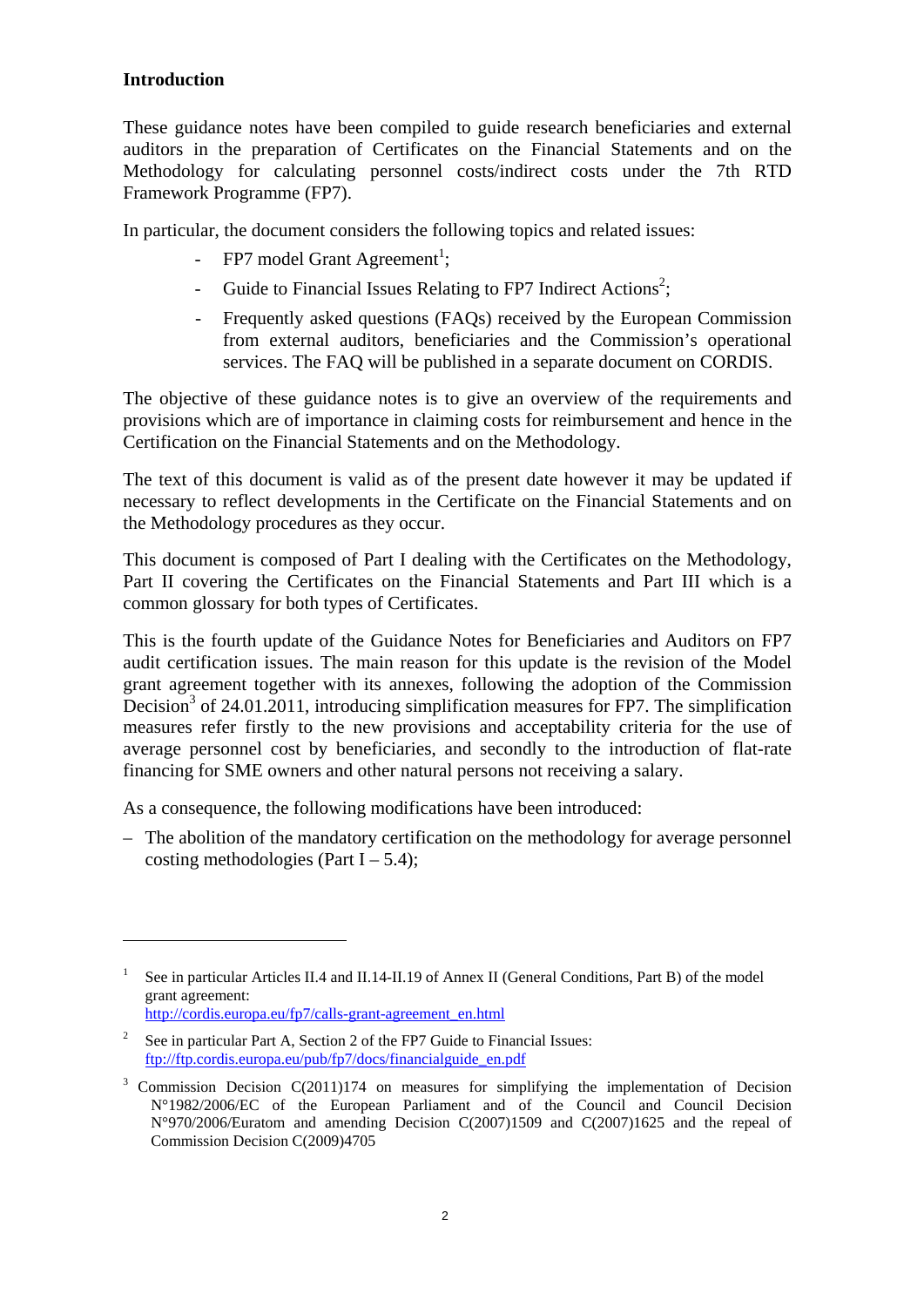- The adoption of new acceptability criteria for average personnel costing methodologies which replace the acceptability criteria for average personnel as defined in the Commission Decision C(2010)4705 (Part  $I - 5.4$ );
- The abolition of the mandatory certification on the methodology for natural persons and SME owners who do not receive a salary (Part  $I - 5.5$ );
- The flat-rate financing for natural persons and SME owners without a salary (Part I 5.5);
- Some clarifications and additional information have been introduced for the beneficiaries and the auditors concerning the procedures to be performed following the revision of the Model grant agreement adopted by the Commission (Annex VII, Forms D and E).

Additionally, modifications have been introduced in order to reflect the recent update of the Guide to Financial Issues relating to FP7 Indirect Actions (version 16/01/2012).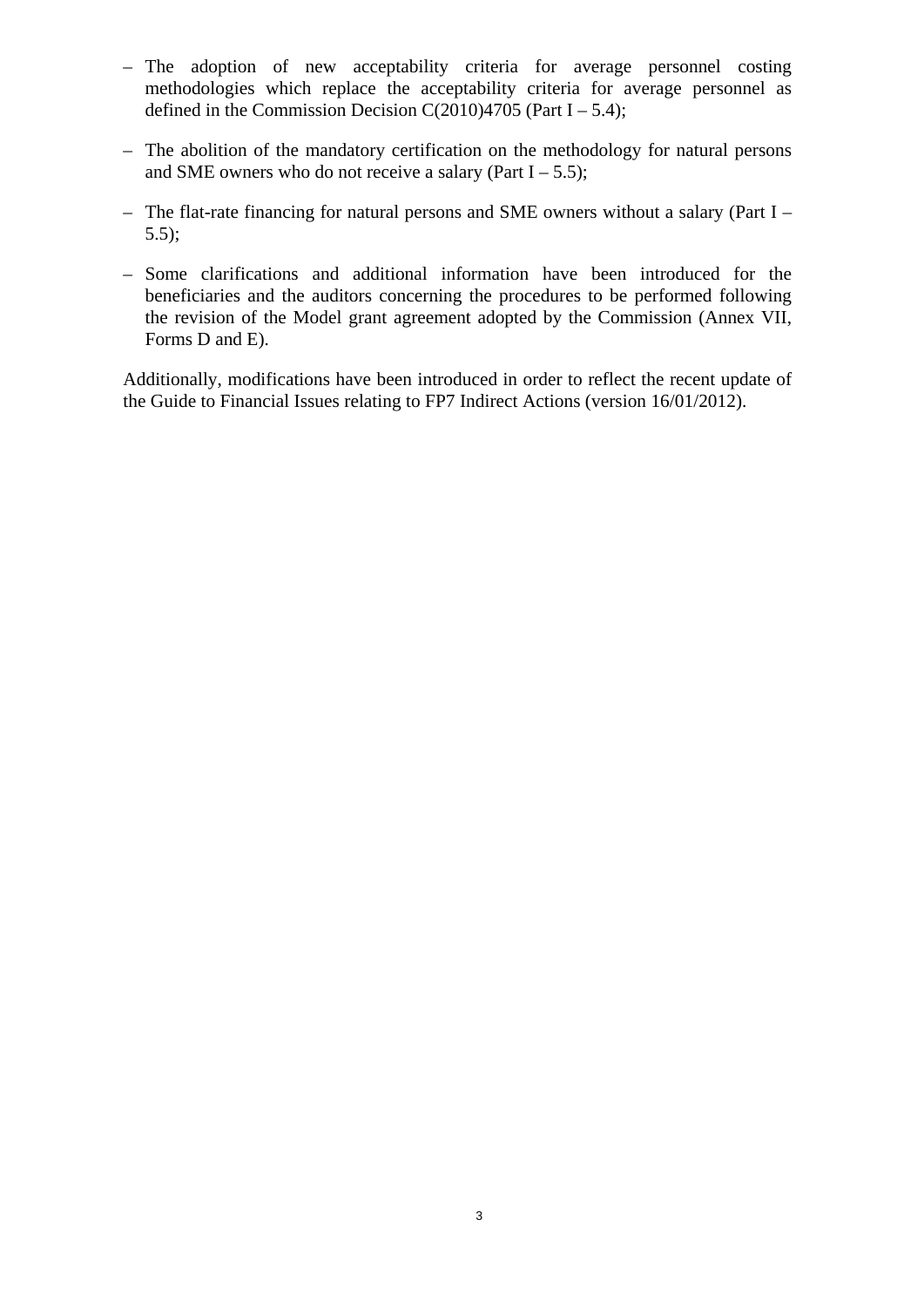| 1. | AUDITORS ELIGIBLE TO DELIVER THE CERTIFICATE ON THE<br>FINANCIAL STATEMENTS AND ON THE METHODOLOGY (COM |           |                                                                                                                                |  |
|----|---------------------------------------------------------------------------------------------------------|-----------|--------------------------------------------------------------------------------------------------------------------------------|--|
| 2. | REIMBURSEMENT OF THE COSTS OF THE CERTIFICATES 11                                                       |           |                                                                                                                                |  |
| 3. |                                                                                                         | PRACTICAL | HINTS FOR BENEFICIARIES AND ESSENTIAL                                                                                          |  |
|    |                                                                                                         |           |                                                                                                                                |  |
| 1. |                                                                                                         |           | REASONS FOR INTRODUCING THE CERTIFICATION ON THE                                                                               |  |
| 2. |                                                                                                         |           | ADVANTAGES OF THE USE OF THE CERTIFICATION ON THE                                                                              |  |
| 3. | <b>SCOPE</b>                                                                                            |           | AND CONTENT OF THE CERTIFICATE ON THE                                                                                          |  |
| 4. |                                                                                                         |           | FORM OF THE CERTIFICATE ON THE METHODOLOGY - ANNEX                                                                             |  |
| 5. |                                                                                                         |           | SUBMISSION OF THE CERTIFICATE ON THE METHODOLOGY  19                                                                           |  |
|    | 5.1                                                                                                     |           |                                                                                                                                |  |
|    | 5.2                                                                                                     |           | Specific provisions for the Certificate on the Methodology for both                                                            |  |
|    |                                                                                                         | 5.2.1     |                                                                                                                                |  |
|    |                                                                                                         | 5.2.2     | Consequences of the acceptance and use of the Certificate on<br>the Methodology for both personnel and indirect costs (CoM) 21 |  |
|    |                                                                                                         | 5.2.3     |                                                                                                                                |  |
|    |                                                                                                         | 5.2.4     | Consequences of withdrawal of a Certificate by the                                                                             |  |
|    | 5.3                                                                                                     |           | Specific provisions for the Certificate on the Methodology on average                                                          |  |
|    |                                                                                                         | 5.3.1     | Abolition of the mandatory certification on average personnel                                                                  |  |
|    |                                                                                                         | 5.3.2     | Consequences of the acceptance and use of the certificate on                                                                   |  |
|    |                                                                                                         | 5.3.3     |                                                                                                                                |  |
|    | 5.4                                                                                                     |           | New acceptability criteria for average personnel cost methodologies25                                                          |  |
|    |                                                                                                         | 5.4.1     | New criteria for average personnel costs adopted by                                                                            |  |
|    |                                                                                                         | 5.4.2     | Definition of the new acceptability criteria for average                                                                       |  |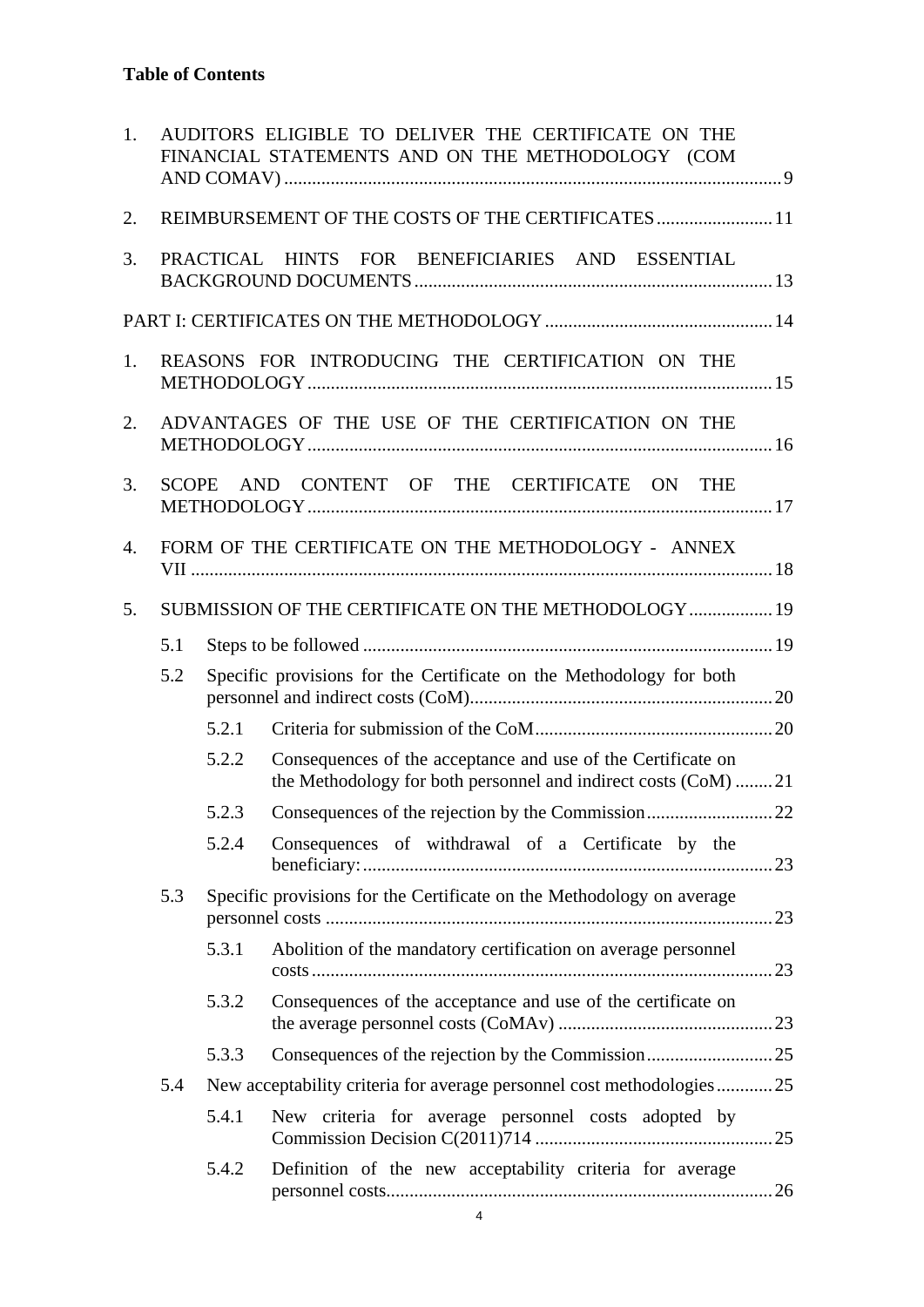|    |                                                     | 5.4.3      | Retroactive application of calculation methods for average                     |    |  |
|----|-----------------------------------------------------|------------|--------------------------------------------------------------------------------|----|--|
|    |                                                     | 5.4.4      | Particular cases for already approved CoM (with average                        |    |  |
|    | 5.5                                                 |            | Specific case of natural persons and SME owners who do not receive a           |    |  |
|    |                                                     | 5.5.1      |                                                                                |    |  |
|    |                                                     | 5.5.2      | Retroactive application and calculation of the flat-rate                       |    |  |
|    |                                                     | 5.5.3      | New rules concerning the submission of CoMA <sub>v</sub> for SME               |    |  |
| 6  |                                                     |            | PROCEDURES FOR CERTIFICATES ON THE METHODOLOGY                                 |    |  |
|    | 6.1                                                 |            |                                                                                |    |  |
|    | 6.2                                                 |            | When can the auditor decide to adapt the model findings in the right-          |    |  |
|    | 6.3                                                 |            |                                                                                |    |  |
|    | 6.4                                                 |            |                                                                                |    |  |
|    |                                                     | 6.4.1      | Existence of time recording and number of productive hours 32                  |    |  |
|    |                                                     | 6.4.2      |                                                                                |    |  |
|    |                                                     | 6.4.3      |                                                                                |    |  |
|    | 6.5                                                 |            |                                                                                |    |  |
|    |                                                     | 6.5.1      |                                                                                |    |  |
|    |                                                     | 6.5.2      | Exclusion of ineligible items (including shared costs) from<br>indirect costs. | 42 |  |
|    |                                                     | 6.5.3      | Use of estimates in the simplified indirect cost calculation 44                |    |  |
|    |                                                     | 6.5.4      |                                                                                |    |  |
|    | 6.6                                                 |            |                                                                                |    |  |
|    | 6.7                                                 |            |                                                                                |    |  |
|    |                                                     |            | PART II: CERTIFICATES ON THE FINANCIAL STATEMENTS  48                          |    |  |
| 1. |                                                     |            | THE CHANGE IN APPROACH FOR CERTIFYING COSTS CLAIMED 49                         |    |  |
| 2. | KEY CHANGES REGARDING CERTIFICATES ON THE FINANCIAL |            |                                                                                |    |  |
| 3. | SCOPE AND CONTENT OF CERTIFICATES ON THE FINANCIAL  |            |                                                                                |    |  |
| 4. |                                                     | SUBMISSION | OF CERTIFICATES ON THE FINANCIAL                                               |    |  |
| 5. | FORM OF CERTIFICATES ON THE FINANCIAL STATEMENTS -  |            |                                                                                |    |  |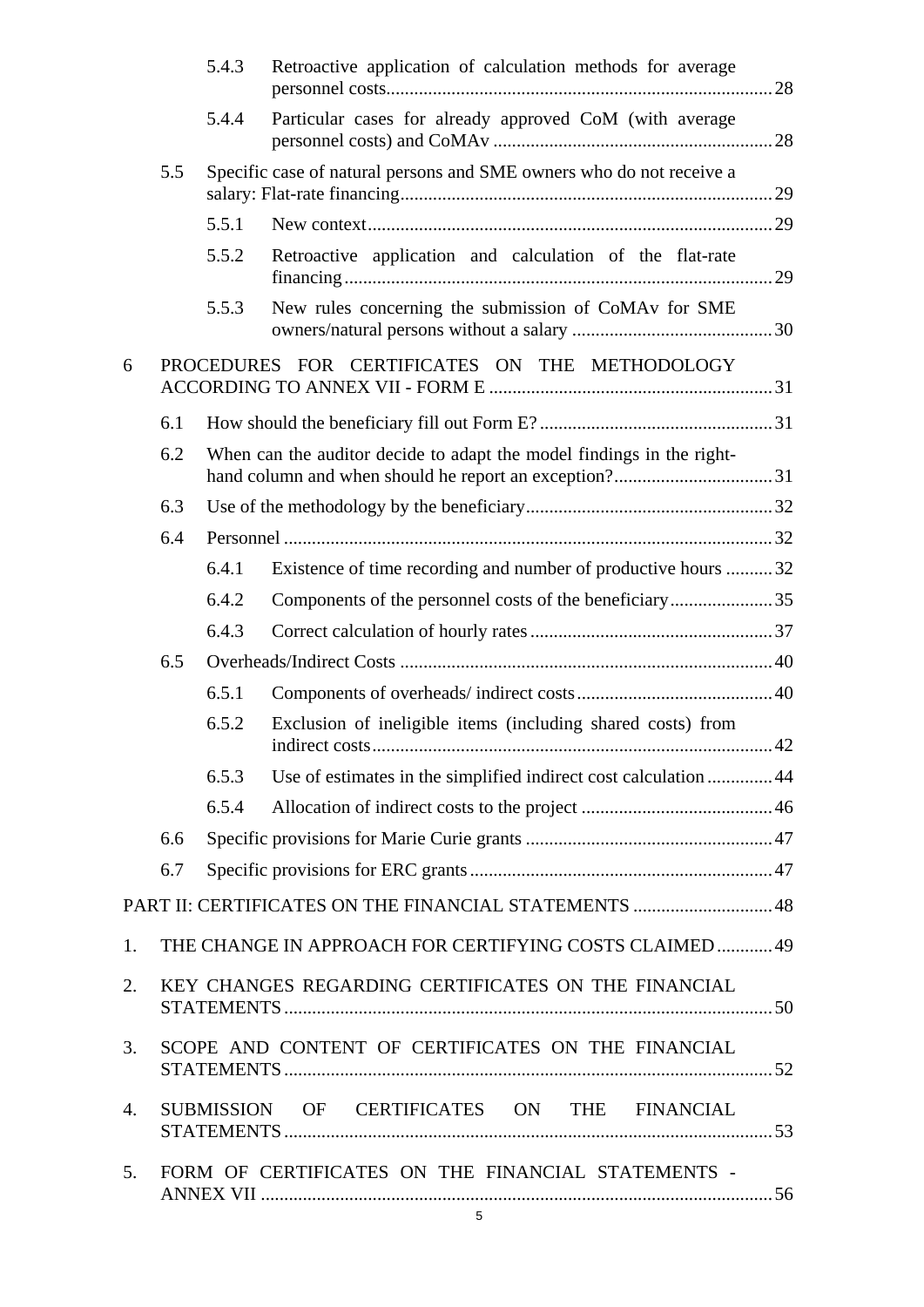| 6. |     | <b>PROCEDURES</b>                                                       | <b>FOR</b><br><b>CERTIFICATE</b><br><b>ON</b><br>THE FINANCIAL |  |  |  |  |
|----|-----|-------------------------------------------------------------------------|----------------------------------------------------------------|--|--|--|--|
|    | 6.1 |                                                                         |                                                                |  |  |  |  |
|    | 6.2 | When can the auditor change the model answer and when should he         |                                                                |  |  |  |  |
|    | 6.3 | Will all exceptions result in a rejection of costs by the Commission?57 |                                                                |  |  |  |  |
|    | 6.4 | Procedures for Certificates on the Financial Statements according to    |                                                                |  |  |  |  |
|    |     |                                                                         |                                                                |  |  |  |  |
|    |     | 6.4.1                                                                   |                                                                |  |  |  |  |
|    |     | 6.4.2                                                                   |                                                                |  |  |  |  |
|    |     | 6.4.3                                                                   |                                                                |  |  |  |  |
|    |     | 6.4.4                                                                   |                                                                |  |  |  |  |
|    |     | 6.4.5                                                                   |                                                                |  |  |  |  |
|    |     | 6.4.6                                                                   |                                                                |  |  |  |  |
|    |     | 6.4.7                                                                   |                                                                |  |  |  |  |
|    | 6.5 |                                                                         |                                                                |  |  |  |  |
|    | 6.6 |                                                                         |                                                                |  |  |  |  |
|    |     |                                                                         |                                                                |  |  |  |  |
|    |     |                                                                         |                                                                |  |  |  |  |
|    |     |                                                                         |                                                                |  |  |  |  |
|    |     |                                                                         |                                                                |  |  |  |  |
|    |     |                                                                         |                                                                |  |  |  |  |
|    |     |                                                                         |                                                                |  |  |  |  |
|    |     |                                                                         |                                                                |  |  |  |  |
|    |     |                                                                         |                                                                |  |  |  |  |
|    |     |                                                                         |                                                                |  |  |  |  |
|    |     |                                                                         |                                                                |  |  |  |  |
|    |     |                                                                         |                                                                |  |  |  |  |
|    |     |                                                                         |                                                                |  |  |  |  |
|    |     |                                                                         |                                                                |  |  |  |  |
|    |     |                                                                         |                                                                |  |  |  |  |
|    |     |                                                                         |                                                                |  |  |  |  |
|    |     |                                                                         |                                                                |  |  |  |  |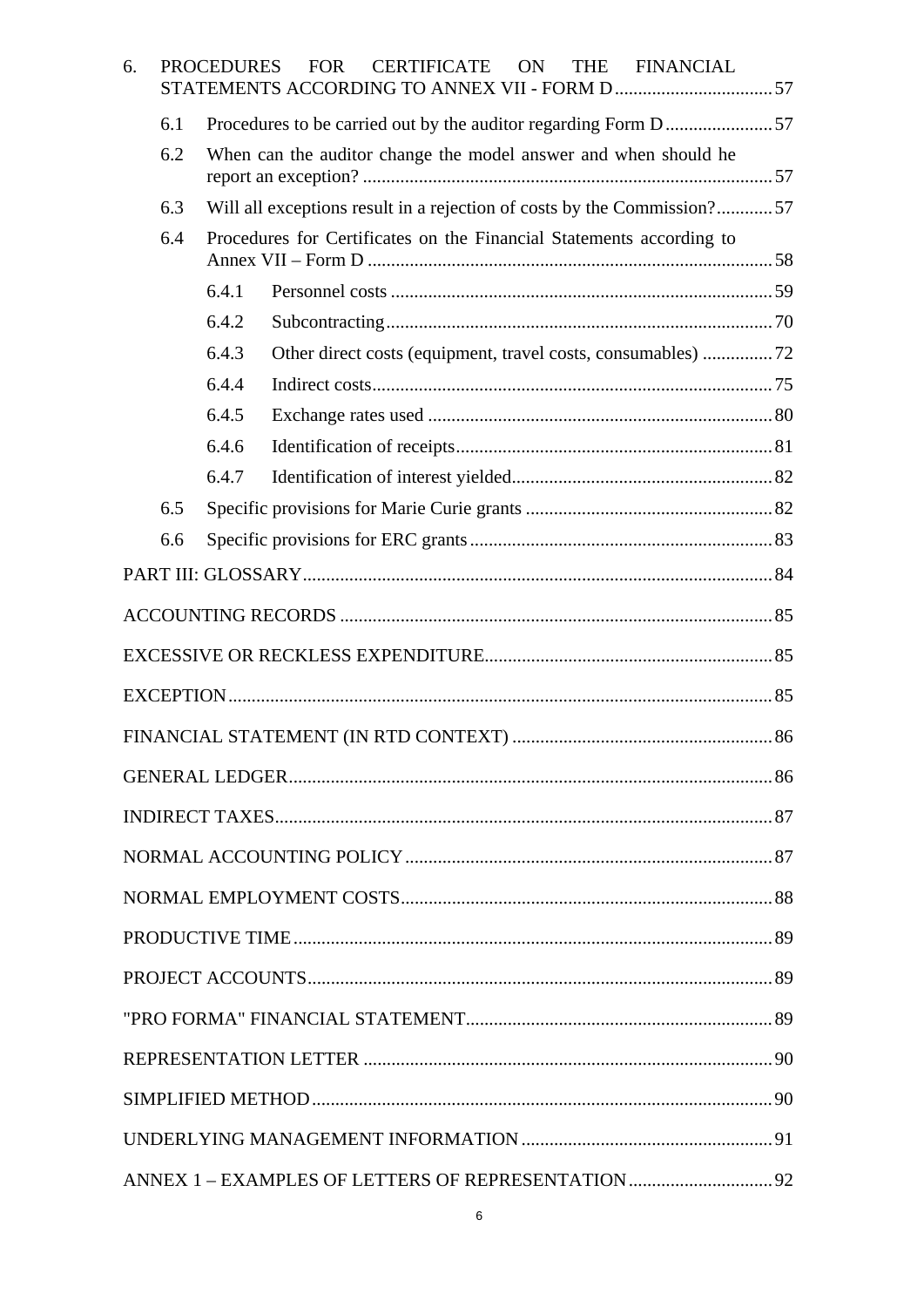| ANNEX 2 - TEMPLATE MODEL FOR CALCULATION OF HOURLY |  |  |  |  |
|----------------------------------------------------|--|--|--|--|
|                                                    |  |  |  |  |
|                                                    |  |  |  |  |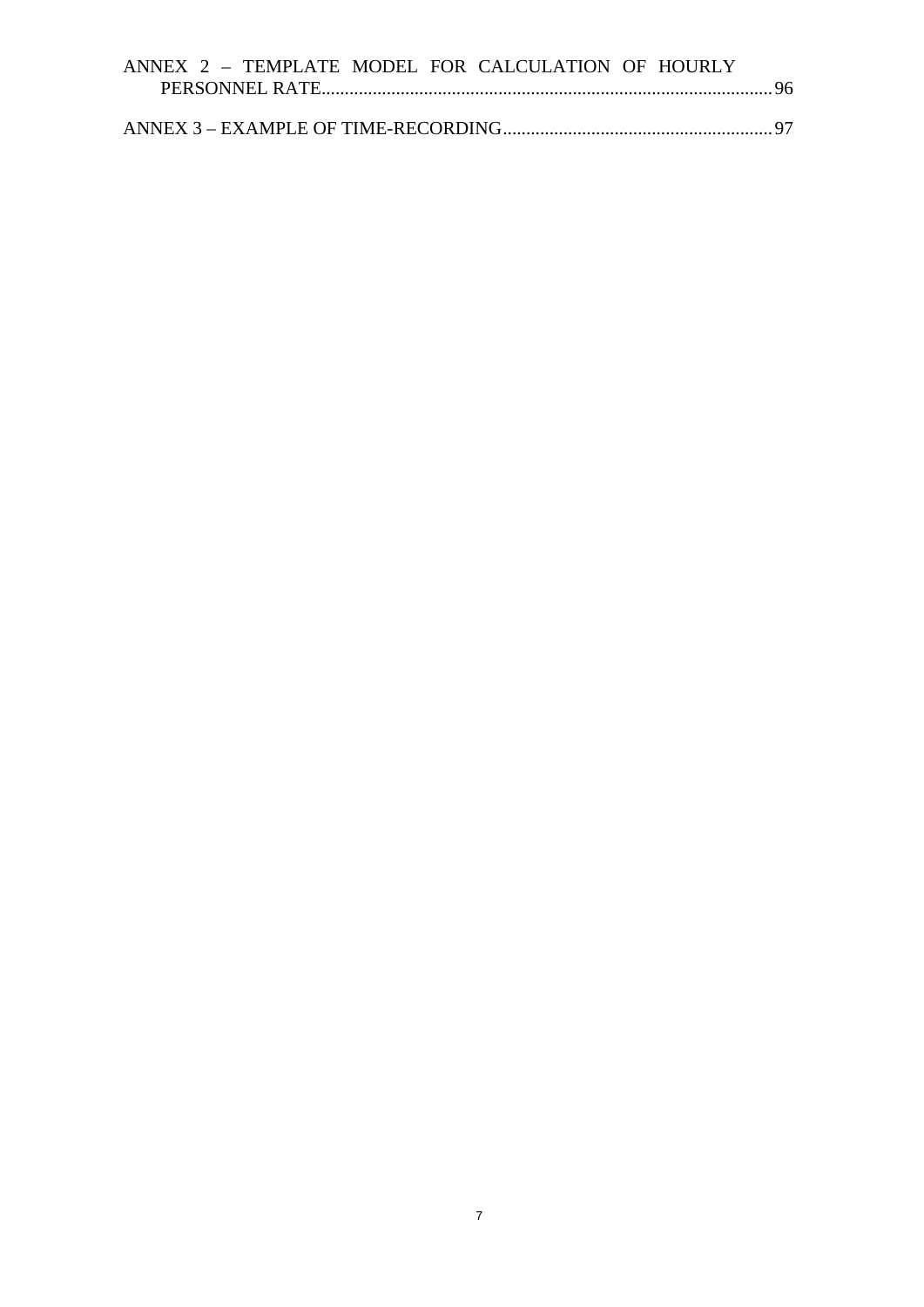# General principles

 $\overline{a}$ 

The Certificates on the Financial Statements (CFS) and on the Methodology for both personnel and indirect costs (CoM) and on the Methodology on average personnel costs (CoMAv) are independent reports of factual findings produced by an external auditor (or in the case of a public body it may be provided by a competent public officer) according to the requirements of Article II.4 of the Grant Agreement.

The purpose of the report of factual findings is to give to the Commission relevant elements necessary to assess whether costs (and, if relevant, the receipts and interests generated by the pre-financing) charged under the project are claimed by the beneficiaries in accordance with the relevant legal and financial provisions of the FP7 model Grant Agreement.

#### **N.B: The submission of a Certificate on the Financial Statements or on the Methodology does not waive the right of the Commission or the European Court of Auditors to carry out their own audits**<sup>4</sup> .

Notwithstanding the procedures to be carried out, the beneficiary remains at all times responsible and accountable for the accuracy of the Financial Statements. A beneficiary making false declarations or failing to meet its obligations under the Grant Agreement shall be liable to financial penalties according to Article II.25 of the Grant Agreement.

The auditor has a contractual relationship solely with the beneficiary. The auditor does not have a contractual relationship with the Commission and the Commission will not intervene in any dispute between the auditor and the beneficiary.

The Auditor shall undertake that his work has been carried out:

- in accordance with the International Standard on Related Services ('ISRS') 4400 *Engagements to perform Agreed-upon Procedures regarding Financial Information* as promulgated by the International Auditing and Assurance Standards Board (IAASB) of IFAC;

- in compliance with the *Code of Ethics for Professional Accountants* issued by the International Ethics Standards Board for Accountants (IESBA) of IFAC. Although ISRS 4400 provides that independence is not a requirement for agreed-upon procedures engagements, the European Commission requires that the Auditor also complies with the independence requirements of the *Code of Ethics for Professional Accountants*.

<sup>&</sup>lt;sup>4</sup> "The *Commission* may, at any time during the grant agreement and up to 5 five years after the end of the *project*, arrange for audits to be carried out […]" (Article II.22 of the FP7 Model Grant Agreement).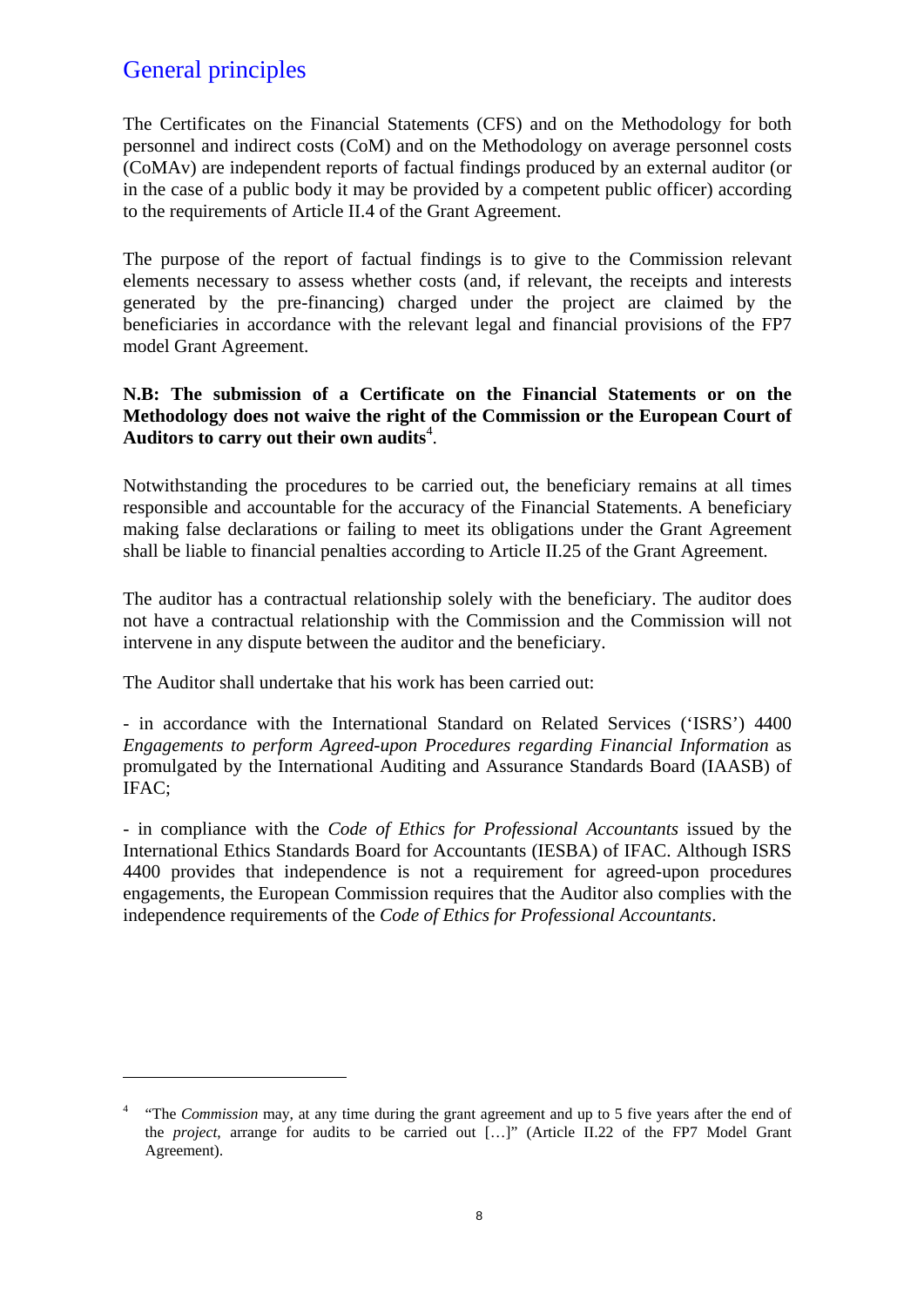# <span id="page-8-0"></span>**1. AUDITORS ELIGIBLE TO DELIVER THE CERTIFICATE ON THE FINANCIAL STATEMENTS AND ON THE METHODOLOGY (COM AND COMAV)**

Each beneficiary is free to choose a qualified external auditor, including its statutory external auditor, provided that the following cumulative requirements are met:

- the external auditor must be **independent** from the beneficiary;
- the external auditor must be **qualified** to carry out statutory audits of accounting documents in accordance with national legislation implementing the Directive on statutory audits of annual accounts and consolidated accounts<sup>5</sup> or any Union/Euratom legislation replacing this Directive. Beneficiaries established in third countries must comply with equivalent national regulations in the same field and the certificate on the financial statements provided will consist of an independent report of factual findings based on procedures specified by the Union/Euratom.

The services provided by the auditors to the beneficiaries follow the requirements related to subcontracts in the framework of FP7 Grant Agreements and are therefore subject to the requirements of best value for money (Article II.7 of the FP7 model Grant Agreement). Beneficiaries shall ensure that the rights of the Commission and the Court of Auditors to carry out audits are extended to cover the auditors.

According to the provisions of Article 27 of the Treaty on the functioning of the European Union, Article 142 of the Financial Regulation and Article 19§10 of the FP7 Rules for Participation, the Court of Auditors has the right to access the records on the premises of any natural or legal person in receipt of payment. Although this would not automatically include the working documents of the auditors, the external auditors might have to provide access to their working papers if the Court of Auditors requests so and when it is necessary to carry out its task. Therefore, the access to working papers should not be required as a matter of course but because there is a genuine concern about the way in which the funds have been spent by the beneficiary. If this access requested by the Court of Auditors would concern working papers subject to a professional secrecy or confidentiality requirements of the national jurisdiction, the auditors concerned are advised to address this issue in a bilateral manner with the Court of Auditors in order to ensure that the auditor can duly respect his professional obligations.

<sup>5</sup> Directive 2006/43/EC of the European Parliament and of the Council of 17 May 2006 on statutory audits of annual accounts and consolidated accounts, amending Council Directives 78/660/EEC and 83/349/EEC and repealing Council Directive 84/253/EEC.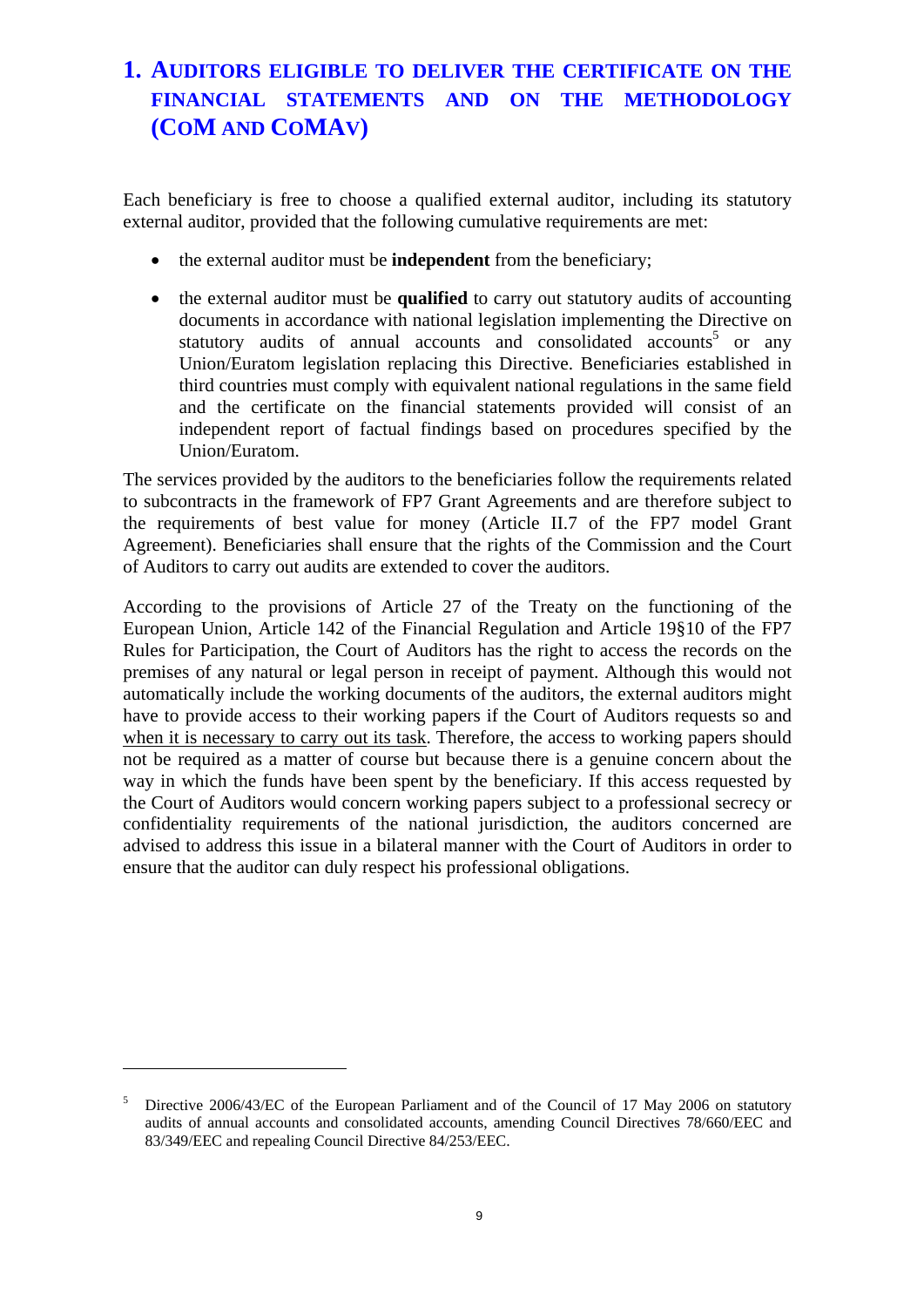Public bodies, secondary and higher education establishments and research organisations<sup>6</sup> have the choice between an external auditor and a competent public officer. Where a public body opts to use a competent public officer, the auditor's independence is usually defined as independence from the beneficiary "in fact and/or in appearance". A preliminary condition is that this competent public officer was not involved in any way in drawing up the Financial Statements (Form C) and that she/he is not hierarchically dependent from the officer responsible for the Financial Statements. Relevant national authorities must establish the legal capacity of the competent public officer to carry out audits of that specific public body. Although it is not compulsory, based on good practice, it is recommended this be notified by a letter to the relevant research Directorate General and subsequent letter of acknowledgement of receipt from that Directorate General. Reference should be made to this notification in the certificate.

There are no specific independence requirements in relation to the auditors establishing Form E versus the auditors establishing Form D. Either form may be established by one and the same qualified and independent auditor or another one.

The Terms of Reference for the Certificate on the Methodology / on the Financial Statements state that no conflict of interest exists between the auditor and the beneficiary for establishing the certificate. A conflict of interest arises when the auditor's objectivity to establish the certificate is compromised in fact or in appearance when the auditor for instance:

- was involved in the preparation of the Financial Statements (Forms C);
- stands to benefit directly should the certificate be accepted;
- has a close relationship with any person representing the beneficiary;
- is a director, trustee or partner of the beneficiary;

 $\overline{a}$ 

- is in any other situation that compromises his or her independence or ability to establish the certificate impartially.

The Commission stresses that where a beneficiary (in the case of public bodies, research organizations and secondary and higher education establishments) chooses to use its competent public officer (e.g. the internal auditor), the beneficiary must ensure that the competent public officer is fully independent and is sufficiently qualified to perform the related procedures. In many organizations the remit of the internal audit function is not adequate to perform accounting systems tests. In such case, it is essential to have a competent external auditor to perform the tasks.

<sup>6</sup> Research organisation, as defined by the FP7 Rules for Participation, means a legal entity established as a non-profit organisation which carries out research or technological development as one of its main objectives.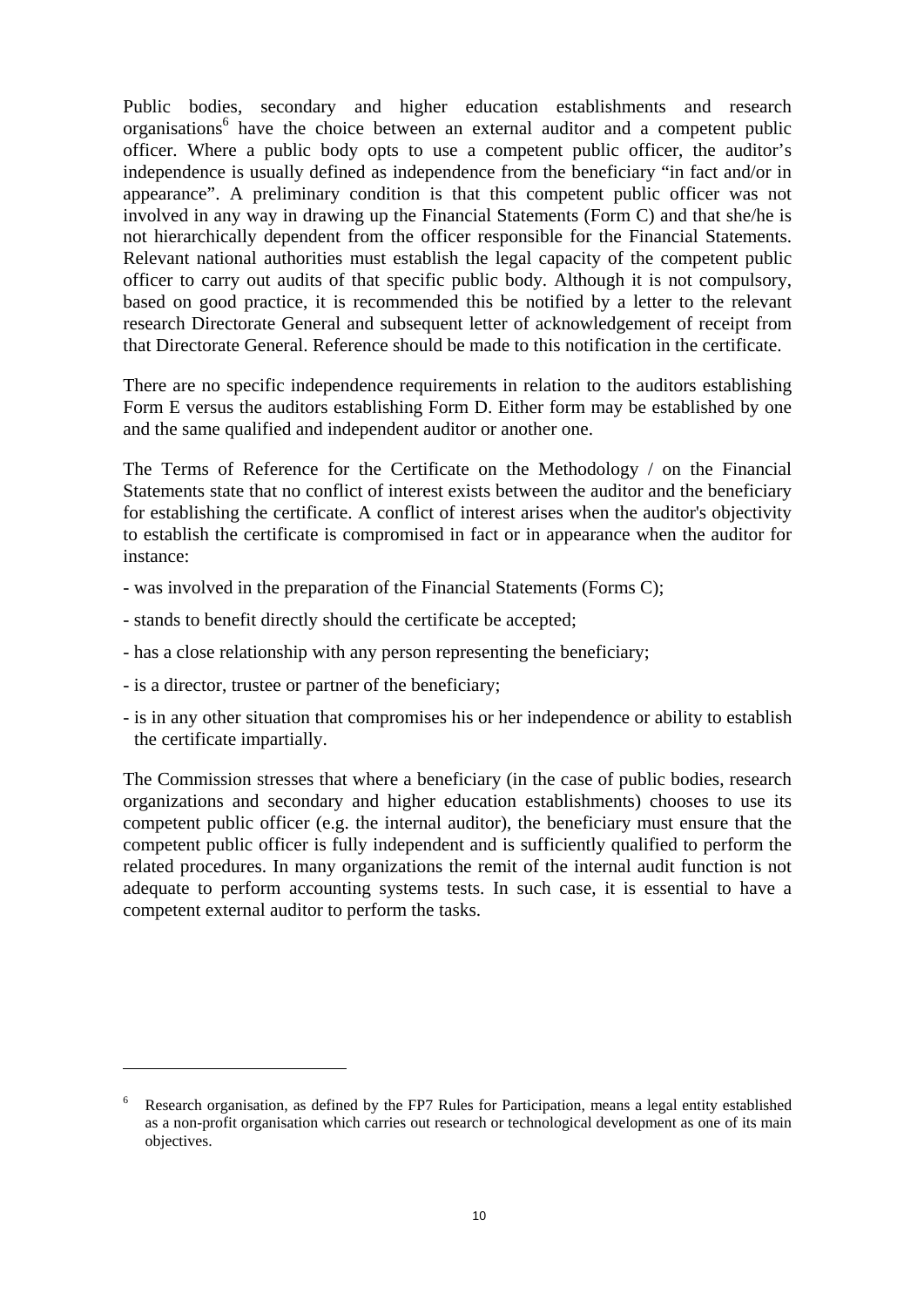### <span id="page-10-0"></span>**2. REIMBURSEMENT OF THE COSTS OF THE CERTIFICATES**

The **cost of the Certificate on the Financial Statements** is an eligible cost in the Grant Agreement under the conditions set forth in Articles II.14 and II.4.<sup>7</sup>

The **cost of the Certificate on the Methodology** (CoM and CoMAv) is an eligible cost in any of the financial statements submitted in any FP7 Grant Agreement in which the beneficiary participates after the acceptance of the Certificate on the Methodology by the Commission. The cost of the Certificate on the Methodology, even if it will be used for all FP7 Grant Agreements, can be claimed only once in the lifetime of FP7 unless, due to a change of the methodology, the submission of a new certificate is required.

The FP7 Model Grant Agreement provides that the cost of the Certificate on the Methodology (CoM or CoMAv), which unlike periodic Certificates on the Financial Statements is not linked to a specific project as such, is an eligible cost. In order to avoid that this type of costs disproportionately weigh on the available EU funding of individual projects under which they are submitted, it is important that consortium partners anticipate their intention to provide such certification and identify the estimated costs already at the proposal stage and again at the negotiation stage. As such, this can be foreseen in due time in the project budget.

- If a competent public officer has provided the certificate, then the identifiable direct actual costs (gross remuneration and related charges) will be considered eligible. The total amount charged shall exclude any profit margin.
- The price charged for a certificate is subject to the general eligibility criteria of the Grant Agreement and should consider relevant market prices for similar services. In order to be eligible, the price should in particular be consistent with the principles of economy, efficiency and effectiveness. Excessive or reckless expenditures will be rejected.
- The auditor invoices directly to the beneficiary giving a breakdown of the amount of fees charged and the VAT applied. The amount of VAT is not an eligible cost for reimbursement by the EU/Euratom financial contribution.
- The Commission will not pay the cost of building up the methodology. The eligible cost is limited to the performance of the agreed upon procedure (Annex VII) with the exclusion of any costs relating to consultancy for improvement or refinement of the methodology.
- Costs incurred for the Certificates on the Financial Statements and for the Certificates on the Methodology issued by the external auditors are eligible direct costs charged under the "Management" activity in the "Subcontracting" category.

 $7$  For more details on eligibility of costs of the CFS, please consult point 4 of Part II of this document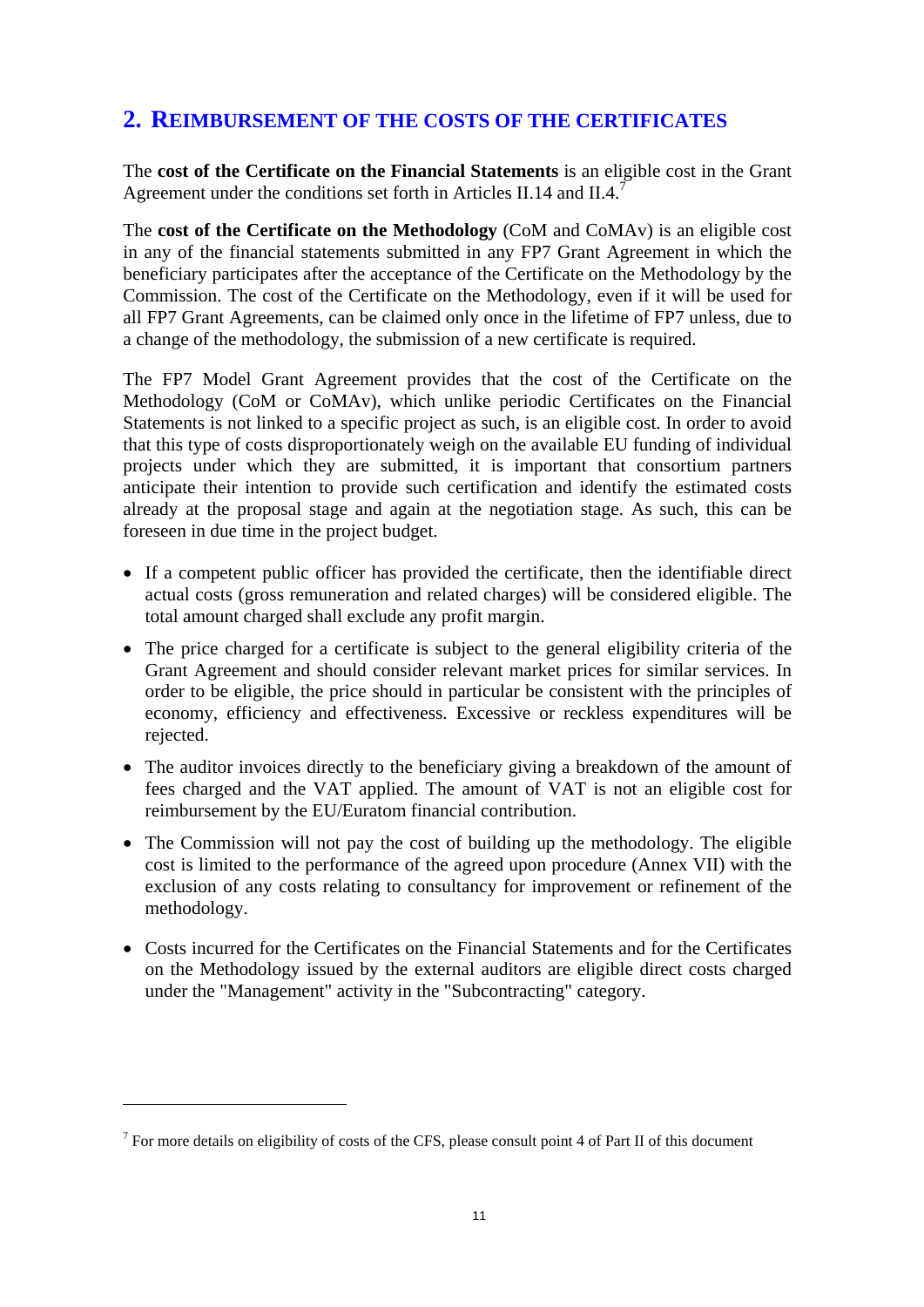However the costs for the Certificates on the Financial Statements and for the Certificates on the Methodology established by the Competent Public Officers can be treated as "Other direct costs" under the "Management" activity. Where it is the usual practice of the beneficiary to consider these costs as indirect costs, they cannot be charged as direct eligible costs.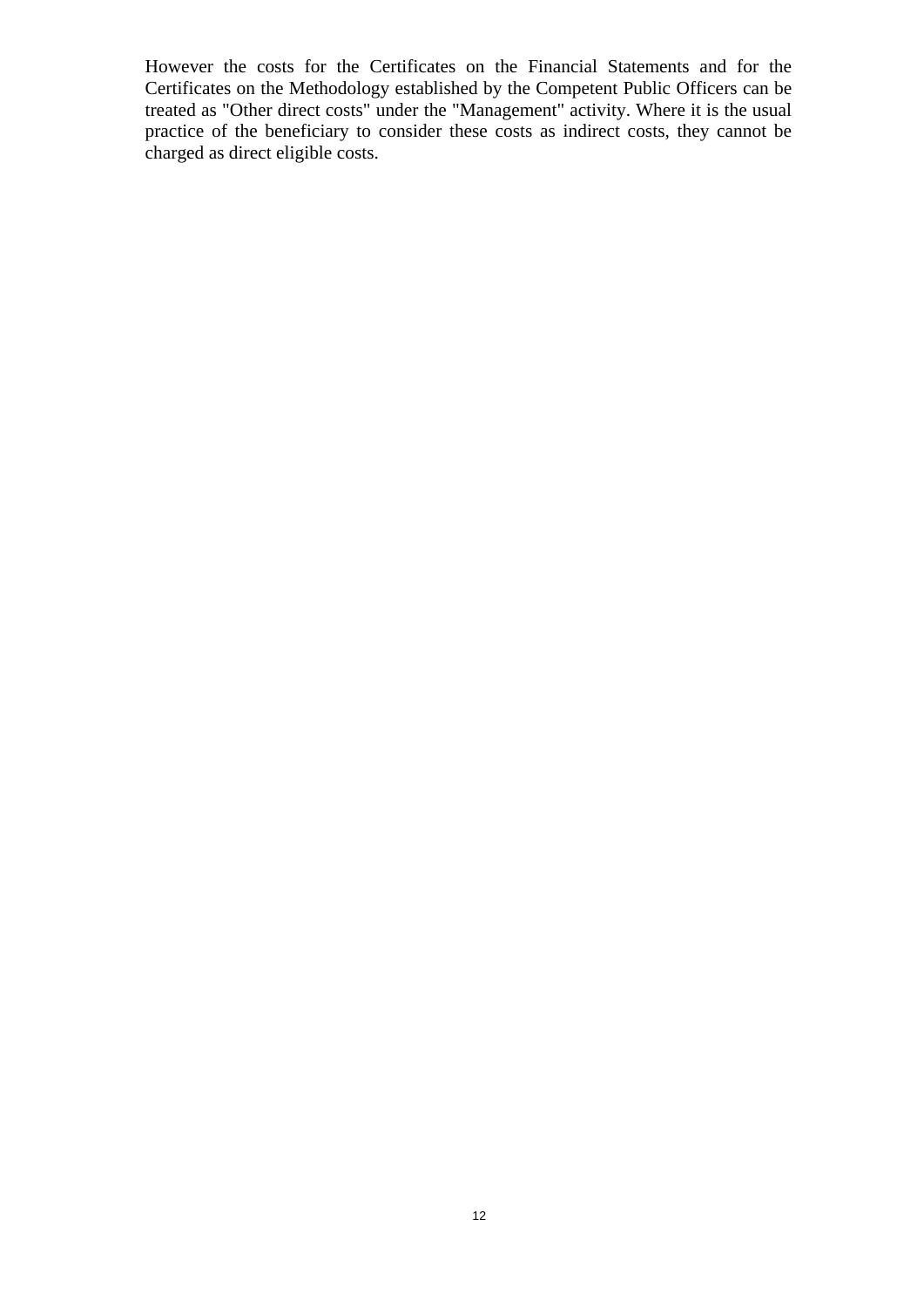# <span id="page-12-0"></span>**3. PRACTICAL HINTS FOR BENEFICIARIES AND ESSENTIAL BACKGROUND DOCUMENTS**

In order to avoid delays in the submission of the certificates, beneficiaries should select and contract the auditor well in advance. The terms of reference attached as Annex VII of the Grant Agreement should form the mandatory basis of the engagement letter to be agreed and **signed** both by the beneficiary and **by the auditor**. As a first step it is essential that the auditor fully understands the requirements of the certificates and that the auditor is provided with a complete set of the documents necessary for the certification.

In addition to the normal supporting documents needed to perform the required testing procedures, the following documents serve as a basis for certification (the list is not exhaustive):

- Grant Agreement signed between the beneficiary and the Commission including possible amendments and its Annexes i.e. Annex I 'Description of Work' and Annex II 'General Conditions' (in particular, part B of Annex II sets out the financial provisions), Annex III (Infrastructures, SMEs, Civil Society Organisations, Eranet-Plus) and Annex VII – Forms D and E;
- 'Guide to Financial Issues relating to Indirect Actions of the Seventh Framework Programmes'. As mentioned above these guidelines have been designed to help both beneficiaries and auditors to understand the financial provisions of the FP7 model Grant Agreement;
- The Frequently Asked Questions;
- The present guidance notes.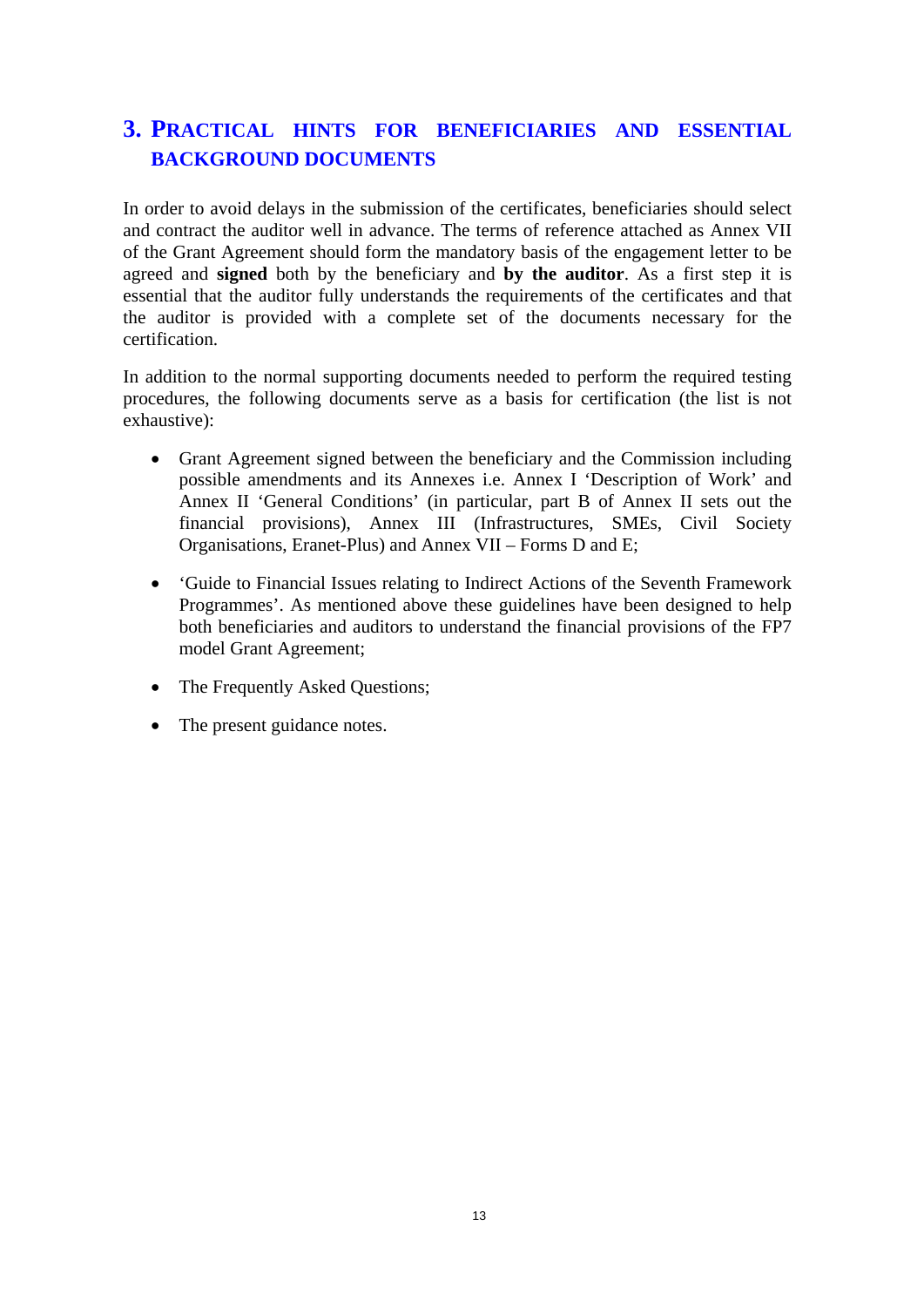# <span id="page-13-0"></span>PART I: CERTIFICATES ON THE METHODOLOGY (COM AND COMAV)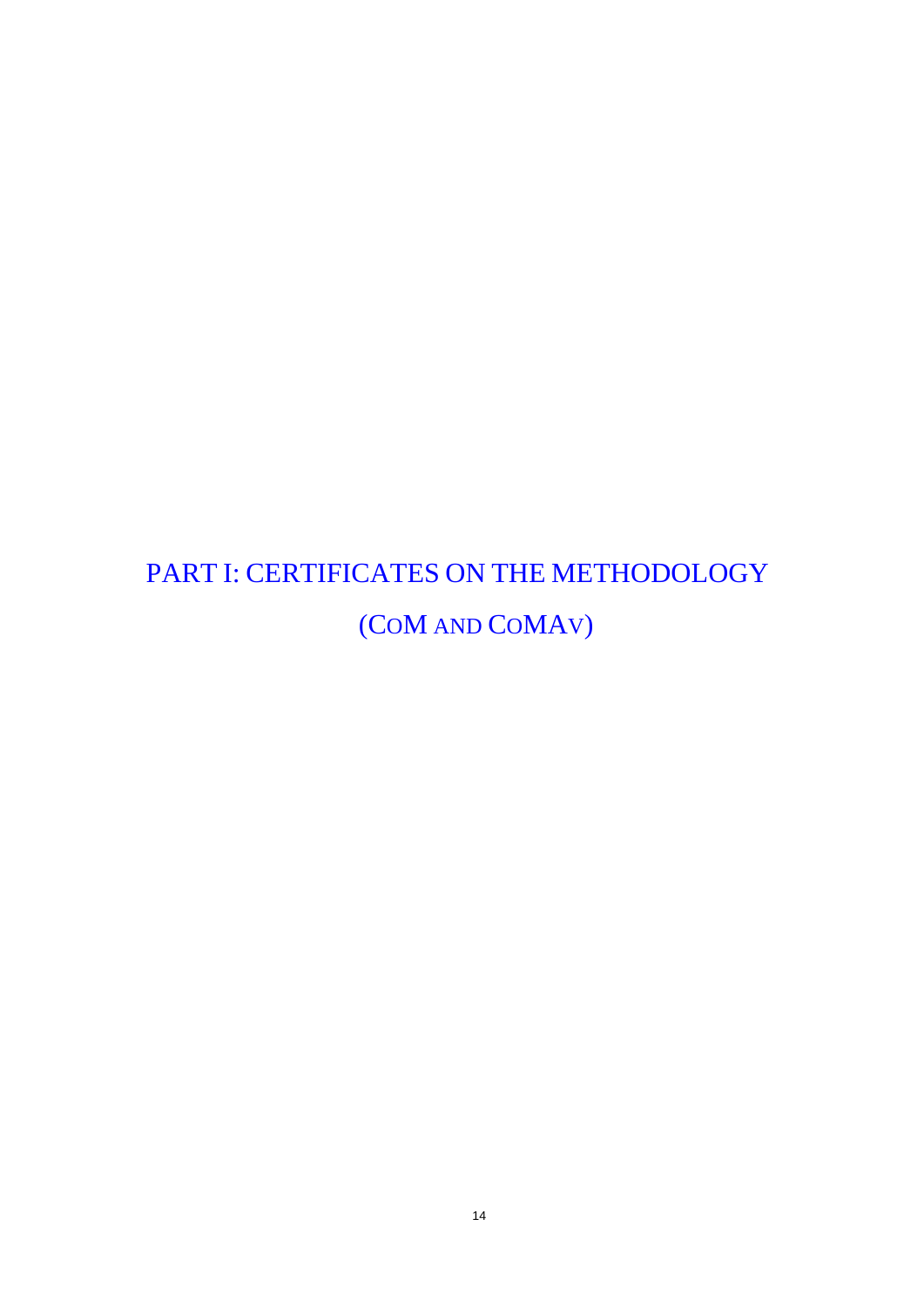# <span id="page-14-0"></span>**1. REASONS FOR INTRODUCING THE CERTIFICATION ON THE METHODOLOGY**

Experience with past framework programmes shows that most errors were found in the claims for reimbursement of personnel and indirect costs.

The objective of the Certification on the Methodology (CoM and CoMAv) is to promote the use of correct methodologies by beneficiaries when calculating personnel costs and indirect costs, thereby reducing commonly occurring errors. Upon approval of the Commission Services, Certificates on the Methodology should offer beneficiaries an assurance that the approved methodology is in line with the FP7 Grant Agreement requirements.

In view of simplifying and reducing the administrative burden, beneficiaries with approved Methodologies for both personnel and indirect costs (CoM) will not have to submit Certificates on the Financial Statements for interim payments. In addition, the final Certificate on the Financial Statements will be prepared by the auditors by verifying, for actual/average personnel costs and indirect costs, only the compliance with the declared methodology thus adding simplification to the procedures foreseen in Form D. This should also contribute to the reduction of the cost of the certification system as a whole and in particular for beneficiaries participating in several Grant Agreements. As regards other direct costs (such as travel & subsistence, depreciation of equipment, consumables and other costs), since they are not subject of the certification, the certifying auditor/Competent Public Officer will verify their eligibility against the conditions set in the FP7 Grant Agreement.

The ideal target for the provision of this kind of certification is typically beneficiaries of multiple Grant Agreements which have an established methodology for calculating their rates.

As the Certification of the Methodology, once approved, is intended to be valid throughout the whole FP7, it is clear that beneficiaries participating in several Grant Agreements will benefit from this exercise. It is assumed that the methodology used to support the reimbursement of costs claims in the future continues to be the same as the methodology "certified" by the auditor at a certain date unless the beneficiary states otherwise.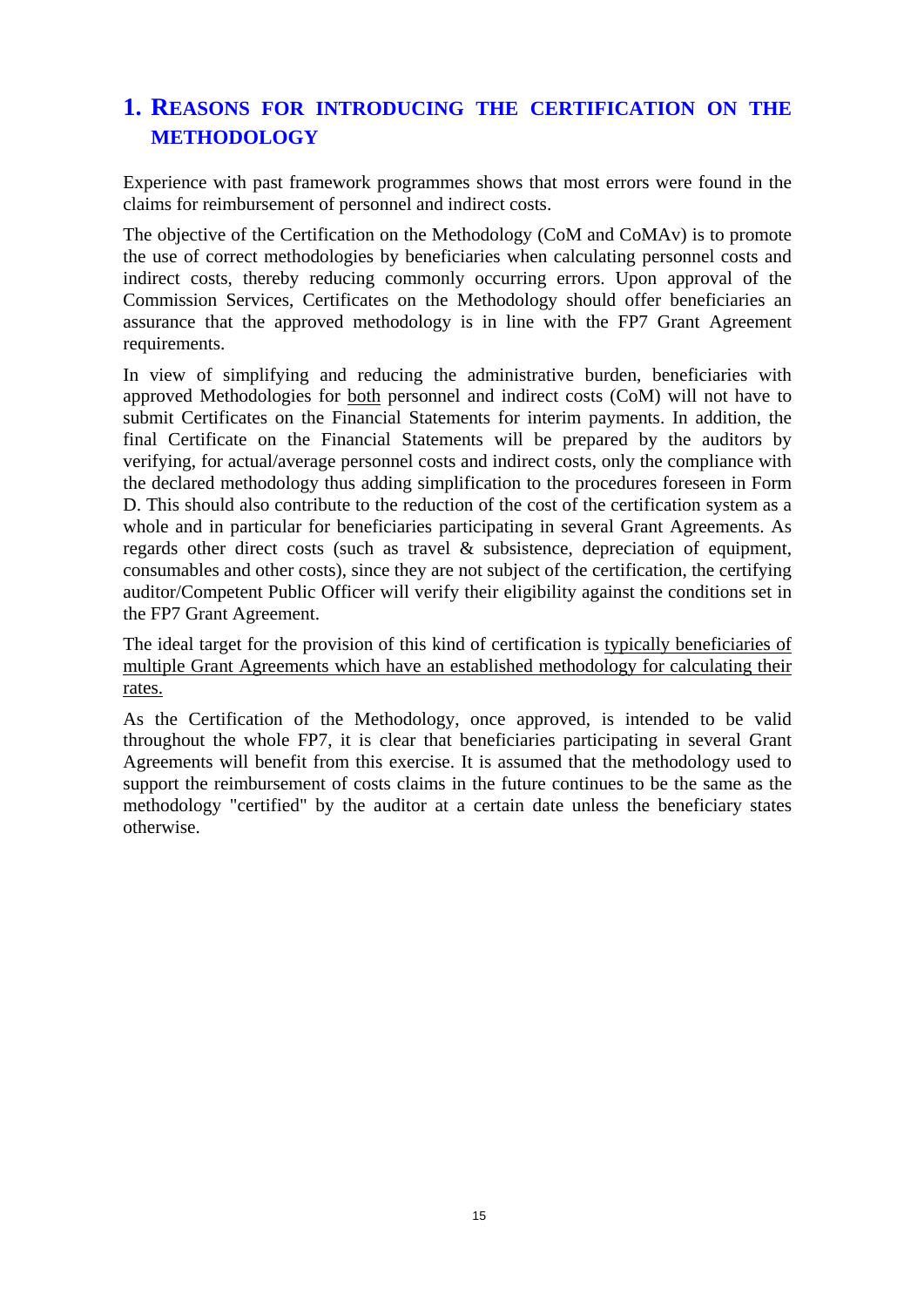# <span id="page-15-0"></span>**2. ADVANTAGES OF THE USE OF THE CERTIFICATION ON THE METHODOLOGY**

| <b>WITHOUT CoM/CoMAv</b>                                                                                                                                                                                                                                                                                                                                                                                           | <b>WITH CoM/CoMAv</b>                                                                                                                                            |
|--------------------------------------------------------------------------------------------------------------------------------------------------------------------------------------------------------------------------------------------------------------------------------------------------------------------------------------------------------------------------------------------------------------------|------------------------------------------------------------------------------------------------------------------------------------------------------------------|
| Errors in costs claimed are detected when<br>processing payments or during ex-post audits                                                                                                                                                                                                                                                                                                                          | Early detection and corrections of possible<br>errors in personnel and indirect costs to be<br>claimed                                                           |
| No certainty that the methodology used by the<br>beneficiary to calculate their claims is<br>conforming to the provisions of the Grant<br>Agreement                                                                                                                                                                                                                                                                | Early assessment of compliance with the Grant<br>Agreement provisions of methodology applied<br>to calculate personnel and indirect costs                        |
| Without CoM, a Certificate on the Financial<br>Statements (hereafter referred to "CFS") to be<br>submitted whenever the amount of the<br>EU/Euratom contribution is equal or superior<br>to EUR 375,000 when cumulated with all<br>previous interim payments for which a CFS has<br>not been submitted (except if the project<br>duration is less than two years; in that case,<br>only at the end of the project) | Waiving of interim CFS (only with CoM)                                                                                                                           |
| CFS valid only for the relevant costs claimed                                                                                                                                                                                                                                                                                                                                                                      | CoM/CoMAv valid throughout all FP7 projects                                                                                                                      |
|                                                                                                                                                                                                                                                                                                                                                                                                                    | With CoM, reduced costs for the whole<br>certification system                                                                                                    |
|                                                                                                                                                                                                                                                                                                                                                                                                                    | With CoM, simplification of administrative<br>both for beneficiaries<br>burden<br>and<br>EU<br>operational services (less certificates<br>to<br>provide/process) |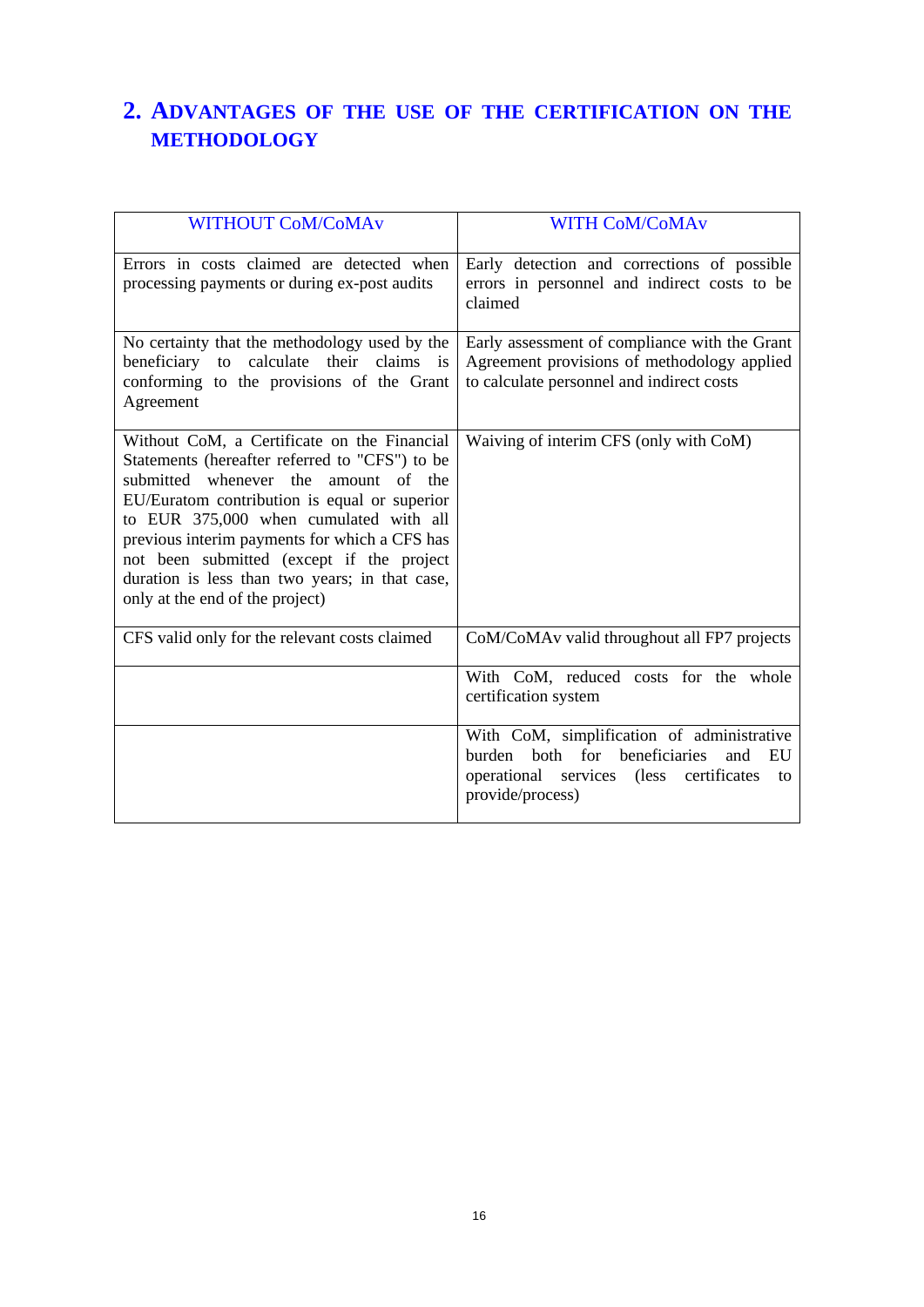### <span id="page-16-0"></span>**3. SCOPE AND CONTENT OF THE CERTIFICATES ON THE METHODOLOGY**

The Certificates on the Methodology (CoM or CoMAv) should be addressed by the auditor (or the competent public officer) to the attention of the beneficiary (not to the attention of the Commission).

The auditor undertakes this engagement in accordance with the terms of references of Form E – Annex VII (hereinafter "ToR") and Parts I and III of the document "Certificates issued by External Auditors, Guidance Notes for Beneficiaries and Auditors" and:

in accordance with the International Standard on Related Services ('ISRS') 4400 Engagements to perform Agreed-upon Procedures regarding Financial Information as promulgated by the International Auditing and Assurance Standards Board (IAASB) of IFAC;

in compliance with the Code of Ethics for Professional Accountants issued by the International Ethics Standards Board for Accountants (IESBA) of IFAC. Although ISRS 4400 provides that independence is not a requirement for agreed-upon procedures engagements, the European Commission requires that the Auditor also complies with the independence requirements of the Code of Ethics for Professional Accountants.

The auditor performs the procedures specified in 1.9 of the ToR ('Scope of Work – Compulsory Report Format and Procedures to be performed') and uses the evidence obtained from these procedures as the basis for the Report of factual findings.

The work which has to be performed by the auditor will be further detailed in point 6 of these guidance notes.

The Certification on the Methodology (CoM or CoMAv) will consist of one Certificate for the whole Legal Entity, which must account for all the departments and all methodologies in place within the Legal Entity. In no case is a department within a Legal Entity entitled to request a Certificate on the Methodology separately from the Legal Entity. It is important that Legal Entities which may apply the special clause  $n^{\circ}30^8$  in FP7 Grant Agreements indicate this option in the Certificate on the Methodology which will therefore cover all methodologies applied by the Legal Entity.

The Certificate on the Methodology for both personnel and indirect costs (CoM) may cover the following costs combinations:

- Actual/average personnel costs and actual indirect costs (full analytical accounting or simplified method);
- $-$  Actual/average personnel costs and flat-rate<sup>9</sup> for indirect costs.

<sup>8</sup> When clause n°30 applies, the department/institute which is an integral part of the beneficiary (legal entity) has an analytical accounting system which allows it to identify its actual indirect costs. Therefore the department/institute may declare indirect costs in FP7 Grant Agreements based on its actual indirect costs, despite the fact that the beneficiary (legal entity) has opted for a flat-rate.

<sup>9</sup> When clause n°30 applies, the department/institute may declare indirect costs in FP7 Grant Agreements based on its actual indirect costs, despite the fact that the beneficiary (legal entity) has opted for a flatrate.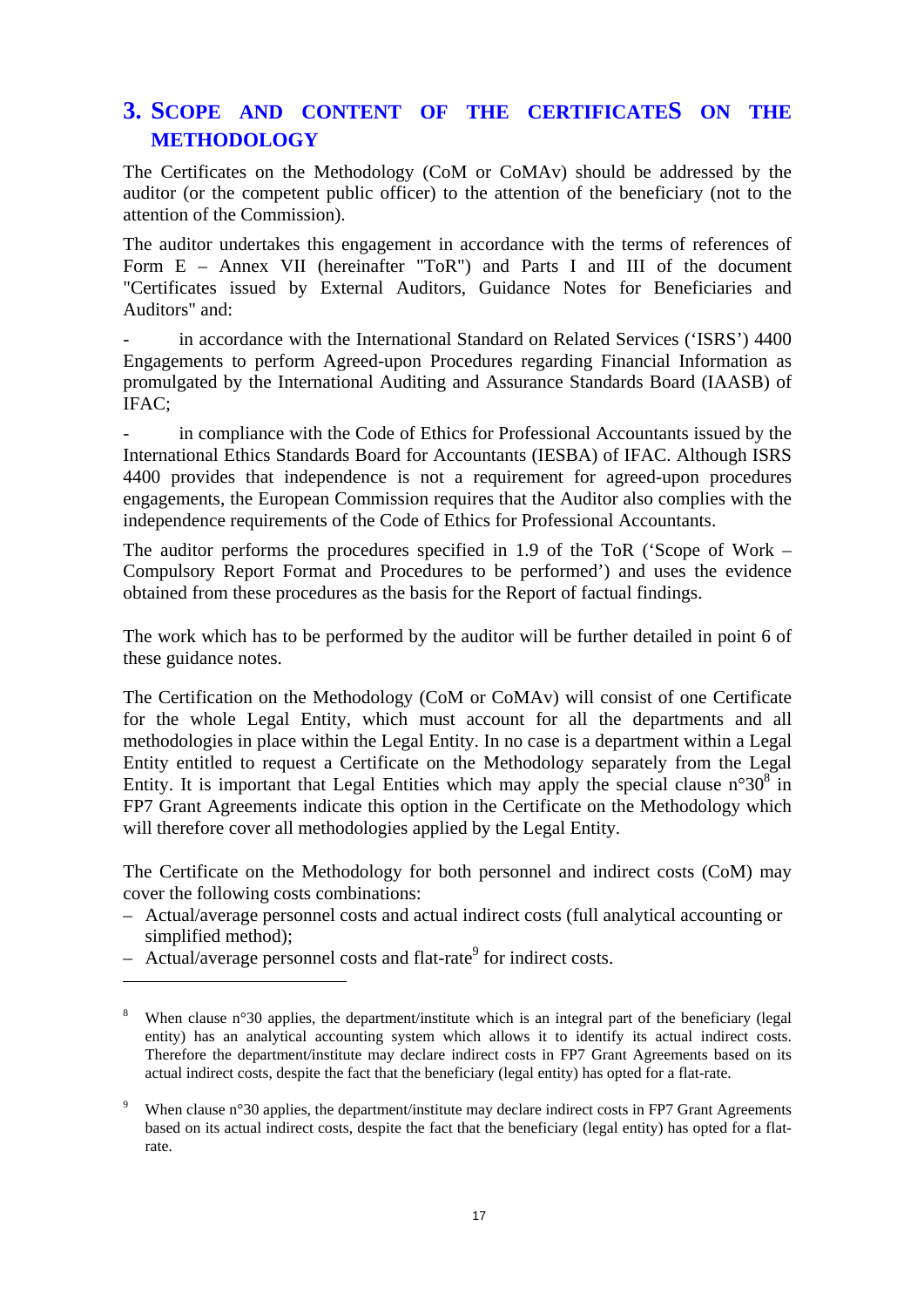# <span id="page-17-0"></span>**4. FORM OF THE CERTIFICATES ON THE METHODOLOGY - ANNEX VII**

Use of the reporting format attached as Annex VII (Form E) of the model Grant Agreement by external auditors or competent public officers is compulsory. The reporting format should include the procedures and findings specified in Annex VII. Specific reference should be made to the Grant Agreement under which the cost of the certificate will be claimed.

Nonetheless, under point 1.9, "Scope of Work – Compulsory Report Format and Procedures to be performed", the title should read as follows: "*Independent Report of factual findings on the methodology concerning Grant Agreements financed under the Seventh Research Framework Programme (FP7).*"

The subsequent paragraph referring to a Grant Agreement: "[*title and number of Grant Agreement*]", may be the indication where the cost of the audit certificate is to be claimed and/or the basis on which the certificate on the methodology has been established.

In the section "Statements to be made by the beneficiary and corresponding procedures to be carried out by the Auditor", the "Statements to be made by the beneficiary" have to be filled in by the beneficiary and must be signed (signature and stamp or seal) and dated by the beneficiary while the "Procedures to be carried by the Auditor and factual findings" have to be filled in by the external auditor (or competent public officer) and must be signed (signature and stamp or seal) and dated in order to for the auditor issue an independent report on factual findings on the methodology concerning costs claimed under a Grant Agreement financed under FP7.

The Certificate on the Methodology should be composed of three separate documents to be found in Annex VII (Form E) of the Model Grant Agreement:

- A list of the minimum terms of reference (sections 1.1 to 1.8) required by the Commission to be included in the engagement letter between the beneficiary and the auditor. The engagement letter must be dated and signed by both parties.

- The model auditor's Report of Factual Findings (section 1.9) to be issued on the auditor's letterhead, dated, stamped and signed by the auditor (or the competent public officer).

- A detailed description (table of Annex VII – Form E) including the statements made by the beneficiary and the procedures to be performed by the auditor and the findings expected to result there from. This table has to be dated, stamped and signed on the one hand by the beneficiary for the statements in the left-column and on the other hand by the auditor (or competent public officer) for the procedures and the factual findings.

With respect to the language of the Certificate on the Methodology, Article 4 of the FP7 model Grant Agreement states that: "Any report and deliverable, when appropriate, required by this Grant Agreement shall be in [*insert language*]". Therefore, the report of factual findings on the methodology should be written in the language indicated in Article 4 of the Grant Agreement.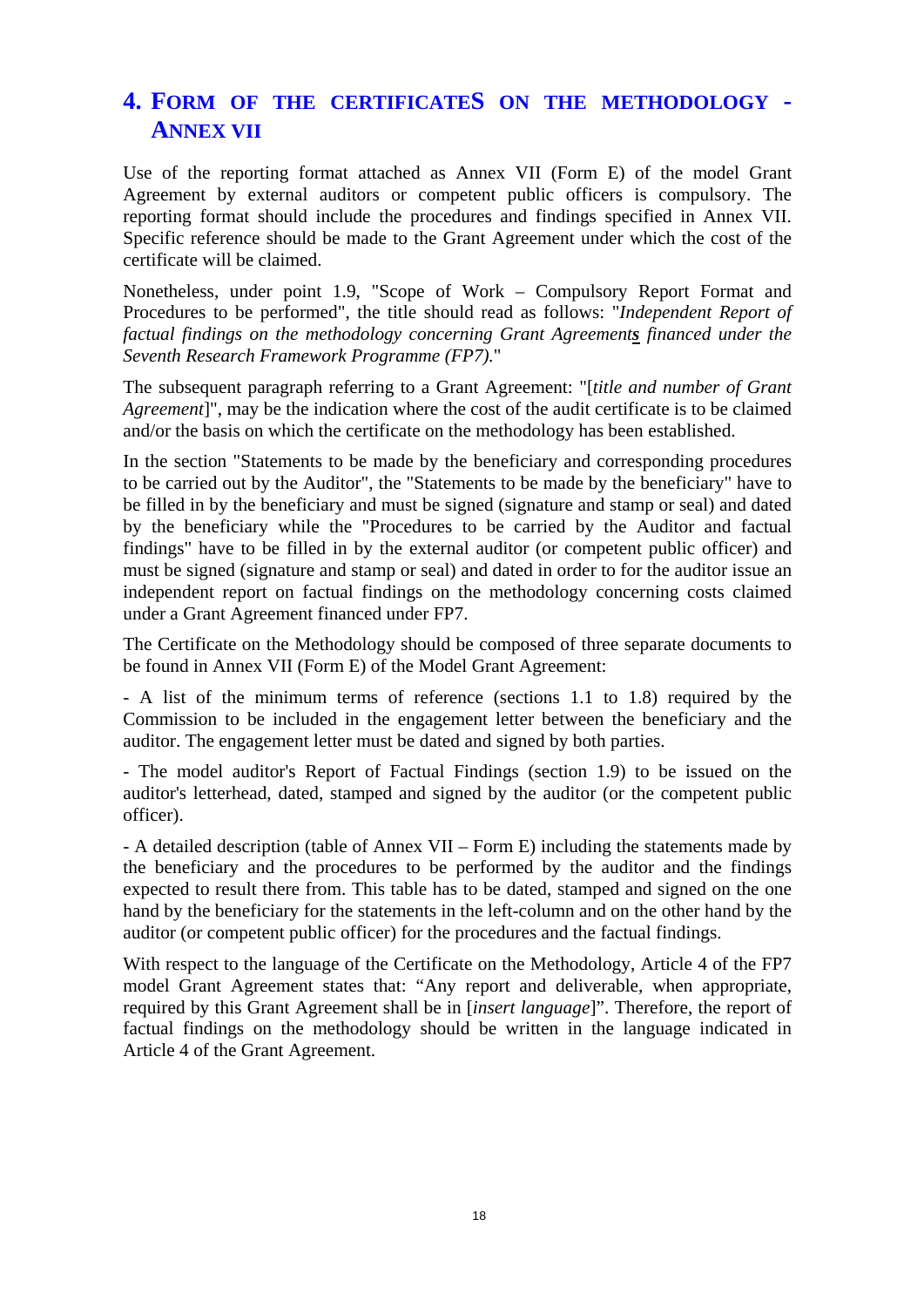# <span id="page-18-1"></span><span id="page-18-0"></span>**5. SUBMISSION OF THE CERTIFICATE ON THE METHODOLOGY**

# 5.1 Steps to be followed

| <b>STEPS</b>                                                | <b>Certificate on the</b><br><b>Methodology for both</b><br>personnel and indirect costs<br>(CoM)                                                                                                                                                                                                                                                                                                                                                                    | <b>Certificate on the</b><br><b>Methodology for average</b><br>personnel costs<br>(CoMAv)                                                                                                                                                                                                                                                                  |  |
|-------------------------------------------------------------|----------------------------------------------------------------------------------------------------------------------------------------------------------------------------------------------------------------------------------------------------------------------------------------------------------------------------------------------------------------------------------------------------------------------------------------------------------------------|------------------------------------------------------------------------------------------------------------------------------------------------------------------------------------------------------------------------------------------------------------------------------------------------------------------------------------------------------------|--|
| 1.<br><b>Request</b><br>for<br>eligibility to the $EC^{10}$ | Beneficiaries who consider to<br>meet the below criteria (point<br>5.2) may send a request to the<br>EC, only by electronic mail to<br>functional mailbox<br>the<br>RTD-FP7-Cost-Methodology-<br>Certification@ec.europa.eu<br>containing<br>the<br>Grant<br>Agreement/contract numbers<br>(FP7 and/or FP6) in which<br>they participate.<br>WHEN: at any time during<br>the lifetime of FP7                                                                         | No request for eligibility is<br>required.                                                                                                                                                                                                                                                                                                                 |  |
| 2. Acceptance/rejection<br>of the request by the<br>EC      | Within 30 calendar<br>days<br>(possible extension of time-<br>limit).                                                                                                                                                                                                                                                                                                                                                                                                |                                                                                                                                                                                                                                                                                                                                                            |  |
| 3. Submission of the<br>certificate                         | Possible<br>only<br>upon<br>acceptance of the request for<br>eligibility (see steps 1 and 2)<br>by EC.<br>WHEN: at any time during<br>the implementation of FP7<br>and at the earliest on the start<br>date of the project of the first<br>Grant Agreement signed by<br>the beneficiary under FP7.<br>It should be noted that the<br>auditors need a sound basis to<br>carry out their procedures<br>(e.g. a pro-forma statement of<br>costs) and that the certified | WHEN: at any time during<br>the implementation of FP7<br>and at the earliest on the start<br>date of the project of the first<br>Grant Agreement signed by<br>the beneficiary under FP7.<br>It should be noted that the<br>auditors need a sound basis to<br>carry out their procedures<br>(e.g. a pro-forma statement of<br>costs) and that the certified |  |

<sup>&</sup>lt;sup>10</sup> European Commission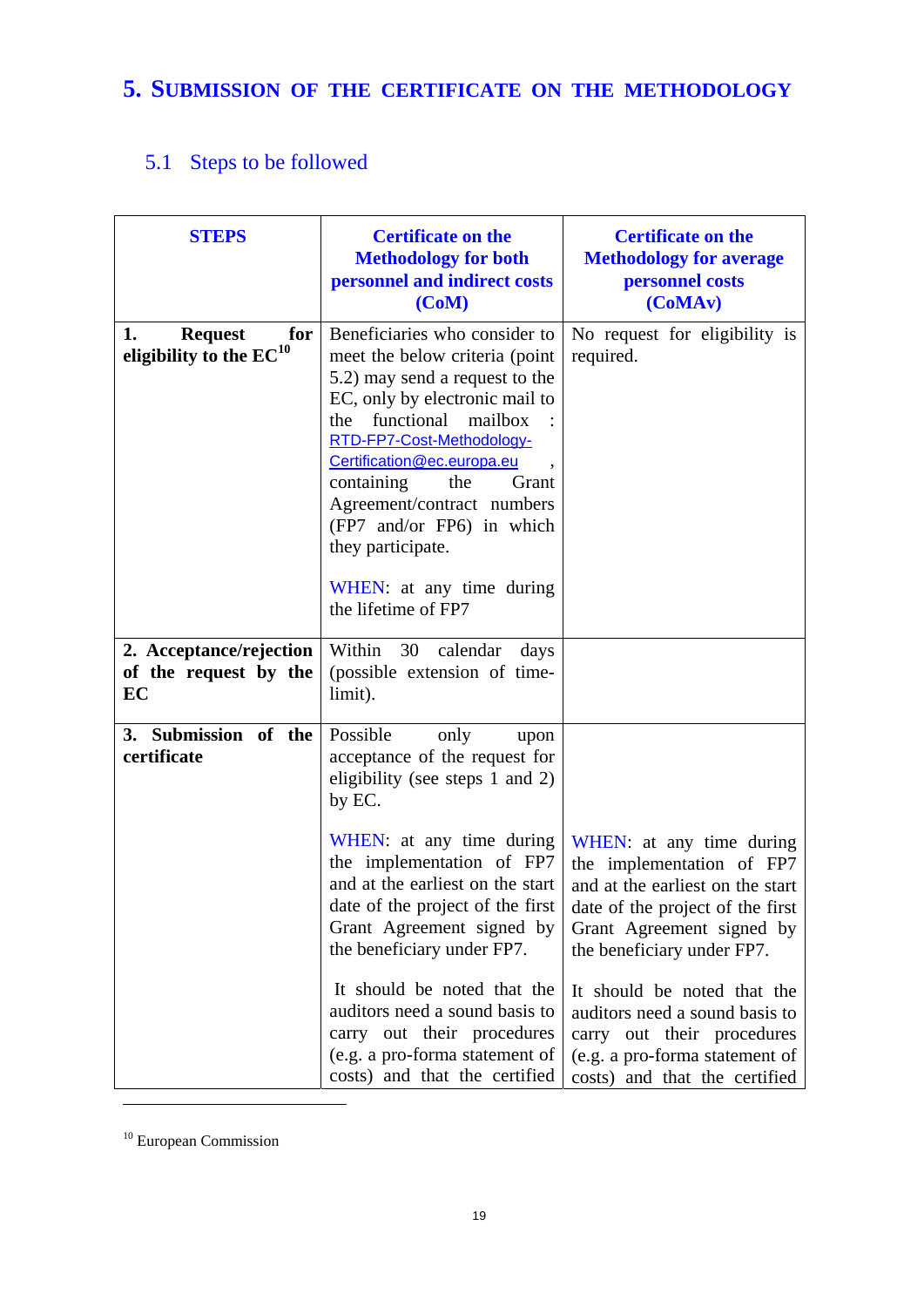|                                                            | methodology must be the one<br>which is used for FP7<br>projects.                                                                                                                   | methodology must be the one<br>which is used for<br>FP7<br>projects.                                                                                                                                                                              |
|------------------------------------------------------------|-------------------------------------------------------------------------------------------------------------------------------------------------------------------------------------|---------------------------------------------------------------------------------------------------------------------------------------------------------------------------------------------------------------------------------------------------|
|                                                            | HOW: This certificate can be<br>introduced only by electronic<br>mail<br>the<br>following<br>to<br>functional mailbox [RTD-FP7-<br>Cost-Methodology-<br>Certification@ec.europa.eu] | HOW: This certificate can be<br>introduced only by electronic<br>mail to the following<br>functional mailbox [RTD-FP7-<br>Average-Personnel-Rate-<br>Certification@ec.europa.eu]                                                                  |
|                                                            | IN WHICH FORM: in the<br>form of a report of factual<br>findings as foreseen in the<br>Grant Agreement (Annex VII<br>the<br>Grant Agreement,<br>to<br>Form E).                      | IN WHICH FORM: in the<br>form of a report of factual<br>findings as foreseen in the<br>Grant Agreement (Annex VII<br>to the Grant Agreement,<br>Relevant part of Form E<br>(procedures 0 to 3 related to<br>personnel costs only <sup>11</sup> ). |
| 4. Acceptance/rejection<br>of the certificate by the<br>EC | Within 60 calendar<br>days<br>(possible extension of time-<br>limit)                                                                                                                | Within<br>60 calendar<br>days<br>(possible extension of time-<br>limit)                                                                                                                                                                           |

### <span id="page-19-0"></span>5.2 Specific provisions for the Certificate on the Methodology for both personnel and indirect costs (CoM)

#### <span id="page-19-1"></span>*5.2.1 Criteria for submission of the CoM*

<u>.</u>

The submission of this type of certificate is entirely optional. According to the provisions of the model Grant Agreement (Article II.4.4), the Commission may at its sole discretion accept this submission. The Certificate on the Methodology is reserved to beneficiaries participating in multiple grants according to the Implementing Rules to the Financial Regulation $12$ .

 $11$  In the context of a CoMAv, the report on factual findings and table of procedures should not include information on indirect costs since they relate to the average personnel costing methodology only.

<sup>&</sup>lt;sup>12</sup> Commission Regulation N° 478/2007 of 23/04/2007 amending Regulation N° 2342/2002 laying down detailed rules for the implementation of Council Regulation  $N^{\circ}$  1605/2002 on the Financial Regulation applicable to the general budget of the European Communities, OJ 28/04/2007, L 111/13.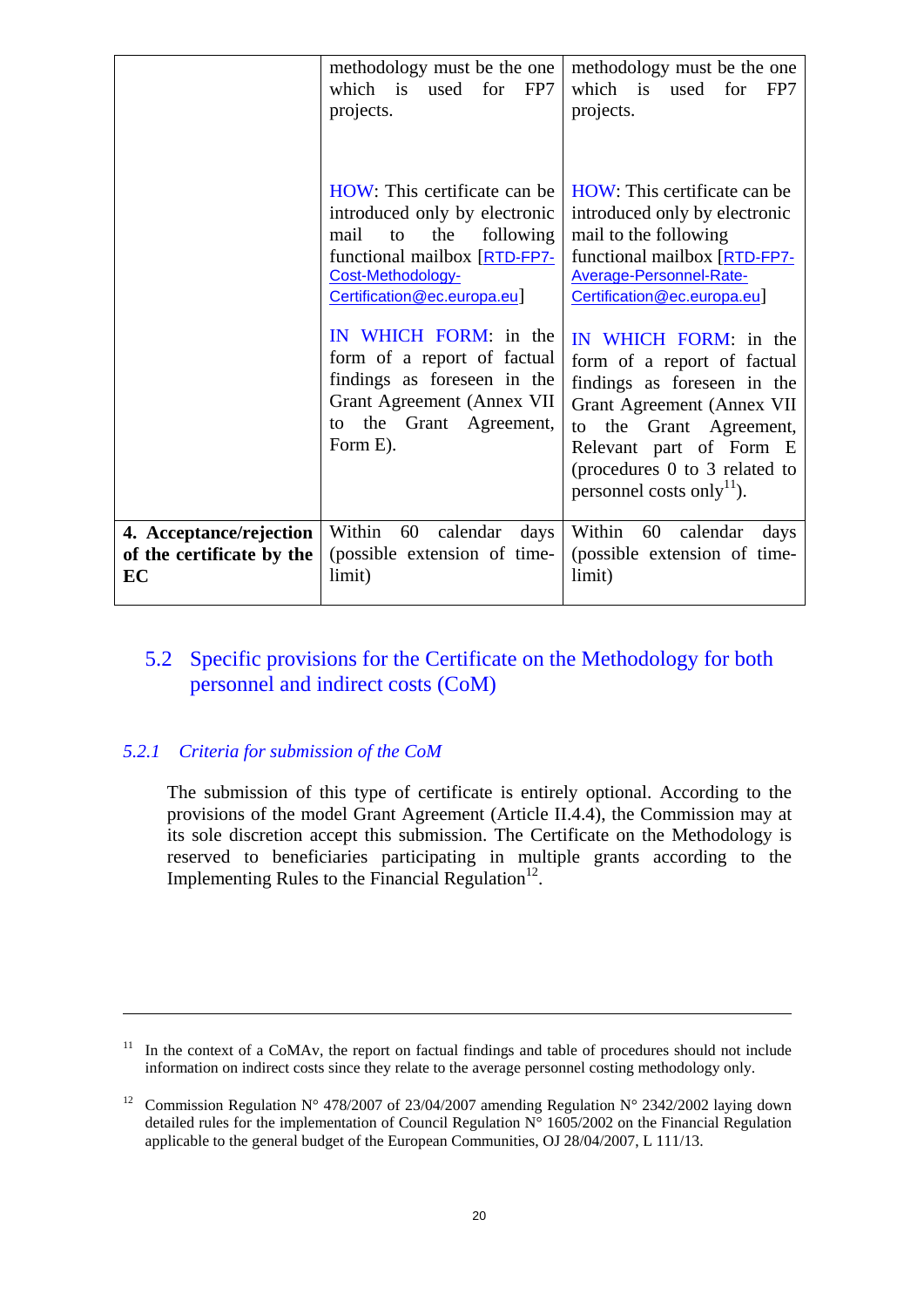During the first stages of the implementation of the  $7<sup>th</sup>$  Framework Programme, transitional eligibility criteria based on historical data (FP6) were applied<sup>13</sup> in order to open as soon as possible this option to those eligible beneficiaries.

It was agreed that these transitional eligibility criteria should be revised to introduce additional criteria based on the participation in FP7 grant agreements of the beneficiaries. These new criteria indeed permit the FP7 recurrent beneficiaries who are not eligible under the current FP6-based eligibility criteria, such as certain beneficiaries from the new Member States, to be eligible for submission of the Certificate on the Methodology for both personnel and indirect costs.

The Commission has agreed:

 $\overline{a}$ 

- to keep the FP6 eligibility criteria : at least 8 participations in FP6 contracts with an EU/Euratom contribution for each contract equal or above EUR 375,000, and
- to add criteria for the beneficiaries who did not meet the above FP6 criteria but would meet :

- Either at least 4 participations in FP7 Grant Agreements signed before the 1st January 2010 with an EU/Euratom contribution for each grant agreement equal or above EUR 375,000,

- Or, at least 8 participations in FP7 Grant Agreements with an EU/Euratom contribution for each grant agreement equal or above EUR 375,000 at any time during the implementation of the FP7.

#### <span id="page-20-0"></span>*5.2.2 Consequences of the acceptance and use of the Certificate on the Methodology for both personnel and indirect costs (CoM)*

- **Intermediate CFS for claims of interim payments:** the requirement to submit an intermediate CFS within 60 days after the end of a specific reporting period shall be waived from the date of the notification to the beneficiary of the acceptance of the certificate by the Commission.
- **CFS for the final payment:** beneficiaries for whom cumulatively with previous periods, the EU contribution is equal or superior to EUR 375,000, will only have to submit a CFS for the final payment. However, for average personnel costs and indirect costs, the auditors will only have to focus on checking compliance with the certified methodology and systems, omitting individual calculations.

**Validity of the CoM:** once the certificate is accepted by the Commission, the approved CoM will be valid for all FP7 grant agreements signed by the beneficiary after the date of approval of the CoM. The approved methodology may also be used retroactively for all on-going FP7 grant agreements signed by the beneficiary before the date of approval of the

<sup>&</sup>lt;sup>13</sup> Beneficiaries who have participated in at least 8 contracts under FP6 with an EC financial contribution for each of them equal or above 375,000 EUR can submit a request for certification of their methodologies for both personnel and indirect costs, as from their first participations under FP7.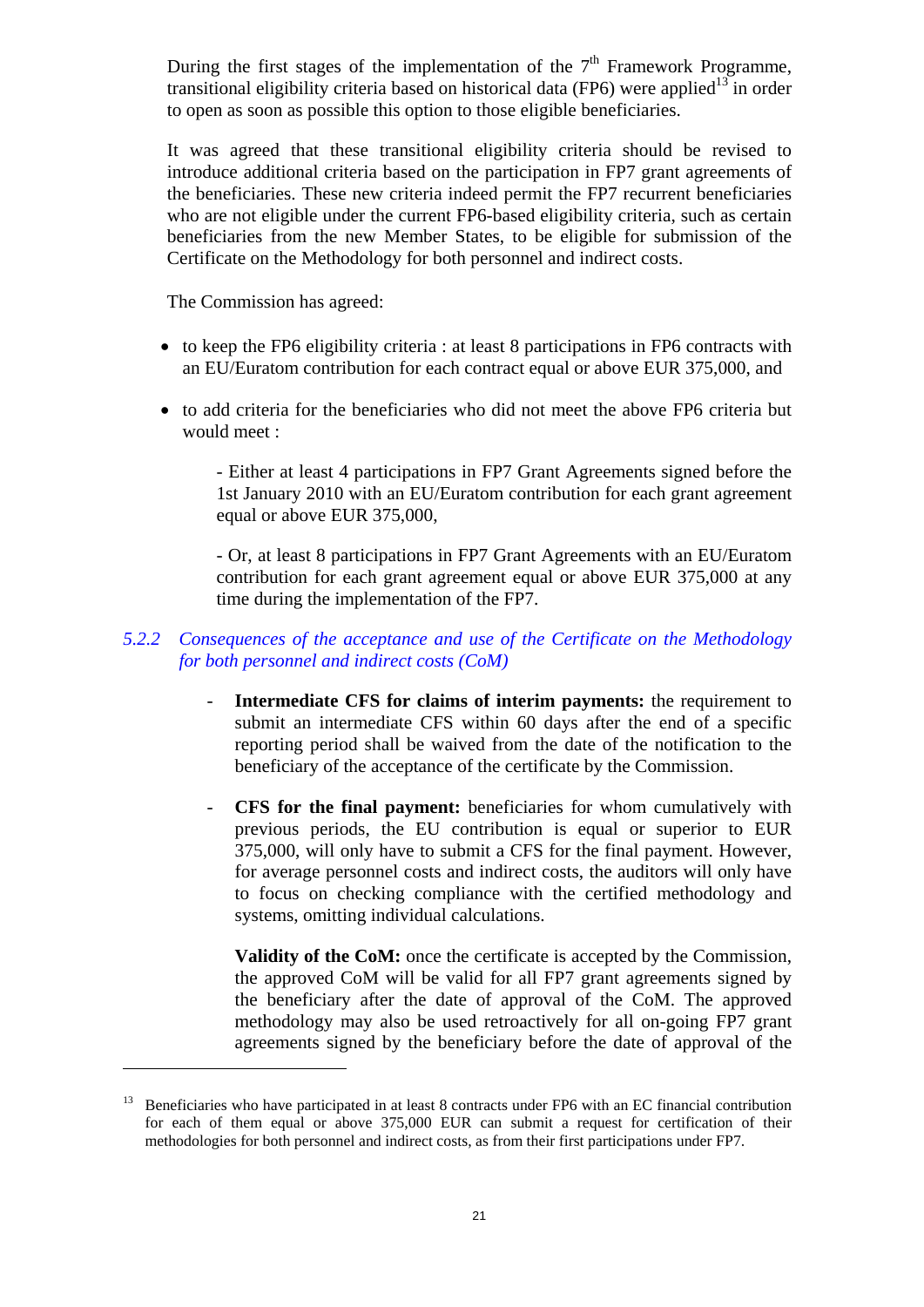CoM. This retroactive effect will be applicable only to projects, for which the period of submission of the final reports has not elapsed at the time of the notification of the CoM approval (i.e. time-limit for retroactive effect: end date of the project  $+60$  days.

The certificate is valid for the entire period of FP7 unless the methodology changes or if an audit or other control performed by the Commission services or on its behalf demonstrates a lack of compliance with the certified approved methodology and/or any significant abuse. The beneficiary has to declare to the Commission any changes affecting its methodology, including the date of the change. In the case of a change, a new certificate on the methodology may be submitted, according to the same procedure as under point 5.1 above. Until the acceptance of this amended methodology, the requirement to provide intermediate CFS will not be waived. A beneficiary that has been making false declarations or has been found to have seriously failed to meet its obligations under this Grant Agreement shall be liable to financial penalties according to Article II.25 of the Grant Agreement.

- The Commission has the right to recover funds unduly paid, as well as to apply liquidated damages, when an inappropriate use of the approved methodology is identified, for example during an on-the-spot audit.
- **The costs for a Certificate on the Methodology for personnel and indirect costs (CoM)** will be eligible provided that the following cumulative requirements are met :

1. The Commission has accepted in writing (normally e-mail) the request for eligibility of the beneficiary for submitting the Certificate on the Methodology for personnel and indirect costs.

2. The certificate is submitted in due form (Annex VII – Form E) and the qualified auditor has performed the requested procedures. In other words, the procedures have been fully performed wherever possible by a qualified auditor and the findings duly reported by means of the Form E.

3. The methodology certified is approved by the Commission. Please note that the auditor's fee is limited to the performance of the agreed-uponprocedures and therefore any cost incurred by the beneficiary in relation to the establishment or adaptation of the methodology (consulting, IT, etc.) is not eligible.

4. The cost fulfils the conditions of eligibility settled in Article II.14 of the Grant Agreement.

#### <span id="page-21-0"></span>*5.2.3 Consequences of the rejection by the Commission*

In the case the CoM cannot be accepted, a motivated decision will be communicated to the beneficiary. The beneficiary will be invited to submit another Certificate on the Methodology compliant with the requirements of the Commission. Until the acceptance of the Certificate on the Methodology, the requirement to provide intermediate Certificates on the Financial Statements is not waived.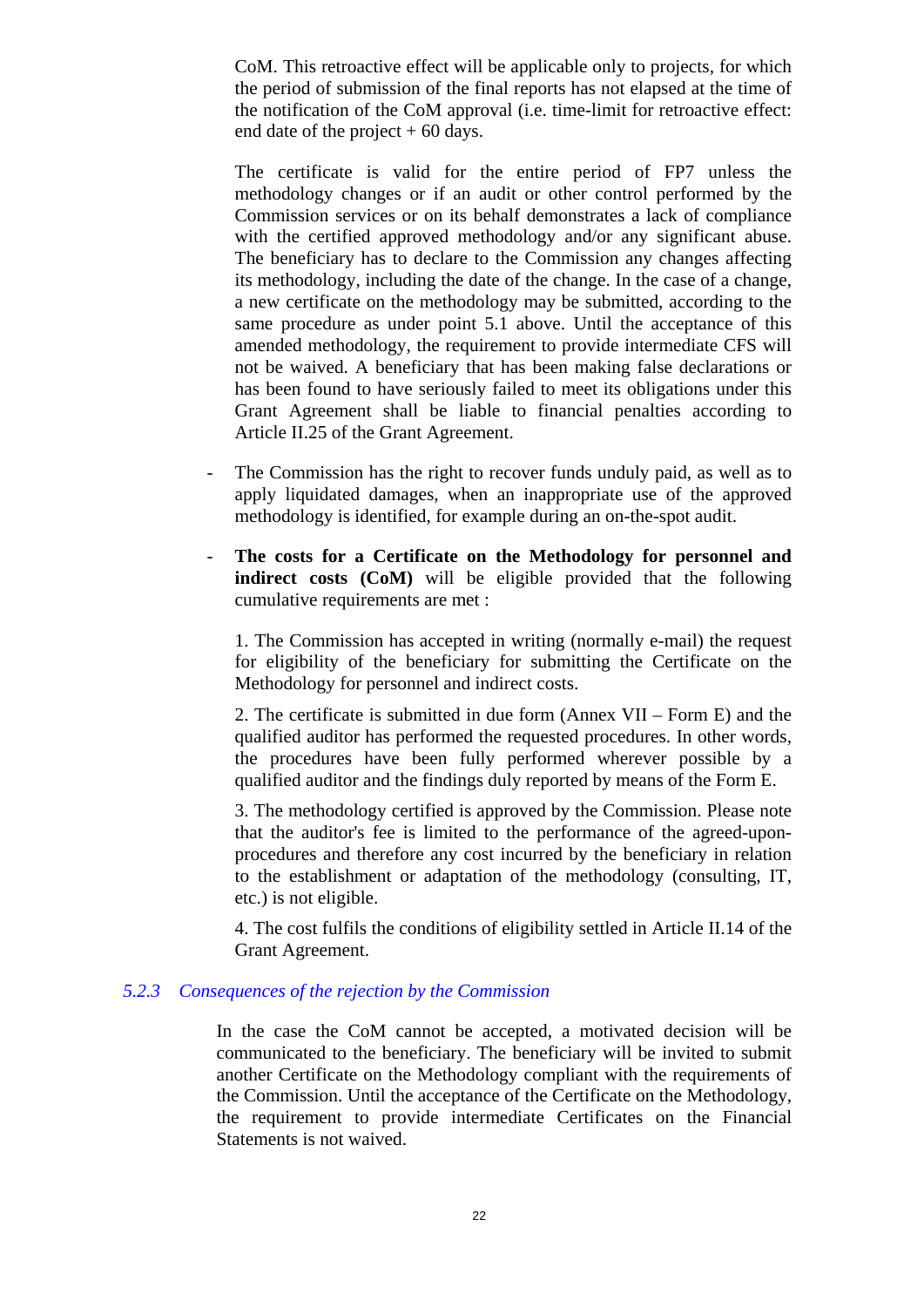The costs for rejected certificates will not be eligible according to the above mentioned criteria (under point 5.2.2.).

<span id="page-22-0"></span>*5.2.4 Consequences of withdrawal of a Certificate by the beneficiary* 

Costs of certificates formally submitted and subsequently withdrawn by the beneficiary prior to a formal decision of the Commission are not eligible.

#### <span id="page-22-1"></span>5.3 Specific provisions for the Certificate on the Methodology on average personnel costs (CoMAv)

#### <span id="page-22-2"></span>*5.3.1 Abolition of the mandatory certification on average personnel costs*

According to Article II.14.1 of the FP7 model Grant Agreement modified by the Commission Decision introducing simplification measures for FP7, beneficiaries may opt to declare average personnel costs. For this purpose, a certificate on the methodology used to calculate the average personnel costs (CoMAv) **may be submitted** to the services of the Commission for approval.

#### **This implies that beneficiaries are no longer required to submit a Certificate on Average Personnel Costs (CoMAv) for approval as a prior condition for the eligibility of the costs**.

Nevertheless, the CoMAv remains as an option offering beneficiaries the possibility to obtain prior assurance on the compatibility of the methodology in place with the FP7 Grant Agreement provisions. All beneficiaries applying average personnel costs are entitled to submit a CoMAv. Methodologies submitted for approval will be assessed against the new criteria defined in the Commission Decision introducing simplification measures (refer to point 5.4.1). Procedures for the submission and analysis of the CoMAv remain unchanged.

This provision does not stand for SME owners and natural persons who do not receive a salary. For these specific cases, please refer below to point 5.5.

#### <span id="page-22-3"></span>*5.3.2 Consequences of the acceptance and use of the certificate on the average personnel costs (CoMAv)*

- **Intermediate CFS for claims of interim payments:** the Certificate on the average personnel costs does not waive the obligation to provide an intermediate CFS unless a complete Certificate on Methodology on both personnel and indirect costs has been submitted and approved by the Commission.
- **CFS:** Concerning personnel costs, the ex-post audits will only have to focus on checking compliance with the certified methodology and systems, thereby omitting individual calculations.
- **Validity of the CoMAv**: once the certificate is accepted by the Commission, the approved CoMAv will be valid for all FP7 grant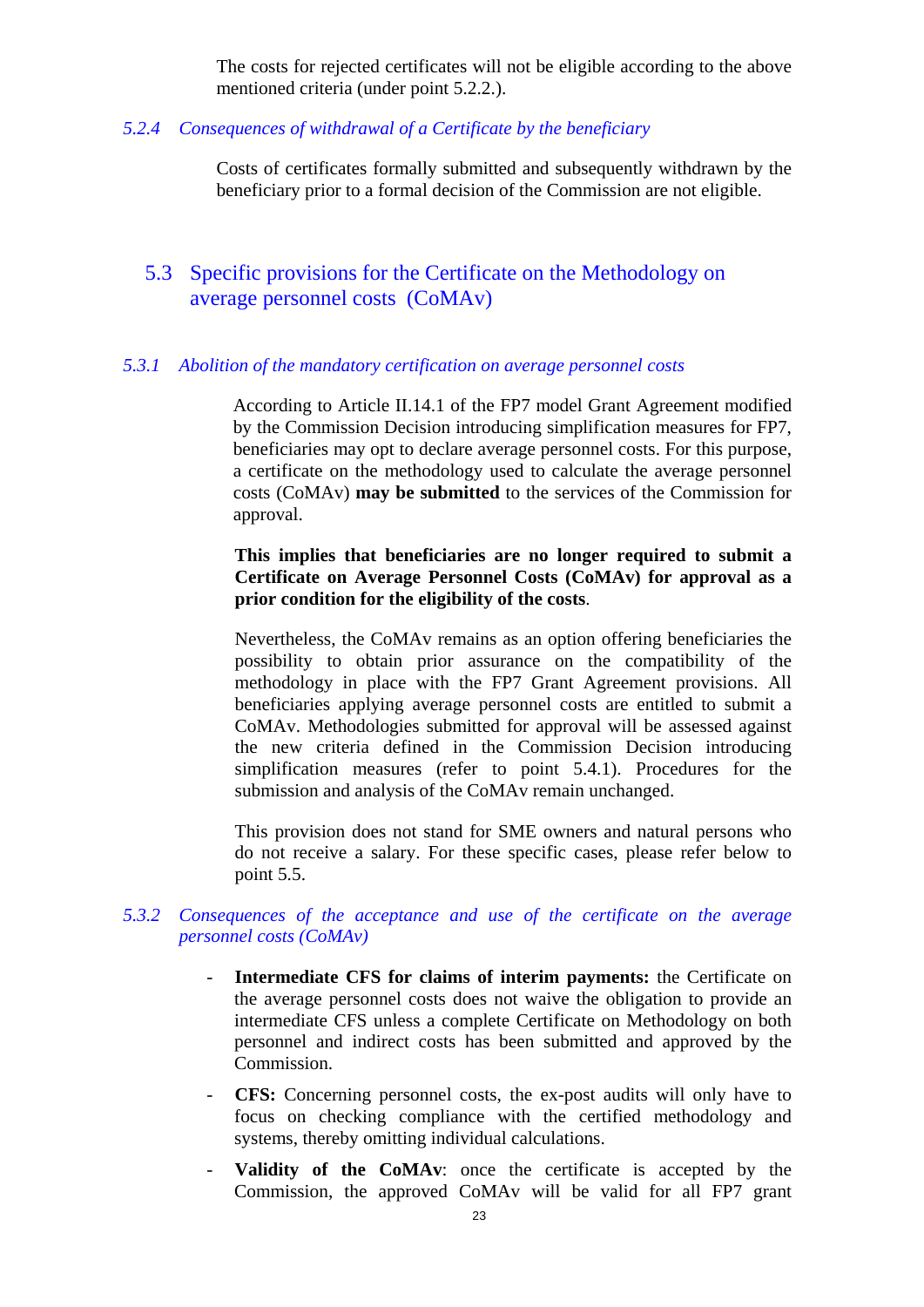agreements signed by the beneficiary after the date of approval of the CoMAv. The approved methodology may also be used retroactively for all on-going FP7 grant agreements signed by the beneficiary before the date of approval of the CoMAv. This retroactive effect will be applicable only to projects, for which the period of submission of the final reports has not elapsed at the time of the notification of the CoMAv approval (i.e. timelimit for retroactive effect: end date of the project  $+60$  days).

The certificate is valid for the entire period of FP7 unless the methodology changes or if an audit or other control performed by the Commission services or on its behalf demonstrates a lack of compliance with the certified approved methodology and/or any abuse. The beneficiary has to declare to the Commission any changes affecting its methodology, including the date of the change. In the case of a change, a new certificate on the average personnel costs may be submitted, according to the same procedure as under point 5.1 above. The Commission has the right to recover funds unduly paid, as well as to apply liquidated damages, when an inappropriate use of the approved methodology is identified, for example during an on-the-spot audit. A beneficiary that has been making false declarations or has been found to have seriously failed to meet its obligations under this Grant Agreement shall be liable to financial penalties according to Article II.25 of the Grant Agreement.

**Validity of the CoMAv for natural persons and SME owners who do not receive a salary:** the validity of the certificate already approved by the Commission for natural persons and SME owners is retroactive as of the first day of FP7 provided that the said methodology was in use since the beginning of the project. For further details, please refer to section 5.5 below.

In the case the certificate on average personnel costs refers to both personnel receiving a salary and SME owners and beneficiaries who are natural persons not receiving a salary, the retroactivity of the certificate will be twofold: the retroactivity as of the first day of FP7 is applicable only to costs claimed for SME owners and beneficiaries who are natural persons and do not receive a salary, the validity of the certificate for personnel receiving a salary is addressed under point 5.3.1.

#### - **The costs for a Certificate on the Methodology for average personnel costs will be eligible provided that the following cumulative requirements are met :**

1. The certificate is submitted in due form (Relevant part of Annex VII – Form E (procedures 1 to 3) and the qualified auditor has performed the requested procedures. In other words, the procedures have been fully performed by a qualified auditor and the findings duly reported by means of the Form E.

2. The methodology certified is approved by the Commission. Please note that the auditor's fee is limited to the performance of the agreed-uponprocedures and therefore any cost incurred by the beneficiary in relation to the establishment or adaptation of the methodology (consulting, IT, etc.) is not eligible.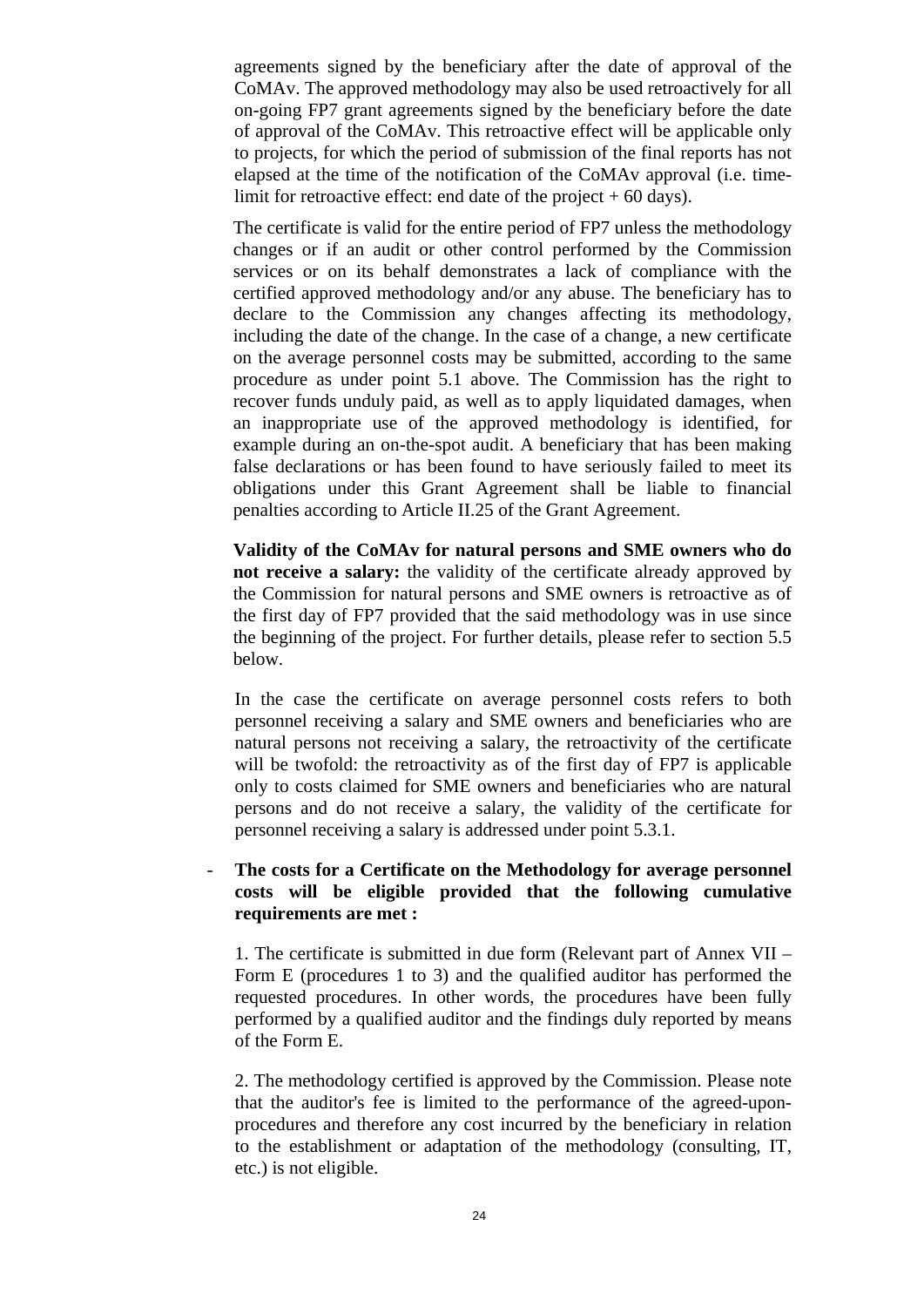3. The cost fulfils the conditions of eligibility settled in Article II.14 of the Grant Agreement.

#### <span id="page-24-0"></span>*5.3.3 Consequences of the rejection by the Commission*

In the case the CoMAv cannot be accepted, a motivated decision will be communicated to the beneficiary explaining the reasons for the rejection and (if applicable) pointing out the issues affecting the eligibility of the costs.

The costs for rejected certificates will not be eligible according to the above mentioned criteria (under point 5.3.1.).

#### 5.4 New acceptability criteria for average personnel cost methodologies

#### <span id="page-24-2"></span><span id="page-24-1"></span>*5.4.1 New criteria for average personnel costs adopted by Commission Decision C(2011)714*

The new criteria adopted and established in Article II.14.1 of the ECGA as modified by the Commission on  $24<sup>th</sup>$  January 2011, provide for the acceptance of the vast majority of average personnel cost methods used by beneficiaries as their usual cost accounting practice. Those criteria are as follows:

a) The average personnel cost methodology shall be the one declared by the beneficiary as its usual cost accounting practice; as such it shall be consistently applied to all indirect actions of the beneficiary under the Framework Programmes;

b) The methodology shall be based on the actual personnel costs of the beneficiary as registered in its statutory accounts, without estimated or budgeted elements;

c) The methodology shall exclude from the average personnel rates any ineligible cost item and any costs claimed under other costs categories in order to avoid double funding of the same costs;

d) The number of productive hours used to calculate the average hourly rates shall correspond to the usual management practice of the beneficiary provided that it reflects the actual working standards of the beneficiary, in compliance with applicable national legislation, collective labour agreements and contracts and that it is based on auditable data.

These criteria will apply without prejudice to the other general eligibility criteria set out in FP7 Rules for Participation and the ECGA (i.e. cost should be incurred during the duration of the project, indicated in the overall budget, etc.). Personnel costs declared to FP7 projects resulting from the application of calculation methods fulfilling the above mentioned criteria are deemed not to differ significantly from the actual costs.

#### <span id="page-24-3"></span>*5.4.2 Definition of the new acceptability criteria for average personnel costs*

Criterion a: Usual cost accounting practice declared by the beneficiary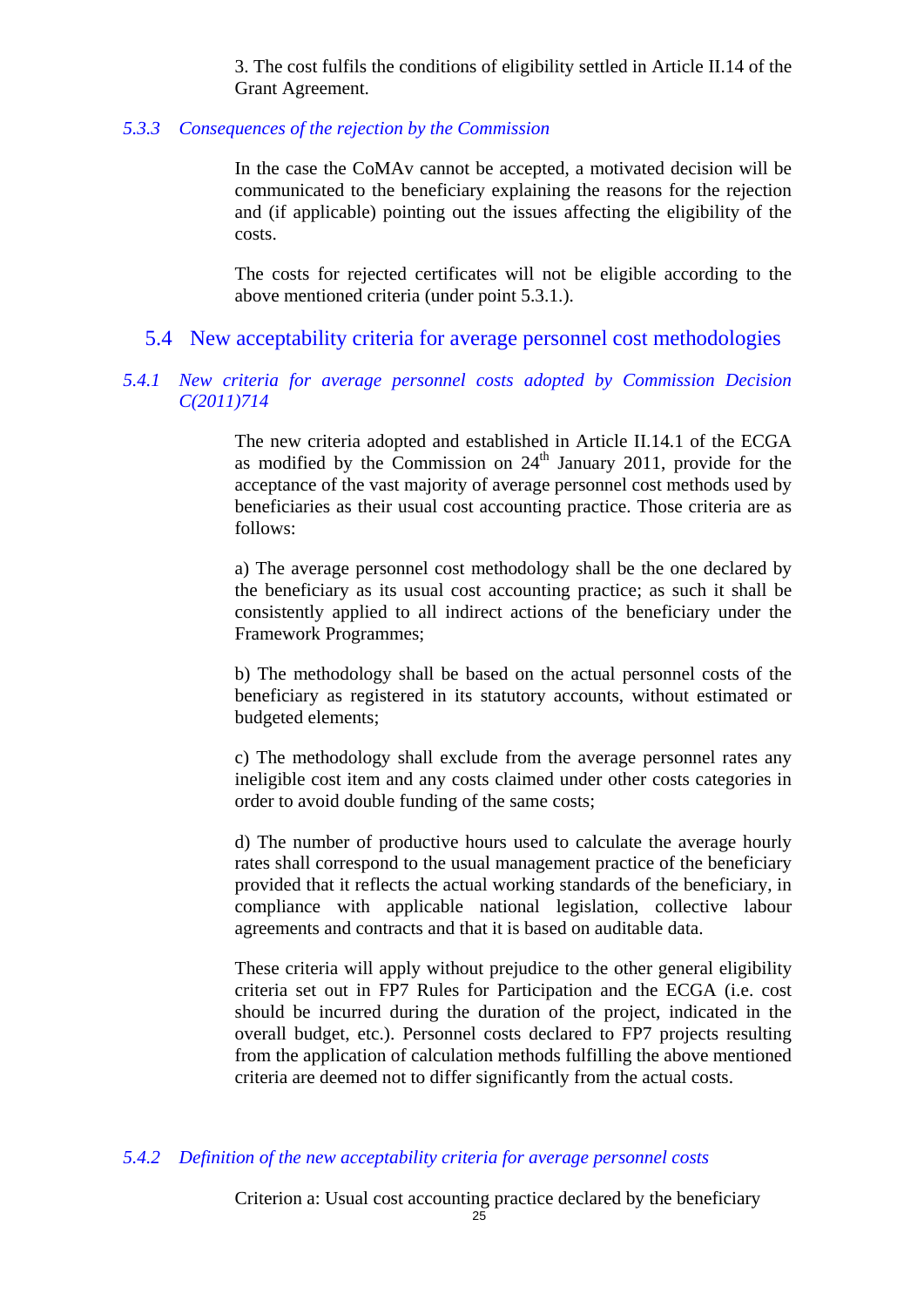The methodology applied should be the usual cost accounting practice of the beneficiary. The terms "…shall be the one declared by the beneficiary" means that the Commission will consider that by submitting and signing financial statements (Form C) calculated by means of a given methodology, the beneficiary is declaring that such methodology is its usual costs accounting practice. Where necessary this usual cost accounting practice should be adjusted in order to fulfil all the acceptability criteria. For instance, this would be the case when the usual personnel cost calculation method includes ineligible items which would need to be removed (e.g. indirect taxes).

This criterion does not require the average personnel costs methodology to be equal for all types of employees, departments or cost centres. If, for instance, the usual cost accounting practice includes different calculation methods for permanent personnel and temporary personnel, this is acceptable. However, the overall methodology must be consistently applied in all FP7 participations of the beneficiary and cannot be adapted ad-hoc for particular research actions or specific projects.

#### Criterion b: Based on the statutory accounts

In order to guarantee that the average cost rates used in the methodology are based on actual costs, the calculation method should compute personnel cost rates resulting from the payroll figures registered in the statutory accounts of the entity.

Budgeted or estimated figures are not costs actually incurred and, as such, cannot be accepted as eligible components of the personnel costs. Notwithstanding this, when the actual amount of some element of the personnel costs is not known at the time of the preparation of the financial statements (Form C), beneficiaries are entitled to use the last available financial data or the best possible estimation of the actual costs. In those cases, the costs claimed must be adjusted according to the actual costs incurred as registered in the beneficiary's accounts in the subsequent period or, at the latest, at the time of the submission to the Commission of the final report of the project. The resulting adjustment to the costs already charged should be declared in an additional Form C indicating that it is an adjustment to a previous statement (by ticking out the 'yes' option in the specific box).

#### Criterion c: Excluding ineligible costs and double funding

Cost declared to be ineligible by the Commission, in particular those enumerated in Article II.14.3 of Annex II to ECGA, need to be removed from the personnel rates. If the usual accounting practice includes any element considered ineligible, the personnel rates would need to be adjusted by withdrawing such components from the pool of personnel cost. In case of doubts regarding the eligibility of an item, the question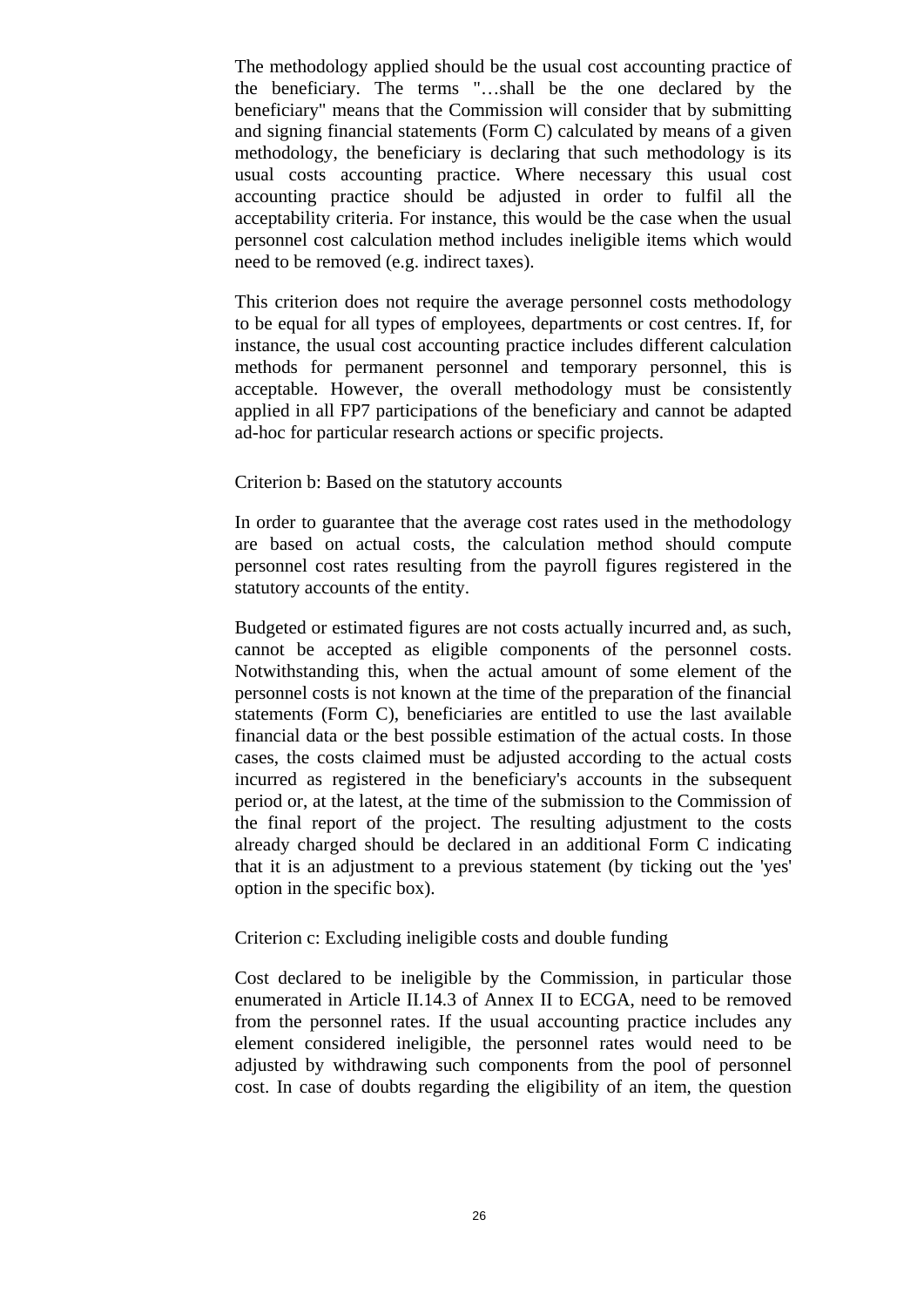can be raised to the Commission via the network of National Contact Points<sup>14</sup> or the Research Enquiry Service<sup>15</sup>.

The methodology should also prevent double funding of the same costs. As an example, certain methodologies include in the calculation of the personnel rates cost components which are part of the indirect costs in the beneficiaries' accounts. In such situations, if the beneficiary uses real indirect costs, the methodology should ensure that those items are removed from the pool of costs used to calculate the indirect cost charged to the FP7 projects. In the particular case of beneficiaries applying a flatrate indirect cost method, the personnel cost cannot include any indirect cost element as these are covered by the flat-rate.

#### Criterion d: Productive time

As a general rule, the number of productive hours should be that applied as the usual practice of the beneficiary. For instance, beneficiaries could use the actual productive hours of each researcher according to the timerecords or instead use a standard number of productive hours (generally annual productive hours). When the beneficiary applies a standard number of productive hours, this should be representative of its working standards. Background information used to determine the standard productive hours should be available and verifiable.

An illustrative example could be a case where a beneficiary deducts 7 working days a year as average illness absence of the employees when calculating the annual productive hours. The records substantiating this figure should be available for audit. Besides, if the records on illness absences show that systematically the number of days is lower than 7, this could be a reason for the Commission to re-evaluate the appropriateness of the standard number of annual productive hours.

In the same line please note that the Commission does not consider billable hours (hours that can be directly charged to customer/grantors) as equivalent to productive time. Billable hours are commonly much lower than productive hours, resulting in an overstatement of hourly rates and consequently of personnel cost.

#### <span id="page-26-0"></span>*5.4.3 Retroactive application of calculation methods for average personnel costs*

These new criteria are applicable to costs declared in all FP7 projects. Beneficiaries can therefore directly apply their usual average personnel costs calculation method, if

<sup>14</sup> http://cordis.europa.eu/fp7/ncp\_en.html

<sup>&</sup>lt;sup>15</sup> http://ec.europa.eu/research/index.cfm?pg=enquiries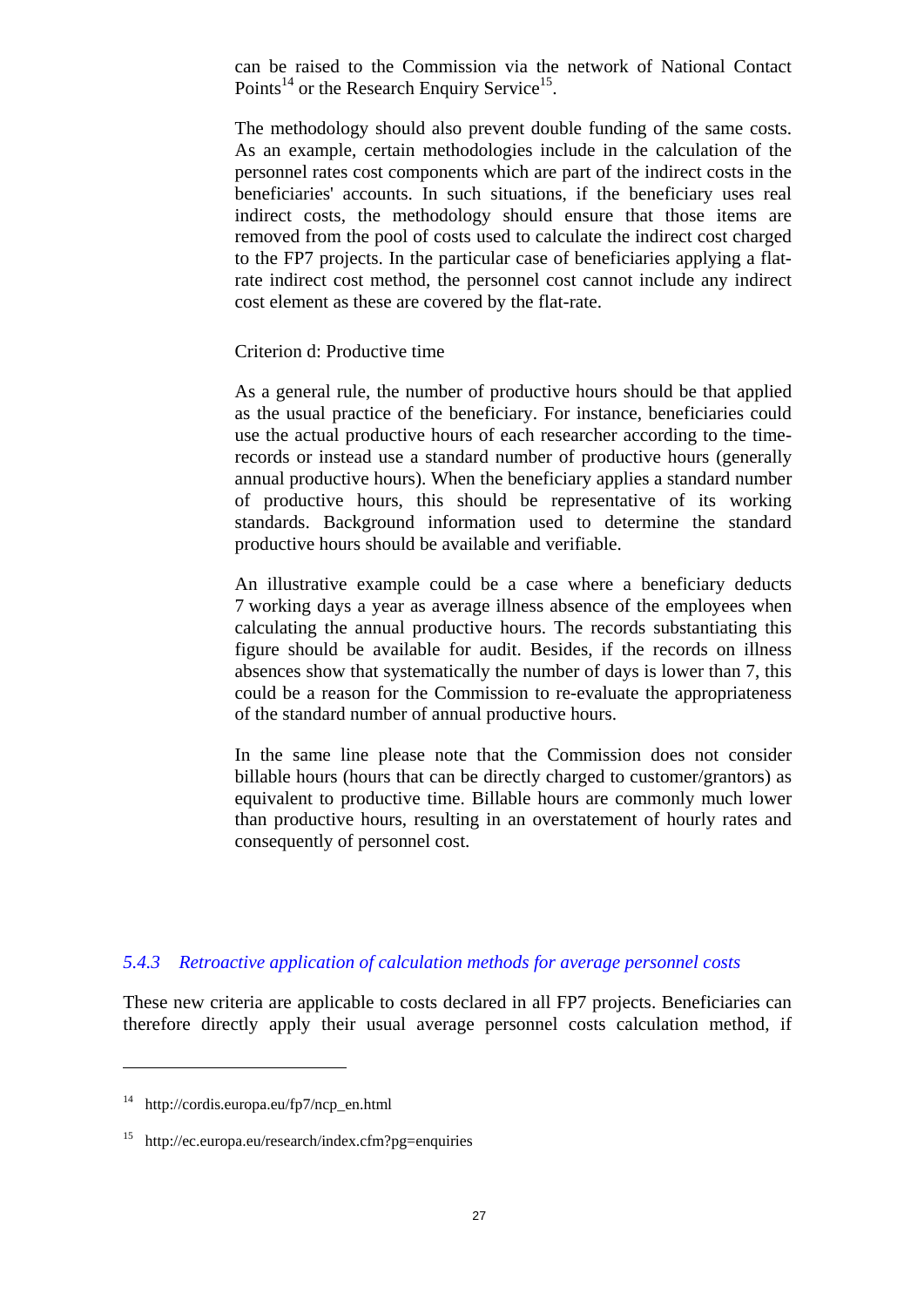compatible with these criteria, for any cost declaration. No amendments to grant agreements are necessary. The new criteria will apply directly to all on-going projects.

However, for **closed grants** (i.e. in principle those for which the last payment has already been made by the Commission and the 2 months period for the Coordinator to change it has elapsed) the beneficiary is not allowed to recalculate costs which were already reported by application of other calculation methods due to the fact that the usual methodology is now acceptable under the criteria described above. For instance, if the beneficiary has charged individual actual costs due to the fact that its average personnel cost methodology was not acceptable by the Commission under the prior criteria, the beneficiary cannot re-calculate at present those costs by using averages, even if its methodology is now acceptable.

For **on-going grants where Forms C have already been paid**, if personnel costs have been submitted based on a certified methodology OR if the beneficiary has claimed actual personnel costs, beneficiaries do not need to submit adjustments referring to periods for which they claimed individual actual costs or average personnel costs on the basis of methodology certified according to the acceptability criteria in force before the 24th January 2011. However, the beneficiary may take the initiative to modify the personnel costs on the grounds that it is in line with its usual accounting practice and with the new criteria. In this case the beneficiary is requested to submit adjustments to all Forms C already paid in all on-going grants. There is no specific need for a CoMAv due to the retroactive validity of the new provisions. If costs need to be corrected, this will be done in the adjusted Form C..

<span id="page-27-0"></span>The Commission will also apply these new criteria in all ongoing and future FP7 audits.

#### *5.4.4 Particular cases for already approved CoM (with average personnel costs) and CoMAv*

Following Commission Decision C(2011) 174 of 24/1/2011, the Commission has opted not to continue requiring the submission of the CoMAv for beneficiaries applying average personnel costs. However, in view of the evident preventive value of this certificate, it remains as a voluntary option for these beneficiaries.

During the period of application of the interim acceptability criteria adopted in June 2009, a certain number of beneficiaries have implemented adjustments in their usual methodology in order to obtain its approval by the Commission. All methodologies approved under the former criteria are considered as fulfilling the new criteria.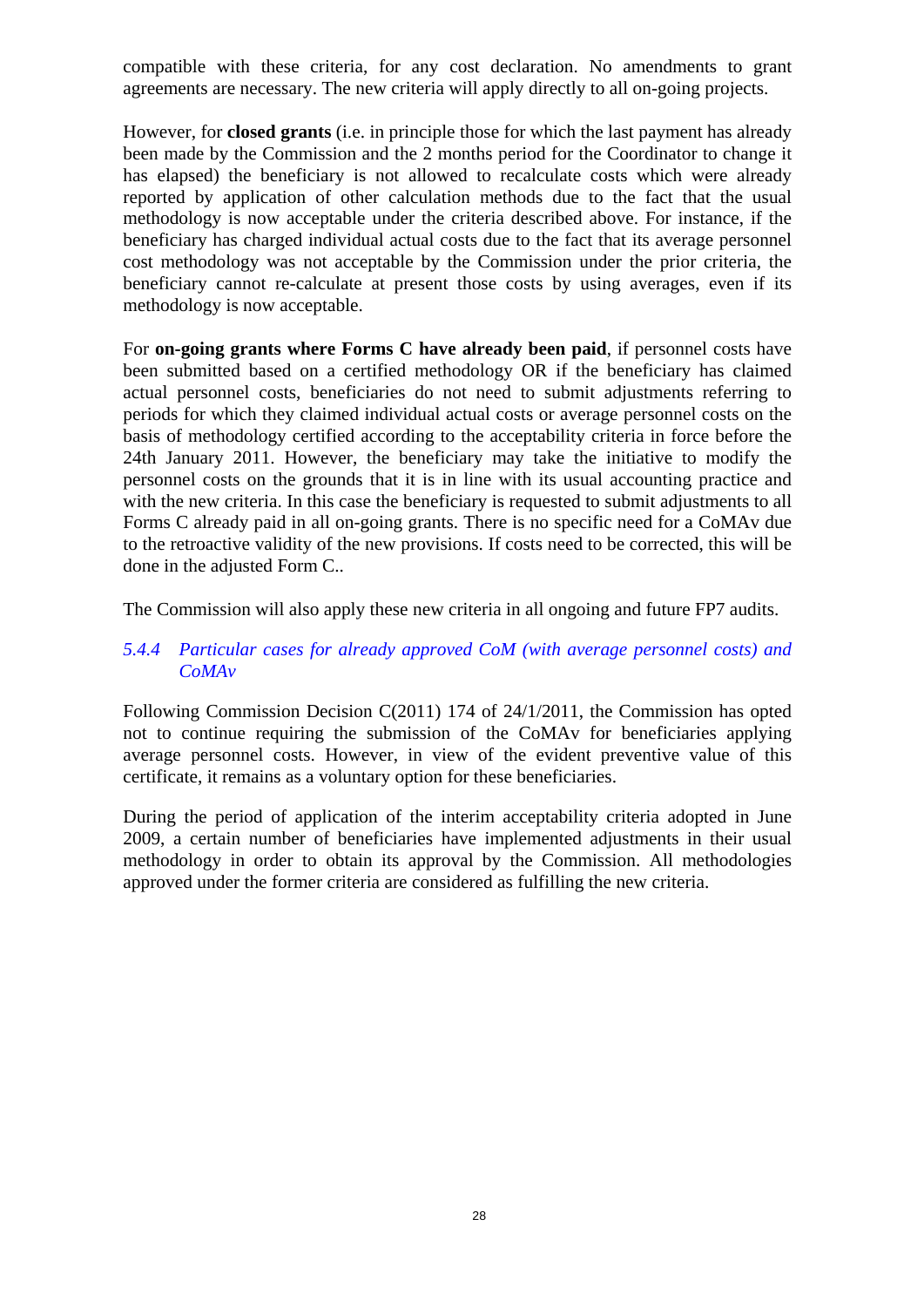Thus, those beneficiaries who have obtained the approval of their average personnel costs methodology prior to this decision (under the former criteria) are entitled either to:

- continue applying the approved methodology;

or

- to revert to their usual accounting practice, if different from the approved methodology, in so far as this fulfils the new acceptability criteria.

Beneficiaries opting to revert to their usual accounting practices (and discontinuing the use of the approved certificate on the methodology) are advised to inform the Commission of their decision. If they wish, the beneficiaries are entitled to submit for approval a new Certificate on the Methodology. It is recommended that those beneficiaries inform the Commission on their choice via the functional mailbox:

<span id="page-28-0"></span>[RTD-FP7-Average-Personnel-Rate-Certification@ec.europa.eu](mailto:RTD-FP7-Average-Personnel-Rate-Certification@ec.europa.eu)

## 5.5 Specific case of natural persons and SME owners who do not receive a salary: Flat-rate financing

#### <span id="page-28-1"></span>*5.5.1 New context*

Following a Commission decision of 24/01/2011, Article II.14.1 of Annex II of the ECGA has been modified in order to allow SME owners who do not receive a salary and natural persons beneficiaries in a FP7 Grant Agreement who do not receive a salary, to charge as personnel costs a flat rate based on the allowances used in the People Specific Programme ("Marie Curie" flat-rates).

**Target group**: SME owners and natural persons beneficiaries in a FP7 Grant Agreement who do not receive a salary, including those who are remunerated/compensated by whichever other means such as dividends, service contracts between the company and the owner, etc. *A contrario*, employees of the SME and other natural persons who do receive a salary registered as such in its accounts cannot use this flat rate.

It might however, be possible to use this flat-rate for the cases where the SME owner can show evidence that his/her salary corresponded exclusively to his/her management activity, not to his/her research work.

#### <span id="page-28-2"></span>*5.5.2 Retroactive application and calculation of the flat-rate financing*

This form of flat-rate financing shall apply to all grant agreements signed under the Seventh Framework Programmes, including those already signed.

For the calculation of the flat-rate financing, please refer to the FP7 Guide to Financial issues: [\(ftp://ftp.cordis.europa.eu/pub/fp7/docs/financialguide\\_en.pdf\)](ftp://ftp.cordis.europa.eu/pub/fp7/docs/financialguide_en.pdf).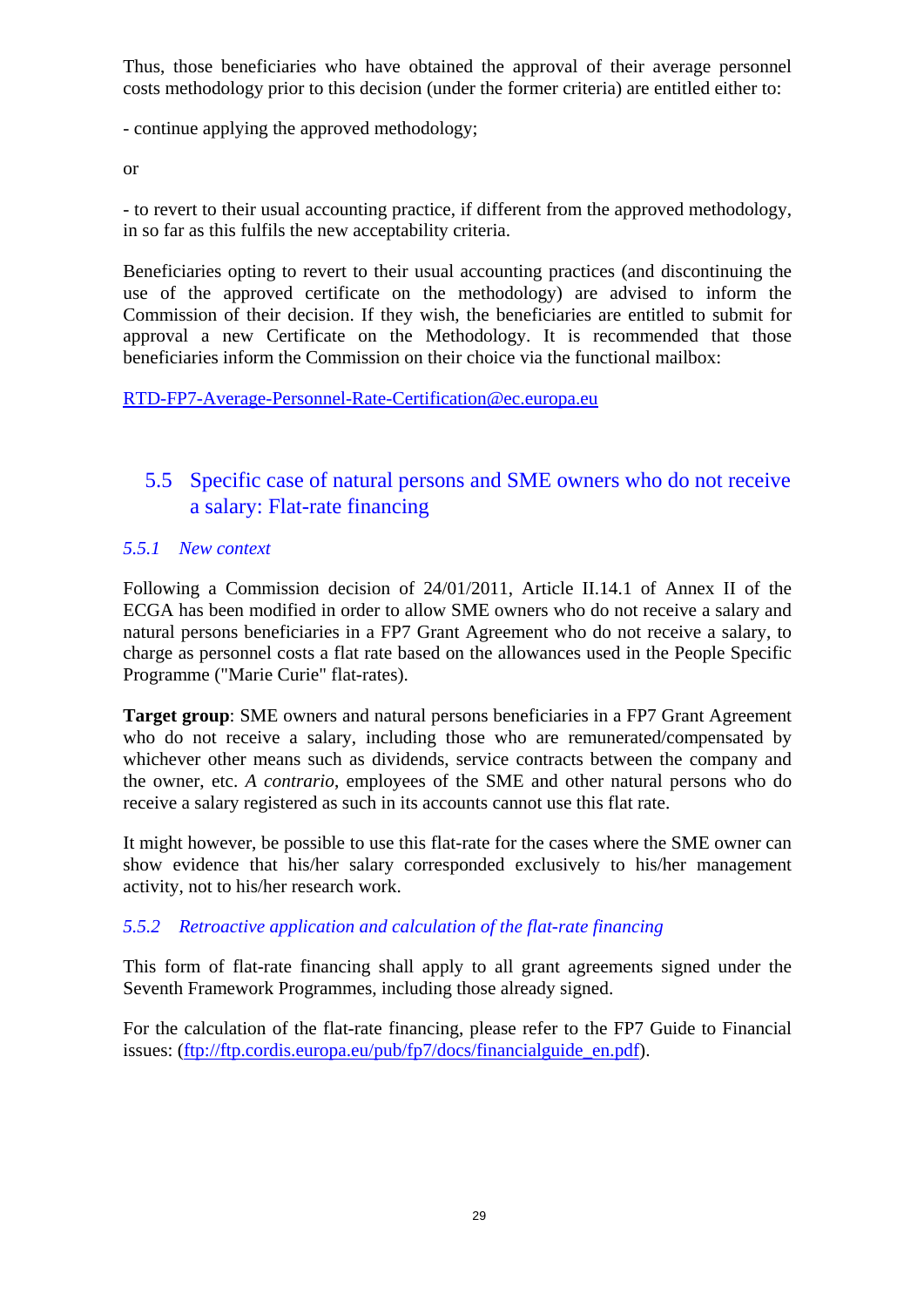#### <span id="page-29-0"></span>*5.5.3 New rules concerning the submission of CoMAv for SME owners/natural persons without a salary*

The submission of a Certificate on Average personnel costs is no longer possible for SME owners and natural persons without a salary. As a transitional measure, the Commission dealt with all certificates submitted up to one month following the date of the decision. Certificates submitted one month after the date of adoption of the Decision were not examined. All SME owners and natural persons having received the approval of their methodology are entitled either to:

- Continue applying the approved methodology
- Apply the flat rate system as described in the FP7 Guide to Financial issues

However, if those beneficiaries choose to apply the flat-rate system they will have to apply it for all cost statements in on-going and future participations in FP7 projects. It is recommended that beneficiaries in this situation inform the Commission on their choice via the functional mailbox:

#### [RTD-FP7-Average-Personnel-Rate-Certification@ec.europa.eu](mailto:RTD-FP7-Average-Personnel-Rate-Certification@ec.europa.eu)

Personnel costs submitted prior to the modification of Article II.14.1 of the ECGA by SME owners and natural persons without a salary not having a certificate approved by the Commission will be considered eligible up to the limit of the applicable flat rate. For future cost statements, these beneficiaries will apply the corresponding flat rate and file, where necessary, adjusted Forms C (i.e. in the case that the costs charged in previous periods are different than those resulting from the application of the flat rate).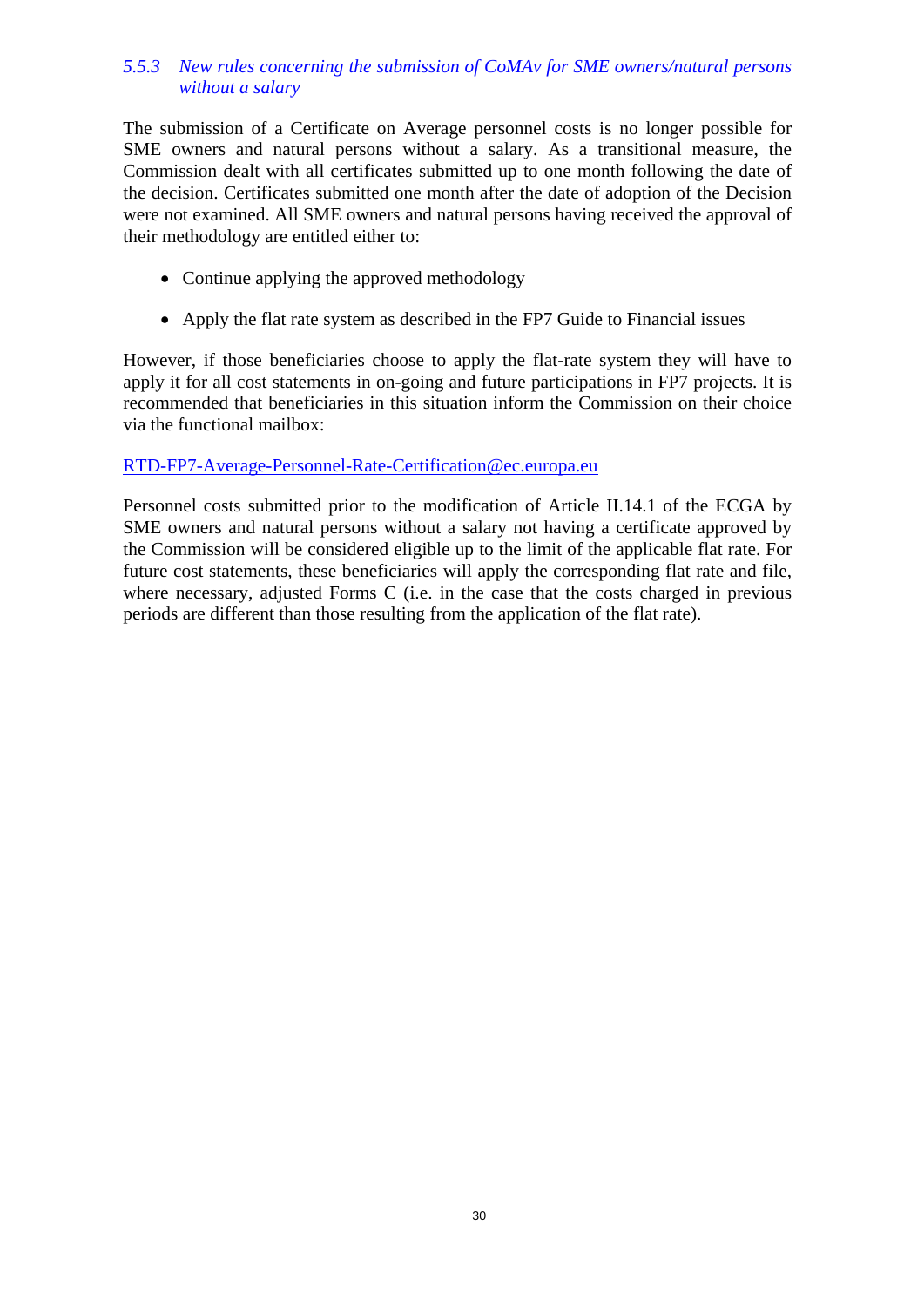# <span id="page-30-0"></span>**6 PROCEDURES FOR CERTIFICATES ON THE METHODOLOGY ACCORDING TO ANNEX VII - FORM E**

### <span id="page-30-1"></span>6.1 How should the beneficiary fill out Form E?

The statements described in the left-hand column of the Form E model represent a "benchmark" methodology. It is expected in practice that there may be some differences between this and the existing systems in place.

The left-hand column of Form E must be filled in by the beneficiary and the auditor has to make factual findings in the right-hand column regarding these statements made by the beneficiary. Thus the statements should reflect the current status of the beneficiary's methodology.

For example, if time recording does not exist, this should be stated clearly by the beneficiary in the left-hand column. As a consequence, the auditor will indeed not be able to perform the procedure foreseen in the right-hand column for time-recording and will have therefore to report this scope limitation in his report under the caption "Exceptions".

It is important to note that such reported exceptions relating to deviations from the benchmark methodology as described in the statements made by the beneficiary are used as a mechanism for the Commission services to prioritise the issues to be examined. **They do not give an indication on whether the methodology will or will not be accepted by the Commission**.

### <span id="page-30-2"></span>6.2 When can the auditor decide to adapt the model findings in the righthand column and when should he report an exception?

The procedures and factual findings which have been listed in the right-hand column of the Form E model are based on the "benchmark" methodology and attempt to clearly demonstrate that the beneficiary does indeed in practice implement the appropriate methodology for preparing its claims to be compliant with the provisions of the FP7 Grant Agreement.

Any deviations from this "benchmark" methodology, even when reported by the beneficiary, or any errors or exceptions noted by the auditor when performing the procedures will be assessed by the Commission.

Thus the Commission requires a description of the factual findings which effectively highlight any such deviations and errors or exceptions and which have to be reported by the auditor in his report under the caption "Exceptions".

For auditors, different situations require him to report findings as "Exceptions" in his report:

- Scope limitations: the existing system of the beneficiary deviates from the benchmark methodology. It is the responsibility of the beneficiary to report this. As a consequence, the auditor is not able to perform the procedure foreseen in the model Form E. In this case, it is understood that the Commission requires the auditor to report such a situation as an exception.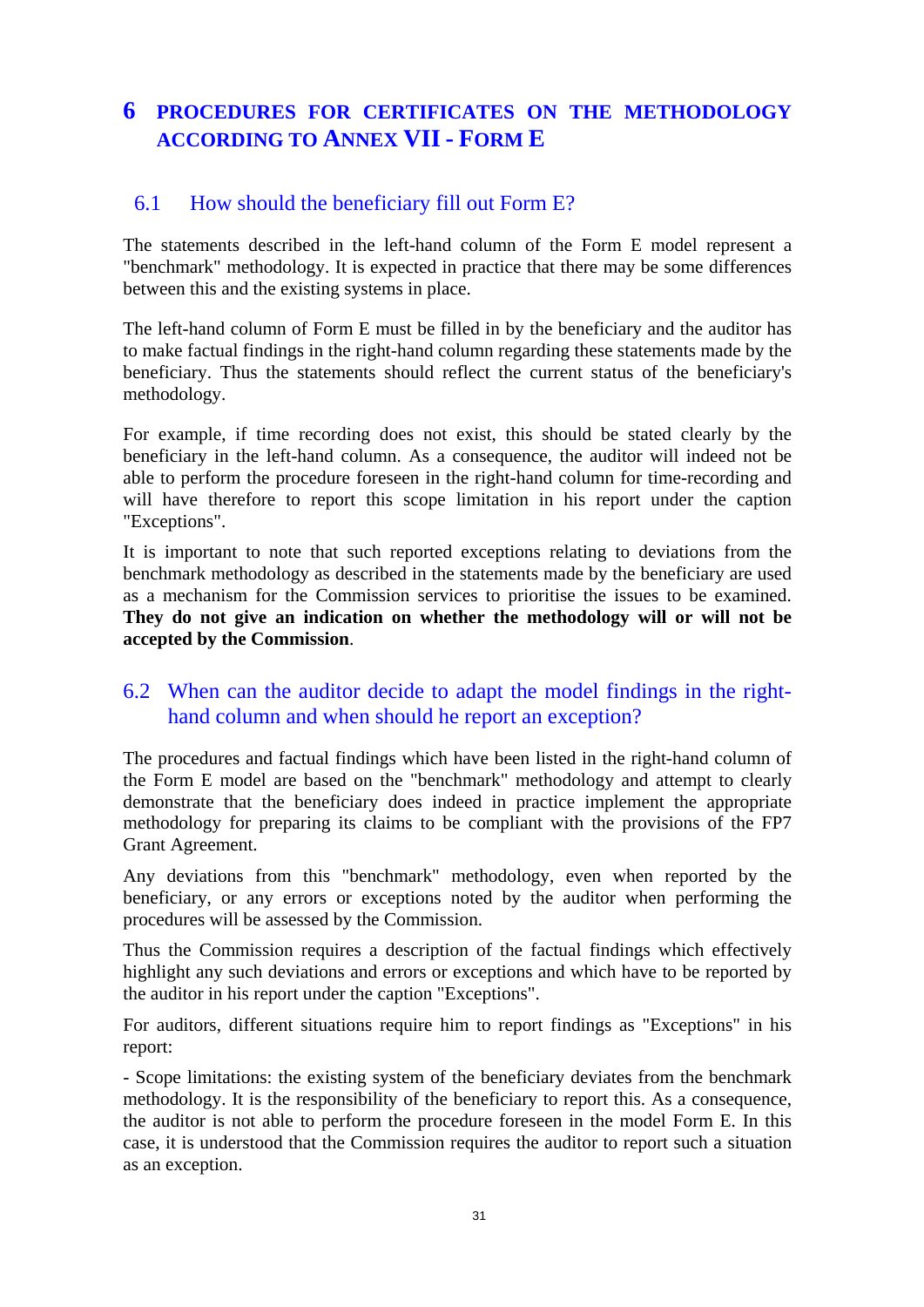- Errors or exceptions: the auditor performs the procedure required by the model Form E and the findings raise errors or exceptions. The auditor is to report these errors and exceptions in the report.

### 6.3 Use of the methodology by the beneficiary

<span id="page-31-0"></span>

| <b>Statement to be made by Beneficiary</b>     | Procedure to be carried out by the Auditor & factual   |
|------------------------------------------------|--------------------------------------------------------|
|                                                | findings                                               |
| The methodology described below has been in    | <b>Procedure:</b>                                      |
| use since [date].                              | The Auditor has inspected records and documents which  |
|                                                | support the date given by the Beneficiary.             |
| The next planned alteration to the methodology | <b>Finding:</b>                                        |
| used by the Beneficiary will be from [date]    | The dates given by the Beneficiary are consistent with |
|                                                | management information<br>provided<br>the<br>the<br>by |
|                                                | Beneficiary.                                           |

#### What is the objective of this procedure?

The Commission, for each Form E, is interested in knowing the starting date of the methodology and for how long the methodology has been in use by the beneficiary, principally to ensure that a correspondence can be achieved between the use of the methodology and the relevant cost claims made by the beneficiary.

#### Which documents should the beneficiary prepare for the auditor?

The typical documents to be provided would include minutes of meetings, internal memos, working documents showing calculations from prior years, etc. The auditor is expected to check their consistency with the data provided by the beneficiary.

#### What does the Commission understand by 'alterations to the methodology'?

Alterations to the methodology should be understood as major changes, such as a move from average costs to actual costs, changes in cost drivers, changes in the way productive hours are calculated, etc. It is not intended to cover yearly updates to the most recent financial data, or changes in cost structure caused by the evolution of the institution.

<span id="page-31-1"></span>If documentation is not available to support the introduction or alterations of the methodology, this should be listed as an exception in the report.

#### 6.4 Personnel

#### <span id="page-31-2"></span>*6.4.1 Existence of time recording and number of productive hours*

| <b>Statement to be made by Beneficiary</b>    | Procedure to be carried out by the Auditor & factual   |  |  |
|-----------------------------------------------|--------------------------------------------------------|--|--|
|                                               | findings                                               |  |  |
| <b>Personnel</b>                              |                                                        |  |  |
|                                               |                                                        |  |  |
|                                               | <b>Procedure:</b>                                      |  |  |
| 1. Time recording exists, with authorisation, | For 10 employees selected at random, the Auditor       |  |  |
| which enables all personnel hours to be       | checked:                                               |  |  |
| allocated to project work, management and     | That the employee had recorded management and          |  |  |
| administrative time, holidays, etc.           | administrative tasks separately from project time;     |  |  |
|                                               | That an authorisation check exists which checks, inter |  |  |
| The time recording enables the time of        | alia, double-charging of time;                         |  |  |
| employees working on multiple projects to be  | The Auditor obtained the calculation of the productive |  |  |
| allocated to those projects, and includes a   | hours after inspecting all necessary records, national |  |  |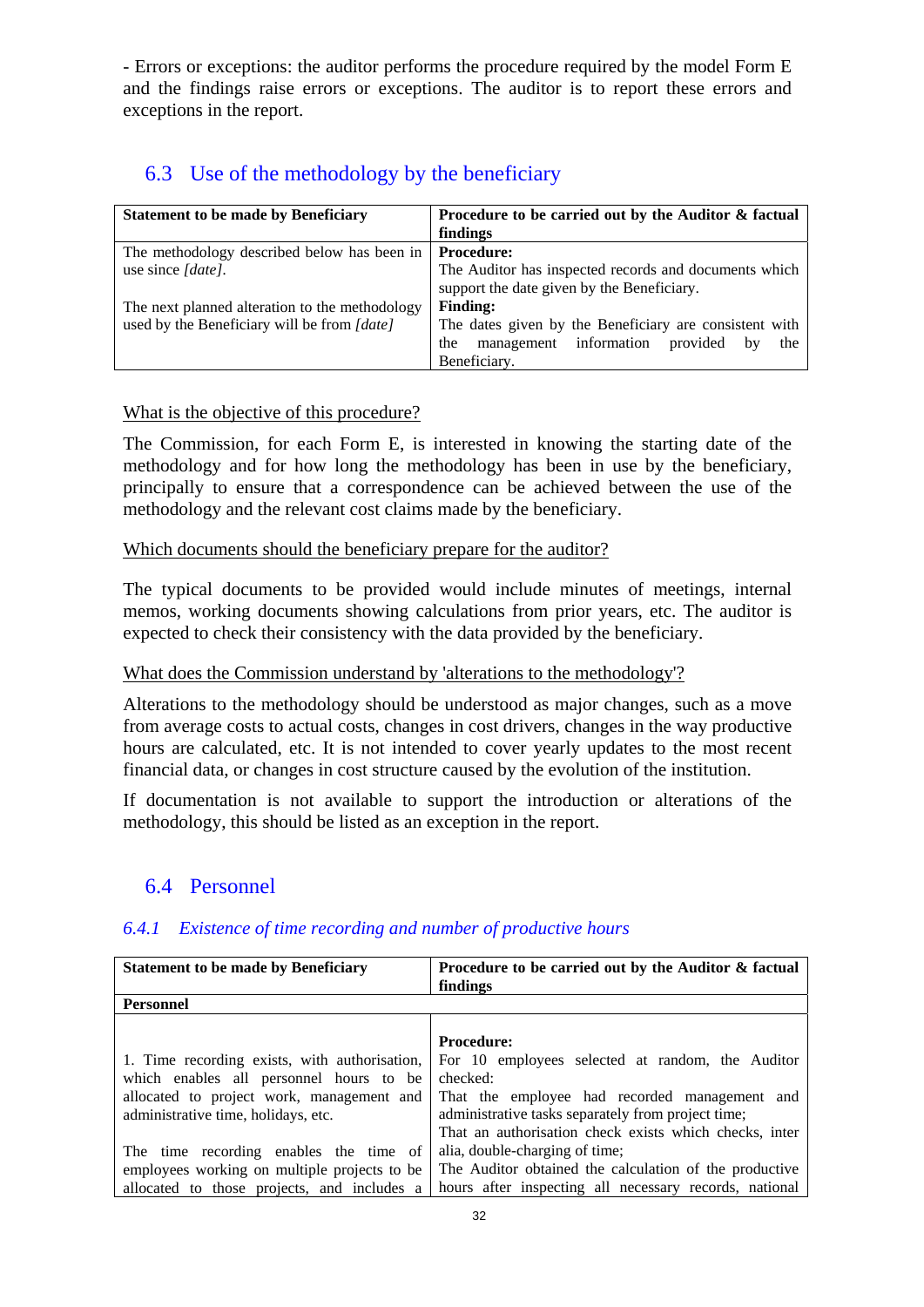| check to prevent double charging of time.        | legislation, labour agreements, contracts and any other   |  |  |
|--------------------------------------------------|-----------------------------------------------------------|--|--|
|                                                  | relevant documentation.                                   |  |  |
| <b>Productive hours'</b> represent the (average) | <b>Finding:</b>                                           |  |  |
| number of hours made available by the            | For the items checked, the time recording includes        |  |  |
| employee in a year after the deduction of        | separation of time as specified above, and an             |  |  |
| holiday, sick leave and other entitlements. This | authorisation including a check for double charging of    |  |  |
| calculation should be provided by the            | time.                                                     |  |  |
| Beneficiary, based on the period(s)              | For the most recent full calendar year:                   |  |  |
| corresponding to the Financial Statement (s) or  | The average productive hours for the 10 employees was     |  |  |
| to the last closed financial year (whichever is  |                                                           |  |  |
| used by the beneficiary.                         | The average productive hours per employee for the         |  |  |
|                                                  | organisation as a whole, as recorded by the Beneficiary's |  |  |
|                                                  | time-records was ___________.                             |  |  |
|                                                  | The productive hours calculation corresponds to the       |  |  |
|                                                  | usual accounting practice of the beneficiary.             |  |  |
|                                                  |                                                           |  |  |

#### What is the objective of this procedure?

The Commission needs to confirm that time recording really exists, with the necessary separation of research time (which can be directly charged to the project), and other tasks performed by the employee<sup>16</sup> which are not directly relevant to the project. There is frequently a lack of detail in the time recording at beneficiaries, whereby only the time worked on the project is recorded and thus no conclusions can be drawn about the total productive hours<sup>17</sup>. An example of person-based time recording is available in Annex 3.

#### **It is recommended that the beneficiary provides a model of time-recording when submitting the Certificate on the Methodology.**

An important aim for the procedure is for the auditor to understand the methodology used to calculate (average) hourly rate(s), and obtain reasonable assurance that it/they represent(s) the beneficiary's usual cost accounting practice.

#### Why is the Commission interested in the productive hours' calculation?

Through this procedure the Commission intends to obtain information (if available) concerning (i) average productive hours for the 10 researchers<sup>18</sup> sampled<sup>19</sup> and (ii) the average productive hours for the organisation as a whole. This will provide the Commission with useful points of comparison between different beneficiaries, and also enable it to compare 'real' productive hours with those of the organisation as a whole. For the purpose of this procedure, "full calendar year" means "financial year" (12 months

<sup>&</sup>lt;sup>16</sup> Employee means researcher or research-related person or person with certain coordinating tasks (when there is a project coordinator).

<sup>&</sup>lt;sup>17</sup> See Part III, Glossary for the definition of productive time/hours.

<sup>&</sup>lt;sup>18</sup> Or research-related person or person with certain coordinating tasks (when there is a project coordinator).

<sup>&</sup>lt;sup>19</sup> The sample should be drawn in the first place from the financial statement or the pro forma financial statement; if such statements do not contain the data for 10 employees, then the sample should be extended to the rest of the employees of the organisation.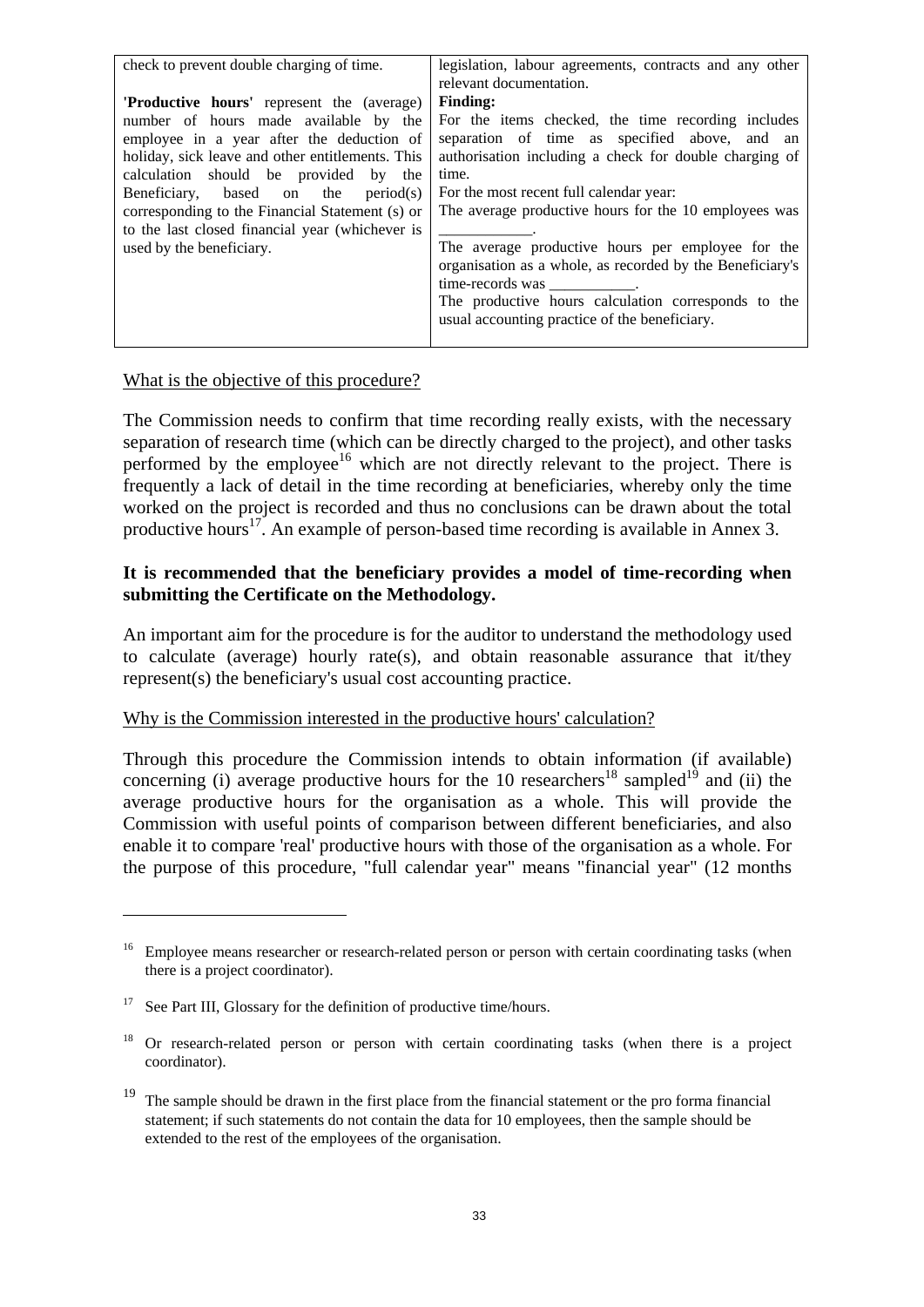period). In order to have comparable data on productive hours, the auditor should ensure that the employees subject to the sample worked during the full calendar year.

#### Why does the beneficiary need a time recording system?

The beneficiary should have in place a system to correctly apportion research-related time where it is spent on multiple projects, so that it is traceable, and the Commission can ensure that over-claiming can be prevented. From a management perspective, it is not possible to accurately apportion costs without a global overview of how research and non-research time is spent.

#### Which documents should the beneficiary prepare for the auditor?

The basic documents will be either paper timesheets filled out by the researchers, or a computer-based data which may be derived from spread-sheets, databases or specifically tailored applications.

The period in question will be the period of the "pro forma"<sup>20</sup> Financial Statement or actual Financial Statement (Form  $\tilde{C}^{21}$ ) or the most recent financial year to calculate productive hours if this is what has been used to calculate the rates claimed<sup>22</sup>. This Financial Statement will be used as a basis for the procedures which the auditor will carry out in the framework of the engagement.

Additional documentation includes relevant legislation on productive time, labour agreements to justify working hours, relevant employment contracts stipulating working arrangements and any other proof that the calculation of productive hours is in accordance with the usual accounting practice of the beneficiary.

#### How should time records normally be approved?

For the time recording data to be reliable, some form of check preventing double counting should exist, normally carried out by a hierarchical superior and using the data compiled from the time sheets. The beneficiary should be able to demonstrate to the auditor how this is done, and show how the system prevents double claiming. Normally this will consist of showing that no more than the total actual productive hours of an individual researcher can be charged.

For paper based systems where aggregation must be carried out manually, the main form of check is the manager/ supervisor's signature on the time-sheet itself.

What if the beneficiary only records project time and not all productive time on its time records?

 $20$  "Pro forma" means the Financial Statement prepared by the beneficiary covering normally an interim period from the beginning of the project when no actual Financial Statement (Form C) covering a full reporting period for the Grant Agreement is yet available, refer to the definition in Part III, Glossary.

<sup>&</sup>lt;sup>21</sup> Refer to the definition on Financial Statements in Part III, Glossary.

<sup>&</sup>lt;sup>22</sup> This relevant period applies to all tests concerning personnel and indirect costs.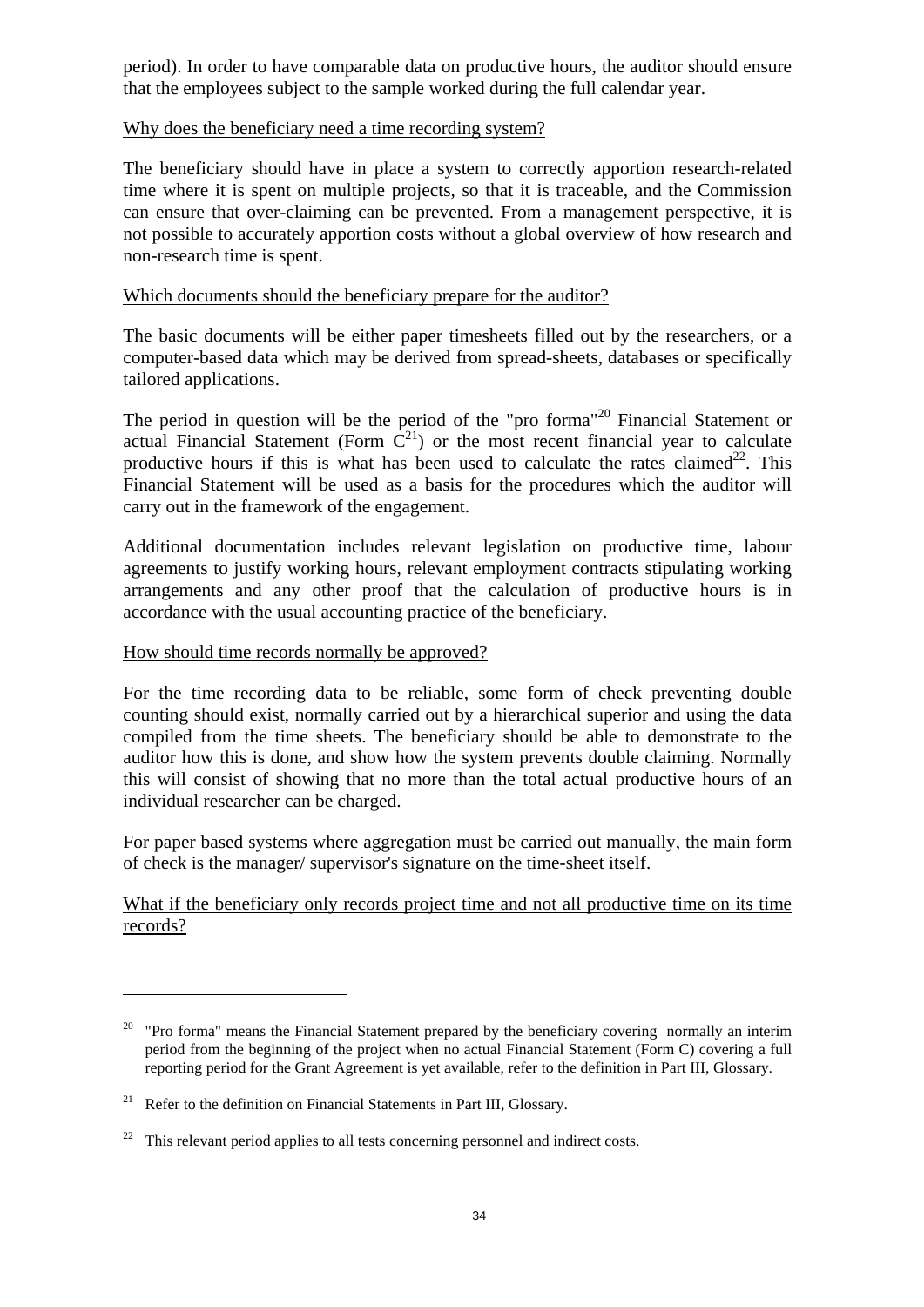If the beneficiary does not require all the time worked (including administrative and management time) to be recorded on the time sheets, it will not be possible to give the average productive hours of the ten employees. This should be described as an exception in Form E.

#### What are the time-recording requirements in the context of a CoM or a CoMAv?

- In the context of the Certification on the Methodology covering both personnel and indirect costs (CoM), the minimum requirement is a **full time-recording per person** listing all activities (research, administrative, absence, EU/Euratom projects, non EU/Euratom projects, etc.) for all personnel involved in FP7 projects. A model of such a timesheet is available in Annex 3 of the present guide. This requirement is motivated by the fact that the CoM provides the beneficiary with a label of excellence and the benefit of a waiver on the submission of interim CFS.
- In the context of the Certification on the Methodology for average personnel costs (CoMAv), full time-recording per person is highly recommended but not absolutely required to be certified ex-ante provided that all other conditions for the approval of the methodology are fulfilled and that the number of productive hours used to calculate hourly personnel rates is a reasonable standard or an average close to the normal benchmark (e.g. 1680 hours based on 210 workable days and a 8 hour working day. In accordance with the FP7 Guide to Financial Issues which states that an effective time-recording system (a system which certifies the reality of the hours worked) is a requisite for the eligibility of costs, a reliable EU/Euratom project-based time-recording system including time records duly authorised by the project manager or other superior and enabling reconciliation of total hours worked on several EU/Euratom projects during a given period would be considered as a minimum requirement.

| <b>Statement to be made by Beneficiary</b>           | Procedure to be carried out by the Auditor & factual     |  |  |
|------------------------------------------------------|----------------------------------------------------------|--|--|
|                                                      | findings                                                 |  |  |
| <b>Personnel</b>                                     |                                                          |  |  |
| 2. Personnel costs of the employees only             | <b>Procedure:</b>                                        |  |  |
| include standard salaries, employer's costs, etc.    | The Auditor reconciled the personnel costs used in the   |  |  |
| and no special conditions exist for employees        | average personnel cost calculation to the payroll system |  |  |
| on European Union or <i>Euratom</i> projects, unless | and accounting records.                                  |  |  |
| they are explicitly foreseen in the Grant            | <b>Finding:</b>                                          |  |  |
| Agreement.                                           | The amounts used in the costs calculation and those in   |  |  |
|                                                      | the accounting records were the same.                    |  |  |
|                                                      | The costs consisted of standard salaries and statutory   |  |  |
|                                                      | employers' costs, and did not include bonuses and        |  |  |
|                                                      | confirmation was obtained from the Beneficiary that no   |  |  |
|                                                      | special conditions exist for employees on European       |  |  |
|                                                      | Union or <i>Euratom</i> projects                         |  |  |

#### <span id="page-34-0"></span>*6.4.2 Components of the personnel costs of the beneficiary*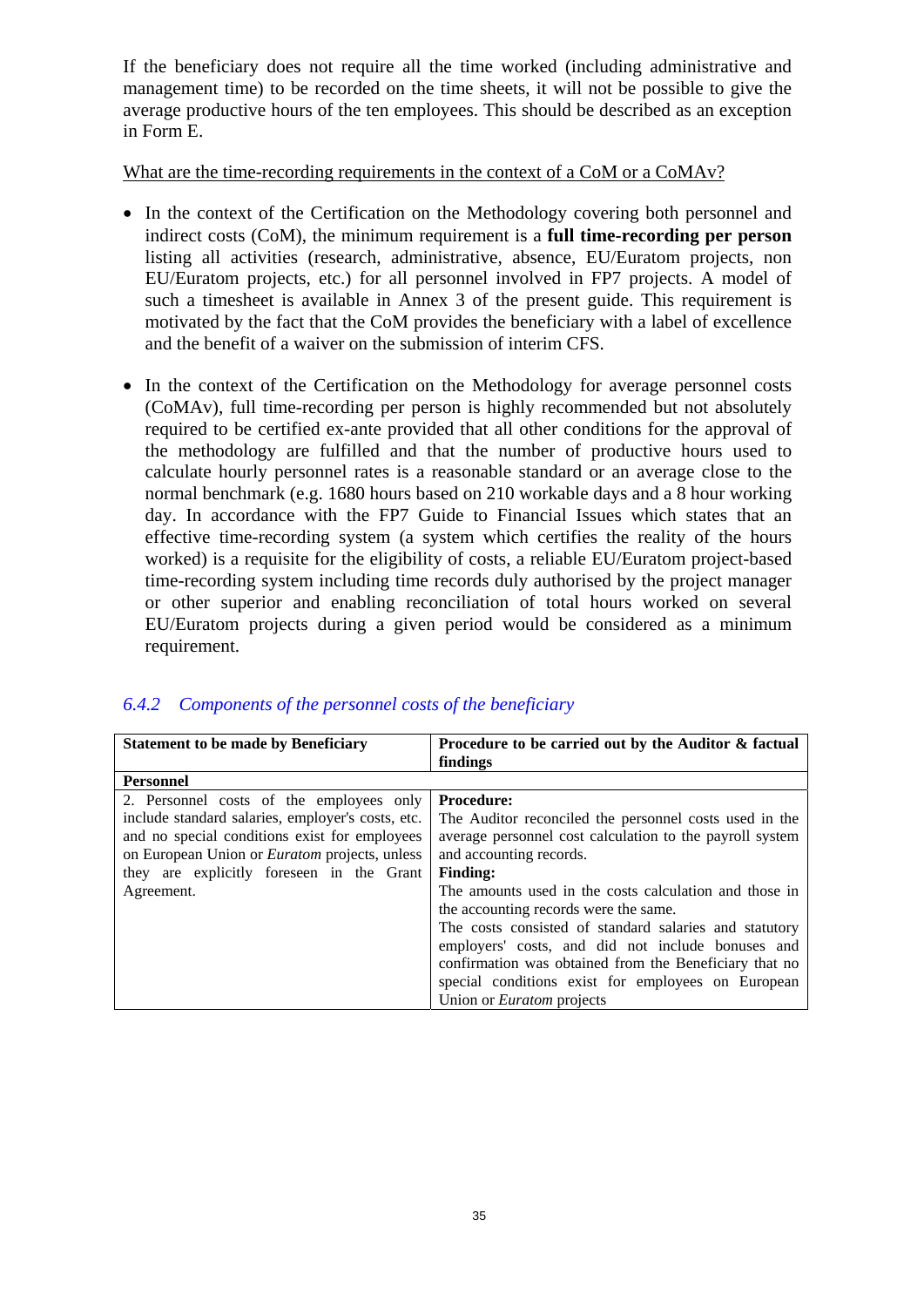#### What is the objective of this procedure?

To reconcile the personnel costs used in the **(**average**)** personnel cost calculation to the payroll system and accounting records. The Commission needs to check that the researchers are being paid in accordance with the normal staff remuneration policy of the beneficiary. The personnel costs should represent the normal employment  $\cos^2$  of the personnel (social contributions, pension contributions, payments towards sickness and maternity schemes, etc.). In particular, there should normally be no difference when comparing the amount a researcher is paid when working on a non-EU project compared to an EU project. The Commission has experienced cases of researchers receiving bonuses<sup>24</sup> paid out of the EU budget where this had not been specifically permitted by the Commission in writing.

#### Which documents should the beneficiary prepare for the auditor?

The period in question will be the period of the "pro forma" Financial Statement or actual Financial Statement (Form C).The documentation for verification of the employment costs should consist of: payroll records and the most recent statutory accounts, or relevant documents and records describing the beneficiary's usual management and accounting practices as regards personnel costs under FP7 indirect actions.

The auditor will have to rely on a written representation by the beneficiary<sup>25</sup> as to the absence of specific bonuses (if none are immediately identifiable from the payroll system) and ineligible costs, in particular those enumerated in Article II.14.3 of Annex II to Model Grant Agreement. The beneficiary should provide all available information concerning national legislation, labour agreements and contracts in support of the personnel cost methodology. For example, if employers are legally required to accrue a holiday pay as part of the normal accounting of personnel costs, this could be brought to the Commission's attention.

#### How does the procedure change if the beneficiary calculates hourly rates on an individual basis rather than using average categories?

When the rates are calculated *ad personam* (i.e., using the individual researcher's salary as the basis), the employment costs can also be checked per person for the researchers sampled. If the rates are an average for a category, the aggregated figures extracted from the payroll system and reconciled with the accounting records can be used to perform the check.

<sup>&</sup>lt;sup>23</sup> See Part III, Glossary for the definition.

<sup>&</sup>lt;sup>24</sup> Whilst productivity bonuses or similar which are integrated part of the normal remuneration policy of the entity are commonly accepted, specific bonuses paid only for the participation on EC projects are not eligible.

 $25$  Included in the model letter of representation.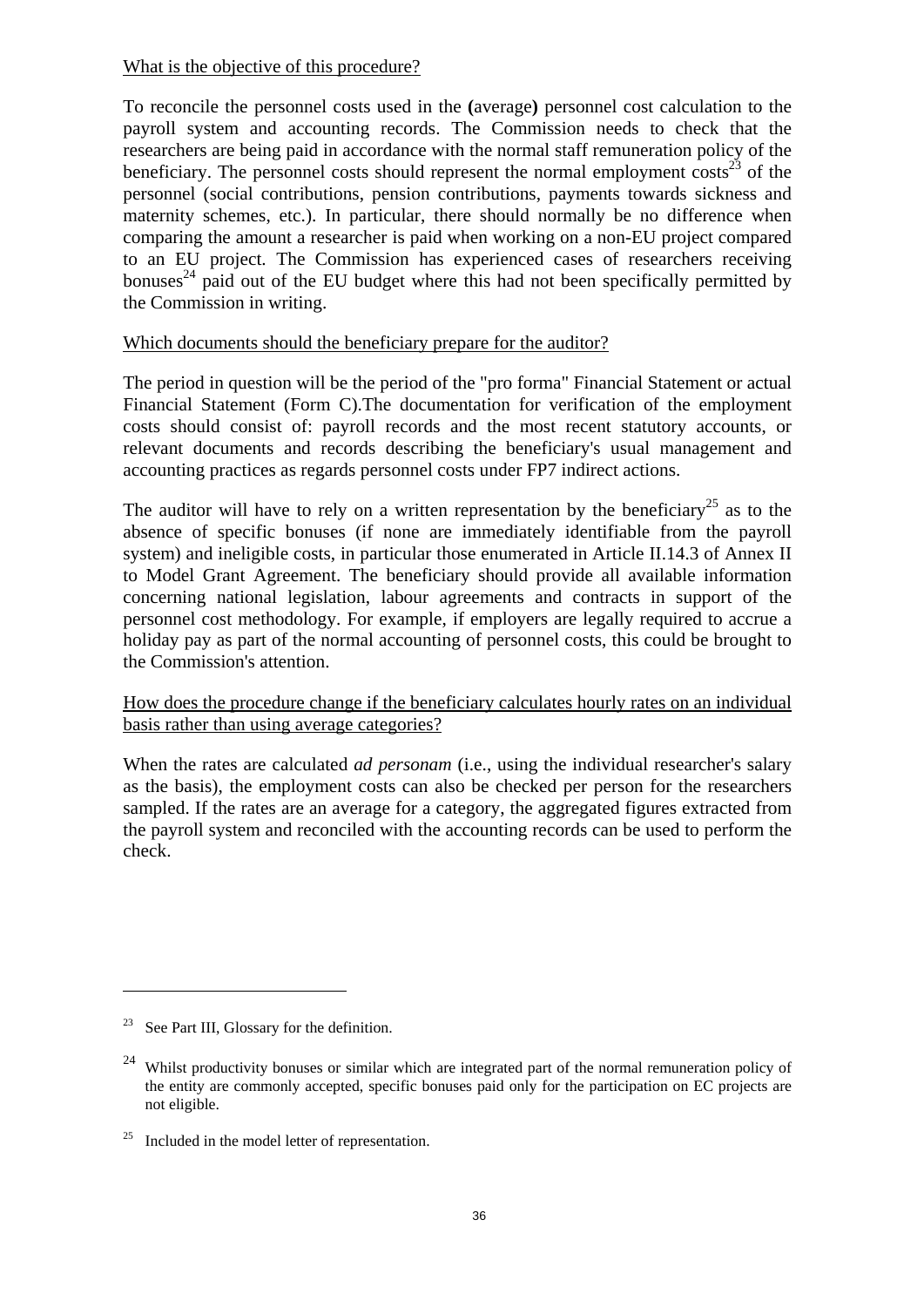| 3. Hourly rates are correctly calculated using (3a                                                                                                                                                                                                                                                                                                                                                                                                                                                                                                                                                                                                                                                                                                                                                                                                                                                                                                                                                                                         | Procedure (apply 3a or 3b according to the method                                                                                                                                                                                                                                                                                                                                                                                                                                                                                                                                                                                                                                                                                                                                                                                                                                                                                                                                                                                                                                                                                                                                                                                                                                                                                                                                                                                                                                                                                                                                                                                                                                                         |
|--------------------------------------------------------------------------------------------------------------------------------------------------------------------------------------------------------------------------------------------------------------------------------------------------------------------------------------------------------------------------------------------------------------------------------------------------------------------------------------------------------------------------------------------------------------------------------------------------------------------------------------------------------------------------------------------------------------------------------------------------------------------------------------------------------------------------------------------------------------------------------------------------------------------------------------------------------------------------------------------------------------------------------------------|-----------------------------------------------------------------------------------------------------------------------------------------------------------------------------------------------------------------------------------------------------------------------------------------------------------------------------------------------------------------------------------------------------------------------------------------------------------------------------------------------------------------------------------------------------------------------------------------------------------------------------------------------------------------------------------------------------------------------------------------------------------------------------------------------------------------------------------------------------------------------------------------------------------------------------------------------------------------------------------------------------------------------------------------------------------------------------------------------------------------------------------------------------------------------------------------------------------------------------------------------------------------------------------------------------------------------------------------------------------------------------------------------------------------------------------------------------------------------------------------------------------------------------------------------------------------------------------------------------------------------------------------------------------------------------------------------------------|
| or 3b as appropriate) :                                                                                                                                                                                                                                                                                                                                                                                                                                                                                                                                                                                                                                                                                                                                                                                                                                                                                                                                                                                                                    | of calculation of personnel costs):                                                                                                                                                                                                                                                                                                                                                                                                                                                                                                                                                                                                                                                                                                                                                                                                                                                                                                                                                                                                                                                                                                                                                                                                                                                                                                                                                                                                                                                                                                                                                                                                                                                                       |
| 3a: Actual personnel costs based on one of the<br>following possibilities [choose one]:<br>Actual personnel costs <i>per person</i> divided by<br>actual productive hours per person;<br>Actual personnel costs per person divided by<br>٠<br>standard productive hours;<br>3b: For the average costing approach, the<br>Beneficiary should state that:<br>The methodology used to calculate the<br>٠<br>average personnel hourly rate(s) represent(s)<br>the usual cost accounting practice of the<br>organisation;<br>Persons are allocated to the appropriate<br>٠<br>groups in accordance with the described<br>methodology and the Full Time Equivalent<br>(FTE) ratio is applied correctly;<br>Average personnel costs charged are based<br>$\bullet$<br>on the personnel costs registered in the<br>statutory accounts of the organisation;<br>The calculation of the average personnel<br>٠<br>costs excludes ineligible items as defined in<br>Art.II.14.3, Annex II to ECGA or any costs<br>claimed under other cost categories. | 3a:<br>Auditor reviewed the calculation<br>The<br>$\bullet$<br>and<br>confirmed that hourly rates are calculated as<br>specified by the Beneficiary.<br>The Auditor multiplied the personnel hourly rate<br>$\bullet$<br>by the total productive hours for e the period of the<br>Financial Statement(s) or to the last closed<br>financial year (whichever is used by the<br>beneficiary) and reconciled the result to the<br>accounting records ('chargeable'<br>personnel<br>costs).<br>$3b$ :<br>The auditor reviewed all relevant manuals and/or<br>$\bullet$<br>internal guidance describing the methodology used<br>to calculate average personnel cost;<br>Obtained a list of all average personnel rates<br>$\bullet$<br>calculated by the beneficiary in accordance with<br>the methodology used;<br>Obtained a list of all relevant employees (working<br>$\bullet$<br>on EU projects + not working on EU projects)<br>based on which the average personnel rate(s) are<br>calculated;<br>The auditor reviewed the allocation of employees<br>$\bullet$<br>the relevant $group(s)$<br>and verified the<br>to<br>correctness of the Full Time Equivalent (FTE).<br>The auditor performed a numerical reconciliation<br>$\bullet$<br>between the total amount of personnel costs taken<br>into consideration for the calculation of the<br>average personnel rate and the total amount of<br>personnel costs recorded in the statutory accounts;<br>The auditor reviewed that any ineligible items in<br>particular those enumerated in Article II.14.3 of<br>Annex II to ECGA or any costs claimed under<br>other costs categories are excluded from the<br>average personnel costs calculation |

<sup>&</sup>lt;sup>26</sup> Refer to Annex 2 for an example on personnel average system and hourly personnel rate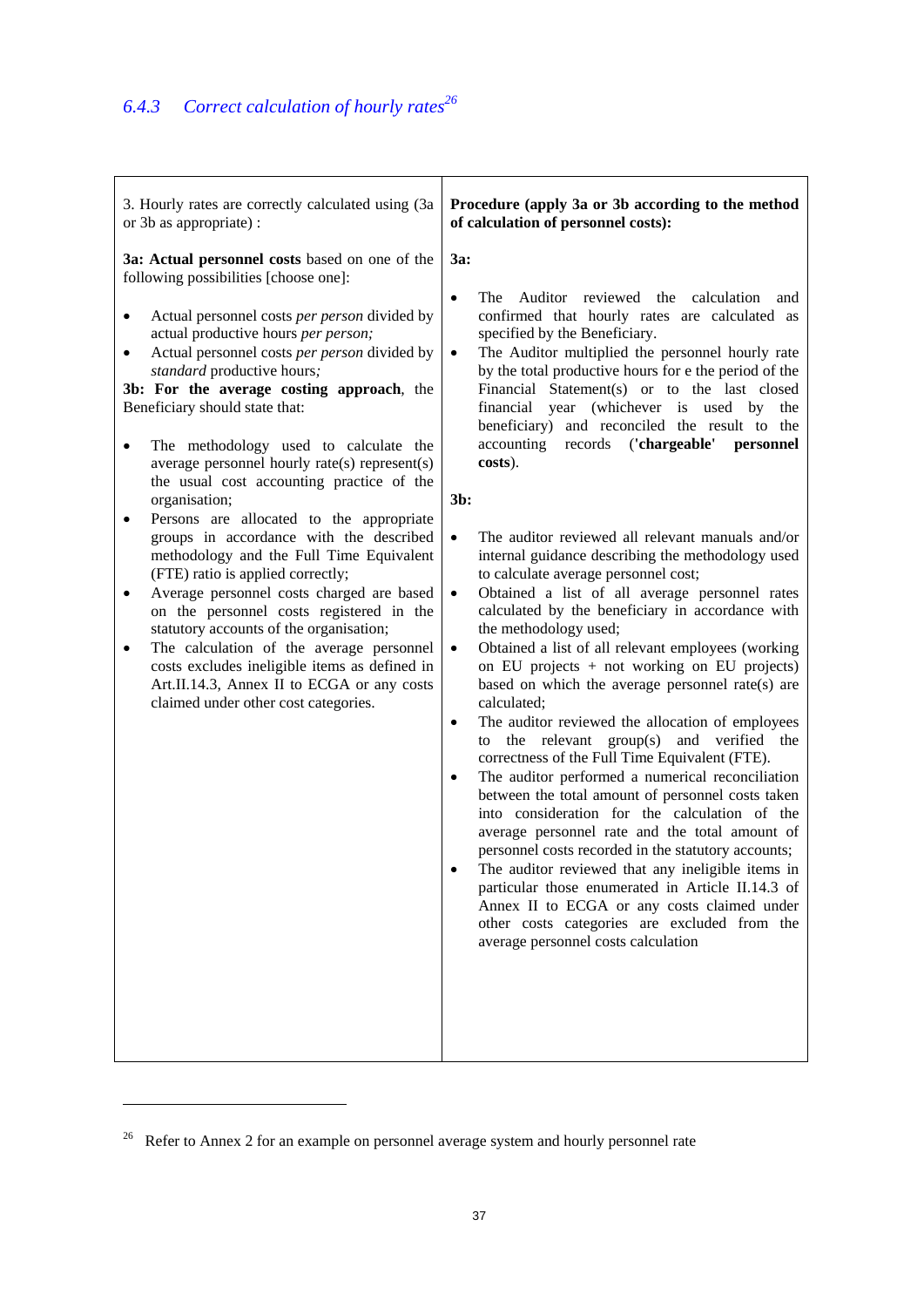|  | <b>Finding:</b>                                                                                                                                                                                                                                                                                                                                                                                |  |
|--|------------------------------------------------------------------------------------------------------------------------------------------------------------------------------------------------------------------------------------------------------------------------------------------------------------------------------------------------------------------------------------------------|--|
|  | 3a:                                                                                                                                                                                                                                                                                                                                                                                            |  |
|  | No differences arose from the comparisons listed<br>above.<br>The<br>of the<br>above<br>result<br>reconciliation<br>('chargeable' personnel costs) in all cases did not<br>exceed the costs recorded in the accounting<br>records.<br>The Auditor confirms that the rates used were not<br>budgeted or estimated amounts.<br><u>3b:</u>                                                        |  |
|  | The auditor found no discrepancies between the<br>method described in the relevant documents and<br>the method used by the beneficiary;<br>No differences<br>from the<br>arose<br>numerical<br>$\bullet$<br>reconciliation.<br>The Auditor confirms that the rates used for the<br>$\bullet$<br>calculation of the average personnel costs were not<br>based on budgeted or estimated amounts. |  |

# What is the objective of this procedure?

The objective is to verify that the hourly rate(s) included in the methodology have been correctly calculated from the underlying information. Therefore the auditor needs to fully understand the method used by the Beneficiary to calculate the personnel rates. If applicable, the auditor should obtain the calculation of annual productive hours. Two possibilities are usually allowed:

- a) standard number of productive hours used for all employees; or
- b) actual individual number of productive hours for each employee.

#### Which documents should the beneficiary prepare for the auditor?

The beneficiary should provide the following documents: relevant accounting records, manuals, internal guidance and any other relevant documents describing the methodology for the calculation of personnel costs.

#### Which sections have to be filled in?

Depending on whether the beneficiary intends to use actual or average cost calculation he need to fill in either point 3a or point 3b on the side "Statements to be made by the beneficiary".

The auditor has to fill in the corresponding part 3a procedures and 3a findings or 3b procedures and 3b findings, on the side of "Procedures to be carried out by the Auditor and Factual findings".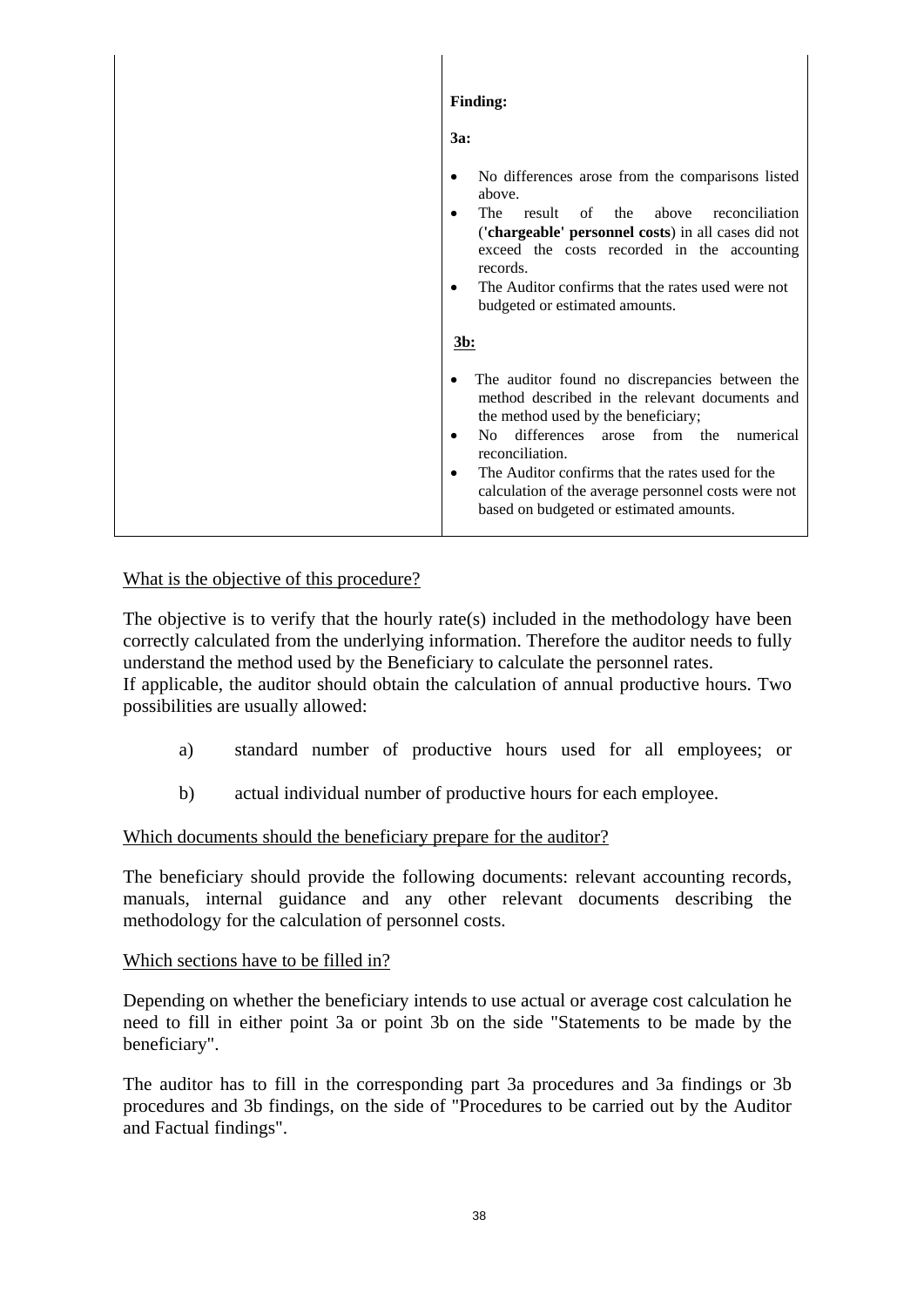How to perform the calculations when rates are calculated on an individual basis?

The auditor should check the accuracy of the extraction of the individual's employment costs and the productive hours (actual or standard), and verify that the division of the costs by the hours to obtain the hourly rate is arithmetically consistent with the rate that is claimed.

The auditor should verify that the rates used were not budgeted or estimated amounts. There may be an exception to this finding for periods in which the annual accounts have not been closed and the actual figures are not available. Procedures by the beneficiary should be foreseen in these cases to ensure that at the time the actual figures are available the costs are adjusted accordingly, these procedures need to be detailed and confirmed by the auditor.

# What are "accounting records" in this context?

For the recalculation of the 'chargeable' personnel costs, the accounting records will normally be the general ledger/ accounting records used to prepare the statutory financial statements (or equivalent). The check is meant simply to demonstrate that the information in the accounting records can be reconciled to the payroll system.

How to perform the calculations when rates are calculated on an average?

The Commission Decision C(2011)714 adopted new criteria for average personnel costs.

By performing the procedures under 3b, bullets 1-4, the auditor should verify criterion one: the auditor should understand the methodology/ies used to calculate average hourly rate, and obtain reasonable assurance that it/they represent(s) the beneficiary's usual cost accounting practice. The auditor is expected to verify the number of productive hours used for the calculation of the average hourly rate. He should obtain manuals/internal guidance documents describing the methodology used to calculate average hourly rate(s) and establish whether the average hourly rates are based on standard or individual productive hours.

# *In the case of standard productive hours:*

(a) obtain the underlying calculation method;

(b) obtain a detailed substantiation of the assumptions leading to the assessment of productive and non-productive time;

# *In the case of individual(actual) productive hours or average of individual(actual) productive hours:*

(a) obtain the actual number of productive hours used by the beneficiary for each person in the group (employees working on EU projects + employees not working on EU projects).

Via procedure 3b bullet 5: the auditor should verify criterion two: compare the total amount of personnel costs taken into consideration in the average hourly rate formula(s) and the total amount of personnel costs recorded in the statutory accounts.

Via procedure 3b bullet 6: Verify that the personnel costs taken into consideration in the average hourly rate formula(s) do not include ineligible items or any costs claimed under other cost categories. This procedure is particularly important for methodologies based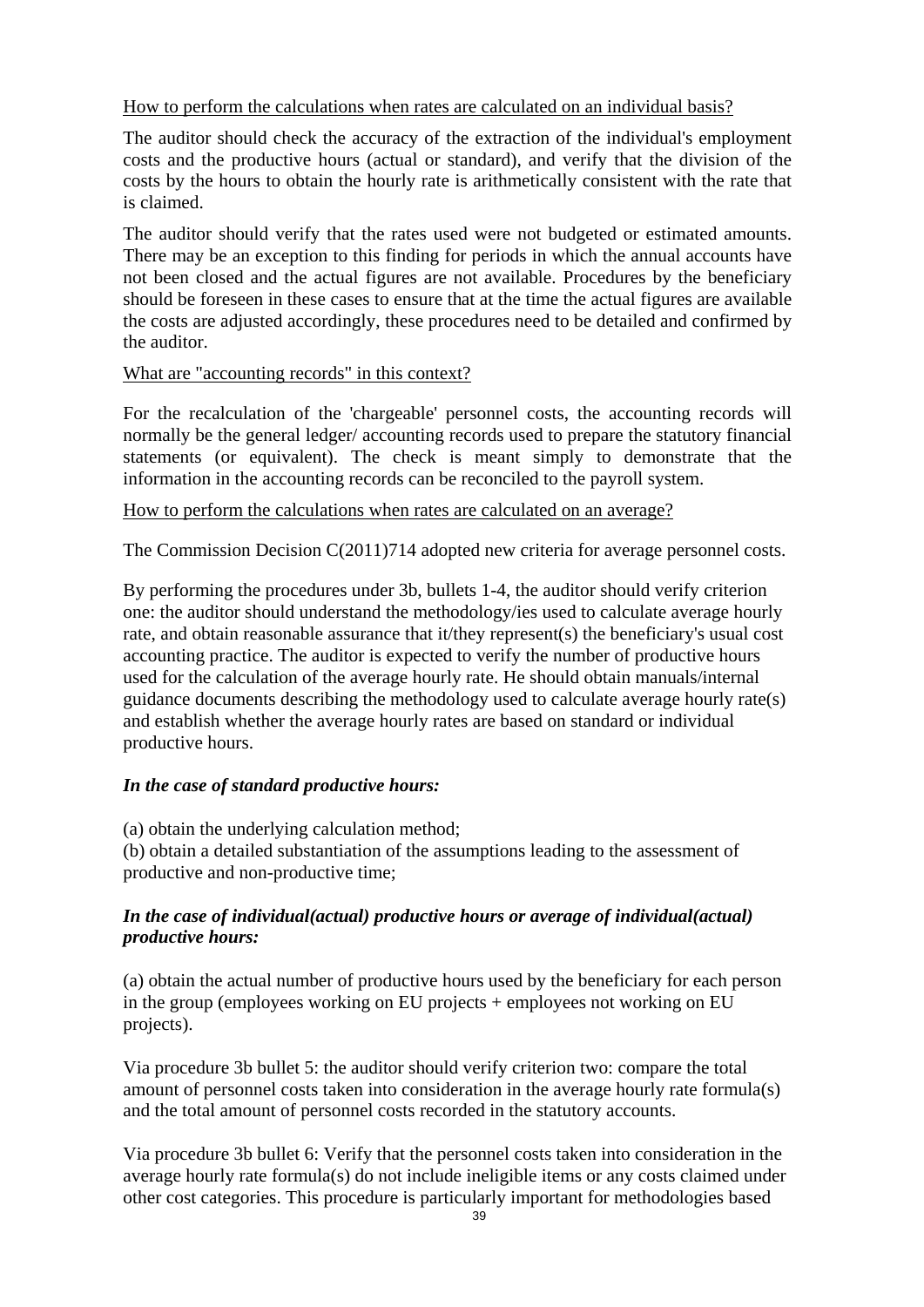on cost centres. Cost centre rates may include elements of indirect costs. The auditor must make sure that costs included in the cost centre rate have not been included in another cost category as well.

# 6.5 Overheads/Indirect  $\text{Costs}^{27}$

# *6.5.1 Components of overheads/ indirect costs*

| <b>Statement to be made by Beneficiary</b>       | Procedure to be carried out by the Auditor & factual      |
|--------------------------------------------------|-----------------------------------------------------------|
|                                                  | findings                                                  |
| <b>Overheads/Indirect costs</b>                  |                                                           |
| 4. The Beneficiary confirms the following:       | <b>Procedure:</b>                                         |
|                                                  | The Auditor obtained the calculation of hourly overhead   |
| Indirect costs only include those costs which    | rates (indirect costs), including a detailed breakdown of |
| cannot be allocated to specific projects and     | the indirect costs to be allocated to research activity;  |
| support the functioning of the organisation as a |                                                           |
| whole.                                           | <b>Finding:</b>                                           |
|                                                  | This breakdown did not contain costs relating to direct   |
| The indirect costs do not include costs which    | project activity, such as the cost of research personnel, |
| relate exclusively to non-research parts of the  | project consumables and expenses;                         |
| organisation.                                    | This breakdown does not contain costs relating to         |
|                                                  | education or manufacturing, or other non-research         |
| If the organisation carries out activities other | activities of the Beneficiary;                            |
| than research (e.g., manufacturing, education    | The breakdown of indirect costs used to calculate         |
| etc.), these indirect costs are transparently    | overhead rates was reconciled to the accounting records.  |
|                                                  |                                                           |
| separated via cost accounting and do not form    |                                                           |
| part of the claim.                               |                                                           |
|                                                  |                                                           |
| (This procedure does not apply to beneficiaries) |                                                           |
| using a flat rate to claim indirect costs in     |                                                           |
| accordance with Annex II of the ECGA             |                                                           |
| attached to the grant agreement being            |                                                           |
| reviewed.)                                       |                                                           |
|                                                  |                                                           |

### What is the objective of this procedure?

This procedure does not apply if a flat-rate<sup>28</sup> on eligible direct costs is used for the calculation of indirect costs.

The Commission wants to ensure that the costs supported under FP7 have been incurred by the beneficiary in its research activity. The concern is that by including non-research related costs in the indirect cost calculation, the beneficiary ends up having parts of its non-research activity funded out of the FP7 budget. This most frequently occurs in universities, which may have education activities, or companies which have trading businesses where they supply goods and services other than research (e.g. a company that carries out applied research but also sells hardware and software to customers and

<sup>&</sup>lt;sup>27</sup> Overheads and indirect costs are synonymous in the context of this document.

 $28$  As stipulated in the Grant Agreement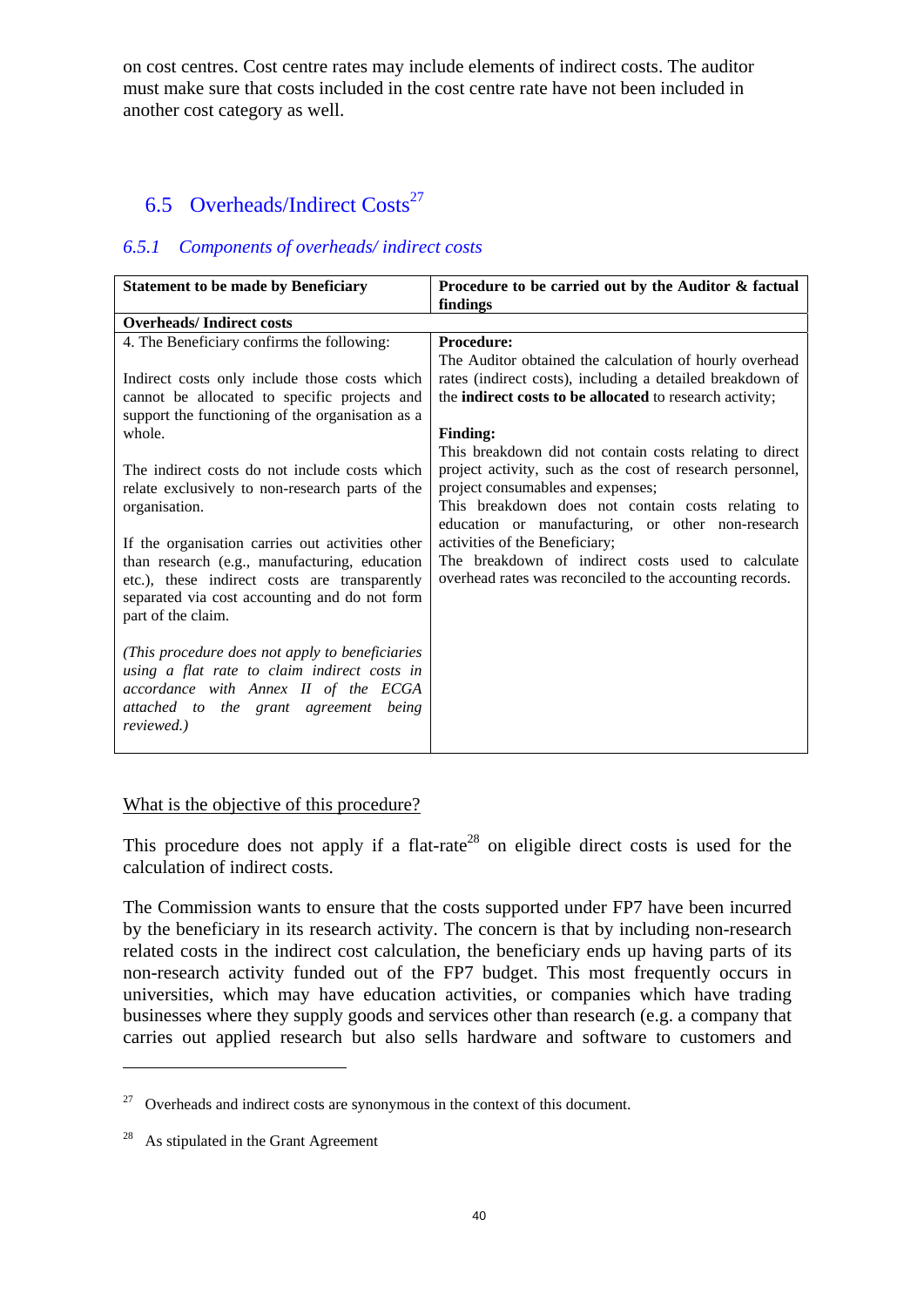therefore incurs costs supporting the manufacturing, sales and marketing of these products).

# Which documents should the beneficiary prepare for the auditor?

The beneficiary needs to provide a detailed breakdown of the components of the overhead cost, together with a sufficient narrative description of the individual accounting elements (chart of accounts) to enable the auditor to identify the nature of the cost, and to be able to distinguish costs that are wholly relevant to research, mixed, or not relevant to research. In order to ensure completeness of this breakdown, the reconciliation to the accounting records should be provided in order to link the information provided to the annual accounting records of the beneficiary.

# What should the beneficiary consider when evaluating the existence of ineligible items in indirect costs?

Final responsibility for the correct calculation of indirect costs, especially for the exclusion of ineligible costs, lies with the beneficiary. This means that the beneficiary must examine each indirect cost component to identify whether it is wholly or partially ineligible.

# How can the beneficiary distinguish indirect costs which are related to research from non-research items?

Some cases are clear cut, for example the rent and energy costs of building devoted wholly to the research activity of a beneficiary (research laboratory) can be designated as a research cost that can be 100% allocated across the productive time of the researchers.

Similarly, the trading part of a business (e.g. the manufacturing plant, marketing and sales departments), should be 100% excluded from the indirect cost calculation.

The beneficiary should also describe "mixed-use" cases such as libraries in universities, accounting & personnel departments in trading companies, where the costs will have to be allocated to the different activities using a basis such as the staff to student ratio, or the ratio of research staff to staff working in the business side of the organisation. Beneficiaries should use allocation methods that are easy to compute and understand, and take a conservative approach when allocating "borderline" costs to research. Allocation methods should be described in the Beneficiary's statement.

#### How is the auditor expected to identify exceptions in the types of costs charged?

The auditor will rely on the detailed breakdown provided by the beneficiary and the detailed description of each cost element. The auditor should identify as exceptions, any items that should normally be charged as direct costs (e.g. direct time of researchers, consumables used on projects, etc.). Identification of "education" or "business" expenses is limited to an analysis of the accounting descriptions e.g. an account clearly designated as relating to (say) sales, or support to teaching staff, should be identified as an exception.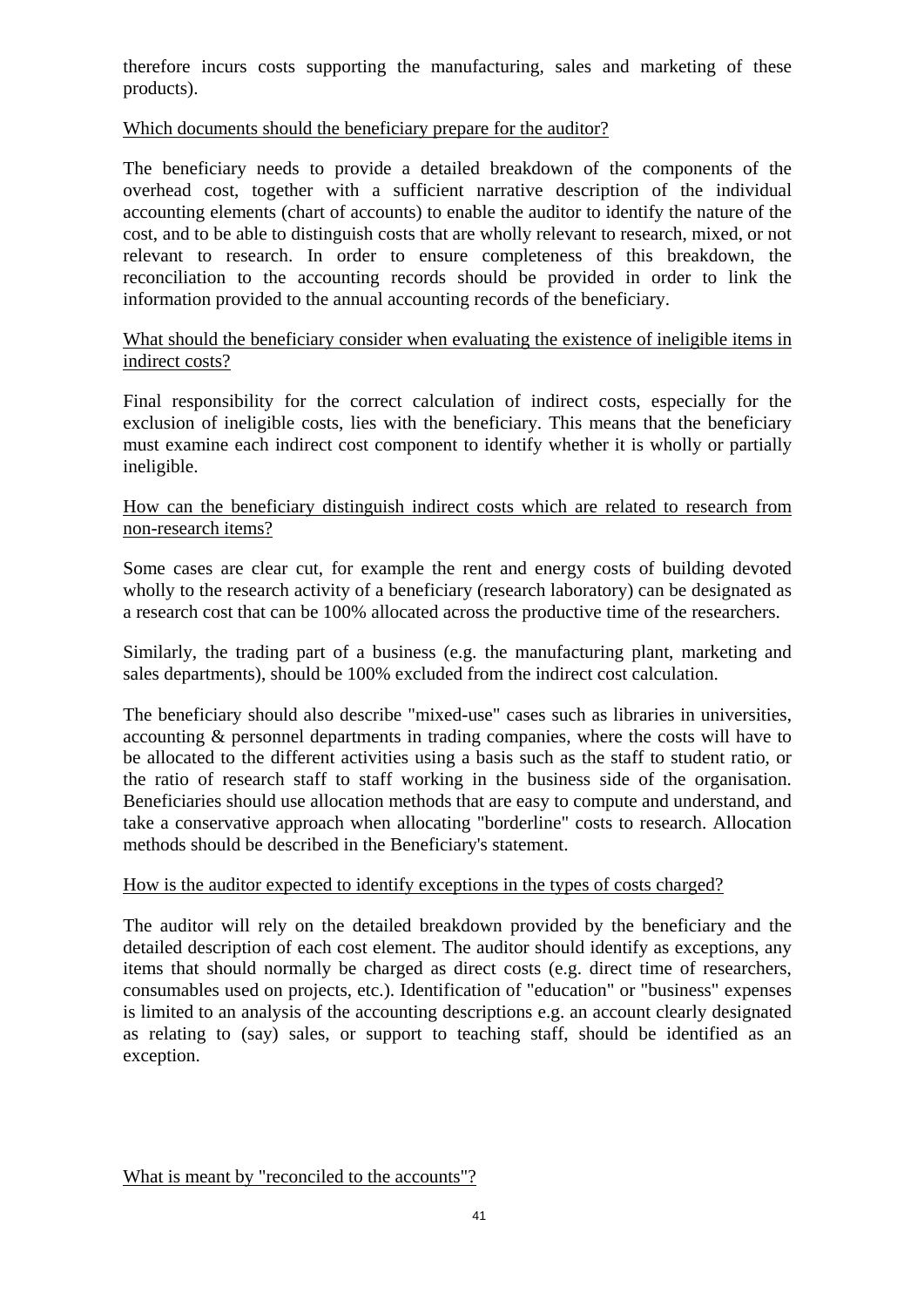The auditor is not required to perform a sample check of the indirect costs but is required to perform a reconciliation of the data on the basis of the accounting records. The individual cost items should be traceable to the beneficiary's accounting records. If the source of the data is not linked to accounting records but for example to analytical accounting records or management information documents, the beneficiary should provide a reconciliation demonstrating how the figures can be linked to the accounting records.

Procedure 4 as described in this section concerns eligible indirect costs, whereas procedure 5 as described in the next section concerns ineligible overheads/indirect costs. Please note that procedure 5 also deals with allocation methods in the case of shared costs.

| <b>Statement to be made by Beneficiary</b>           | Procedure to be carried out by the Auditor & factual                                                             |
|------------------------------------------------------|------------------------------------------------------------------------------------------------------------------|
|                                                      | findings                                                                                                         |
| <b>Overheads/Indirect costs</b>                      |                                                                                                                  |
| 5. The accounting system provides for fully          | Procedure:                                                                                                       |
| traceable elimination of:                            | The Auditor inspected the accounting records and chart                                                           |
| a) identifiable indirect taxes including value       | of accounts.                                                                                                     |
| added tax.                                           | The Auditor reviewed the breakdown provided by the                                                               |
| b) duties,                                           | Beneficiary in order to check that the ineligible items                                                          |
| c) interest owed,                                    | specified were eliminated;                                                                                       |
| d) provisions for possible future losses or          | The Auditor also checked (if necessary also via a written                                                        |
| charges,                                             | declaration/ representation of the Beneficiary) that no                                                          |
| e) exchange losses, cost related to return on        | implicit interest was included, e.g., by finance leasing or                                                      |
| capital,                                             | other credit arrangements.                                                                                       |
| f) costs declared or incurred, or reimbursed in      |                                                                                                                  |
| respect of another Union/Euratom project,            | <b>Finding:</b>                                                                                                  |
| g) debt and debt service charges, excessive or       | The Auditor was able to obtain confirmation that no                                                              |
| reckless expenditures.                               | implicit interest was included, and did not find costs<br>which explicitly relate to any of the items specified. |
| regard to excessive<br>reckless<br>With<br><b>or</b> | For each allocation method used by the Beneficiary, the                                                          |
| expenditure, the Beneficiary confirms that           | Auditor reconciled the amount to be allocated to the                                                             |
| purchases are made according to the principles       | accounting records, and reconciled the allocation basis to                                                       |
| of best value for money (best price-quality          | the relevant management accounting information (usage                                                            |
| ratio), transparency and equal treatment             | records, floor space, activity-based-costing, headcount,                                                         |
| between The Union/Euratom funded grant               | $etc.$ )                                                                                                         |
| agreement and any other agreement<br><b>or</b>       |                                                                                                                  |
| convention that the Beneficiary may have.            |                                                                                                                  |
|                                                      | Only the types of excessive and reckless expenditure                                                             |
| Where the Beneficiary is allocating shared           | listed in the Commission's guidance should be                                                                    |
| costs, they should provide a list of allocation      | considered, the Auditor is not required to exercise                                                              |
| methods used (usage records, floor space,            | professional judgement or provide assurance in this                                                              |
| activity-based-costing, headcount, etc.)             | matter.                                                                                                          |
| (This procedure does not apply to beneficiaries      |                                                                                                                  |
| using a flat rate to claim indirect costs in         |                                                                                                                  |
| accordance with Annex II of the ECGA                 |                                                                                                                  |
| attached to the grant agreement being                |                                                                                                                  |
| reviewed.)                                           |                                                                                                                  |

# *6.5.2 Exclusion of ineligible items (including shared costs) from indirect costs*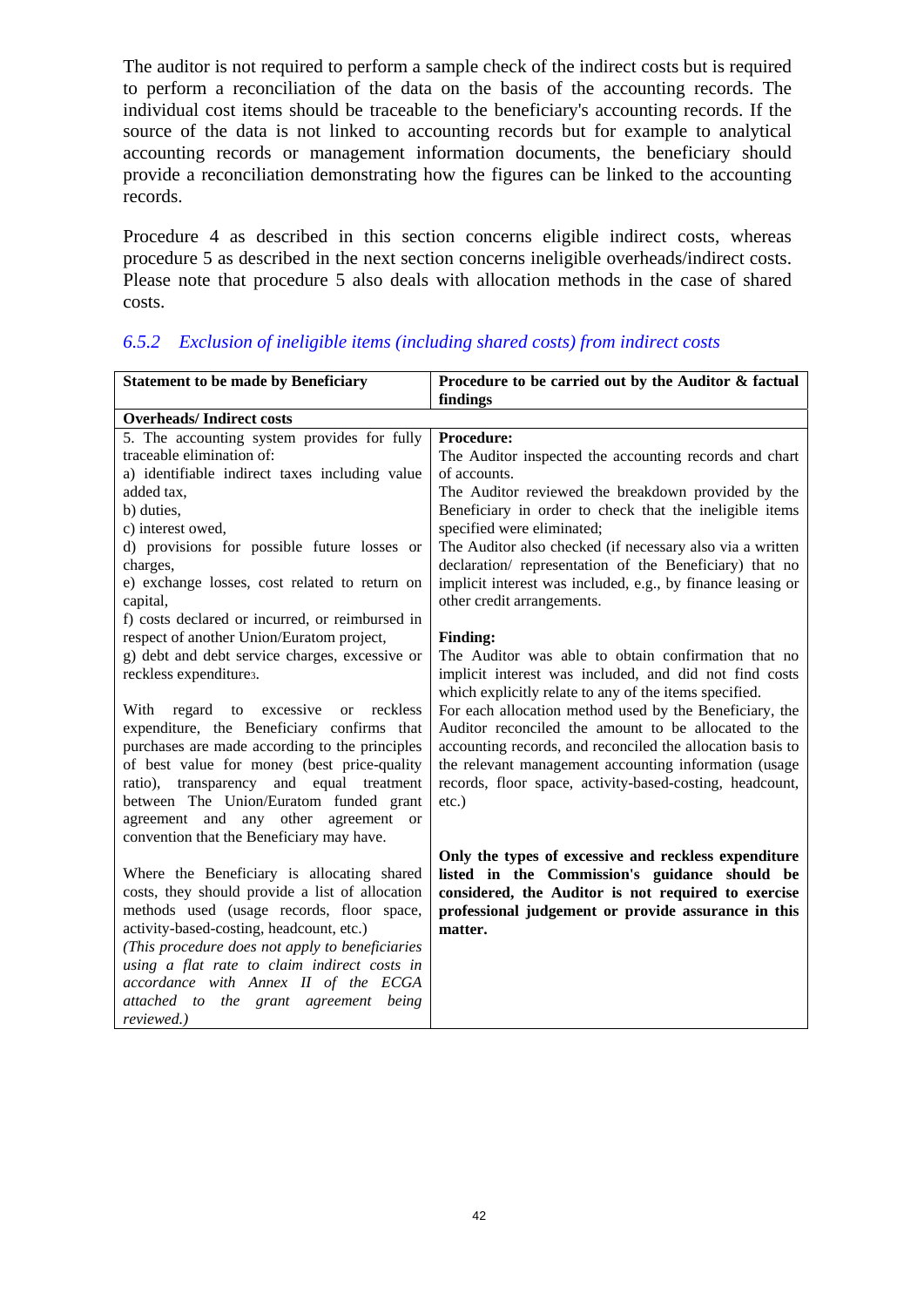### What is the objective of this procedure?

This procedure does not apply if a flat-rate<sup>29</sup> on eligible direct costs is used for the calculation of overheads/indirect costs.

The three objectives of this procedure are to ensure that:

- all the specific types of costs defined as ineligible in the Grant Agreement have in fact been excluded from the indirect costs,
- the indirect costs do not include any excessive or reckless expenditure,
- a list of allocation methods was provided where the beneficiary is allocating shared costs.

# Which documents should the beneficiary prepare for the auditor?

The same accounting extracts used in the prior procedure should be sufficient to identify the types of costs that have been charged. In certain cases, the auditor will have to rely on a written representation of the beneficiary that certain costs have been eliminated (e.g. on a pro-rata basis).

For value for money, transparency and equal treatment, the beneficiary should provide information demonstrating the **existence** of a procedure to ensure these aspects. The only reportable exception is thus that the beneficiary cannot provide evidence of the existence of a procedure (i.e. contracts are awarded effectively on an ad hoc basis).

For the allocation methods, the beneficiary should provide the appropriate management information. For example, for allocating library costs, the beneficiary is expected to have at its disposal internal management information with staff and student numbers, if this is the basis used. For a company, an analysis of the headcount in the research vs. the trading part of the business could be supplied to support the distribution of the costs of the personnel department.

# What kind of costs do beneficiaries often fail to exclude?

Many beneficiaries fail to remove the irrecoverable VAT elements of indirect costs where they can be identified (for example, making a percentage reduction to certain lines, such as travel or energy consumption, where a known VAT rate is included in the costs).

Servicing of loans, interest, and also the interest element of finance leases are also common examples of ineligible indirect costs which beneficiaries often fail to exclude.

Provisions for possible future losses or charges are ineligible since they do not represent actual costs (already incurred by the beneficiary) but these provisions refer to losses or potential future liabilities: e.g., provisions for litigations, provisions for works (which are not yet undertaken), etc.

<sup>&</sup>lt;sup>29</sup> As stipulated in the Grant Agreement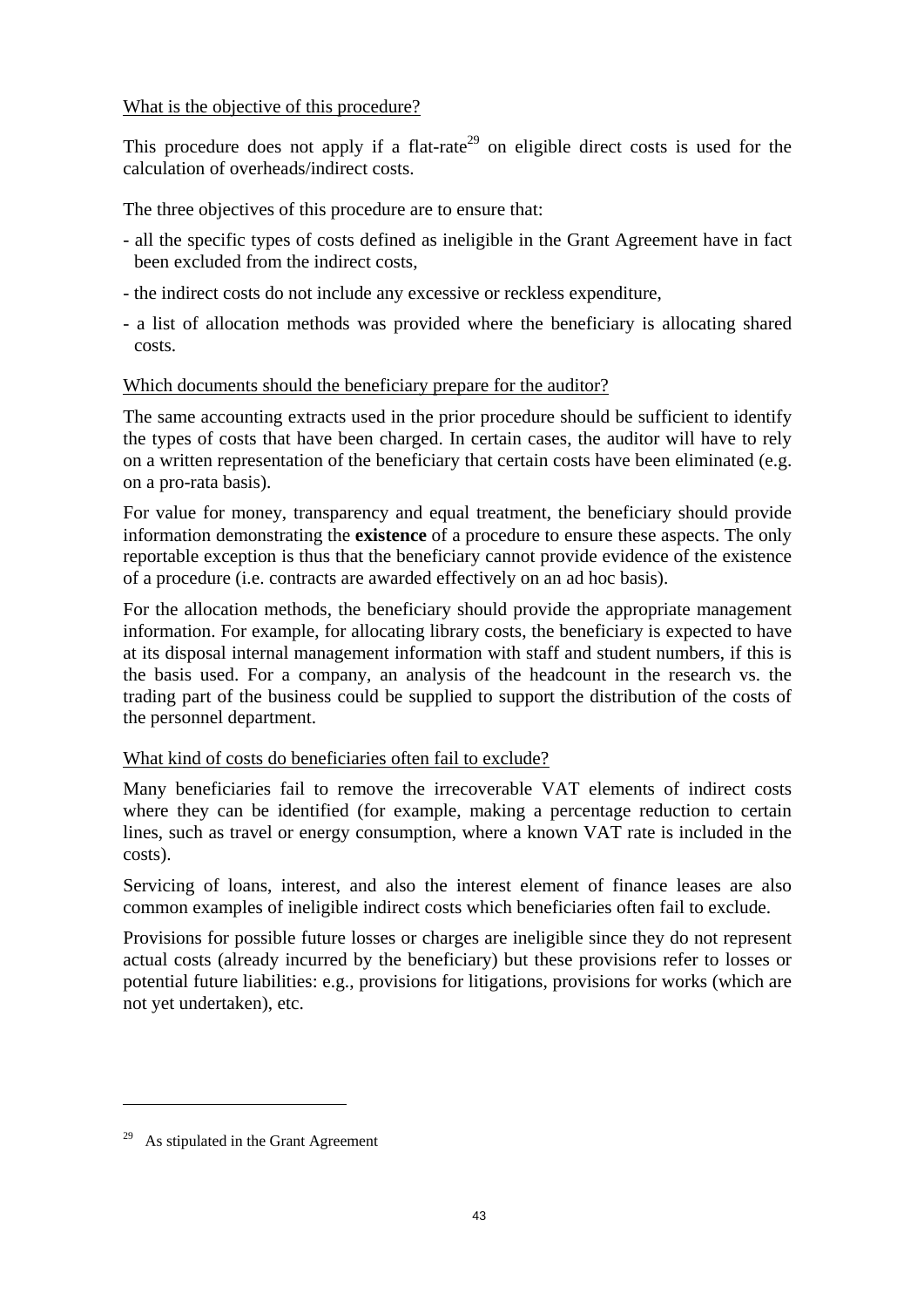# What kinds of indirect taxes are concerned by this procedure?

In most cases, the key indirect tax is VAT. Other national duties should be raised as exceptions if they are identified as not being excluded<sup>30</sup>.

# What information on cost allocation is needed for this procedure?

In reviewing the breakdown of expenditure to identify ineligible costs, the beneficiary should also make the auditor aware of any shared costs (i.e. costs which arise from the organisation as a whole) and how the allocation approach ensures that the ineligible costs noted in procedure 5 were eliminated.

# Should the auditor analyse whether the cost allocations are reasonable?

No. As this is an agreed upon procedures assignment, the Commission is interested in the existence of the allocation method, but reserves the right to independently assess whether the method is a fair allocation of costs to FP7 project work.

# *6.5.3 Use of estimates in the simplified indirect cost calculation*

| <b>Statement to be made by Beneficiary</b>                                                                                                                                                                                                                                                                                                                                                                             | Procedure to be carried out by the Auditor & factual                                                                                                                                                                                                                                      |  |
|------------------------------------------------------------------------------------------------------------------------------------------------------------------------------------------------------------------------------------------------------------------------------------------------------------------------------------------------------------------------------------------------------------------------|-------------------------------------------------------------------------------------------------------------------------------------------------------------------------------------------------------------------------------------------------------------------------------------------|--|
|                                                                                                                                                                                                                                                                                                                                                                                                                        | findings                                                                                                                                                                                                                                                                                  |  |
| <b>Overheads/Indirect costs</b>                                                                                                                                                                                                                                                                                                                                                                                        |                                                                                                                                                                                                                                                                                           |  |
| 6. If the organisation is using a simplified<br>indirect cost calculation (either due to the lack<br>of analytical accounting or use of a form of<br>cash-based accounting) all estimates are clearly<br>described and are based on factual criteria<br>which can be objectively confirmed.<br>The Beneficiary must provide a list of cost<br>allocations which are not based on underlying<br>accounting information. | <b>Procedure:</b><br>The Auditor was able to trace all cost allocation to<br>underlying accounting and management information.<br><b>Finding:</b><br>Percentage estimates were traced to the supporting<br>factual criteria used by the Beneficiary and were found to<br>be in agreement. |  |
| In general costs which cannot be identified and<br>allocated using a traceable source of<br>information should not be included in the<br>indirect cost calculation.                                                                                                                                                                                                                                                    |                                                                                                                                                                                                                                                                                           |  |
| (This procedure does not apply to beneficiaries)<br>using a flat rate to claim indirect costs in<br>accordance with Annex II of the ECGA<br>attached to the grant agreement being<br>reviewed.)                                                                                                                                                                                                                        |                                                                                                                                                                                                                                                                                           |  |

In the left-hand column, the second sentence *"The Beneficiary must provide a list of costs allocations which are not based on underlying accounting information" means that* the

<sup>&</sup>lt;sup>30</sup> For instance IRAP in Italy or IGIC in Canary Islands are considered ineligible indirect taxes, further information on taxes are available under the following link [ftp://ftp.cordis.europa.eu/pub/fp7/docs/eligibility-taxes-charges\\_en.pdf](ftp://ftp.cordis.europa.eu/pub/fp7/docs/eligibility-taxes-charges_en.pdf)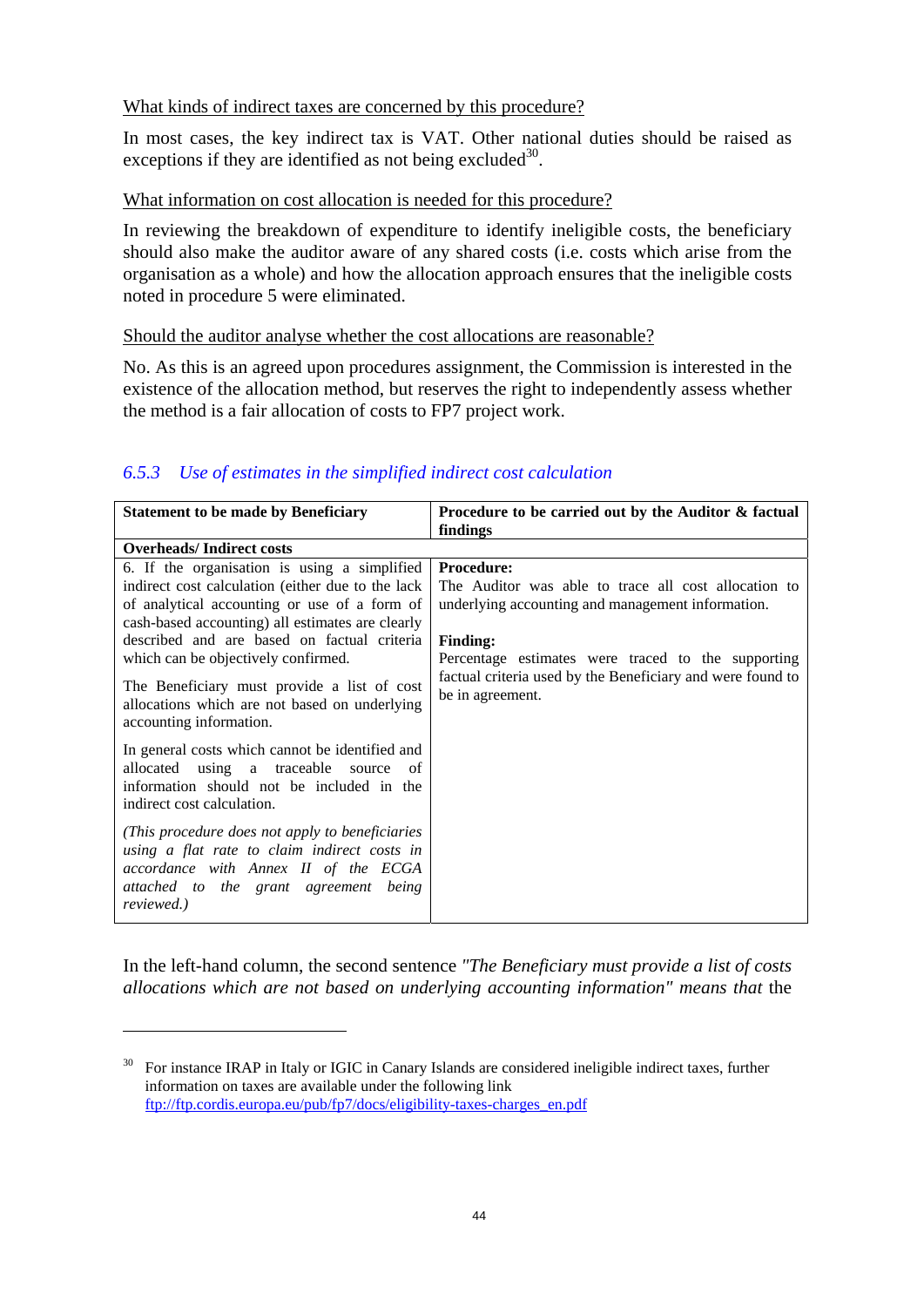beneficiary may use other sources of information than the accounting information to allocate costs such as floor space, number of staff, etc.

# What is the objective of this procedure?

When performing **simplified calculations of indirect costs**, the beneficiary may not have an analytical accounting system which can separate costs of different types as described in the prior procedures. Effectively, it will not be possible to identify or separate with precision certain research related indirect costs from those that are related to other activities such as education. However beneficiaries should be in a position to justify and reconcile the results with the accounting records and be able to demonstrate in case of an audit that the indirect costs are fairly allocated to the research activity/projects.

### Which documents should the beneficiary prepare for the auditor?

As above, the beneficiary should provide the appropriate management information. In the case of the simplified method, this can be expected to be based on information from a variety of sources $31$ .

# What is meant by 'underlying management information'?

Beneficiaries using the simplified method should use the best information available, but which may not be very detailed. For example, the only data the beneficiary may have in order to allocate power consumption is the floor space of the relevant buildings, even though power consumption may in reality be concentrated in certain locations (e.g. the computer research centre). In the absence of real data on consumption, the beneficiary should choose a conservative but objective measure (floor space can be verified by reference to the relevant management information).

# What kind of allocation method should give rise to an exception?

 $\overline{a}$ 

Taking the example of the computer centre above, if the beneficiary allocated (say) 30% of its power consumption without having any factual basis, this should be raised as an exception by the auditor. For the Commission the concept of the simplified method does not extend to estimates which do not have a verifiable basis. Thus if the beneficiary cannot demonstrate to the auditor how the 30% was calculated, it should be raised as an exception.

<sup>&</sup>lt;sup>31</sup> The source of information will depend on the cost-driver used to distribute the shared costs among the different activities. The Auditor will be interested in any document supporting the correctness of the estimated allocation.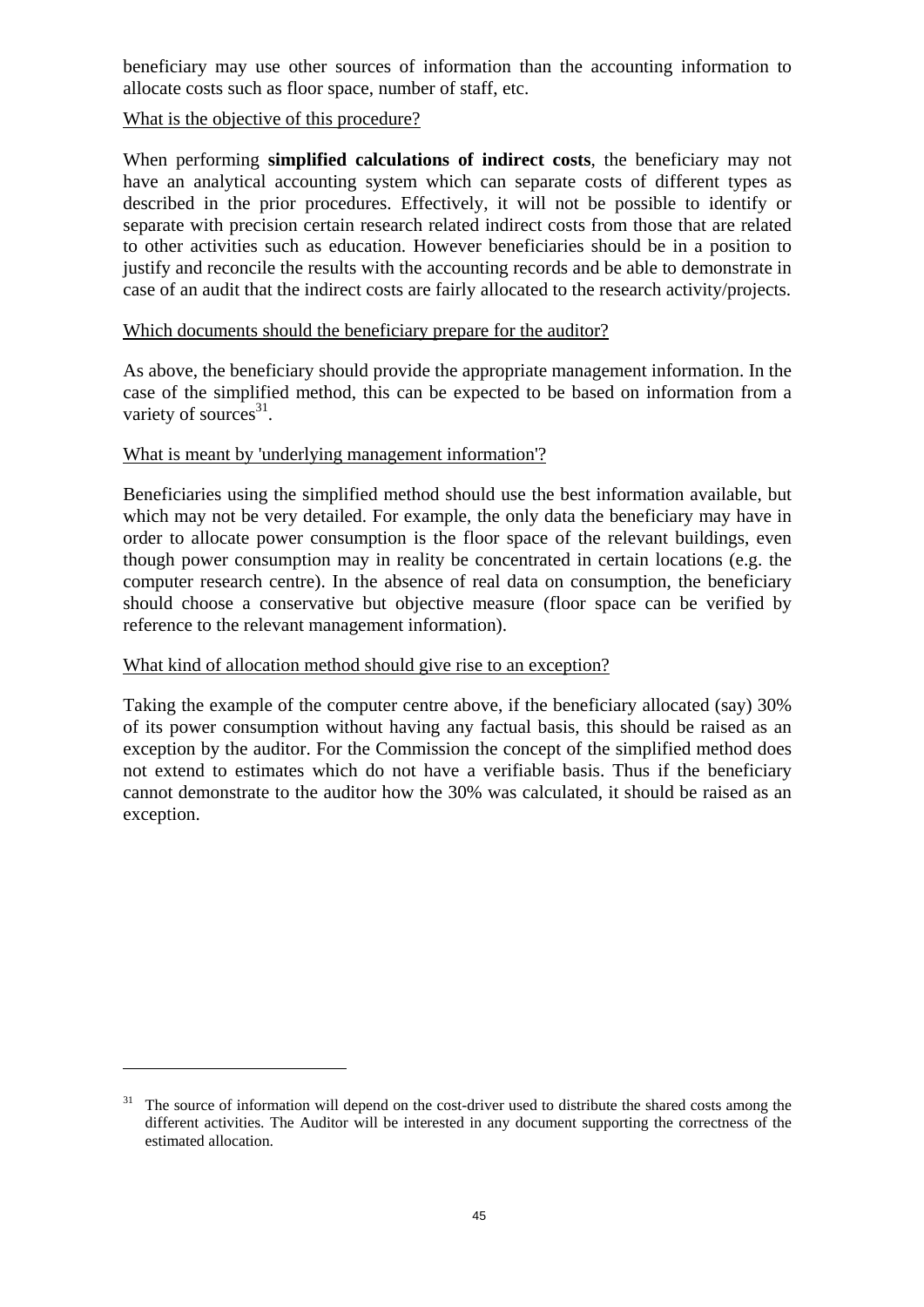# *6.5.4 Allocation of indirect costs to the project*<sup>32</sup>

| <b>Statement to be made by Beneficiary</b>                                                                                                                                                                                                                                                                                                                                                              | Procedure to be carried out by the Auditor & factual                                                                                                                                                                                                                                                                                                                                                                                                                                                                                                                                                                                                                                                                                                                                                                                                                                           |  |
|---------------------------------------------------------------------------------------------------------------------------------------------------------------------------------------------------------------------------------------------------------------------------------------------------------------------------------------------------------------------------------------------------------|------------------------------------------------------------------------------------------------------------------------------------------------------------------------------------------------------------------------------------------------------------------------------------------------------------------------------------------------------------------------------------------------------------------------------------------------------------------------------------------------------------------------------------------------------------------------------------------------------------------------------------------------------------------------------------------------------------------------------------------------------------------------------------------------------------------------------------------------------------------------------------------------|--|
|                                                                                                                                                                                                                                                                                                                                                                                                         | findings                                                                                                                                                                                                                                                                                                                                                                                                                                                                                                                                                                                                                                                                                                                                                                                                                                                                                       |  |
| <b>Overheads/Indirect costs</b>                                                                                                                                                                                                                                                                                                                                                                         |                                                                                                                                                                                                                                                                                                                                                                                                                                                                                                                                                                                                                                                                                                                                                                                                                                                                                                |  |
| 7. Allocation of indirect costs to the project is<br>via<br>- a percentage of personnel costs;<br>- a fixed personnel hourly rate;<br>- another cost driver to be specified by the<br>Beneficiary<br>(This procedure does not apply to beneficiaries)<br>using a flat rate to claim indirect costs in<br>accordance with Annex II of the ECGA<br>attached to the grant agreement<br>being<br>reviewed.) | <b>Procedure:</b><br>The Auditor checked that the allocation of indirect costs<br>the project corresponds with the methodology<br>to<br>specified by the Beneficiary;<br><b>Finding:</b><br>The allocation of indirect costs to the project corresponds<br>with the methodology specified by the Beneficiary;<br>Where percentages are used the Auditor found that, the<br>'chargeable' personnel costs (defined above) multiplied<br>by the overhead percentage does not exceed the total<br>indirect costs to be allocated defined above;<br>Where a fixed hourly rate is used, the productive hours<br>figures used to distribute indirect costs and personnel<br>were found to be the same.<br>Where another cost driver not based on personnel is used,<br>the Auditor found that the result of its application does<br>not exceed the total amount of indirect costs to be<br>allocated. |  |

# What is the objective of this procedure?

The Commission wants to ensure that the manner in which the beneficiary claims its indirect costs does not permit the beneficiary to 'over-recover' its indirect costs (i.e., charge to various projects more than 100% of the relevant indirect costs).

#### Which documents should the beneficiary prepare for the auditor?

The period in question will be the period of the "pro forma" Financial Statement or actual Financial Statement (Form C) or the most recent financial year to calculate indirect costs if this is what has been used.

The beneficiary should provide the maximum chargeable hours (if the indirect costs are claimed on a fixed hourly rate) or the maximum chargeable personnel costs (if the indirect costs are charged on a percentage basis).

#### What calculation is the auditor expected to perform?

#### *a) For the percentage of personnel costs:*

 $\overline{a}$ 

Take the sum which can be charged (e.g. total chargeable costs of the research staff of the beneficiary) and multiply this by the overhead percentage. Compare this to the research-related indirect costs in the accounting records. If the number is less than or the same in the accounting records, then no exception should be reported. If the number is

<sup>&</sup>lt;sup>32</sup> This procedure is not applicable in the case of a flat-rate stipulated in the Grant Agreement. This procedure is applicable in the cases of analytical accounting system and of the simplified method as described in further detail in Part III (Glossary of these guidance notes.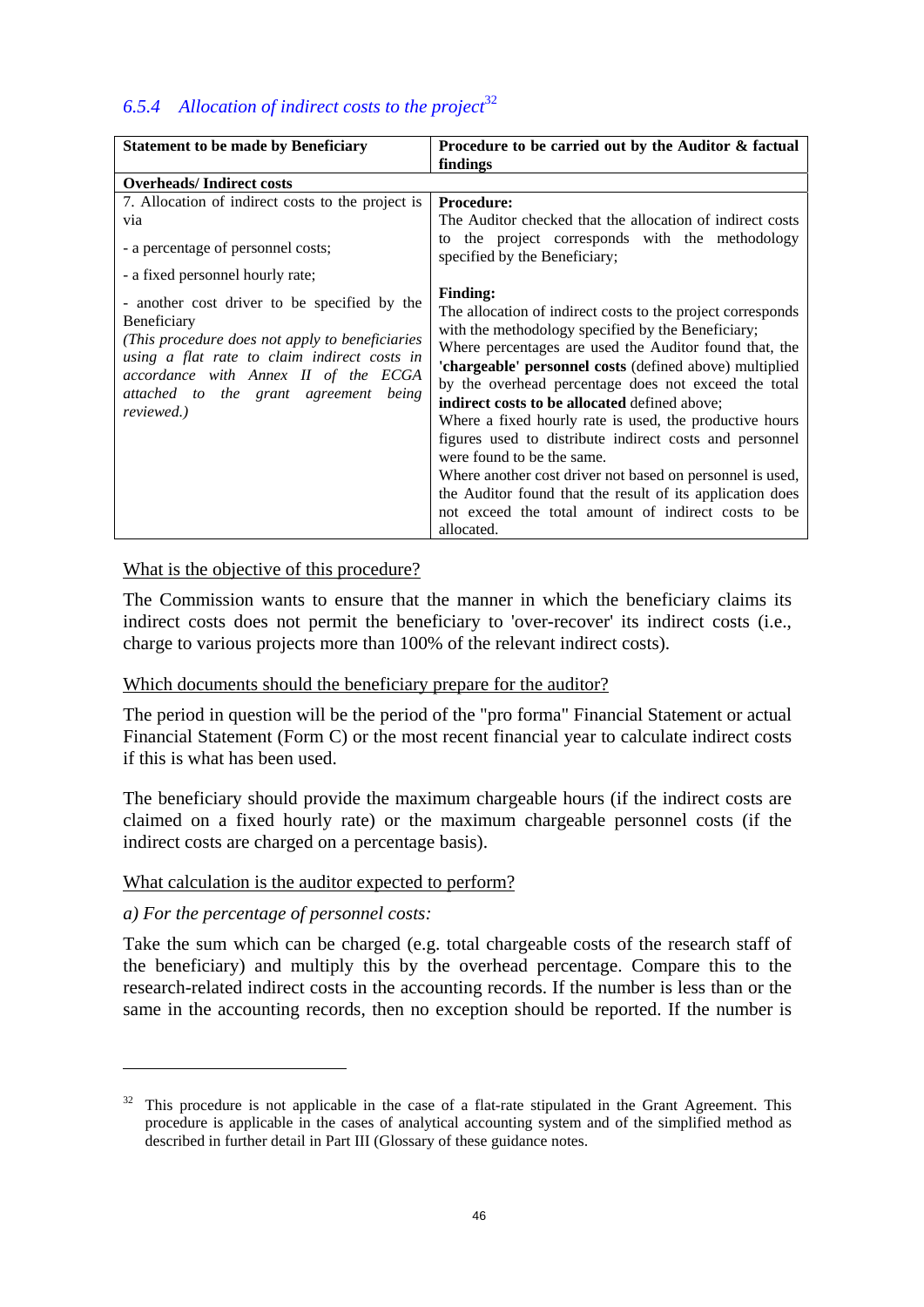greater than the number in the accounting records, then it appears possible that overrecovery could take place. An exception should be raised.

# *b) For the fixed personnel hourly rate:*

Take the sum of the hours which can be charged (e.g. number of researchers multiplied by average productive hours) and multiply this by the hourly overhead rate. Compare this to the research-related indirect costs in the accounting records. If the number is less than or the same in the accounting records, then no exception should be reported. If the number is greater than the number in the accounting records, then it appears possible that over-recovery could take place. An exception should be raised.

c) Where the cost driver differs from a percentage of personnel costs or a fixed personnel hourly rate, the auditor found that the result of its application does not exceed the total amount of indirect costs to be allocated.

# 6.6 Specific provisions for Marie Curie grants

A new Form E has been developed for use in the Marie Curies grants. However, the procedures are identical to the procedures in the Form E of the Standard Model Grant Agreement and the current Guide can be used for information.

# 6.7 Specific provisions for ERC grants

A new Form B (Certificate on the Methodology) has been developed for the ERC grants. However, the procedures are identical to the procedures in the Form E of the Standard Model Grant Agreement and the current Guide can be used for information. Form A does not foresee procedures for indirect costs under the ERC grants.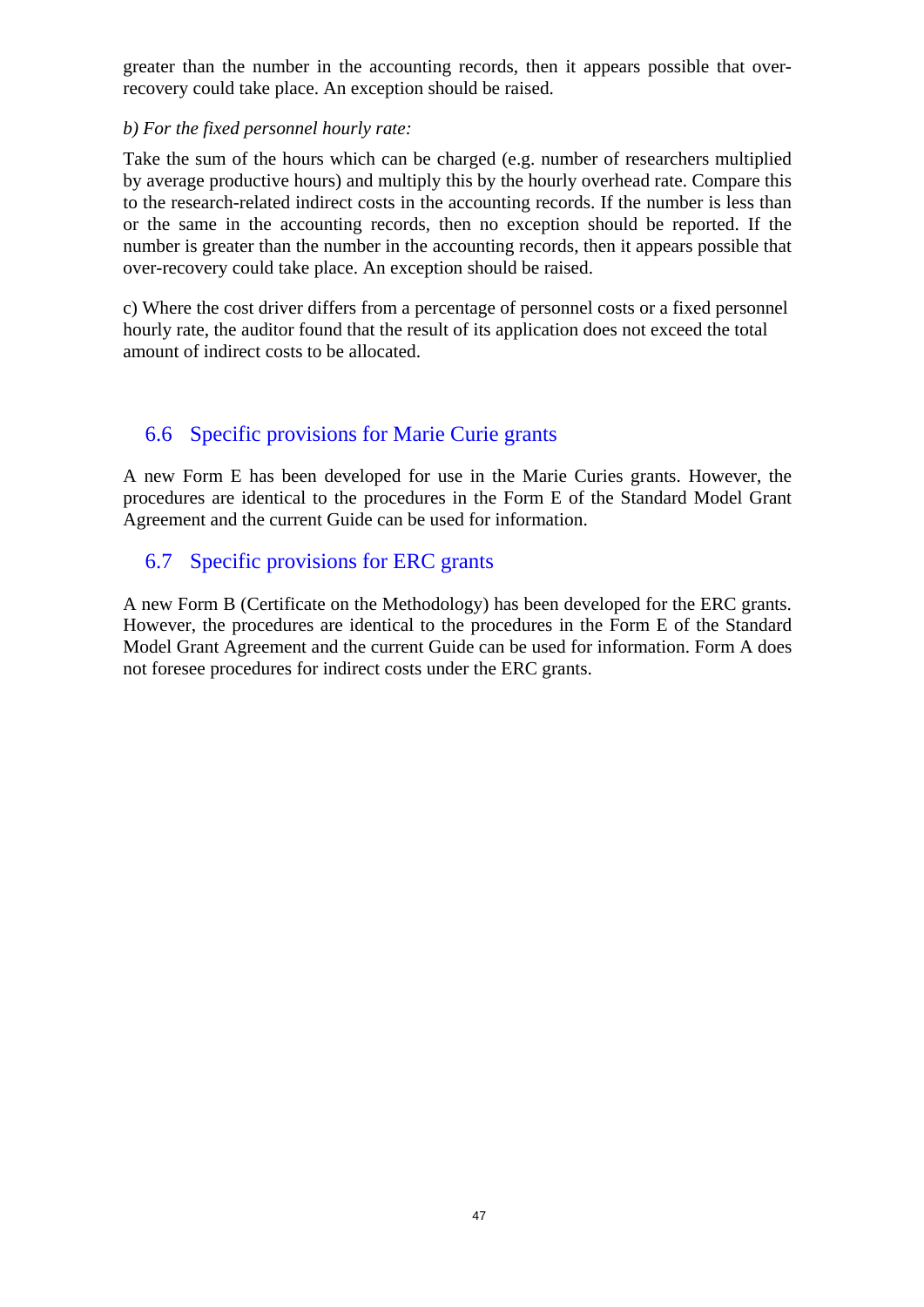# PART II: CERTIFICATES ON THE FINANCIAL **STATEMENTS**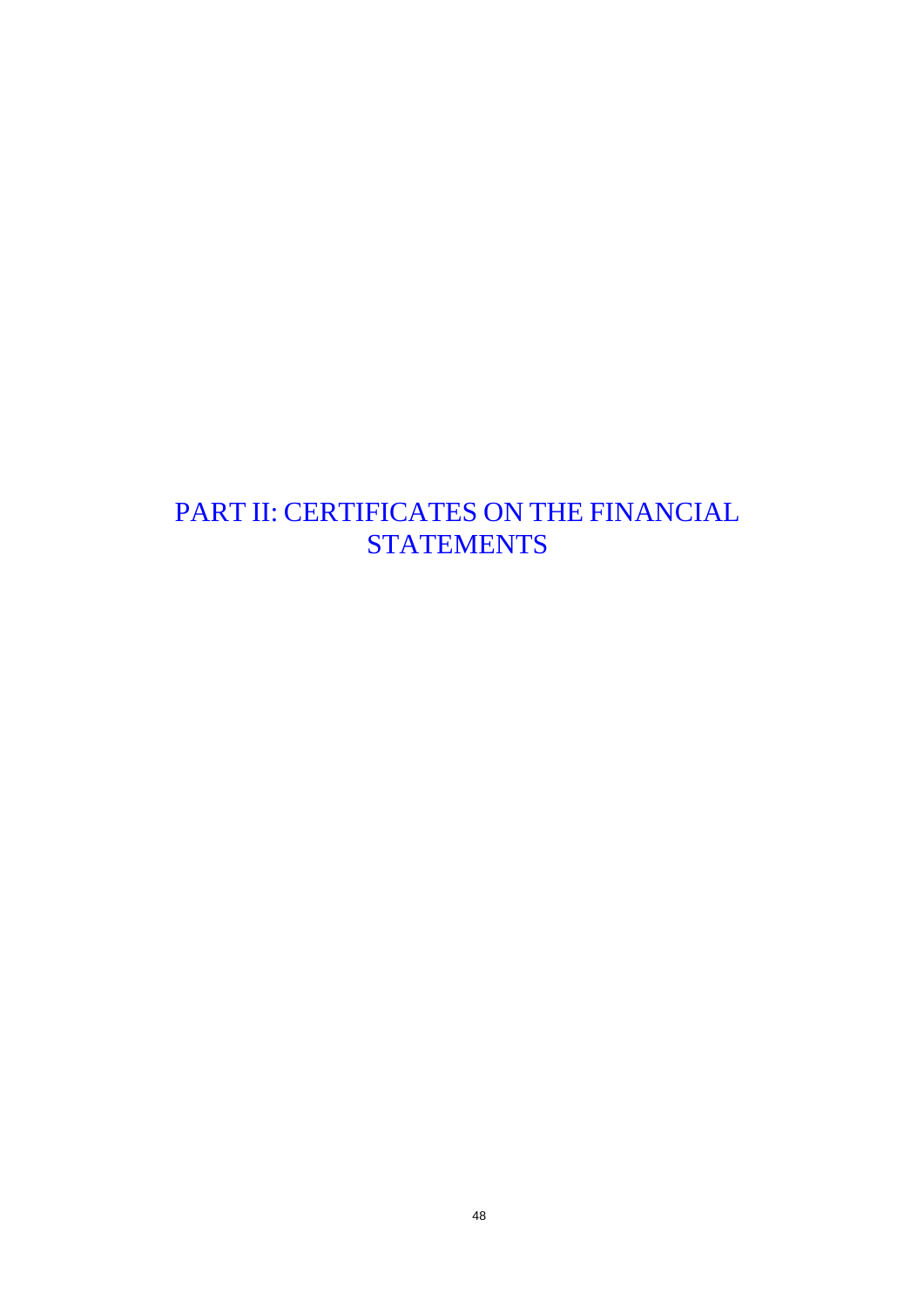# **1. THE CHANGE IN APPROACH FOR CERTIFYING COSTS CLAIMED**

In order to clarify the Commission's objectives and requirements regarding certification of cost claims, in FP7 the Commission requests independent auditors to perform "agreedupon-procedures" engagements as opposed to assurance engagements as required in previous Framework Programmes.

From the perspective of beneficiaries, this change in the nature of the report provided by the auditor does not represent a radical departure in the process of cost statement preparation. As before, the beneficiary is responsible for providing all the underlying documentation that the auditor needs in order to complete its report, including payroll and accounting information, invoices, etc.

The main change is that the auditor's role is limited to reporting only factual findings as opposed to forming an independent opinion on the eligibility of costs. Part of this change involves the fact that the Commission specifies in detail the procedures to be undertaken, and the auditor reports the factual findings observed as a result of performing those procedures, including exceptions<sup>33</sup> as a basis for the Commission to conclude on the eligibility of the claims.

This process seeks to provide the Commission with a more consistent input from auditors and gives greater possibility of identifying irregularities via the exception reporting. The Commission has specified the procedures in detail thereby making the requirements for documentation and record-keeping more transparent and clear to the beneficiaries.

<sup>&</sup>lt;sup>33</sup> Refer to Part III, Glossary of the present guidance notes for a definition of Exceptions.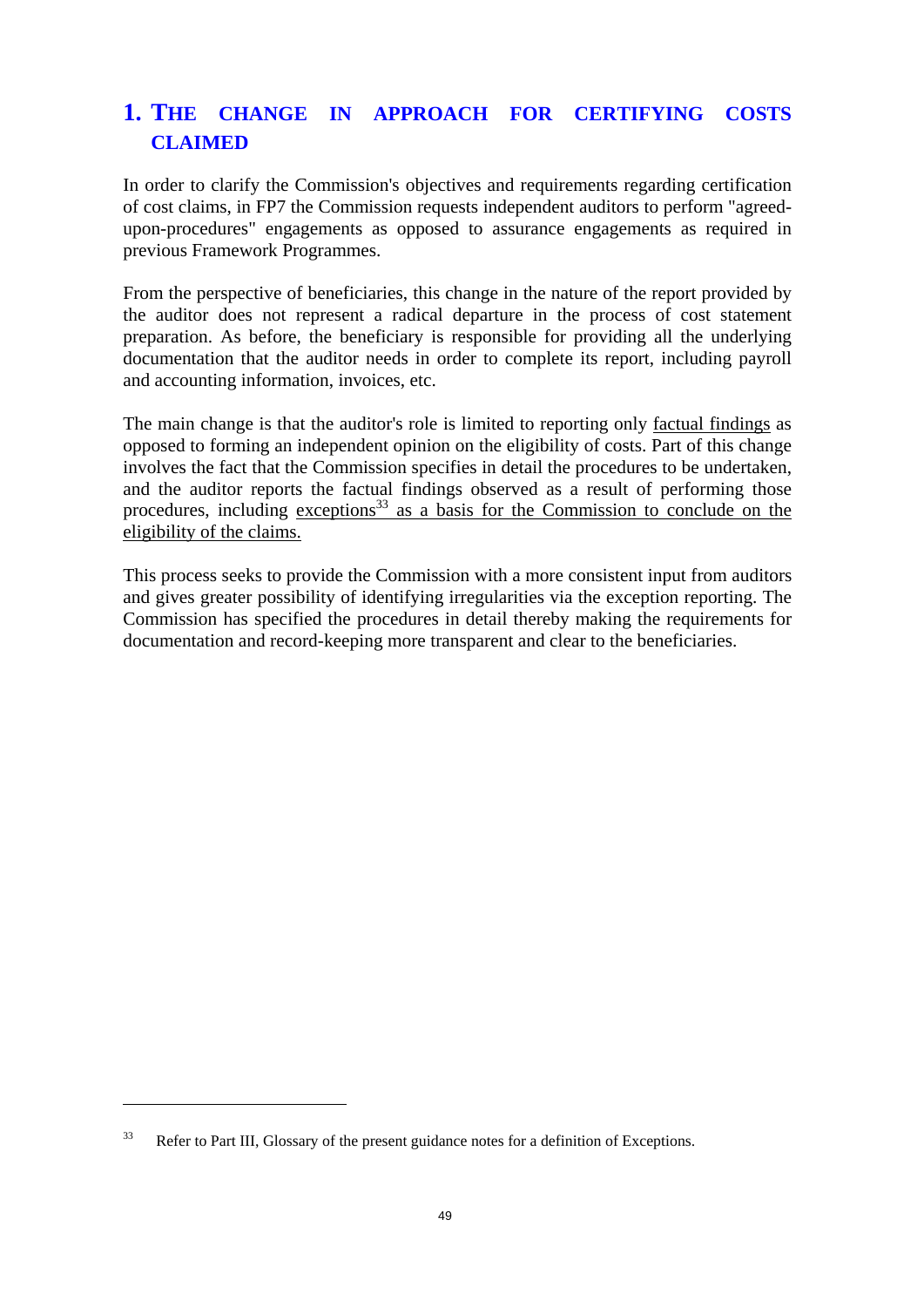# **2. KEY CHANGES REGARDING CERTIFICATES ON THE FINANCIAL STATEMENTS<sup>34</sup>**

| <b>CHANGE</b>                                                    | <b>RATIONALE</b>                                                                                                                                                                                                                                                                                                                                                                                                                                                       |
|------------------------------------------------------------------|------------------------------------------------------------------------------------------------------------------------------------------------------------------------------------------------------------------------------------------------------------------------------------------------------------------------------------------------------------------------------------------------------------------------------------------------------------------------|
| Compulsory Terms of Reference<br>between beneficiary and auditor | In order to ensure comparability between factual<br>reported by different auditors,<br>findings<br>and<br>consistency in the quality of work to be carried out,<br>the Commission considers that auditors should be<br>engaged on the basis of the same minimum terms<br>and requirements.                                                                                                                                                                             |
| Compulsory reporting format                                      | Due to difficulties in FP6 with guaranteeing the<br>same level of detail and completeness in the<br>reporting by auditors, the Commission requires all<br>findings to be presented in the same way, to ensure<br>the Commission has sufficient information to draw<br>conclusions based on the report.                                                                                                                                                                 |
| Detailed requirements of type and<br>depth of verification       | engagement, auditors have<br>In<br>an<br>assurance<br>considerable discretion as to the nature of the<br>verification procedures they undertake in order to<br>arrive at an opinion. In the interests of consistency<br>and comparability, the Commission has set specific<br>requirements regarding what is to be checked and on<br>areas such as the sample size. The auditors are not<br>permitted to reduce the checks below those specified<br>by the Commission. |
| Reporting of factual findings                                    | In accordance with ISRS 4400, the auditor is<br>required to describe the procedures carried out. To<br>the extent that the auditor is not able to carry out the<br>procedures, e.g. because<br>required<br>supporting<br>evidence for a cost item is not available, the auditor<br>will include a description of such scope limitation in<br>the report. For procedures that the auditor is able to<br>perform, the auditor will report whether or not the             |

<sup>&</sup>lt;sup>34</sup> Financial Statement is defined in Part III, Glossary of the present guidance notes. Financial Statements refer to different Financial Statement(s) covering different periods.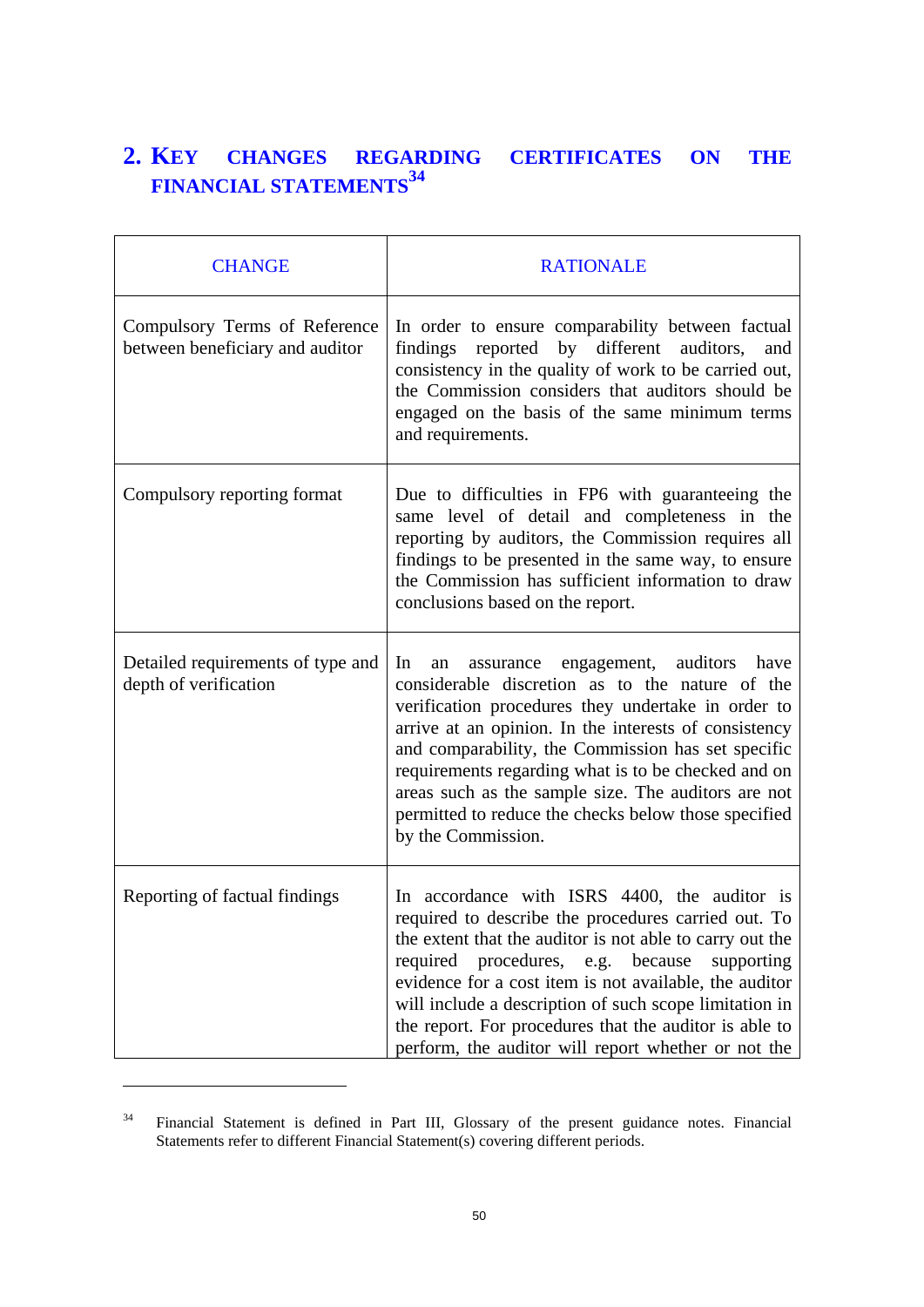| If indings observed as a result of doing so are    |
|----------------------------------------------------|
| consistent with the standard findings described in |
| Annex VII. Both of them will be reported under the |
| heading "Exceptions" in his report.                |
|                                                    |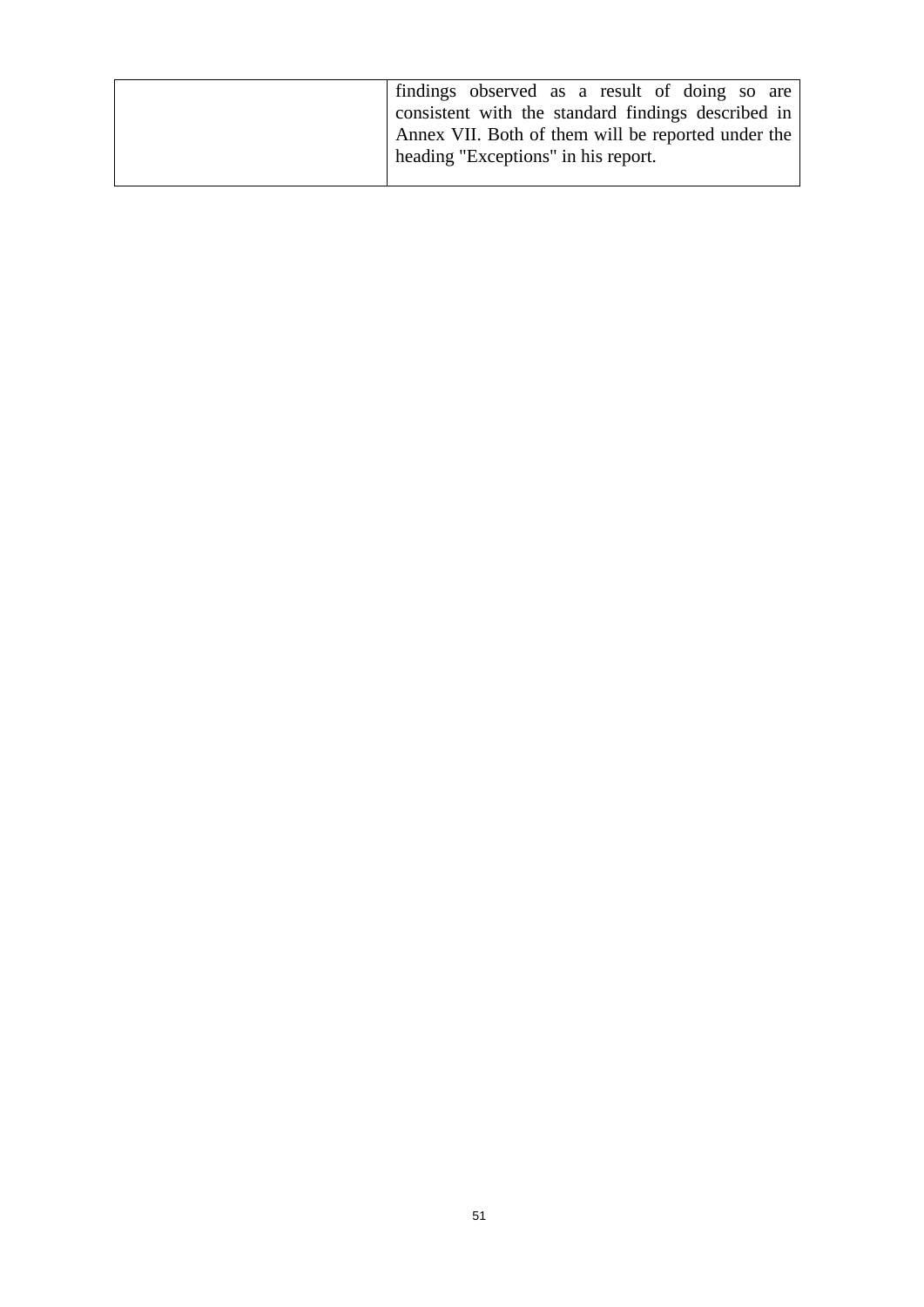# **3. SCOPE AND CONTENT OF CERTIFICATES ON THE FINANCIAL STATEMENTS**

The beneficiary is required to submit to the European Commission, in addition to the Form  $C^{35}$ , a Certificate on the Financial Statements which includes notably an independent report of factual findings produced by an auditor in support of the payment requested by the beneficiary under Article II.4 of the Grant Agreement. Please refer to section 5 for a detailed description of the three components of the Certificate on the Financial Statements.

Certificates on the Financial Statements shall state that the costs claimed and the receipts declared during the period for which they are provided, as well as the declaration of the interest yielded by the pre-financing meet the conditions required by the Grant Agreement. The Terms of Reference for the Certificate on the Financial Statements state that no conflict of interest<sup>36</sup> exists between the auditor and the beneficiary for establishing the certificate.

The auditor undertakes this engagement in accordance with the terms of references of Form D – Annex VII (hereinafter "ToR") and:

in accordance with the International Standard on Related Services ('ISRS') 4400 Engagements to perform Agreed-upon Procedures regarding Financial Information as promulgated by the IFAC;

in compliance with the Code of Ethics for Professional Accountants issued by the International Ethics Standards Board for Accountants (IESBA) of IFAC. Although ISRS 4400 provides that independence is not a requirement for agreed-upon procedures engagements, the European Commission requires that the Auditor also complies with the independence requirements of the Code of Ethics for Professional Accountants.

The auditor performs the procedures specified in 1.9 of the ToR ('Scope of Work – Compulsory Report Format and Procedures to be performed') and uses the evidence obtained from these procedures as the basis for the Report of factual findings.

 $35$  In order to ensure the coherence between the Form C and the CFS, it is recommended that the certifying auditor stamps/paraphs the Form C which was the basis for the establishment of the CFS.

<sup>&</sup>lt;sup>36</sup> A conflict of interest arises when the auditor's objectivity to establish the certificate is compromised in fact or in appearance when the auditor for instance:

 <sup>-</sup> was involved in the preparation of the Financial Statements (Forms C);

 <sup>-</sup> stands to benefit directly should the certificate be accepted;

 <sup>-</sup> has a close relationship with any person representing the beneficiary;

 <sup>-</sup> is a director, trustee or partner of the beneficiary;

 <sup>-</sup> is in any other situation that compromises his or her independence or ability to establish the certificate impartially.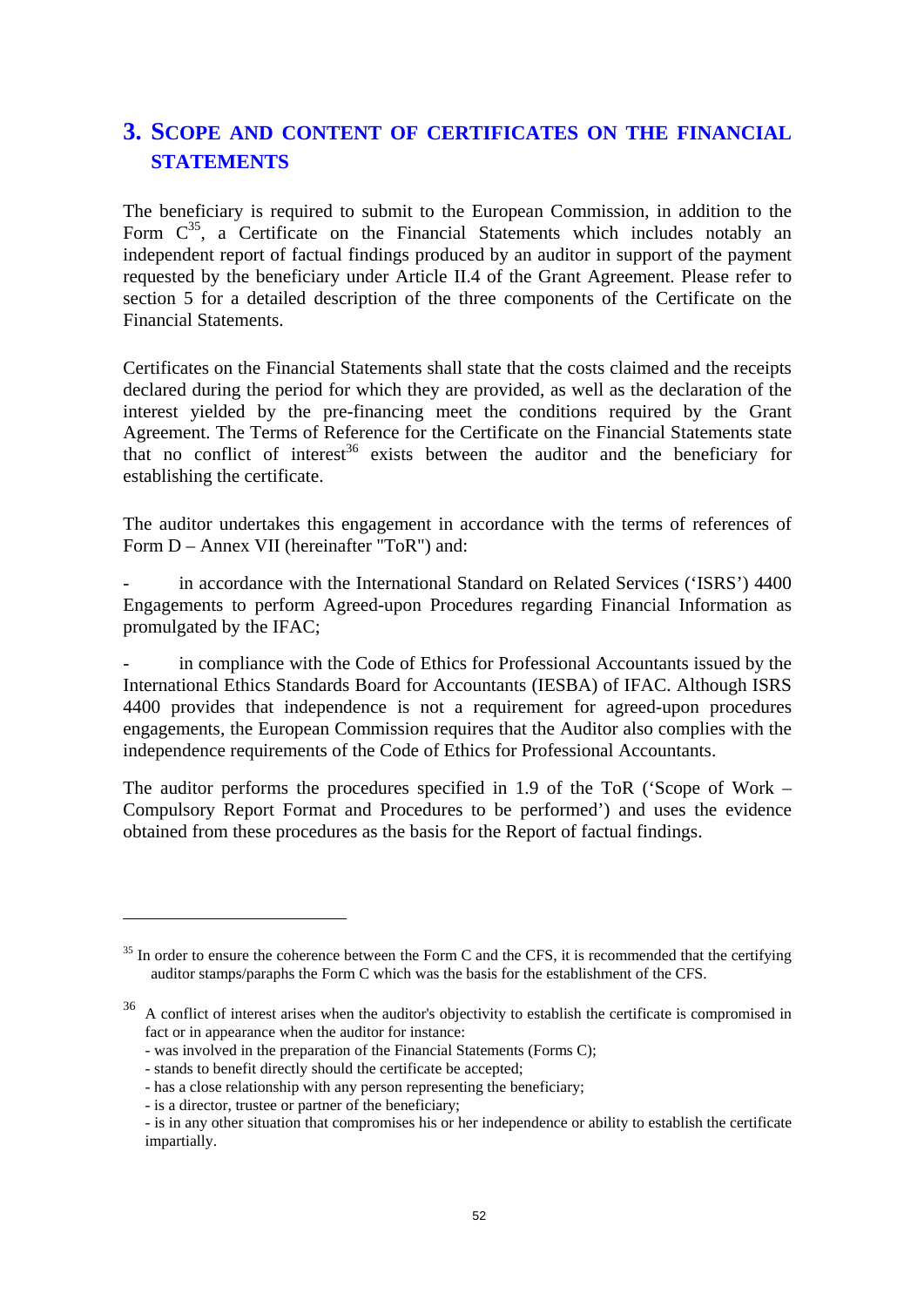# **4. SUBMISSION OF CERTIFICATES ON THE FINANCIAL STATEMENTS**

Unlike the Certificate on the Methodology (CoM), the Certificate on the Financial Statements is not submitted to the Commission via a mailbox but has to be submitted directly to the responsible person of the Commission together with the related beneficiary's Form C and Management Report (periodic or final).

|                                         | <b>Required</b>                                                                                                                                                                                                                                                                                                                                                                                                                                                                                                                                                                                                                                                                                                                                                                                                                               | <b>Not required</b>                                                                                                                                                                                                                                                                                                                                                                                                                                                                                                                                                                                                                                                                                                         |
|-----------------------------------------|-----------------------------------------------------------------------------------------------------------------------------------------------------------------------------------------------------------------------------------------------------------------------------------------------------------------------------------------------------------------------------------------------------------------------------------------------------------------------------------------------------------------------------------------------------------------------------------------------------------------------------------------------------------------------------------------------------------------------------------------------------------------------------------------------------------------------------------------------|-----------------------------------------------------------------------------------------------------------------------------------------------------------------------------------------------------------------------------------------------------------------------------------------------------------------------------------------------------------------------------------------------------------------------------------------------------------------------------------------------------------------------------------------------------------------------------------------------------------------------------------------------------------------------------------------------------------------------------|
| <b>Submission of the</b><br>certificate | A Certificate on the Financial<br>Statements (CFS) is mandatory<br>for every claim (interim or final)<br>in the form of reimbursement of<br>costs whenever the amount of the<br>EU contribution is equal or<br>superior to EUR 375,000 when<br>cumulated with all previous<br>interim payments (excluding pre-<br>financing) for which a CFS has<br>not been submitted <sup>37</sup> . The CFS<br>must be forwarded in the form of<br>a detailed description verified as<br>factual by its external auditor<br>(Form D – Annex VII).<br>Specific case of projects with a<br>duration of 2 years or less:<br>When the amount of the EU<br>contribution claimed by the<br>beneficiary is equal or superior to<br>EUR 375,000 (cumulated with all<br>previous payments), only one<br>CFS shall be submitted at the<br>time of the final payment. | 1. A CFS is not required :<br>- for Financial Statements<br>where the amount of EU<br>contribution is lower than EUR<br>375,000 when cumulated with<br>all previous payments for<br>which a CFS has not been<br>submitted.<br>- for indirect actions entirely<br>reimbursed by means of lump<br>sums or flat rates.<br>- for beneficiaries with costs<br>incurred in relation to the<br>project but without EU<br>contribution (in this case this<br>circumstance will be<br>mentioned in special clause 9<br>to be included in Article 7 of<br>the Grant Agreement).<br>2. Intermediate CFS for claims<br>on interim payments are not<br>required when a CoM has been<br>approved by the Commission<br>for the beneficiary |

<sup>&</sup>lt;sup>37</sup> Once a CFS is submitted, the threshold of EUR 375,000 applies again for subsequent EU contributions but the counting starts from the amount not yet covered by the CFS. The threshold is established on the basis of the EU contribution. Examples for the submission of Certificates on the Financial Statements can be found in the Guide to Financial Issues (Part A, Section 2). http://cordis.europa.eu/fp7/finddoc\_en.html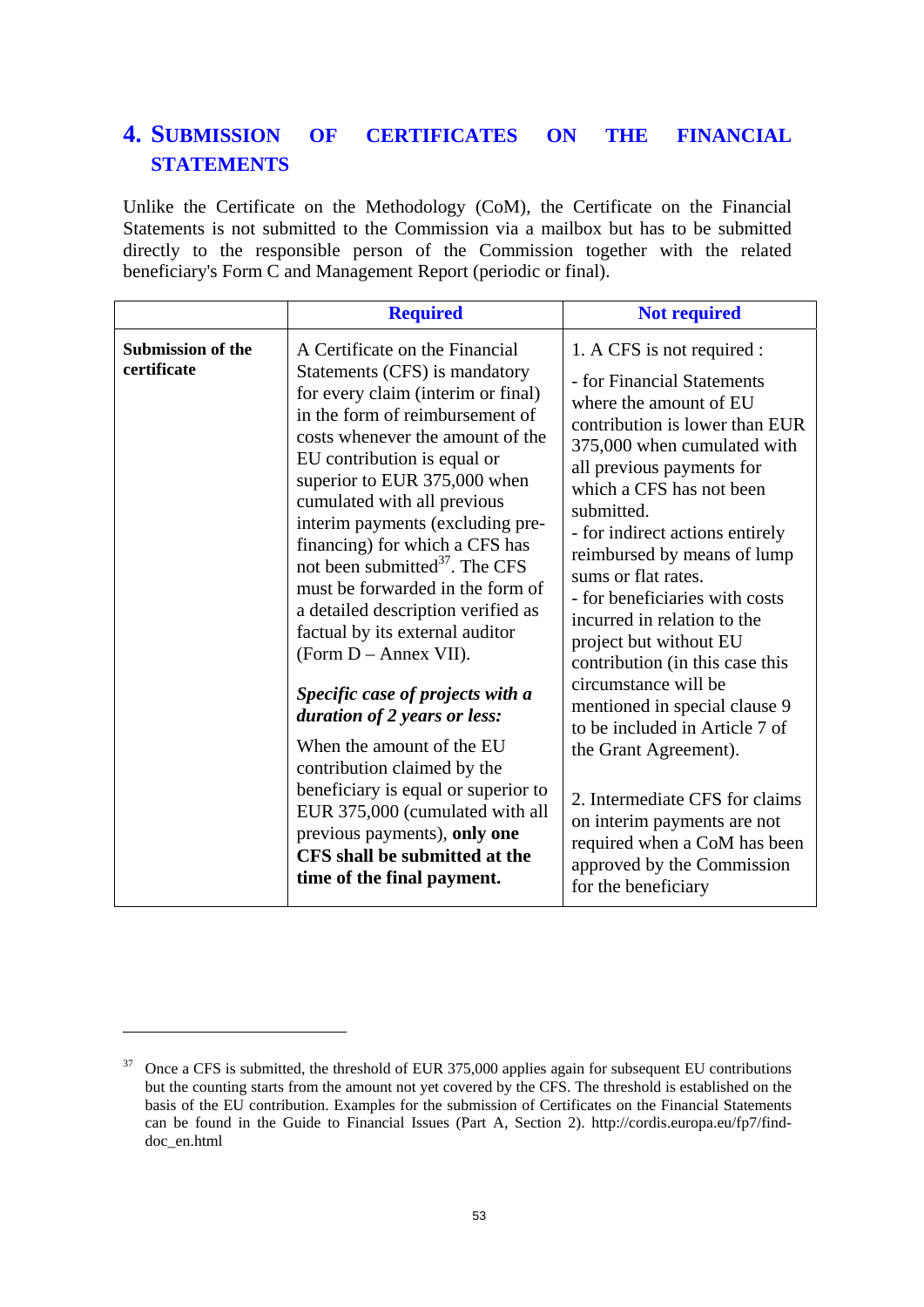# **Threshold of EUR 375,000 and third party covered by special clause n°1038**

In the case of a third party included in the article 7 of the Grant Agreement by means of Special Clause 10, each third party fills in its costs in an individual Form C and, where necessary, shall provide its individual certificate on financial statements and/ or on the methodology independently from those of the beneficiary. The beneficiary will submit both forms and a summary report integrating both the costs of the beneficiary and those of the third party(ies).

The threshold of EUR 375,000 for the submission of a certificate on the financial statements applies to each third party independently of the EU contribution of the beneficiary. The submission procedure and rules are the same as for beneficiaries.

# **Submission of Certificate on the Financial Statements before the threshold of EUR 375,000 is reached**

As explained above, a CFS is not mandatory if the EUR 375,000 threshold is not reached. However, if the beneficiary submits a CFS before this EUR 375,000 threshold is reached<sup>39</sup>, the counter will be re-set for the amount not covered by the CFS.<sup>40</sup>

# **Acceptance/rejection of the Certificate on the Financial Statements by the EC**

The agreed-upon-procedures as defined by the European Commission are performed to assist the European Commission in evaluating that the costs claimed by the beneficiary in the accompanying Financial Statements have been claimed in accordance with the provisions of the Grant Agreement. The Authorising Officer of the Commission will use the information included in the Certificate on the Financial Statements (detailed report on factual findings as well as exceptions such as inability to reconcile key information, unavailability of data which prevented the Auditor from carrying out the procedures, etc.) to decide on the amounts to be reimbursed.

# **Reimbursement of the costs of the Certificates on the Financial Statements**

The cost of the certificate on the Financial Statements is an eligible cost in the Grant Agreement for which the certificate is submitted (Art. II.14). Nevertheless, if the beneficiary decides to submit a certificate voluntarily or if the CFS is not required by the Grant Agreement when the EU/Euratom contribution is less than EUR 375,000 , the costs of the CFS will not be eligible as long as the cumulative EU contribution claimed does not reach the EUR 375,000 threshold.

This means that the costs of a CFS sent before the threshold is reached may become eligible if such threshold is reached in one of the subsequent periods<sup>41</sup>. Consequently

<sup>38</sup> For clause n°10, refer to the list of special clauses for FP7 Model Grant Agreement published on CORDIS.

<sup>&</sup>lt;sup>39</sup> The CFS must cover at least one full reporting period.

<sup>&</sup>lt;sup>40</sup> When a beneficiary submits a CFS covering all the reporting periods, the counter is re-set to zero.

<sup>&</sup>lt;sup>41</sup> Consequently, if a CFS is not required by the Grant Agreement (i.e. when the total EU contribution is less than EUR 375,000), the costs of the CFS remain not eligible since these costs are not considered necessary for the project (even if the Commission proceeds with the analysis of this CFS).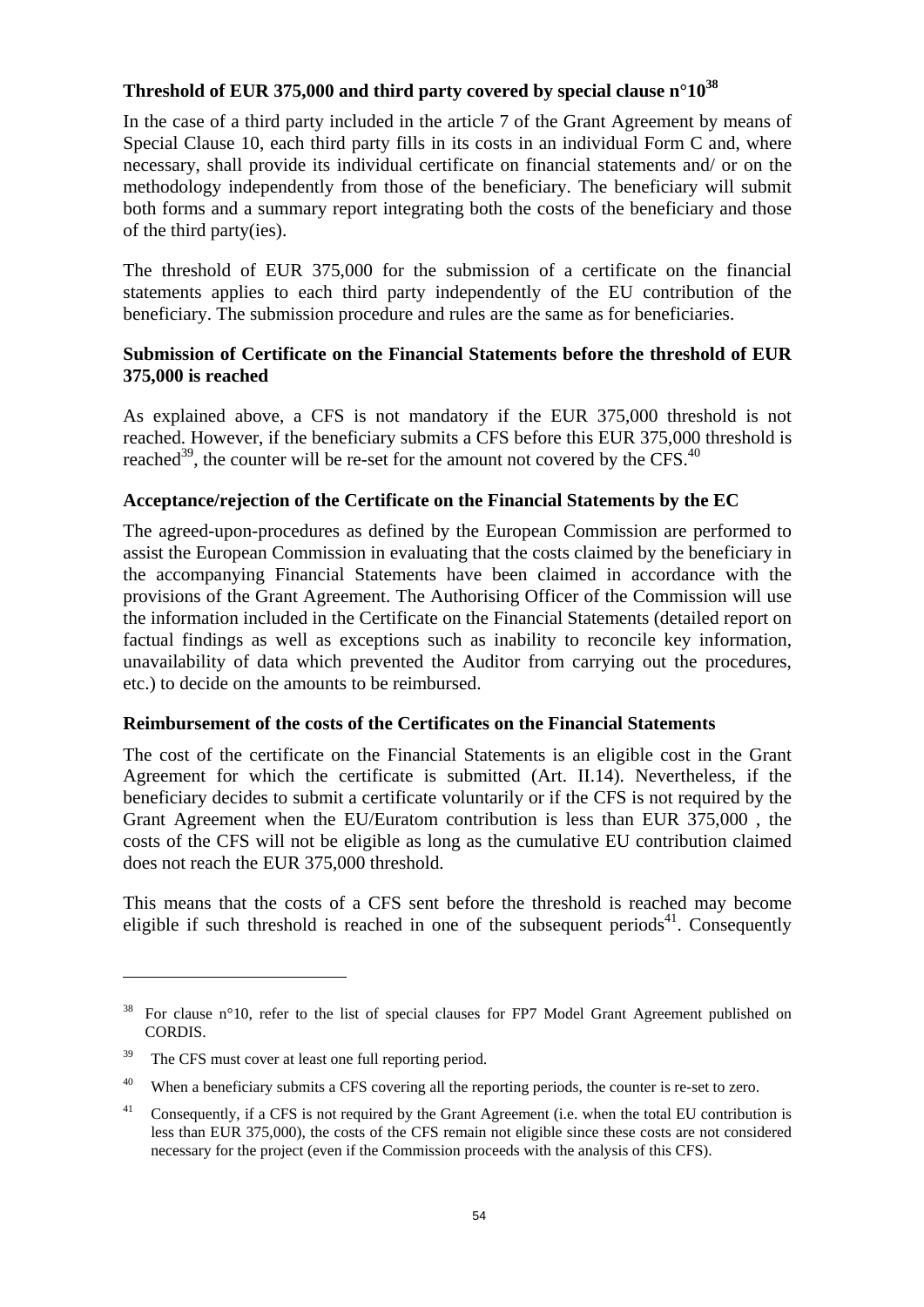they shall be claimed by the beneficiary only once the EUR 375,000 threshold is reached.<sup>42</sup>

 $42$  It should be noted that the EC may reimburse costs of more than one CFS submitted by the beneficiary with respect to one Grant Agreement. However, for the subsequently filed CFS, this will be possible only if and when the total EU/Euratom contribution not covered by previous CFS reaches EUR 375,000.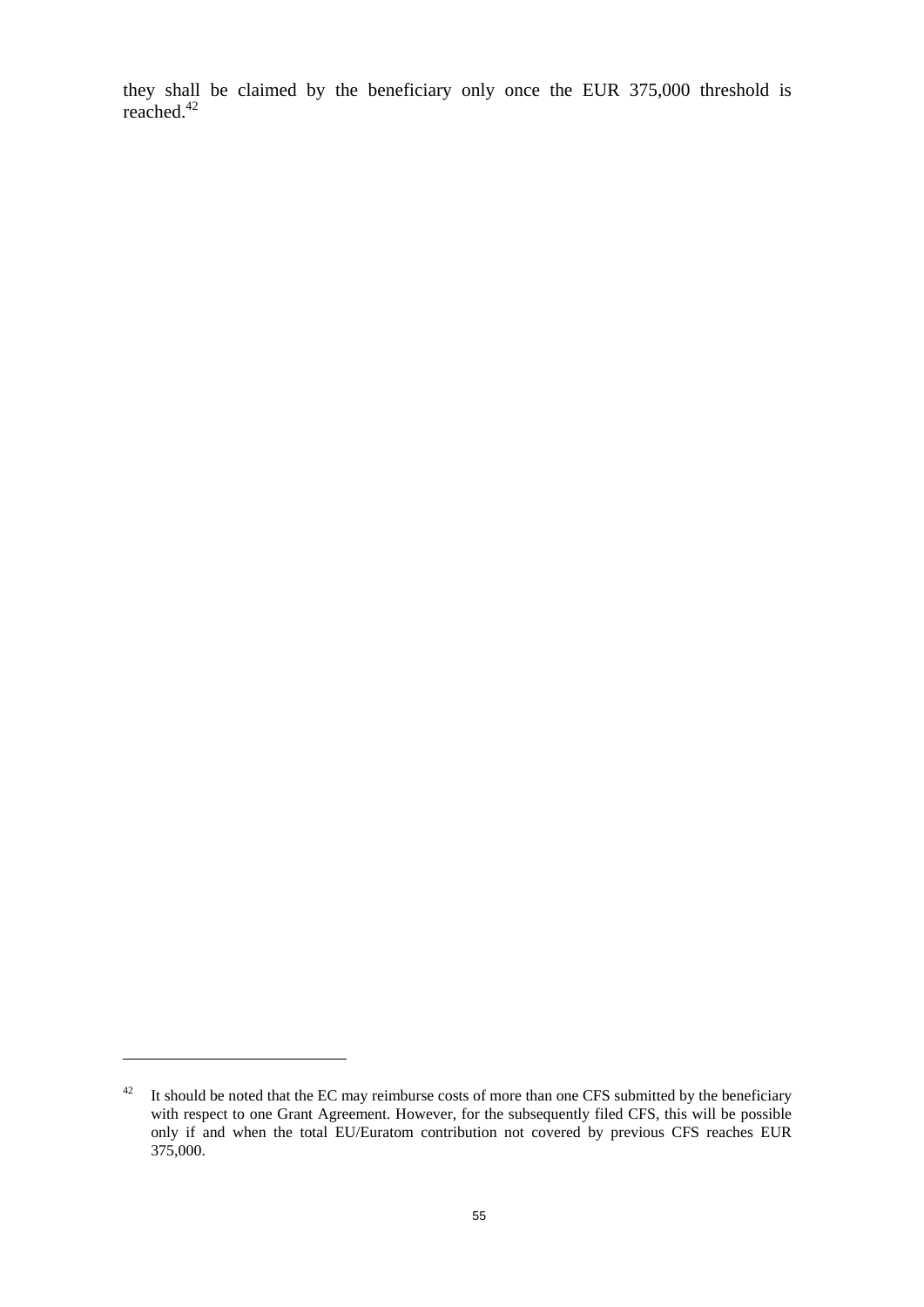# **5. FORM OF CERTIFICATES ON THE FINANCIAL STATEMENTS - ANNEX VII**

The use by the external auditor or competent public officer of the reporting format attached as part of Annex VII (Form D) of the model Grant Agreement is compulsory.

The Certificate on the Financial Statements has to be transmitted by the beneficiary to the Commission with the Financial Statements (Forms C). The Certificate on the Financial Statements is composed of three separate documents to be found in Annex VII (Form D) of the Model Grant Agreement:

- A list of the minimum terms of reference (sections 1.1 to 1.8) required by the Commission to be included in the engagement letter between the beneficiary and the auditor. **The engagement letter must be dated and signed by both parties**.

- The model auditor's Report of Factual Findings (section 1.9) to be issued **on the auditor's letterhead and dated, stamped and signed by the auditor** (or the competent public officer).

- A detailed description (table of Annex VII - Form D) including the procedures to be performed by the auditor and the findings expected to result there from. **This table has to be dated, stamped and signed by the auditor (or the competent public officer) on completion of its work**.

Regarding the language of Certificate on the Financial Statements, Article 4 of the FP7 model Grant Agreement states that "Any report and deliverable, when appropriate, required by this Grant Agreement shall be in [*insert language*]". Therefore, the report of factual findings on the Financial Statements should be written in the language indicated in Article 4 of the Grant Agreement.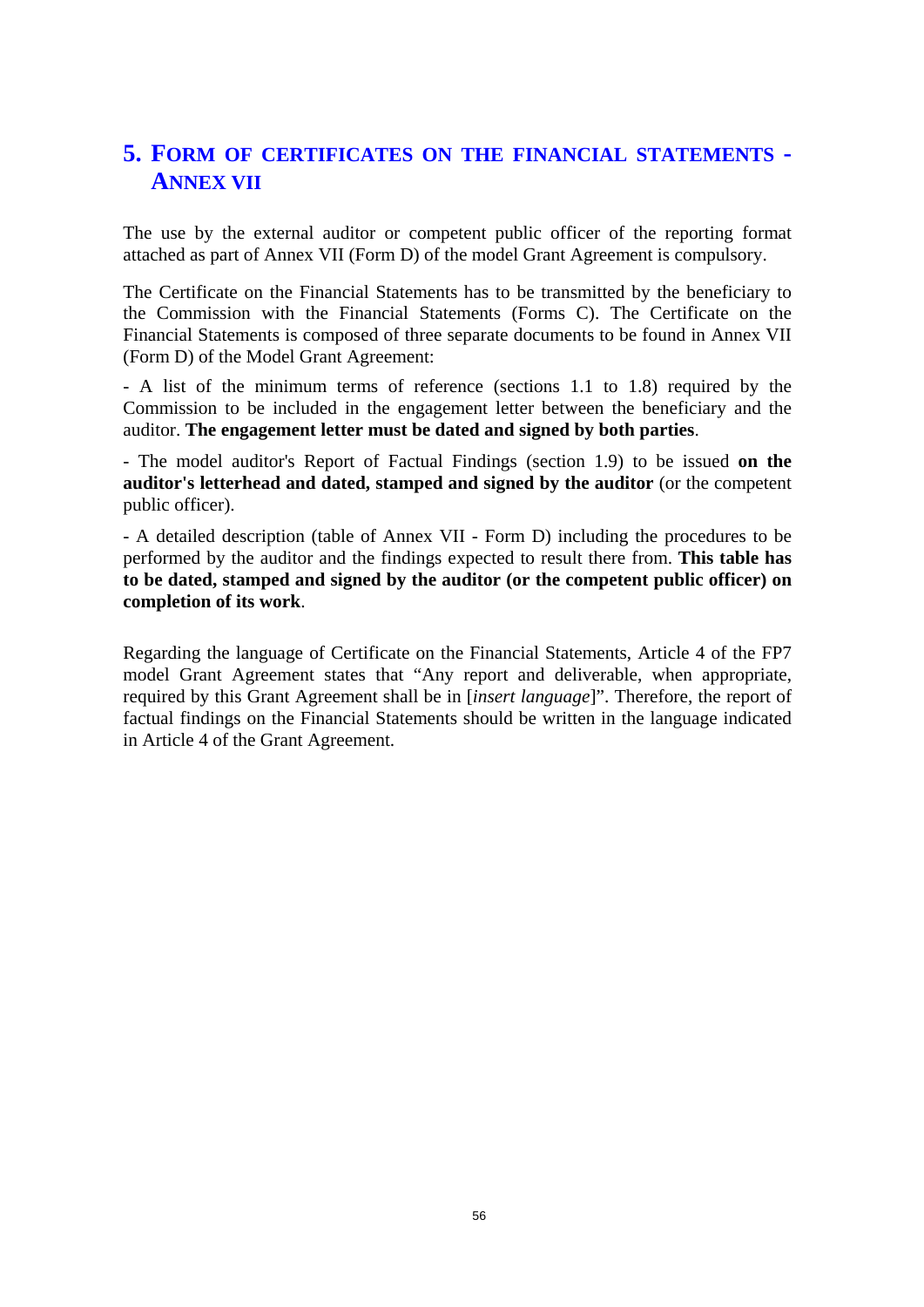# **6. PROCEDURES FOR CERTIFICATE ON THE FINANCIAL STATEMENTS ACCORDING TO ANNEX VII - FORM D**

# 6.1 Procedures to be carried out by the auditor regarding Form D

The procedures listed on the left hand side of Form D are to be carried out **unaltered** by the auditor. The Commission has designed these procedures in order to obtain standardised and comparable reports from all auditors, who are expected to carry out the procedures without adaptation for the particular circumstances of the beneficiary.

In particular the minimal sample sizes should always be respected, and all procedures should be carried out in  $\text{full}^{43}$ .

# 6.2 When can the auditor change the model answer and when should he report an exception?

Where the auditor's factual findings are not consistent with the "Standard factual finding" given on the right hand side of the Form D, then an exception should be noted. For each standard finding, non-exhaustive examples where the Commission expects exceptions to be noted is indicated in bold under the corresponding factual findings. In general, if the auditor is not able to establish whether the information provided by the beneficiary matches the standard finding defined by the Commission, this should be reported as an exception. If the auditor comes across issues that are not explicitly described in Form D but could affect the reliability of the Financial Statement, these issues should nevertheless be reported and duly described under point 1.9 "Exceptions".

# 6.3 Will all exceptions result in a rejection of costs by the Commission?

The Commission will consider each exception in the context of the report as a whole and other evidence at its disposal. It will therefore make eligibility decisions on a case-bycase basis using the evidence provided. The more detail the auditor provides regarding exceptions, the easier it will be to assess the situation and come to a reasoned decision on the claim under consideration. The auditor should report the findings as fully as possible to facilitate this process.

# 6.4 Procedures for Certificates on the Financial Statements according to Annex VII – Form D

When a Certificate on the Methodology (Form E) has been approved by the Commission, the auditor will only have to focus on checking compliance with the certified

<sup>&</sup>lt;sup>43</sup> Refer to Part III, Glossary for the definition of exceptions to be reported by the auditor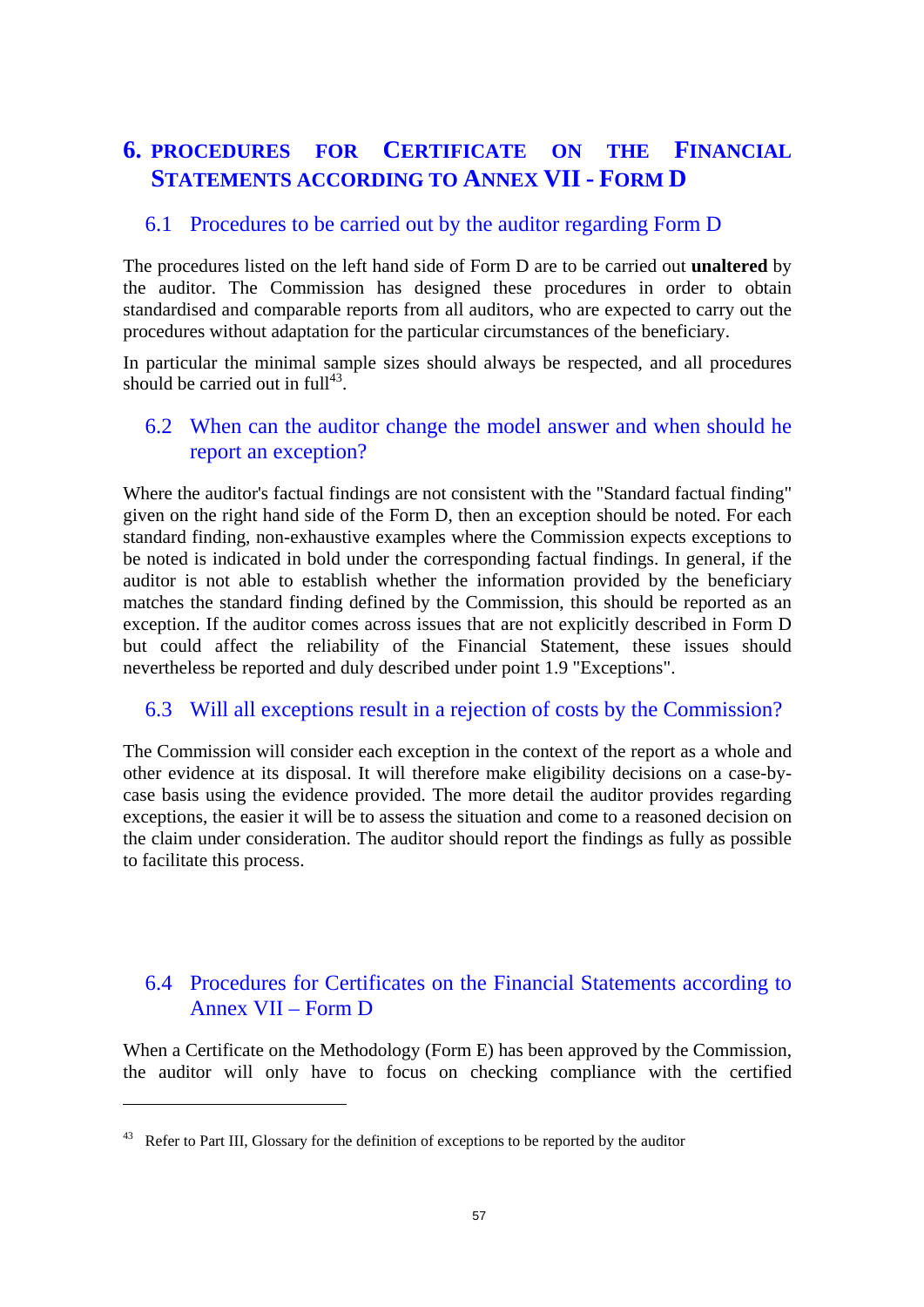methodology and systems. In this context, some aspects of the procedures included in the Form D will not have to be performed by the auditor.

**For beneficiaries having a Certificate on the Methodology for average personnel costs (CoMAv)** only, the auditor will have to perform all procedures foreseen in the Form D except for procedure 1 where the auditor will be requested to check only the part related to productive hours.

**For beneficiaries having a Certificate on the Methodology covering average personnel costs and indirect costs (CoM)**, the auditor will have to perform all procedures foreseen in the Form D except for procedure 1 where the auditor will be requested to check only the part related to productive hours and for procedure 10 where the auditor will not be requested to recalculate the indirect costs rate.

The table below indicates the procedures to be performed by auditors in different situations.

| <b>Category of costs</b>                                              | <b>Calculation</b><br>method used by<br>the beneficiary |                                                        |                                           |                                      |
|-----------------------------------------------------------------------|---------------------------------------------------------|--------------------------------------------------------|-------------------------------------------|--------------------------------------|
|                                                                       |                                                         | <b>With approved</b><br>$Co\overline{M}$ <sup>44</sup> | With<br>approved<br>$CoMAv$ <sup>45</sup> | <b>Without</b><br><b>Certificate</b> |
| <b>Personnel</b><br>Individual costs<br>(per employee <sup>46</sup> ) |                                                         | 1, 2, 3                                                | Not applicable                            | 1, 2, 3                              |
|                                                                       | Average rates                                           | $1^{47}$ , 2, 3, 4                                     | $1^{48}$ , 2, 3, 4                        | 1,2,3,4                              |
| <b>Subcontracting</b>                                                 | All cases                                               |                                                        | 5,6                                       |                                      |
| <b>Other Direct Costs</b>                                             | All cases                                               |                                                        | 7, 8, 9                                   |                                      |
| <b>Indirect Costs</b>                                                 | Indirect<br>Actual<br>Costs                             | $10^{49}$                                              | 10                                        | 10                                   |

#### **Procedures to be performed by the auditor for establishing the CFS**

<sup>&</sup>lt;sup>44</sup> Certificate on the Methodology (Form E).

<sup>45</sup> Certificate on Average Personnel Costs (Form E only covering average personnel costs).

<sup>&</sup>lt;sup>46</sup> Employee means researcher or research-related person or person with certain coordinating tasks (when there is a project coordinator).

<sup>&</sup>lt;sup>47</sup> The auditor is requested to check only the part related to productive hours since the auditor performs the procedure n°4 related to average personnel costs.

<sup>&</sup>lt;sup>48</sup> The auditor is requested to check only the part related to productive hours since the auditor performs the procedure n°4 related to average personnel costs.

The auditor is not requested to recalculate the indirect costs rate.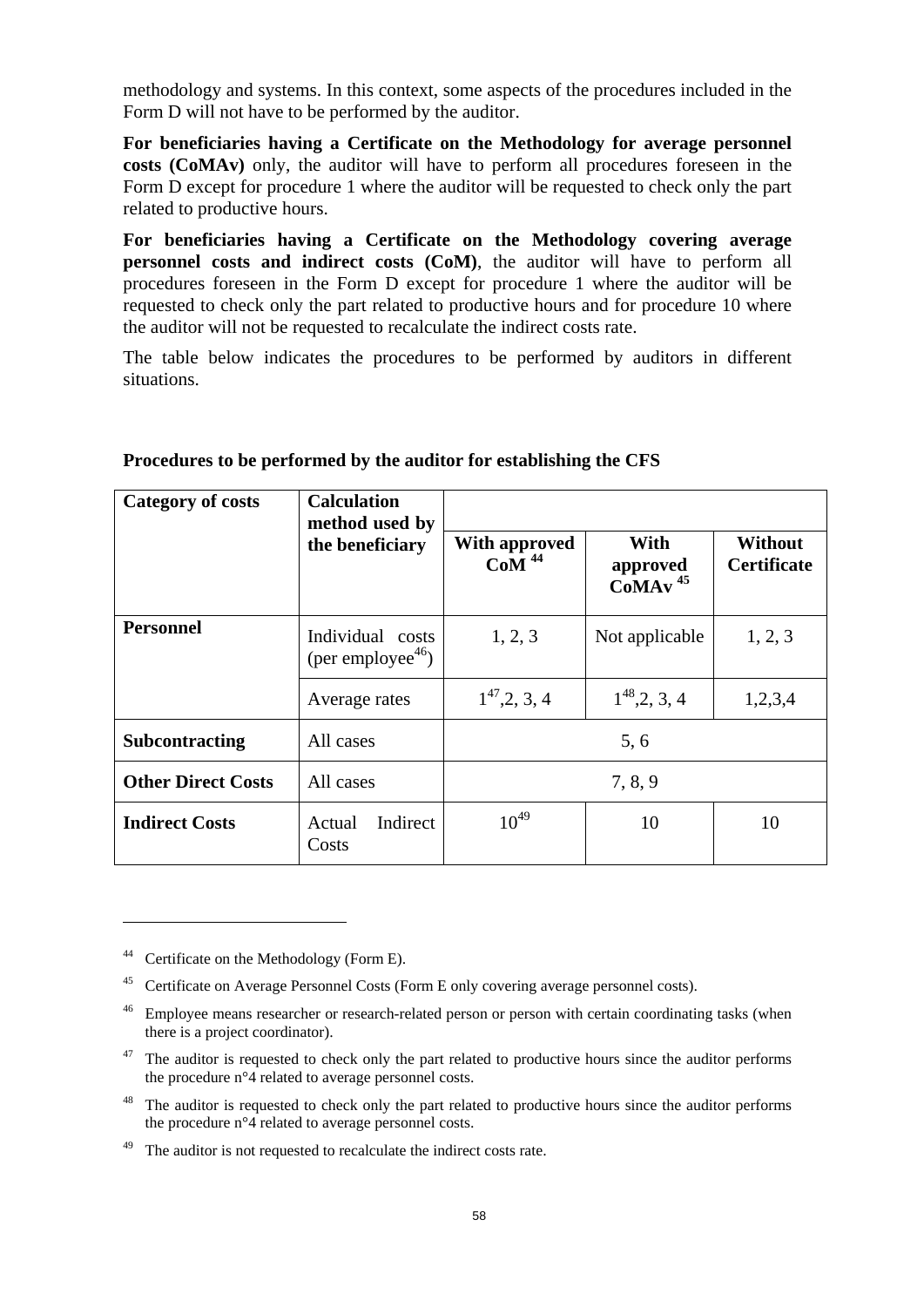|                                                               | Simplified<br>Method | $10^{50}$ , 11 | 10, 11     | 10, 11 |
|---------------------------------------------------------------|----------------------|----------------|------------|--------|
|                                                               | Flat-rate            | None           | None       | None   |
| <b>Exchange</b><br>rates,<br>receipts and interest<br>yielded | All cases            |                | 12, 13, 14 |        |

# *6.4.1 Personnel costs*

| <b>Procedures</b>                                                                                                                                                                                          | Standard factual findings and basis for exception<br>reporting                                                                                                                                                             |
|------------------------------------------------------------------------------------------------------------------------------------------------------------------------------------------------------------|----------------------------------------------------------------------------------------------------------------------------------------------------------------------------------------------------------------------------|
| <b>Personnel costs</b>                                                                                                                                                                                     |                                                                                                                                                                                                                            |
| Recalculate hourly personnel and<br>1.<br>overhead rates for personnel (full<br>coverage if less than 20                                                                                                   | The auditor sampled ___________ employees out of the total of<br>employees.                                                                                                                                                |
| employees, otherwise a sample of<br>minimum 20, or 20% of<br>employees, whichever is the<br>greater), indicate the number of<br>productive hours used and hourly                                           | For each employee in the sample of ___, the Auditor obtained<br>the personnel costs (salary and employer's costs) from the<br>payroll system together with the productive hours from the<br>time records of each employee. |
| rates.<br>Where sampling is used, selection<br>should be random with a view to<br>producing a representative sample.                                                                                       | For each employee selected, the Auditor recomputed the<br>hourly rate by dividing the actual personnel costs by the actual<br>productive hours, which was then compared to the hourly rate<br>charged by the Beneficiary.  |
| 'Productive hours' represent the<br>(average) number of hours made                                                                                                                                         | No exceptions were noted.                                                                                                                                                                                                  |
| available by the employee in a<br>year after the deduction of<br>holiday, sick leave and other<br>entitlements. The auditor obtained<br>the calculation of the productive                                  | The average number of productive hours for the employees<br>selected was ________. The productive hours calculation<br>corresponds to the usual accounting practice of the<br>beneficiary.                                 |
| after<br>inspecting<br>hours<br>all<br>records,<br>national<br>necessary<br>legislation, labour agreements,<br>any other relevant<br>contracts,                                                            | If the productive hours or costs of personnel cannot be<br>identified, they should be listed (together with the<br>amounts) as exceptions in the main report.                                                              |
| documentation. The calculation<br>should be based on the period $(s)$<br>corresponding to the Financial<br>Statement(s) or on the last closed<br>financial year (whichever is used<br>by the beneficiary). | If the productive hours calculation does not correspond to<br>the usual accounting practice of the beneficiary, this<br>should be listed as an exception in the main report.                                               |

What is the objective of this procedure?

 $\overline{a}$ 

The objective of this check is to verify that the hourly rates being charged have been correctly calculated from the actual underlying cost information for the period in question, namely the costs to the employer (salary / wages including benefits and other

<sup>50</sup> The auditor is not requested to recalculate the indirect costs rate.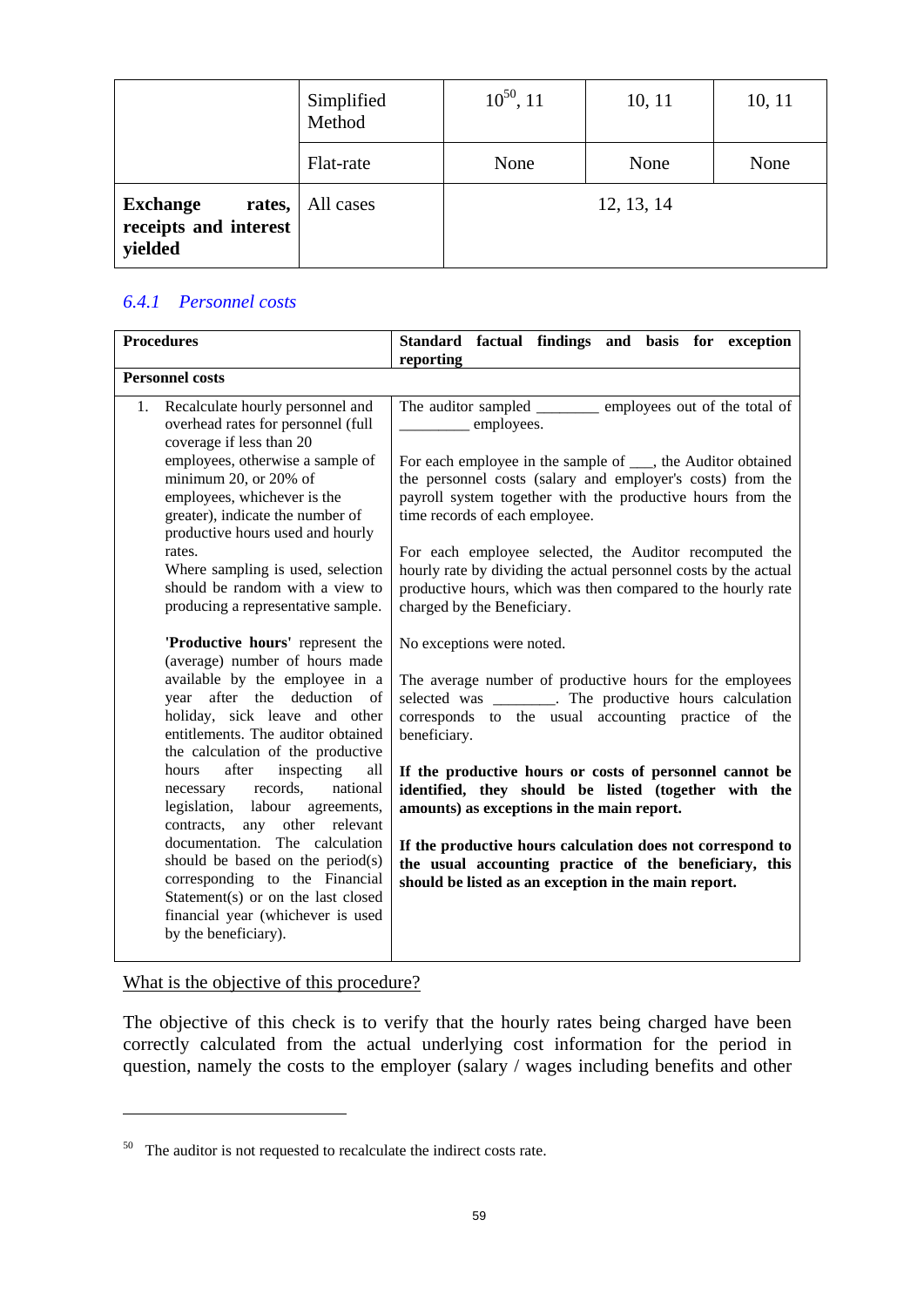employment costs), divided by the productive hours<sup>51</sup> with a reconciliation of the payroll information for the selected employees to the accounting records and payments.

A complementary objective is to specifically check whether the calculation of productive hours (either individual hours or standard hours) has been consistent with the usual accounting practice of beneficiary.

### Which documents should the beneficiary prepare for the auditor?

The actual payroll information for the period in question (base salary, benefits of all kinds, pension contributions, employers' payroll taxes, etc.) and productive hours figures (see Glossary in Part III of the present guidance notes for a description of productive hours) used to calculate the hourly rates. The beneficiary should also provide a reconciliation/calculation showing how the hourly rates were calculated from the payroll information.

The auditor may ask the beneficiary for additional documentation including relevant legislation on productive time, labour agreements to justify working hours, relevant employment contracts defining the working arrangements, as well as any other proof that the calculation of productive hours is in accordance with the usual accounting practice of the beneficiary.

The documents provided by the beneficiary should give the auditor both full understanding of the methodology used by the beneficiary and evidence of the proper application of this methodology. Thus, the penultimate sentence of the right-hand column should be read as follows "if the productive hours or costs of personnel cannot be identified *or justified by the beneficiary*, they should be listed (together with the amounts) as exceptions in the main report".

# What if the beneficiary already has a certificate under Form E?

 $\overline{a}$ 

Where there is a Form E approved by the Commission **on average personnel costs**, the individual calculations and re-computations foreseen under procedure 1 are not applicable since the auditor is just expected to check the general compliance with the methodology. The auditor is therefore requested to check only the part related to productive hours in this procedure.

Where individual actual costs have been used and the methodology certified approved by the Commission, the entire procedure has to be performed by the auditor (including recalculations).

#### What employment costs are not considered eligible or should be regarded as exceptions?

Generally all employment costs which are part of the normal remuneration policy of the beneficiary are accepted. The costs which have been charged and which relate specifically to involvement in European projects, and are not part of these normal remuneration and/or accounting principles should be noted as exceptions.

<sup>&</sup>lt;sup>51</sup> Actual productive hours (or standard productive hours if it corresponds to the usual practice of the beneficiary)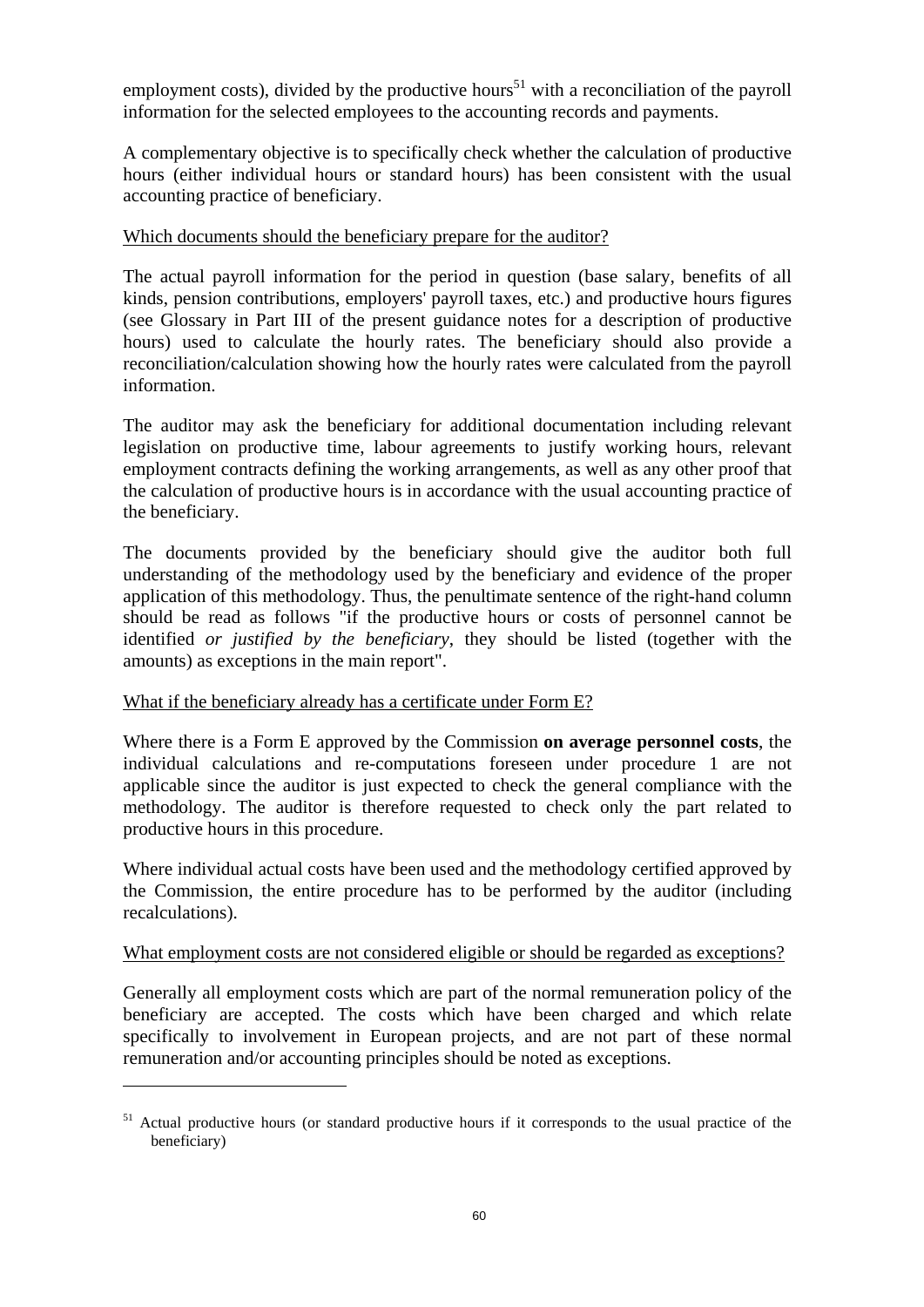# How should sampling be carried out?

The size of the sample proposed in this procedure is based on the population of researchers or research-related persons involved in the project. In this context, the size of the sample has to respect the following:

- if the population of researchers or research-related persons involved in the project is less than 20 employees, full coverage,
- if the population of researchers or research-related persons involved in the project is equal or greater than 20 employees,
	- a minimum of 20 employees,
	- or 20 % of the employees (whichever is the greater).

If the sample drawn in line with the guidelines above would not be representative for the audited organisation, then this sample should be expanded to also include research personnel not working on the EU project.

What procedure does the auditor perform in the case of SME owners/natural persons receiving a flat-rate financing for personnel costs **without an approved CoMAv**?

The detailed procedure has been added in this respect in Form D, point 4c. It is based on the Commission Decision C(2011)174 of 24.01.2011. Accordingly, it refers to the calculation of flat-rate financing for SME owners / natural persons who do not receive a salary by reference to the allowances available under the 'People' work programme and to the pre-defined amount of standard productive hours.

| <b>Procedures</b>                                                                                                                                          | Standard factual findings and basis for exception                                                                                                                                               |
|------------------------------------------------------------------------------------------------------------------------------------------------------------|-------------------------------------------------------------------------------------------------------------------------------------------------------------------------------------------------|
|                                                                                                                                                            | reporting                                                                                                                                                                                       |
| <b>Personnel costs</b>                                                                                                                                     |                                                                                                                                                                                                 |
| For the same selection examine<br>and describe time recording of<br>(paper /<br>employees<br>computer,<br>daily/weekly/monthly,<br>signed,<br>authorised). | Employees record their time on a daily/ weekly/ monthly basis<br>using a paper/computer-based system. The time-records<br>selected were authorised by the project manager or other<br>superior. |
|                                                                                                                                                            | If no time records are available which fit the above<br>description, this should be listed as an exception in the<br>main report.                                                               |

What is the objective of this procedure?

This procedure will provide to the Commission the information it needs to assess whether the recording of project time is in line with the requirements of the Grant Agreement. Normally, time recording should be carried out regularly and authorised by the project manager to ensure that the time worked on the project can be traced and charged correctly. For the employees selected, the hours charged to the project should have been accurately recorded in the time recording system. Any discrepancies between the amount charged to the project and the amount in the time sheets (or if time sheets are absent) should be recorded as an exception.

Which documents should the beneficiary prepare for the auditor?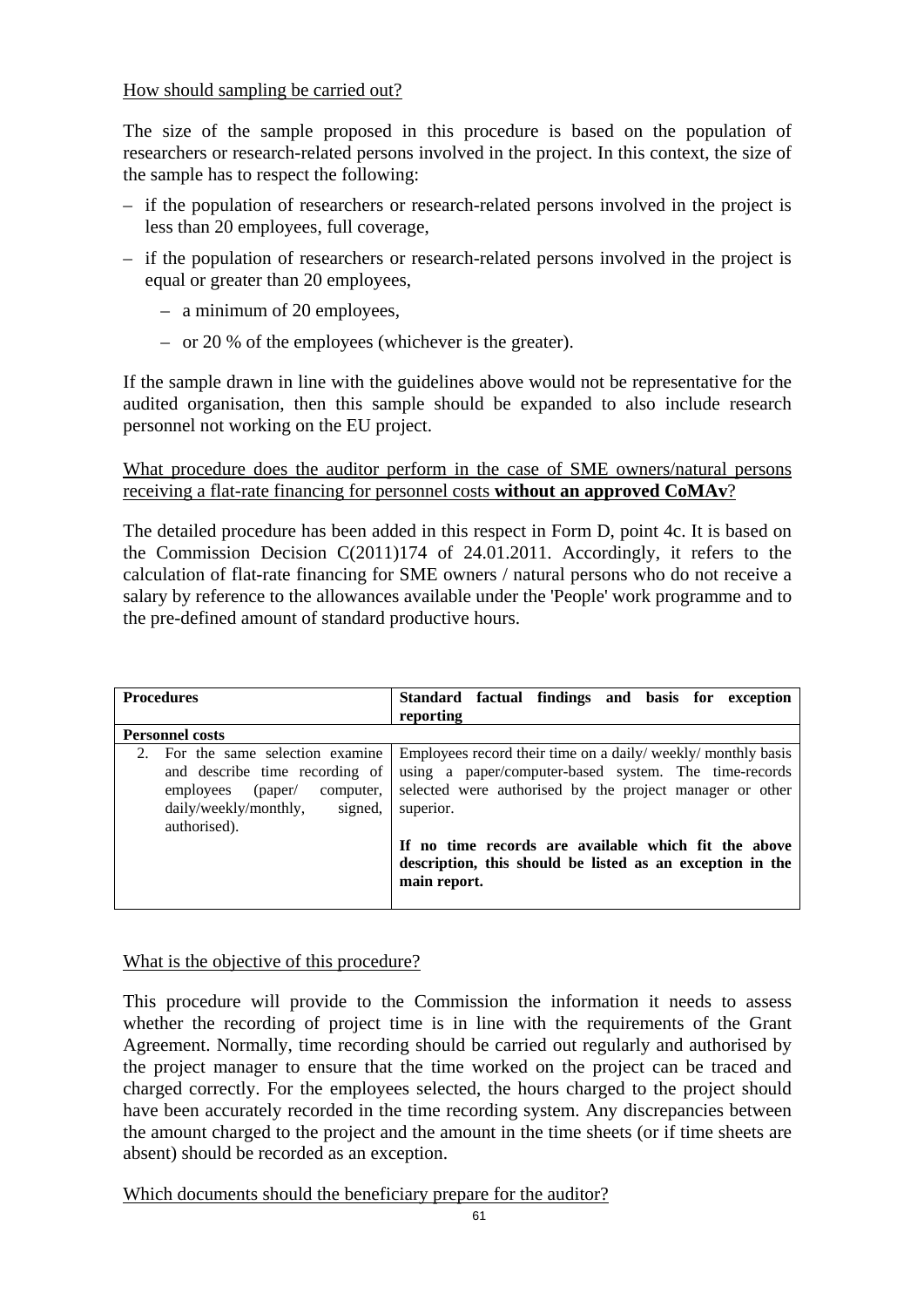The beneficiary should provide a description of the time-recording system and, for the employees selected for testing, make available all the time sheets or provide full access to the computer system which records the time of the employees. The auditor should be able to trace the time charged for the sample selected to the time records of each individual employee.

| <b>Procedures</b>                                                                                                                                                                                                                                                                                                                                               | Standard factual findings and basis for exception<br>reporting                                                                                                                                                                                                                                                                                                                                                                                                                                             |
|-----------------------------------------------------------------------------------------------------------------------------------------------------------------------------------------------------------------------------------------------------------------------------------------------------------------------------------------------------------------|------------------------------------------------------------------------------------------------------------------------------------------------------------------------------------------------------------------------------------------------------------------------------------------------------------------------------------------------------------------------------------------------------------------------------------------------------------------------------------------------------------|
| <b>Personnel costs</b>                                                                                                                                                                                                                                                                                                                                          |                                                                                                                                                                                                                                                                                                                                                                                                                                                                                                            |
| Employment status<br>and<br>3.<br>employment conditions<br><sub>of</sub><br>personnel. The Auditor should<br>obtain the employment contracts<br>of the employees selected and<br>compare with the standard<br>employment contract used by the<br>Beneficiary. Differences which<br>are not foreseen by the Grant<br>Agreement should be noted as<br>exceptions. | For the employees selected, the Auditor inspected their<br>employment contracts and found that they were:<br>- directly hired by the Beneficiary in accordance with its<br>national legislation,<br>- under the sole technical supervision and responsibility of the<br>latter, and<br>- remunerated in accordance with the normal practices of the<br>Beneficiary.<br>Personnel who do not meet all three conditions should be<br>listed (together with the amounts) as exceptions in the<br>main report. |

What is the objective of this procedure?

The Commission seeks to ensure that personnel costs do in fact relate to employees of the beneficiary carrying out the research, and to identify cases where this component may have been effectively "outsourced" to a different entity, where this has not been foreseen in the Grant Agreement with the Commission. The Commission also seeks to ensure that no special employment conditions are applied to employees working in the project which are not normally applied within normal company practices.

#### Which documents should the beneficiary prepare for the auditor?

Specific employment contracts for the researchers in question, as well as standard employment contracts in use for personnel who perform a variety of work for the beneficiary (i.e. are not exclusively devoted to EU research work).

# What kind of information would give rise to exceptions?

Article 15 of Annex II of the model Grant Agreement foresees that with regard to personnel costs, the persons directly carrying out work under the project must:

- be directly hired by the beneficiary in accordance with its national legislation,
- work under the sole technical supervision and responsibility of the latter, and
- be remunerated in accordance with the normal practices of the beneficiaries.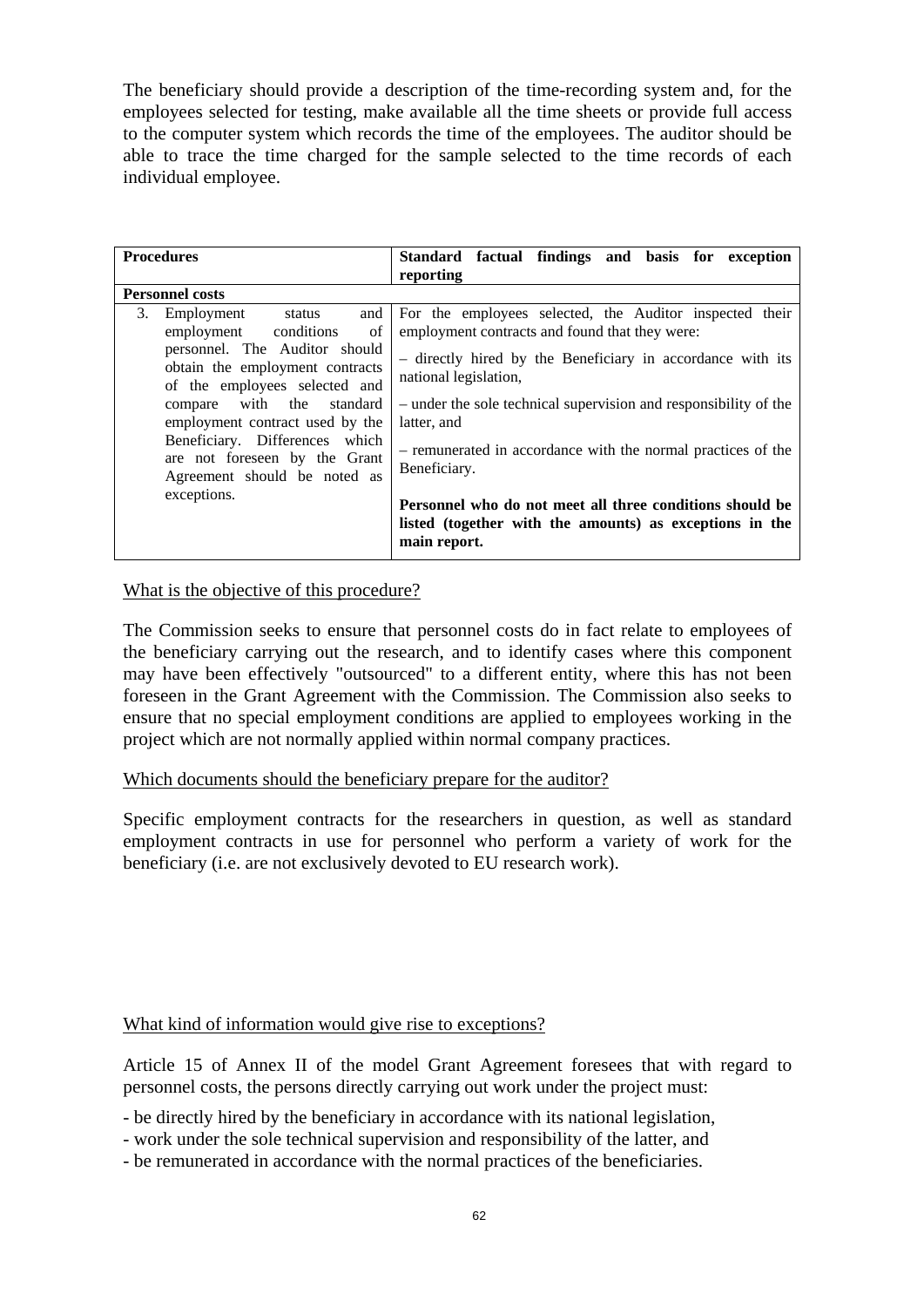Any difference to the above principles should be highlighted by the auditor as an exception. Please find below some non-exhaustive examples.

**Directly hired:** Exceptions should be raised if there are indications in the contract that the employee is hired by a different legal entity, including a legal entity within the same group (e.g. if the beneficiary is XYZ Research Limited and the contract is with XYZ holdings or XYZ registered in a different country). Another example giving rise to an exception is if the employee's services are being charged via a service company or other consulting type arrangement.

**Sole technical supervision**: An exception should be raised if it is stipulated in the contract that its objective and participation focuses on a specific deliverable or piece of work rather than on the employee's services. This includes indications that the work is not been carried out at the beneficiary's premises<sup>52</sup> but has more of the characteristics of an external or subcontract. Again, the use of a service company indicates that the beneficiary is not directly supervising the technical work and should give rise to an exception.

**Remunerated in accordance with the normal practices of the beneficiary:** Typical examples which should give rise to an exception are being remunerated in a 'lump sum' instead of via a salary arrangement, or any other form of payment/ charging (such as travel expenses) which does not take place within the normal accounting practice of the beneficiary.

| <b>Procedures</b>                                                                                                                                                                        | reporting |  |  | Standard factual findings and basis for exception |
|------------------------------------------------------------------------------------------------------------------------------------------------------------------------------------------|-----------|--|--|---------------------------------------------------|
| <b>Personnel costs</b>                                                                                                                                                                   |           |  |  |                                                   |
| 4. Use of average personnel costs<br>Apply 4a, 4b or 4c according to the<br>existence or not of an approved<br>Methodology Certificate (CoMAv or<br>CoM if it concerns average personnel |           |  |  |                                                   |

 $52$  Tele-working may be accepted if there is a system that allows the identification of the productive hours worked for the project.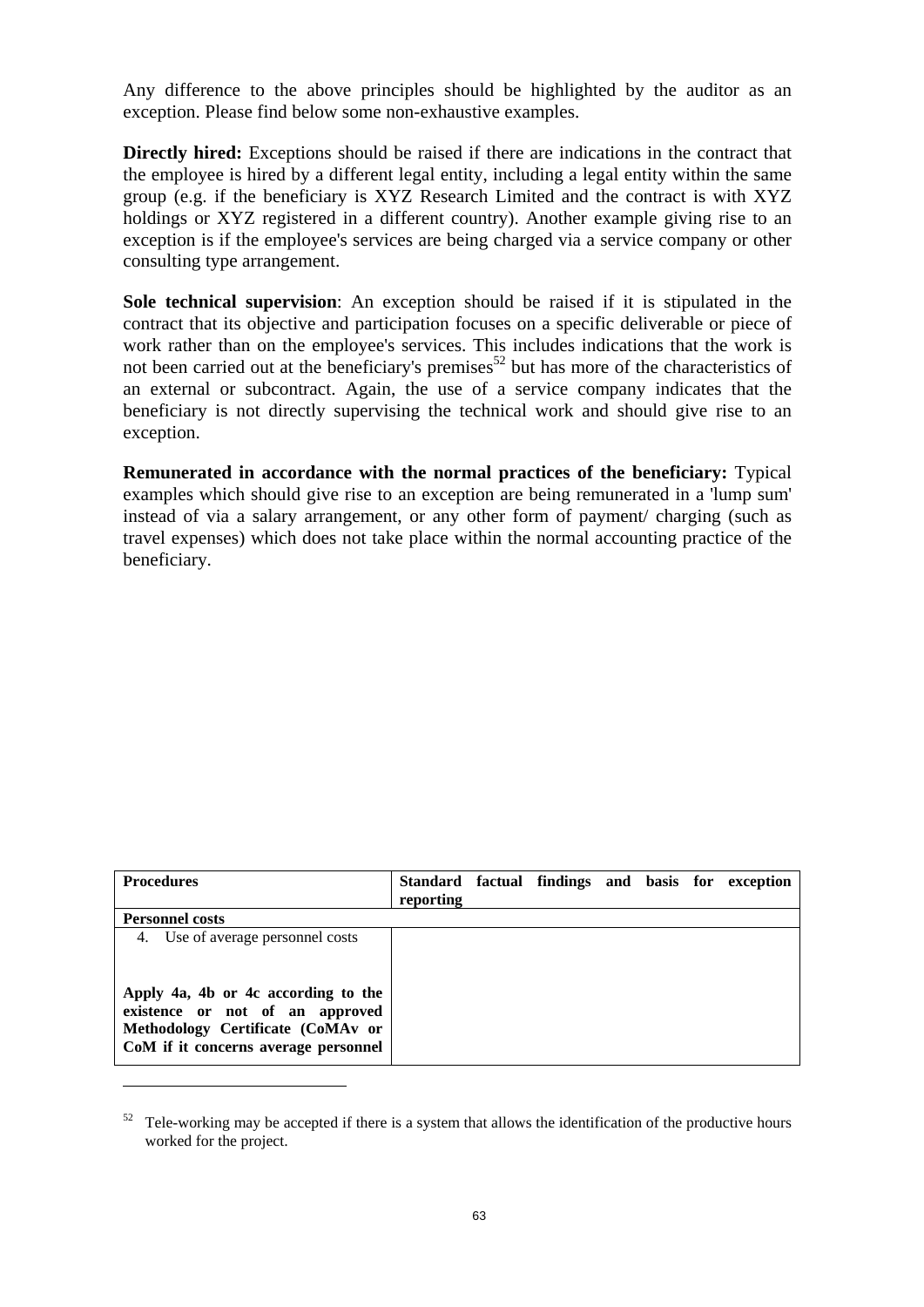| costs)                                                                                                                                                                                                                                                                                                                                                                                                                                                                                                                                                                                                                                                                                                                                                                                                                                                        |                                                                                                                                                                                                                                                                                                                                                                                                                                                                                                                                                                                                                                                                                                                                                                                                                                                                             |
|---------------------------------------------------------------------------------------------------------------------------------------------------------------------------------------------------------------------------------------------------------------------------------------------------------------------------------------------------------------------------------------------------------------------------------------------------------------------------------------------------------------------------------------------------------------------------------------------------------------------------------------------------------------------------------------------------------------------------------------------------------------------------------------------------------------------------------------------------------------|-----------------------------------------------------------------------------------------------------------------------------------------------------------------------------------------------------------------------------------------------------------------------------------------------------------------------------------------------------------------------------------------------------------------------------------------------------------------------------------------------------------------------------------------------------------------------------------------------------------------------------------------------------------------------------------------------------------------------------------------------------------------------------------------------------------------------------------------------------------------------------|
| With<br>approved<br>4a.<br>an<br><b>Certificate</b><br><b>Methodology</b><br>including<br>personnel<br>average<br>costs:                                                                                                                                                                                                                                                                                                                                                                                                                                                                                                                                                                                                                                                                                                                                      | 4a.<br>The Auditor found that the personnel costs charged to the<br>financial statement:<br>• are calculated using average costs in accordance with the<br>methodology as specified in the Report of findings on the<br>methodology dated _________.<br>• have been calculated using amounts derived from the<br>relevant period which can be reconciled to the accounting<br>records of the relevant period.<br>• Where categories are used, the auditor verified that the<br>researcher (or research-related person) had been correctly<br>classified.<br>• The Auditor obtained confirmation from the Beneficiary<br>that the rates used were not budgeted or estimated<br>amounts.<br>If amounts cannot be reconciled, or if estimates or<br>budgeted amounts were used, this should be reported as an<br>exception in the main report.                                 |
| 4b.<br>Without<br>approved<br>an<br>Methodology Certificate<br>(not<br>applicable to SME owners and<br>natural persons not receiving a<br>salary):<br>The auditor reviewed all<br>relevant manuals and/or<br>internal<br>guidance<br>describing<br>the<br>methodology<br>used<br>to<br>calculate<br>average<br>personnel costs;<br>The auditor obtained a<br>$\bullet$<br>of<br>list<br>all<br>average<br>personnel rates calculated<br>by the beneficiary in<br>accordance<br>with<br>the<br>methodology used;<br>The auditor verified that<br>$\bullet$<br>the calculation of the<br>average personnel costs<br>excludes ineligible items<br>as defined in Art.II.14.3,<br>Annex II to ECGA or any<br>costs claimed under other<br>cost categories<br>The auditor obtained a<br>$\bullet$<br>$\sigma$ f<br>list<br>all<br>relevant<br>employees (working on | 4b.<br>The auditor found:<br>no discrepancies between the method described in the<br>$\bullet$<br>relevant documents and the method used by the<br>beneficiary;<br>The methodology used to calculate the average personnel<br>$\bullet$<br>hourly rate(s) represent(s) the usual cost accounting<br>practice of the organisation;<br>no differences arose from the numerical reconciliation<br>$\bullet$<br>The Auditor confirms that the rates used for the<br>$\bullet$<br>calculation of the average personnel costs were not based<br>on budgeted or estimated amounts.<br>If amounts cannot be reconciled, or if estimates or<br>budgeted amounts were used, this should be reported as an<br>exception in the main report.<br>If the usual accounting practice differs from the one<br>described, this should be reported as an exception in the<br>main report<br>64 |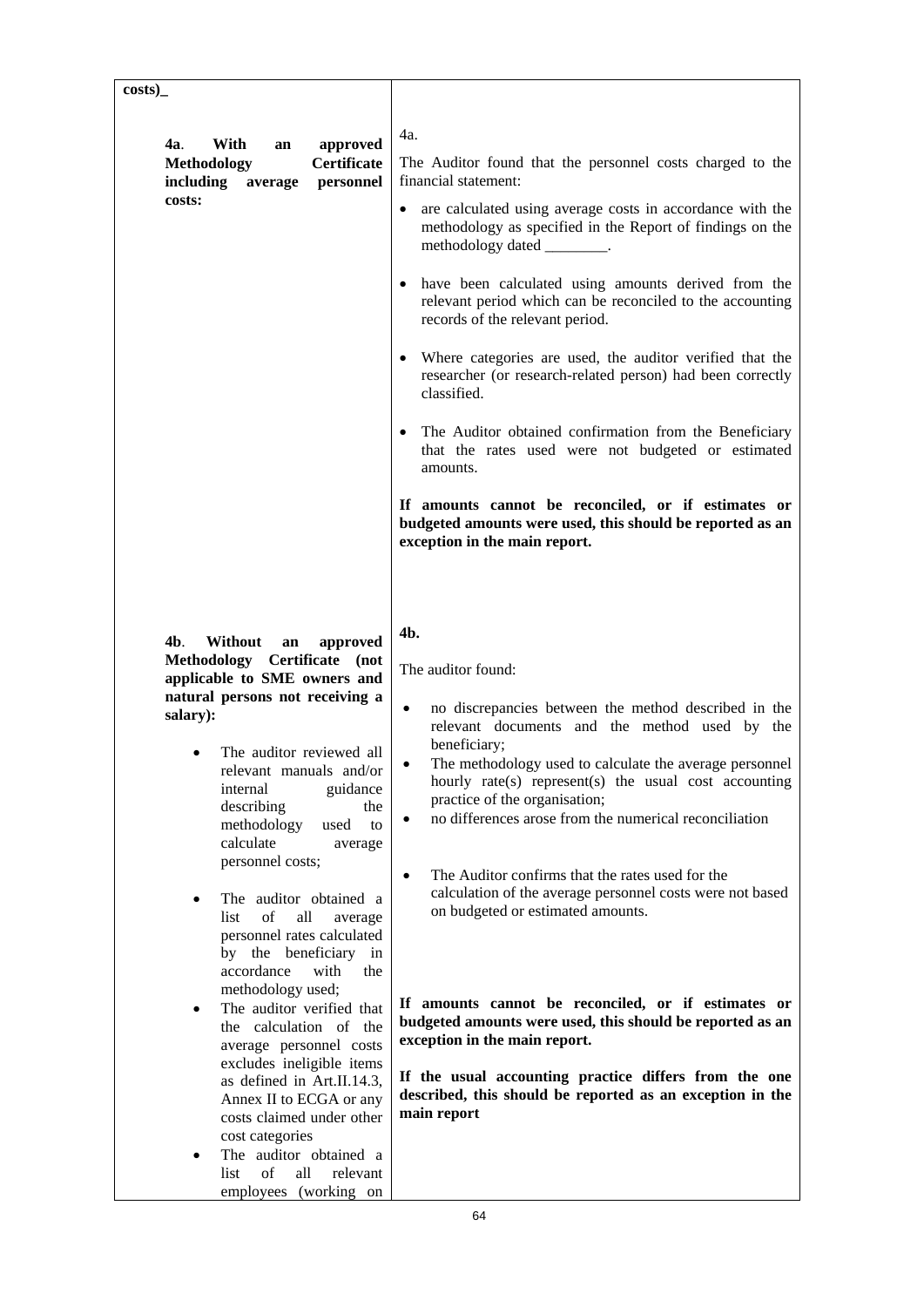| projects<br>EU<br>$\boldsymbol{+}$<br>not<br>working on EU projects)<br>based on<br>which the<br>average personnel rate(s)<br>are calculated;<br>The auditor reviewed the<br>$\bullet$<br>allocation of employees<br>to the relevant group and<br>verified the correctness<br>$\sigma$<br>Full<br>Time<br>the<br>Equivalent (FTE).<br>The auditor performed a<br>$\bullet$<br>numerical reconciliation<br>between the total amount<br>of personnel costs taken<br>into consideration for the<br>calculation of the average<br>personnel rate and the<br>total amount of personnel<br>costs recorded in the<br>statutory accounts.<br>The auditor verified on a<br>$\bullet$<br>sample basis that the<br>appropriate average<br>hourly rate was used for<br>the personnel costs<br>claimed on the audited<br>project. |                                                                                                                                                                                                                                                                                                                                                                                                                                                                                                                                                                                                                                               |
|----------------------------------------------------------------------------------------------------------------------------------------------------------------------------------------------------------------------------------------------------------------------------------------------------------------------------------------------------------------------------------------------------------------------------------------------------------------------------------------------------------------------------------------------------------------------------------------------------------------------------------------------------------------------------------------------------------------------------------------------------------------------------------------------------------------------|-----------------------------------------------------------------------------------------------------------------------------------------------------------------------------------------------------------------------------------------------------------------------------------------------------------------------------------------------------------------------------------------------------------------------------------------------------------------------------------------------------------------------------------------------------------------------------------------------------------------------------------------------|
| 4c.<br>Without<br>approved<br>an<br>Methodology Certificate -<br>applicable only for SME<br>owners and natural persons<br>not receiving a salary:<br>auditor reviewed<br>The<br>payroll and accounting<br>records, contracts<br>and<br>other<br>relevant<br>legal<br>documents in order to<br>verify that the<br><b>SME</b>                                                                                                                                                                                                                                                                                                                                                                                                                                                                                          | 4c.<br>SME owners and natural persons charging personnel costs<br>$\bullet$<br>based on a flat rate, do not receive salary.<br>If they receive any salary, it should be listed as an<br>exception in the main report.<br>Time spent on projects was duly recorded by the persons<br>$\bullet$                                                                                                                                                                                                                                                                                                                                                 |
| owners and the natural<br>persons concerned (i.e.<br>those<br>who<br>are<br>beneficiaries in a Grant<br>Agreement)<br>do<br>not<br>receive any salary.<br>The<br>auditor<br>obtained<br>$\bullet$<br>documents<br>(such<br>as<br>employment<br>records,<br>CVs, diplomas and other<br>relevant<br>documents)<br>professional<br>proving<br>experience of the persons<br>concerned and supporting<br>determination<br>οf                                                                                                                                                                                                                                                                                                                                                                                              | whose personal work costs are charged on the basis of a<br>flat rate. These time-records have been verified by a<br>superior or another person involved in the project. In the<br>absence of any superior or other person working closely<br>Auditor<br>the<br>with<br>such persons,<br>confirms<br>that<br>documentation is available to ascertain the reliability of<br>the time records.<br>If no time records are available, this should be listed as an<br>exception in the main report.<br>The hourly rates applicable to all SME owners and<br>$\bullet$<br>natural persons who do not receiving a salary are<br>correctly calculated. |

category in line with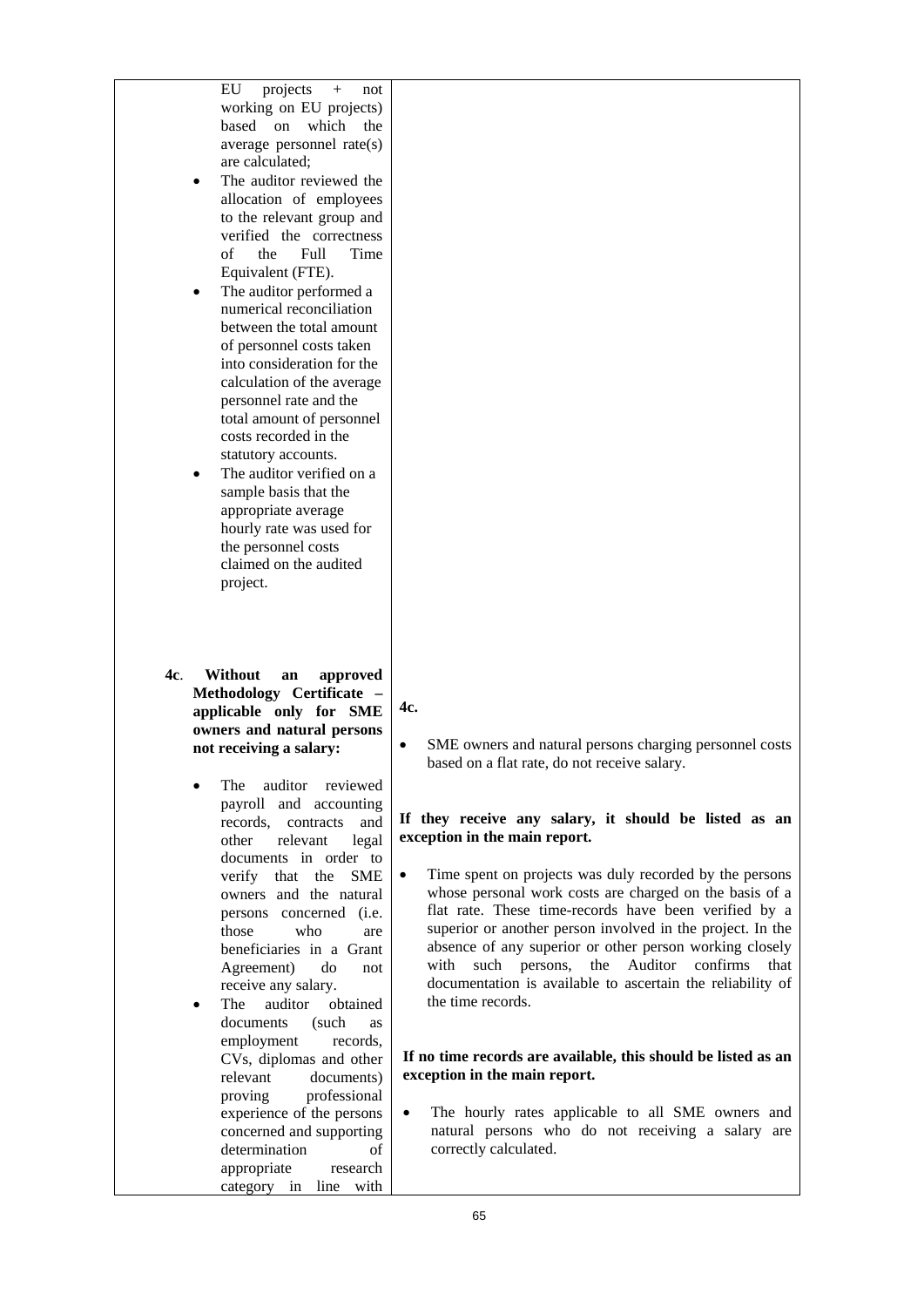#### Why are there 3 procedures?

The Commission's decision on simplification and the introduction of the new acceptability criteria for average personnel costs makes it possible to claim average personnel costs without a need to obtain a prior methodology certificate covering average costs methodology.

Furthermore, the decision addresses the issue of SME owners and natural persons not receiving a salary. Previously, they also had to obtain a methodology certificate in order to qualify for receiving EU contribution for their personal involvement in the project. Under the current legal provisions, SME owners and natural persons not receiving a salary who are beneficiaries in a Grant Agreement are entitled to charge their personnel cost to the project on the basis of the flat-rate system adopted by the Commission.

The introduction of these simplification measures required amendments to the existing agreed upon audit procedures. This is because, initially, these procedures addressed only the situation where beneficiaries had an approved methodology covering average personnel costs.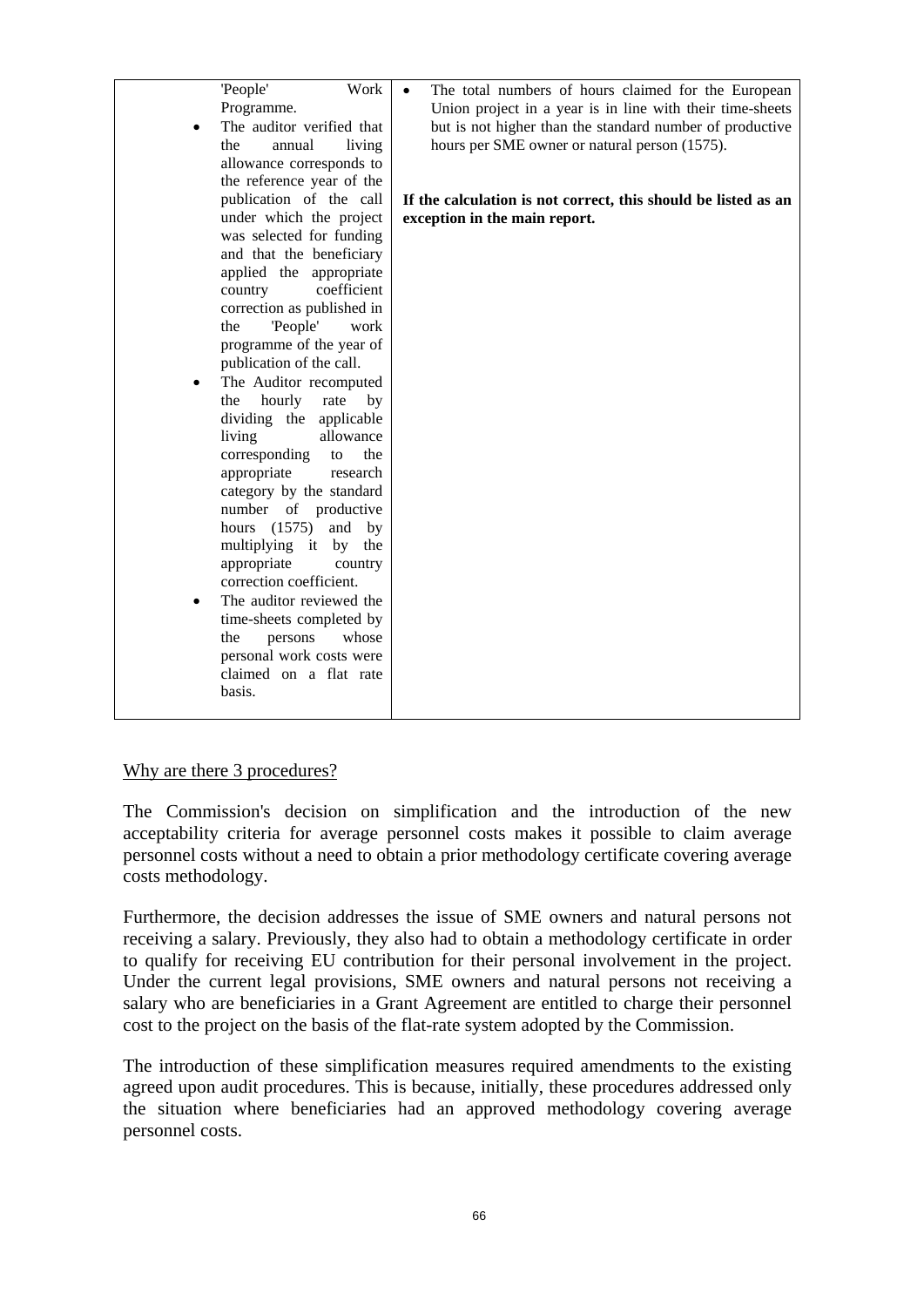Therefore, in view of the Decision on simplification and the introduction of the new acceptability criteria for average personnel costs, the procedures concerning average personnel costs have been specially tailored to cover three situations:

a) calculation of average personnel costs based on an approved CoMAv or CoM covering average personnel costs,

b) calculation of average personnel costs without an approved CoMAv or CoM covering average personnel costs,

c) calculation of personnel costs for SME owners and natural persons who do not receive a salary.

Procedures a) and b) do not apply if the beneficiary does not use averages for the calculation of personnel costs ("*Average* personnel costs per person divided by *average/standard* productive hours"). If the beneficiary uses averages, procedures a) and b) are exclusive, i.e., the auditor should apply only one of them, depending on whether the beneficiary has an approved methodology certificate (and applies the certified methodology) or has not obtained a certificate.

Procedure c) will apply only in specific situations and it is possible that it can be applied alongside procedure a) or procedure b).

This may be illustrated by an example of a SME that employs 40 employees and calculates personnel costs on average basis (e.g. per category) without a methodology certificate, where the SME owner does not receive a salary. The auditor should perform procedure b) to check the calculation of average personnel costs for the employees and procedure c) for the SME owner not receiving a salary.

#### Which documents should the beneficiary prepare for the auditor?

Where applicable, the beneficiary should prepare the most up-to-date classification grid, together with the criteria for classification of employees (based on experience, qualifications, salary, department, etc.). The information should be sufficient to unambiguously categorise each of the researchers in the sample, and to verify that the rates used were those applicable for the period to which the claim refers. Thus, it may be necessary to consult the payroll/human resources system in detail, and the beneficiary should be able to extract this information.

#### What is the objective of procedure a)?

The procedure to be performed by the auditor in the left-hand column should be as described below.

The auditor is requested to perform a limited check that the methodology which was already approved is in fact being implemented in accordance with the Form E that was approved by the Commission. Thus, rather than tracing the costs of the individual researchers back to the payroll records of each individual employee, the auditor simply verifies that the researcher was charged using a rate corresponding to the rate for that employee's category. For example, the auditor checks that for a researcher belonging to category III according to the beneficiary's classification system, the rate for the category III was used to charge his/her time.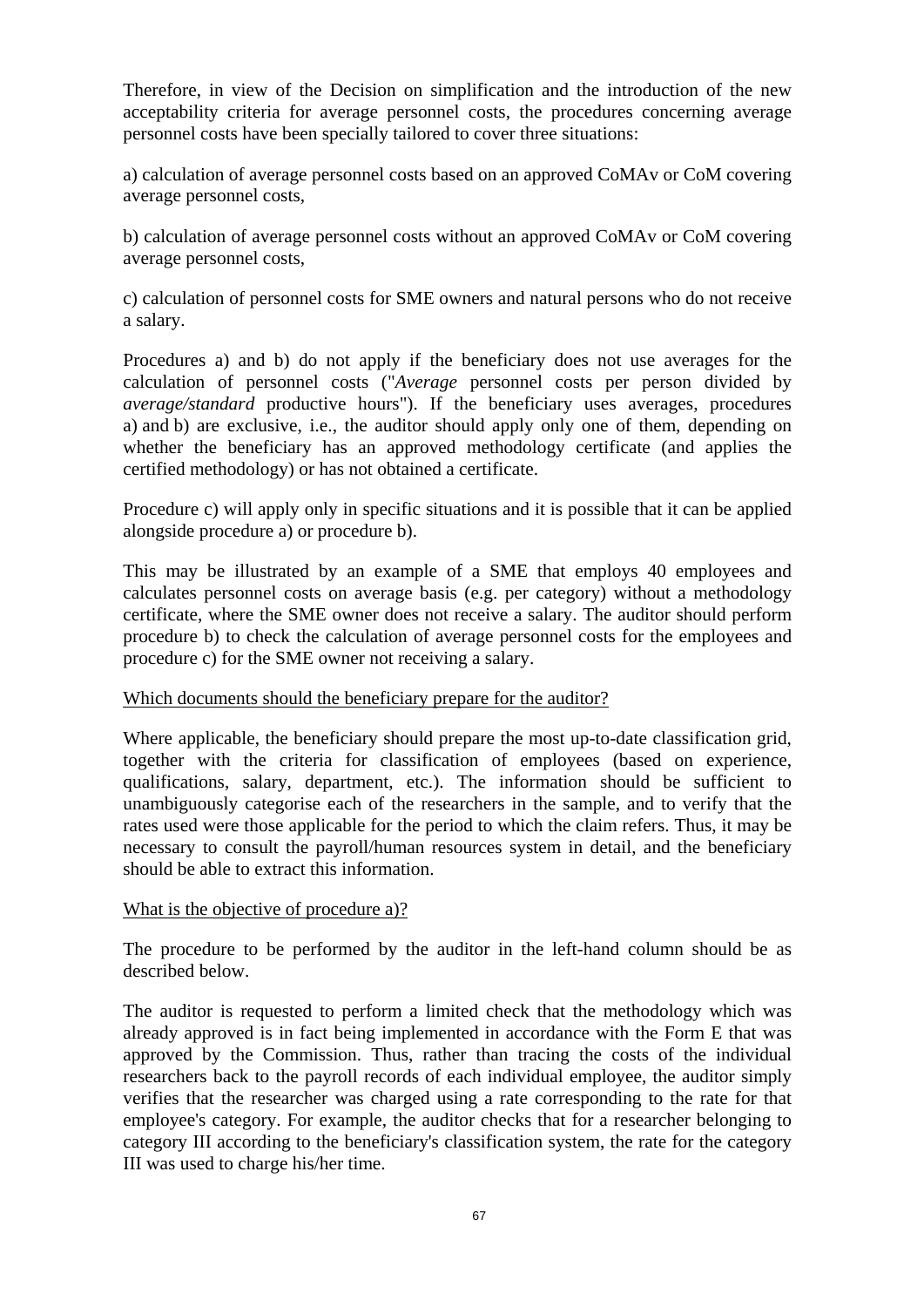# How should the auditor check the reconciliation?

The beneficiary should be able to show via the calculation of average rates, where the data in the calculation was extracted from the accounts, and in doing so demonstrate that the correct relevant period and accounting information has been used.

### What is the objective of procedure b)?

The auditor is requested to review the beneficiary's average personnel costing methodology in the light of the 4 criteria set forth in the Commission decision C(2011)714 on the simplification introducing the new acceptability criteria for average personnel costs.

As a result of carrying out these procedures, the auditor should fully understand and obtain the details of the personnel cost calculation method(s) used by the beneficiary.

# *Criteria 1 and 4*

*The average costs methodology shall be the one declared by the beneficiary as its usual cost accounting practice (…)* 

*The number of productive hours used to calculate the average hourly rates shall correspond to the usual management practice of the beneficiary provided that it reflects the actual working standards of the beneficiary, in compliance with applicable national legislation, collective labour agreements and contracts and that it is based on auditable data.* 

These criteria are addressed in procedure 4b bullet points 1, 2, 4, 5 and 7. Also, the auditor should base his work on the results of procedure 1 concerning calculation of standard productive hours.

The auditor should review the methodology/ies used to calculate the average hourly rates, and obtain reasonable assurance that it/they represent(s) the beneficiary's usual cost accounting practice. The auditor is expected to verify the number of productive hours used for the calculation of the average hourly rate. The auditor should obtain manuals and internal guidance documents describing the methodology used to calculate the average hourly rates to see whether average the hourly rates are based on standard or individual productive hours.

In the case of standard productive hours, the auditor is requested to:

(1) obtain the description of the underlying calculation method;

(2) obtain a detailed substantiation of the assumptions leading to the assessment of productive and non-productive time;

In the case of individual (actual) productive hours or average of individual (actual) productive hours the auditor should

(1) obtain the actual number of productive hours used by the beneficiary for each person in the group (employees working on EU projects + employees not working on EU projects). The actual number of hours must be duly substantiated with appropriate evidence.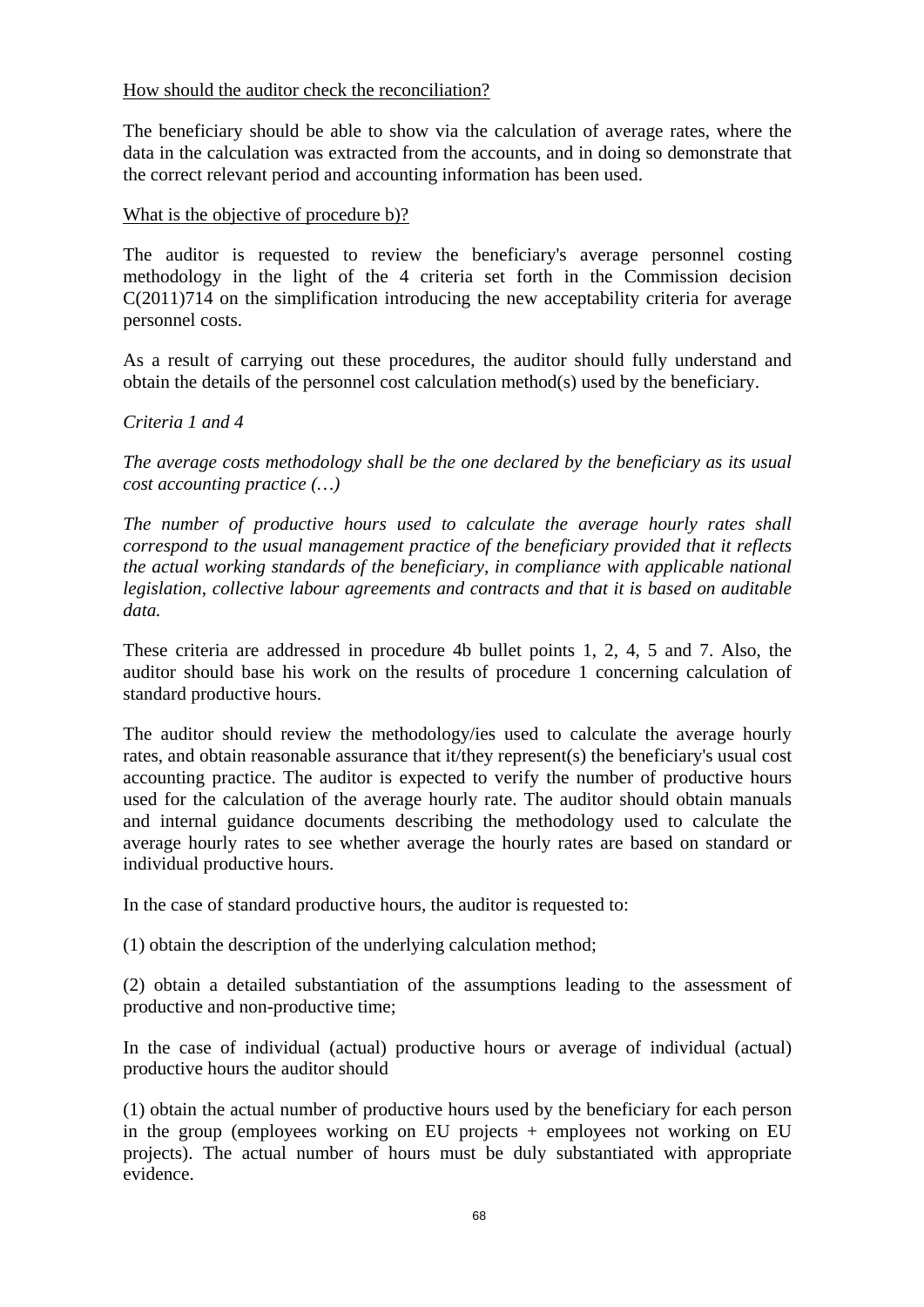# *Criterion 2*

*The methodology shall be based on the actual personnel costs of the beneficiary as registered in its statutory accounts, without estimated or budgeted elements.* 

By performing procedure b) bullet point 6, the auditor should verify whether the total amount of personnel costs taken into consideration in the average hourly rate formula(s) corresponds with the total amount of personnel costs recorded in the statutory accounts.

The auditor should verify that the rates used do not include budgeted or estimated amounts. There may be an exception to this finding for periods in which the annual accounts have not been closed and the actual figures are not yet available. Procedures by the beneficiary should be foreseen in these cases to ensure that at the time the actual figures are available the costs are adjusted accordingly. These procedures need to be detailed and confirmed by the auditor.

#### *Criterion 3*

*The methodology shall exclude from the average personnel rates any ineligible costs item (…) and any costs claimed under the other costs categories in order to avoid double funding of the same costs.* 

The auditor should perform procedure b bullet 3 in order to exclude ineligible items, even if they are a component of a usual cost accounting of the beneficiary. Such costs may include, e.g., special bonuses which are payable exclusively in relation to work on EU projects.

Furthermore, the auditor should review all elements of the calculation of the average personnel rate in order to identify the elements which could be eligible but they can be claimed under other cost categories.

This procedure is particularly important for methodologies based on cost centres or similar. Cost centre personnel rates may often include indirect cost components. The auditor must make sure that such costs are claimed just once. Consequently, if they are built-in into the personnel rates, they cannot be claimed under the 'indirect costs' category.

In the particular case of beneficiaries applying a flat-rate indirect cost method, the personnel cost cannot include any indirect cost elements as these are covered by the flatrate.

#### How should the auditor check the reconciliation?

The beneficiary should be able to show via the calculation of average rates, where the data in the calculation was extracted from the accounts, and in doing so demonstrate that the correct relevant period and accounting information has been used.

#### What is the objective of procedure c)?

Essentially, the auditor is requested to verify two elements: eligibility of SME owners or natural persons to receive the flat-rate financing in accordance with the Commission decision C(2011) 174 and the detailed calculation of this flat-rate financing.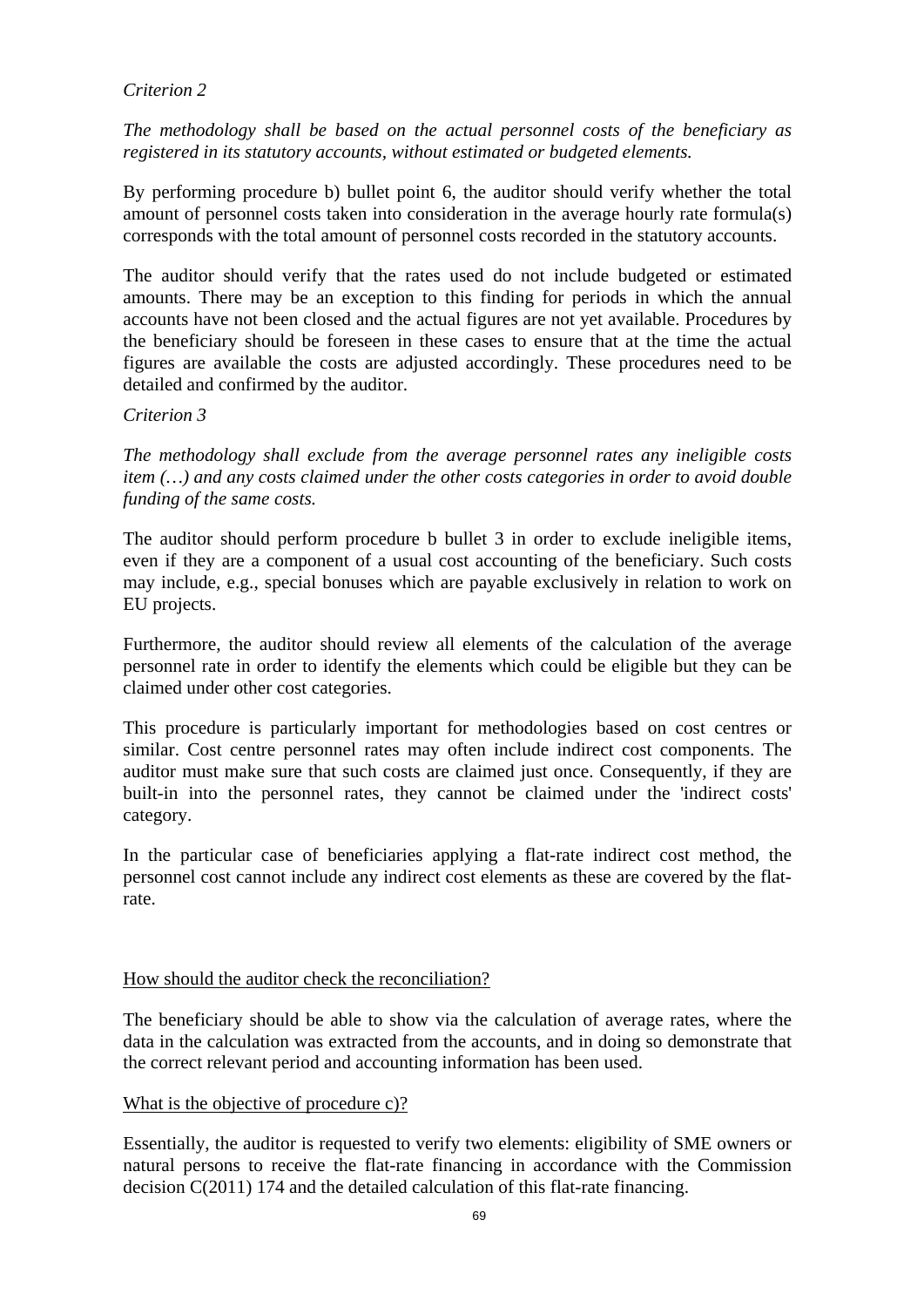The first element is addressed in procedure c) bullet point 1. The auditor must obtain appropriate evidence that the SME owners / natural persons do not receive a salary (i.e. remuneration for their work). If any payments to the SME owners / natural person are identified (corresponding to personnel or other costs), the auditor should identify the legal basis for the payment and assess whether such a payment can or cannot be treated as a salary.

The remaining procedures concern the detailed calculation of the flat-rate financing and are strictly following the calculation methodology set forth in Article 7 of the Commission decision C(2011) 174.

# *6.4.2 Subcontracting*

| <b>Procedures</b>                                                                                                                                      | factual findings and basis for exception<br><b>Standard</b>                                                                                                                                  |
|--------------------------------------------------------------------------------------------------------------------------------------------------------|----------------------------------------------------------------------------------------------------------------------------------------------------------------------------------------------|
|                                                                                                                                                        | reporting                                                                                                                                                                                    |
| <b>Subcontracting</b>                                                                                                                                  |                                                                                                                                                                                              |
| Obtain a written description from<br>5.<br>the Beneficiary regarding $3rd$ party<br>resources used and compare with<br>Annex 1 to the Grant Agreement. | The Auditor compared the description of the $3rd$ party<br>resources provided by the Beneficiary to the specification in<br>Annex 1 to the Grant Agreement, and found them to be the<br>same |
|                                                                                                                                                        | If the descriptions do not clearly match, this should be<br>reported as an exception in the main report.                                                                                     |

What is the objective of this procedure?

The Commission seeks to ensure that the beneficiaries have honoured the structure of the Grant Agreement as originally agreed. In particular, the Commission normally carefully negotiates to which extent third party resources can be used by the beneficiary to ensure that the grant supports its policy objectives. Any discrepancy from this original agreement is therefore of interest to the Commission, and having the auditor report on this information adds value in identifying possible breaches of the Grant Agreement. The final decision on action to take is up to the Commission, depending on how significant the variations from the original Grant Agreement commitments might be.

# Which documents should the beneficiary prepare for the auditor?

The check includes a documented comparison between the  $3<sup>rd</sup>$  party resources foreseen in the Grant Agreement (Annex  $1 -$  Description of Work) and the resources actually contracted between the beneficiary and the  $3<sup>rd</sup>$  party. The beneficiary should therefore provide the contracts signed with  $3<sup>rd</sup>$  parties and is expected to show how these fulfil their commitments under the Grant Agreement. In essence the  $3<sup>rd</sup>$  party contracting should match these commitments in terms of the type and quantity of the products and services, as well as the supplier, where this is specified in the Grant Agreement. In these cases the auditor is not expected to provide an analysis of the services, but to note differences, which can be subsequently analysed by the Commission.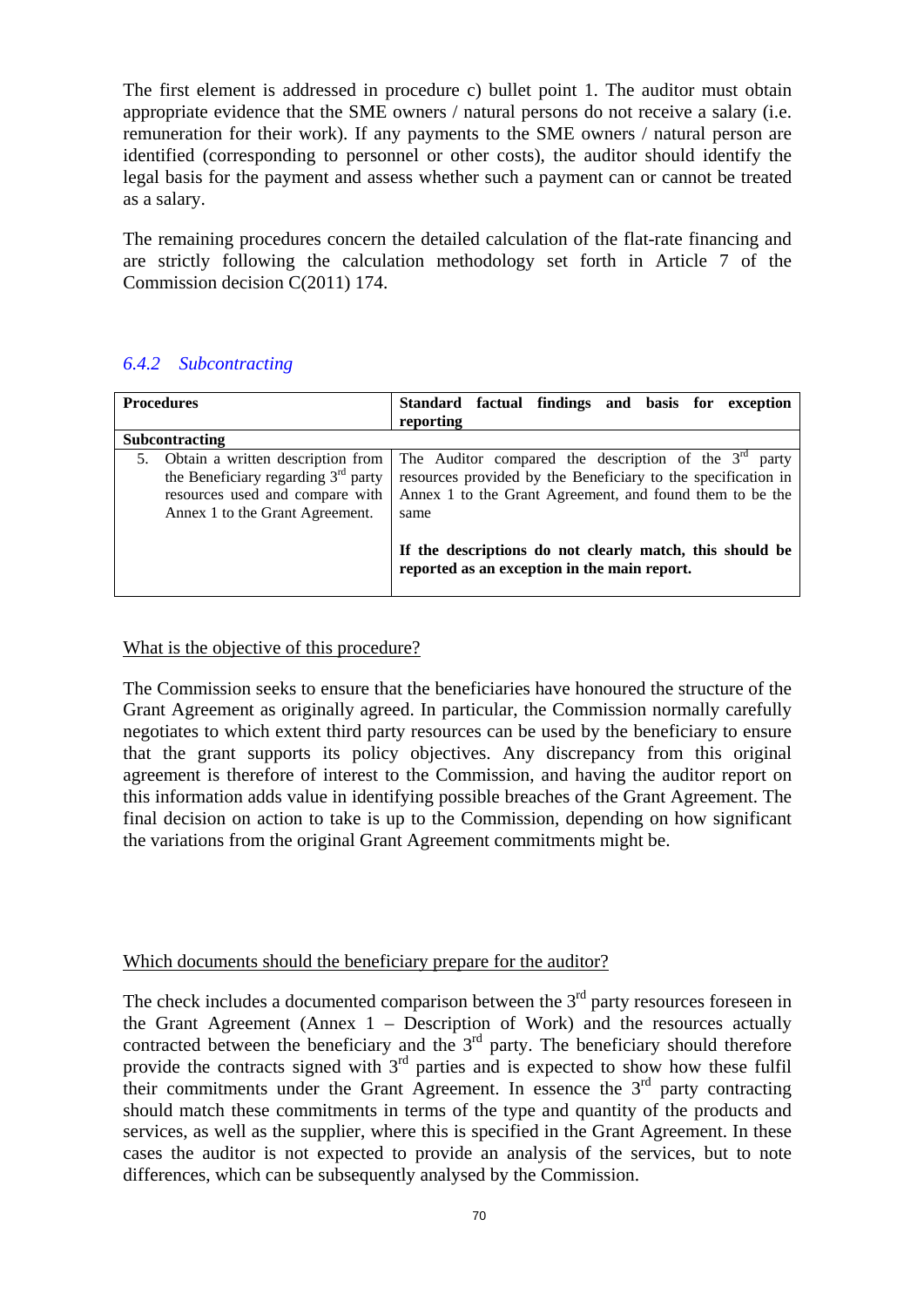| <b>Procedures</b>                     | Standard factual findings and basis for exception               |
|---------------------------------------|-----------------------------------------------------------------|
|                                       | reporting                                                       |
| Subcontracting                        |                                                                 |
| and obtain<br>Inspect documents<br>6. | The Auditor obtained tendering documents for each               |
| confirmations that subcontracts       | subcontract entered into and found that the tendering process   |
| awarded according<br>to a<br>are      | was followed and that a written analysis of value-for-money     |
| procedure including an analysis of    | had been prepared by the Beneficiary in support of the final    |
| best value for money (best price-     | choice of subcontractor, or that the contract had been awarded  |
| quality ratio), transparency<br>and   | as part of an existing framework contract entered into prior to |
| equal treatment.                      | the beginning of the project.                                   |
| Full coverage if less than 20         |                                                                 |
| items, otherwise a sample of          | If the Auditor is not provided with evidence of either of the   |
| minimum 20, or 20% of the items,      | above situations, the amount of the subcontract should be       |
| whichever is the greater.             | listed as an exception in the main report.                      |
|                                       |                                                                 |

# What is the objective of this procedure?

In order to ensure that research funds are efficiently spent, the Commission expects subcontracts to be awarded according to the principle of best value for money, transparency and equal treatment. The objective of this procedure is to verify that these principles have been respected (in particular it may be the case that the beneficiary is unable to provide evidence of fair tendering). The model Grant Agreement also permits contracts to be awarded under existing framework contracts in the interests of efficiency, if in accordance with the beneficiary's usual management principles. In this case the objective is simply to confirm the existence of such a framework contract prior to the beginning of the project.

#### Which documents should the beneficiary prepare for the auditor?

The auditor should be provided with a report which describes how the offers from subcontractors were obtained and assessed, including an explanation on the criteria used, and showing that the tender was awarded to the contractor who best fulfilled these criteria. The auditor is not expected to analyse the judgemental decisions taken by the beneficiary, but rather to report on the existence of documentation fitting this description for the subcontracts in question.

Please note that the last sentence of the left-hand column "full coverage if less than 20 items, otherwise (…) is the greater" refers to the size of the sample.

The size of the sample proposed in this procedure has to respect the following:

- if the population is less than 20 items, full coverage
- if the population is equal or greater than 20 items
	- a minimum of 20 items
	- or 20 % of the items (whichever is the greater)

What is the most frequent error in this context?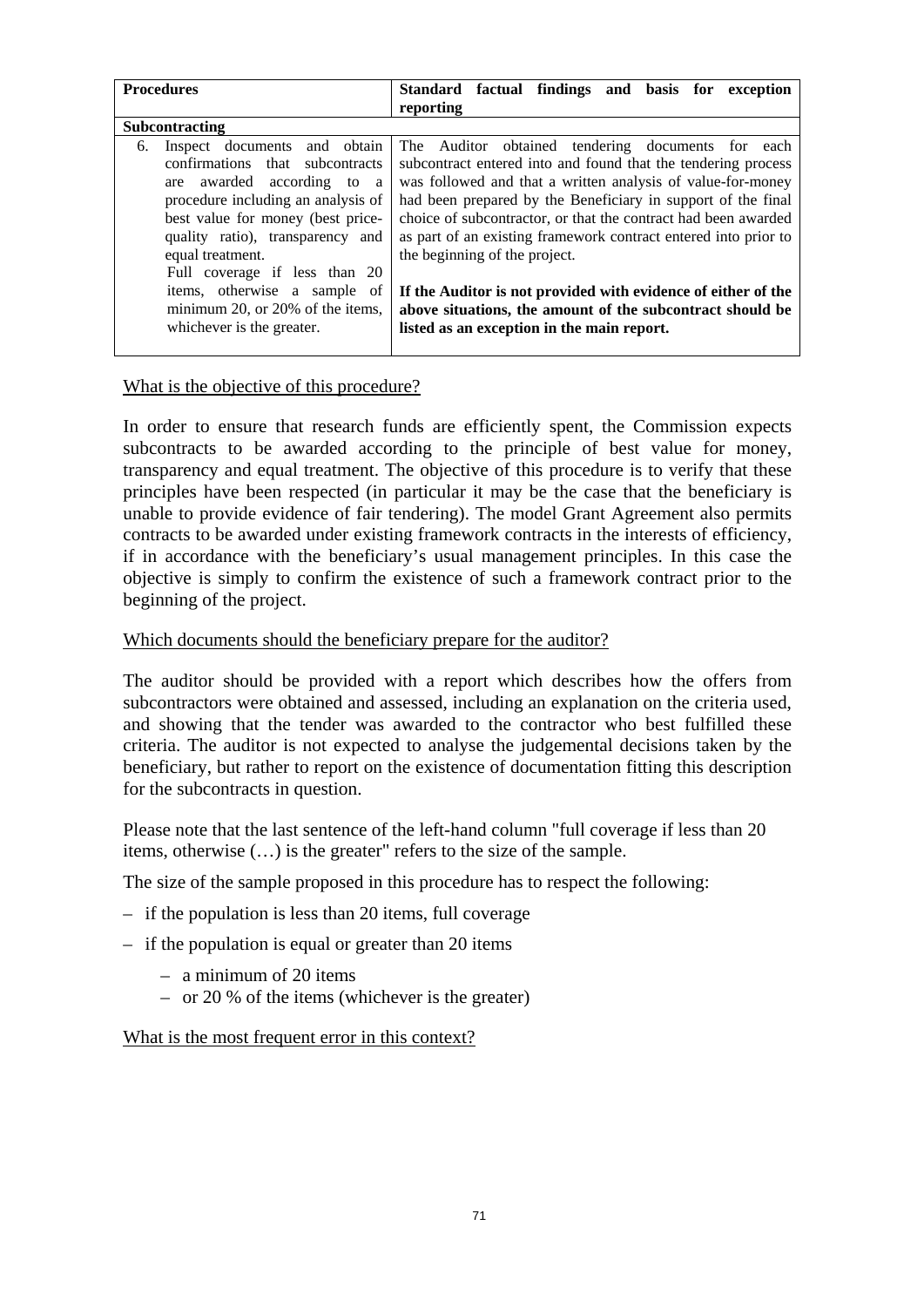Insufficient documentation to prove the existence of fair procurement procedures<sup>53</sup> (e.g. no offers from other parties) or the existence of a framework contract with the supplier in addition to the specific contract connected with the project.

| <b>Procedures</b>                                                                                                                                                                                                                                   | Standard factual findings and basis for exception<br>reporting                                                                                                                                                                                                                                                                                                                                                                                                                                                                                                                                                                                                                                                        |
|-----------------------------------------------------------------------------------------------------------------------------------------------------------------------------------------------------------------------------------------------------|-----------------------------------------------------------------------------------------------------------------------------------------------------------------------------------------------------------------------------------------------------------------------------------------------------------------------------------------------------------------------------------------------------------------------------------------------------------------------------------------------------------------------------------------------------------------------------------------------------------------------------------------------------------------------------------------------------------------------|
| <b>Other Direct Costs</b>                                                                                                                                                                                                                           |                                                                                                                                                                                                                                                                                                                                                                                                                                                                                                                                                                                                                                                                                                                       |
| 7. Allocation of equipment subject to<br>depreciation is correctly identified<br>and allocated to the project.<br>Full coverage if less than 20 items,<br>otherwise a sample of minimum<br>20, or 20% of the<br>items,<br>whichever is the greater. | The Auditor traced the equipment charged to the project to the<br>accounting records and the underlying invoices. The<br>Beneficiary has documented the link with the project on the<br>invoice and purchase documentation, and, where relevant, the<br>project accounting. The asset value was agreed to the invoice<br>and no VAT or other identifiable indirect taxes were charged.<br>The depreciation method used to charge the equipment to the<br>project was compared to the Beneficiary's normal accounting<br>policy and found to be the same.<br>If assets have been charged which do not comply with the<br>above, they should be listed (together with the amounts) as<br>exceptions in the main report. |

# *6.4.3 Other direct costs (equipment, travel costs, consumables)*

What is the objective of this procedure?

Beneficiaries are permitted to charge assets to research Grant Agreements in line with their normal accounting policy. The objective of this procedure is to ensure that the individual fixed assets have been charged according to the normal accounting policy using amounts which can be traced from the accounting records and using the related depreciation rate.

#### Which documents should the beneficiary prepare for the auditor?

The documents relate to the invoices of the assets concerned and to the extracts from the accounting records showing the relevant entries, as well as the relevant policies for depreciation of the assets (period, straight line or reducing balance, etc.).

Please note that the last sentence of the left-hand column "full coverage if less than 20 items, otherwise (…) is the greater" refers to the size of the sample.

The size of the sample proposed in this procedure has to respect the following:

- if the number of the pieces of equipment is less than 20 items, full coverage,
- $-$  if the number of the pieces of equipment is equal or greater than 20 items
	- a minimum of 20 items,

 $\overline{a}$ 

– or 20 % of the items (whichever is the greater).

<sup>&</sup>lt;sup>53</sup> For details on procurement procedures, refer to FP7 Guide to Financial Issues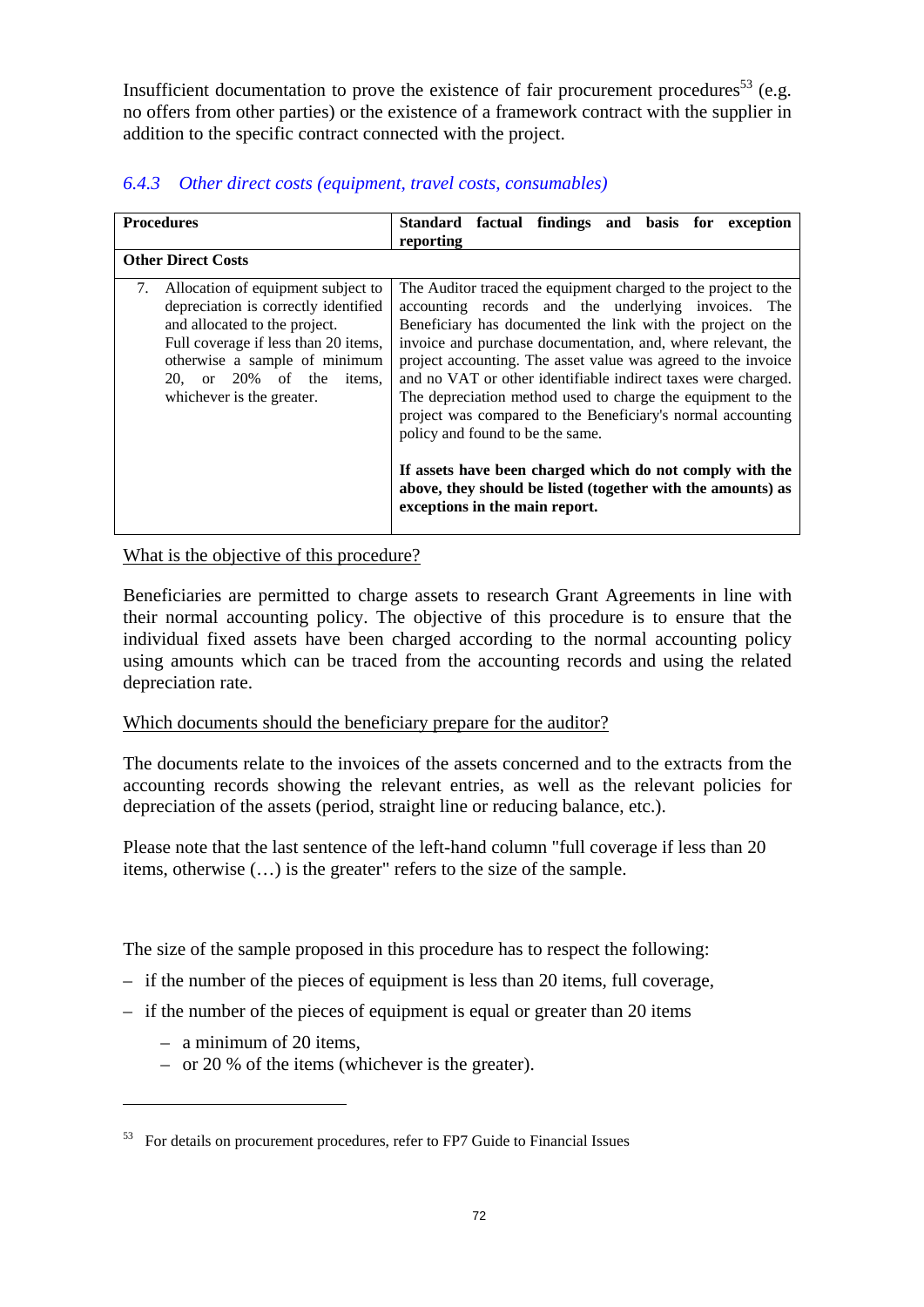### What is the most frequent error in this context?

Beneficiaries, having incurred the cash outflow to acquire the asset, try to charge the entire amount in the first period, despite the fact that the asset may be depreciated in their accounts through a number of years. In this case, only the depreciation relevant to the period in question (the period of the cost statement under consideration) can be charged. Another common error is the charging of VAT.

| <b>Procedures</b>                                                                                                                                                                                                                                                                                                                                                                                                                                                                                                                          | Standard factual findings and basis for exception<br>reporting                                                                                                                                                                                                                                                                                                                                                                                                                                                                                                                                                                                                                                                                                                 |  |  |  |  |  |  |  |  |
|--------------------------------------------------------------------------------------------------------------------------------------------------------------------------------------------------------------------------------------------------------------------------------------------------------------------------------------------------------------------------------------------------------------------------------------------------------------------------------------------------------------------------------------------|----------------------------------------------------------------------------------------------------------------------------------------------------------------------------------------------------------------------------------------------------------------------------------------------------------------------------------------------------------------------------------------------------------------------------------------------------------------------------------------------------------------------------------------------------------------------------------------------------------------------------------------------------------------------------------------------------------------------------------------------------------------|--|--|--|--|--|--|--|--|
| <b>Other Direct Costs</b>                                                                                                                                                                                                                                                                                                                                                                                                                                                                                                                  |                                                                                                                                                                                                                                                                                                                                                                                                                                                                                                                                                                                                                                                                                                                                                                |  |  |  |  |  |  |  |  |
| Travel costs correctly identified<br>8.<br>and allocated to the project (and in<br>line with Beneficiary's normal<br>policy for non-EC work regarding<br>first-class travel, etc.)<br>Full coverage if less than 20 items,<br>otherwise a sample of minimum<br>$20$ , or<br>20% of the items,<br>whichever is the greater.<br>The Beneficiary should provide<br>written evidence of its normal<br>policy for travel costs (e.g. use of<br>first class tickets) to enable the<br>Auditor to compare the travel<br>charged with this policy. | The Auditor inspected the sample and found that the<br>Beneficiary had allocated travel costs to the project by<br>marking of invoices and purchase orders with the project<br>reference, resulting in traceable allocation in the project<br>accounts.<br>The costs charged were compared to the invoices and found to<br>be the same. No VAT or other identifiable indirect taxes were<br>charged.<br>The use of first class travel was in line with the written policy<br>provided by the Beneficiary.<br>Costs which are not allocated to project accounts and do<br>not have a clear attribution (normally by writing the<br>project number on the original invoice) should be listed<br>(together with the amounts) as exceptions in the main<br>report. |  |  |  |  |  |  |  |  |
| Consumables correctly identified<br>9.<br>and allocated to the project.<br>Full coverage if less than 20 items,<br>otherwise a sample of minimum<br>of the<br><sub>or</sub><br>20%<br>items,<br>20,<br>whichever is the greater.                                                                                                                                                                                                                                                                                                           | The Auditor inspected the sample and found that the<br>Beneficiary had allocated consumable costs to the project by<br>marking of invoices and purchase orders with the project<br>reference, resulting in traceable allocation in the project<br>accounts.<br>The costs charged were compared to the invoices and found to<br>be the same. No VAT or other identifiable indirect taxes were<br>charged.<br>Costs which are not allocated to project accounts and do<br>not have a clear attribution (normally by writing the<br>project number on the original invoice) should be listed                                                                                                                                                                      |  |  |  |  |  |  |  |  |
|                                                                                                                                                                                                                                                                                                                                                                                                                                                                                                                                            | (together with the amounts) as exceptions in the main<br>report.                                                                                                                                                                                                                                                                                                                                                                                                                                                                                                                                                                                                                                                                                               |  |  |  |  |  |  |  |  |

The wording "project accounts" in the above procedure is defined in Part III, Glossary of the present guidance notes.

What is the objective of this procedure?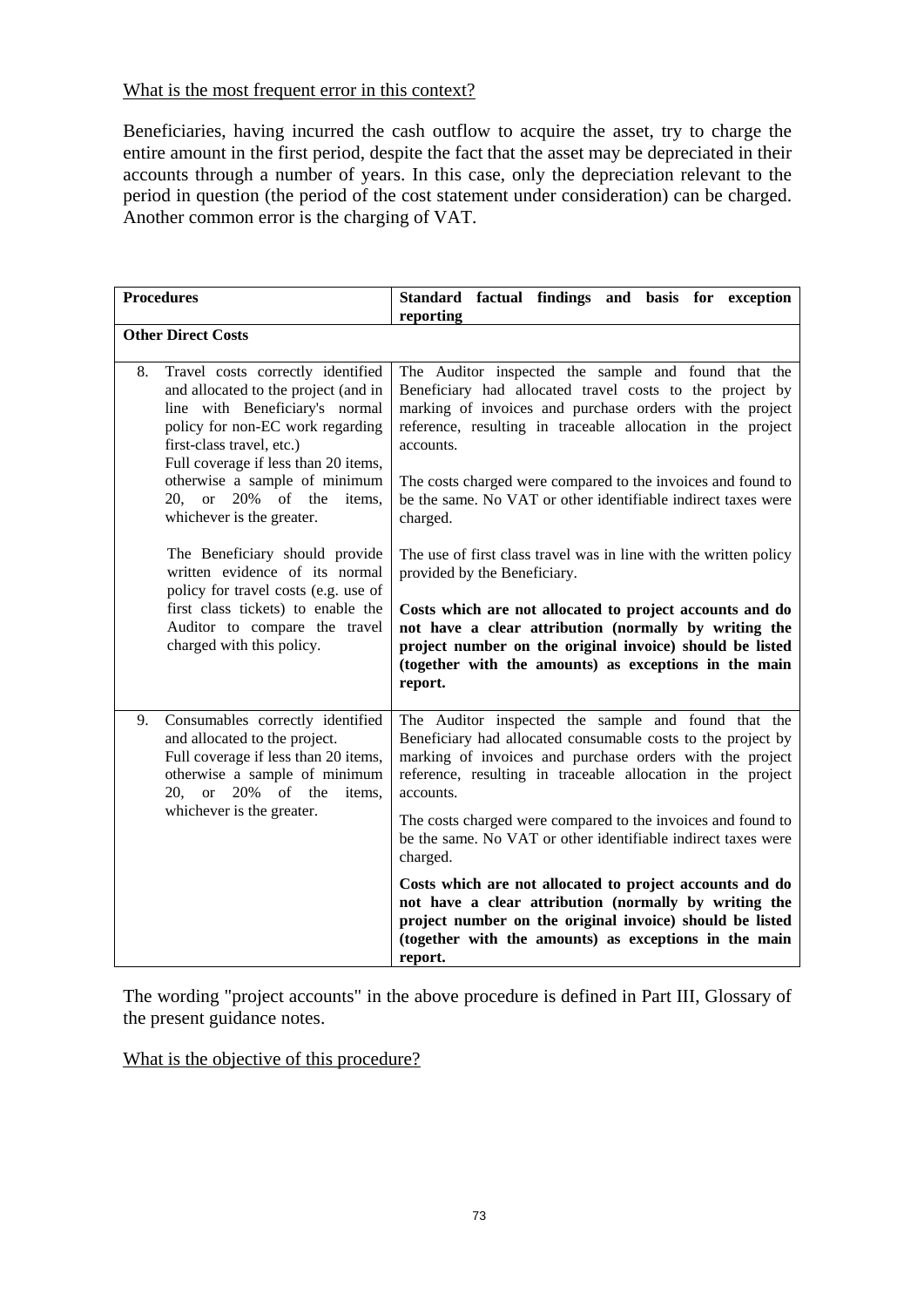To ensure that travel and consumable<sup>54</sup> costs are accurately charged to the project without any identifiable indirect taxes<sup>55</sup> (including VAT) and that only those costs relevant to the project are charged.

### Which documents should the beneficiary prepare for the auditor?

Extracts from the accounting records together with the relevant **original** invoices are the basis for performing this procedure. The company policy on travel costs should be made available where first class or business class travel has been used. Only when a policy is in place in general terms and not being used exclusively for EC projects, the costs can be considered. Otherwise, an exception should be noted. The auditor is not expected to make an assessment of project relevance in the absence of information provided by the beneficiary. Invoices should have a clear designation as relating to the project, and the burden of sufficient documentation is on the beneficiary. The auditors are expected to report their findings based on the documentary evidence, and should not take into account supplementary explanations by the beneficiary when these are not supported by the relevant documentation.

Please note that the last sentence of the left-hand column "full coverage if less than 20 items, otherwise (…) is the greater" refers to the size of the sample.

The size of the sample proposed in this procedure has to respect the following:

- if the population is less than 20 items, full coverage,
- if the population is equal or greater than 20 items
	- a minimum of 20 items,
	- or 20 % of the items (whichever is the greater).

### What is the most frequent error in this context?

For travel, the most frequent error is failing to deduct ineligible VAT (for example from hotel & transport costs incurred in other countries). VAT should be deducted in all cases, whether it is recoverable by the beneficiary or not, and whether it relates to the VAT regime applying to the beneficiary or not.

For consumables, failing to make a clear link to the project is a common error, assuming VAT has been deducted. The Commission requires a sufficient audit trail which unambiguously ties an invoice to the project, and is thus not able to accept costs which were not linked to the project at the time of processing.

## *6.4.4 Indirect costs*

| <b>Procedures</b> | Standard factual findings and basis for exception |  |  |  |  |  |
|-------------------|---------------------------------------------------|--|--|--|--|--|
|                   |                                                   |  |  |  |  |  |

<sup>54</sup> Refer to Part B, Section 1 of the FP7 Guide to Financial Issues for details on consumables

<sup>&</sup>lt;sup>55</sup> Refer to Part III, Glossary for definition of indirect taxes the following link [ftp://ftp.cordis.europa.eu/pub/fp7/docs/eligibility-taxes-charges\\_en.pdf](ftp://ftp.cordis.europa.eu/pub/fp7/docs/eligibility-taxes-charges_en.pdf)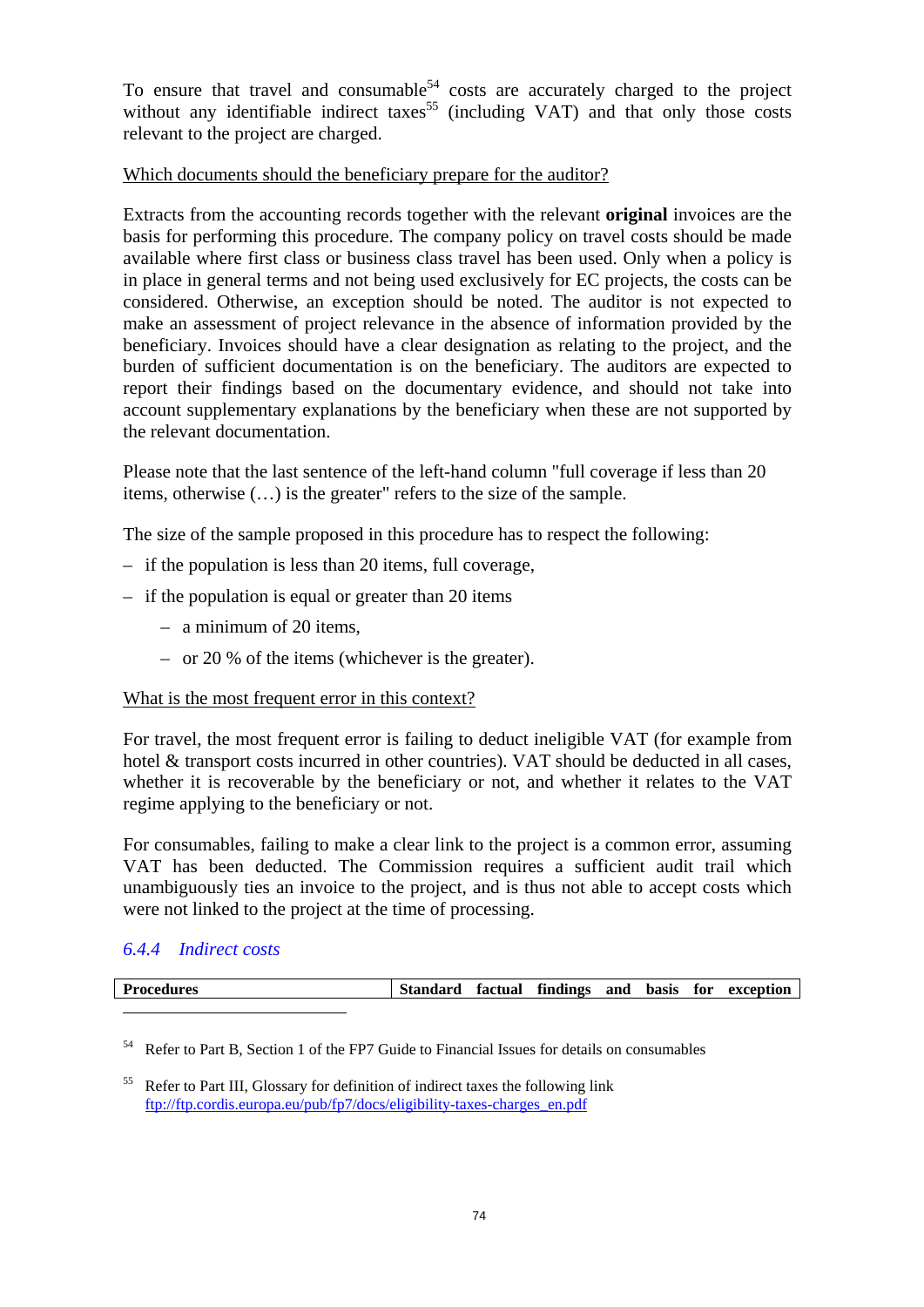|                                                                                                                                                                                                                                             | reporting                                                                                                                                                                                                                                                                                                                                                                               |
|---------------------------------------------------------------------------------------------------------------------------------------------------------------------------------------------------------------------------------------------|-----------------------------------------------------------------------------------------------------------------------------------------------------------------------------------------------------------------------------------------------------------------------------------------------------------------------------------------------------------------------------------------|
| <b>Indirect costs</b>                                                                                                                                                                                                                       |                                                                                                                                                                                                                                                                                                                                                                                         |
| 10. Obtain and review a detailed<br>breakdown of Indirect costs<br>(reconciled to the accounting<br>records) and confirm that the                                                                                                           | The Auditor obtained the total overhead amount which was<br>allocated and reconciled this to the accounting records for the<br>period in question.                                                                                                                                                                                                                                      |
| following costs are not present:<br>indirect<br>identifiable<br>a)<br>including value added tax,                                                                                                                                            | The Auditor recalculated the ratio of indirect costs [as a<br>percentage of personnel costs/ as an hourly personnel rate/ as<br>taxes<br>another cost driver specified by the Beneficiary] and agreed it                                                                                                                                                                                |
| duties,<br>b)<br>interest owed,                                                                                                                                                                                                             | to the rate used in the Financial Statement(s).                                                                                                                                                                                                                                                                                                                                         |
| C)<br>provisions for possible future<br>d)<br>losses or charges,                                                                                                                                                                            | The Auditor obtained a detailed breakdown from the<br>accounting system of the indirect costs which have been                                                                                                                                                                                                                                                                           |
| exchange losses, cost related to<br>e)<br>return on capital,                                                                                                                                                                                | charged to the contract, and reconciled the individual amounts<br>to the general ledger of the Beneficiary.                                                                                                                                                                                                                                                                             |
| costs declared or incurred, or<br>f)<br>reimbursed in respect of another<br>Union/Euratom project,                                                                                                                                          | The Auditor found that costs for the non-research activities of<br>the Beneficiary, such as manufacturing, education, marketing                                                                                                                                                                                                                                                         |
| debt and debt service charges,<br>g)<br>excessive<br>or<br>expenditure <sup>56</sup> .                                                                                                                                                      | of products or services, etc., had not been included in the<br>reckless<br>calculation.                                                                                                                                                                                                                                                                                                 |
| does<br>The<br>above<br>not<br>apply<br>beneficiaries using a flat rate to claim<br>indirect costs in accordance with<br>Annex II of the ECGA attached to the<br>grant agreement being reviewed. In<br>such case the procedure to apply is: | For each element of the breakdown, the Auditor obtained the<br>Beneficiary's confirmation that it contained none of the<br>to<br>ineligible costs specified (typical examples are leasing costs,<br>loan charges, provisions for doubtful debt (but not normal<br>accruals), local business and property taxes, customs duties,<br>exchange losses from billing in a foreign currency). |
| • The auditor confirmed that the<br>flat rate applied on the Financial<br>Statement(s) is consistent with<br>the one provided in Annex II of                                                                                                | Only the types of excessive and reckless expenditure listed<br>in the Commission's guidance should be considered, the<br>Auditor is not required to exercise professional judgement<br>or provide assurance in this matter.                                                                                                                                                             |
| the ECGA.<br>• The auditor recalculated the<br>indirect costs claimed on the<br>basis of the flat rate for<br>arithmetical accuracy.                                                                                                        | Amounts which do not meet the above criteria or where<br>the Auditor is not provided with sufficient information in<br>order to inspect and compare the types of cost should be<br>listed (together with the amounts) as exceptions in the<br>main report.                                                                                                                              |
|                                                                                                                                                                                                                                             | Only for beneficiaries using a flat rate to claim indirect<br>costs:                                                                                                                                                                                                                                                                                                                    |
|                                                                                                                                                                                                                                             | The auditor found:                                                                                                                                                                                                                                                                                                                                                                      |
|                                                                                                                                                                                                                                             | that the flat rate has been charged in accordance with<br>٠<br>Annex II of the ECGA and computed on direct eligible<br>costs excluding costs for sub-contracting and the costs of<br>resources made available by third parties which are not<br>used on the premises of the beneficiary.<br>that no differences arose from the numerical reconciliation<br>٠                            |

What is the objective of this procedure?

 $\overline{a}$ 

<sup>56</sup> See definition in Part B, Section 1 of the FP7 Guide to Financial Issues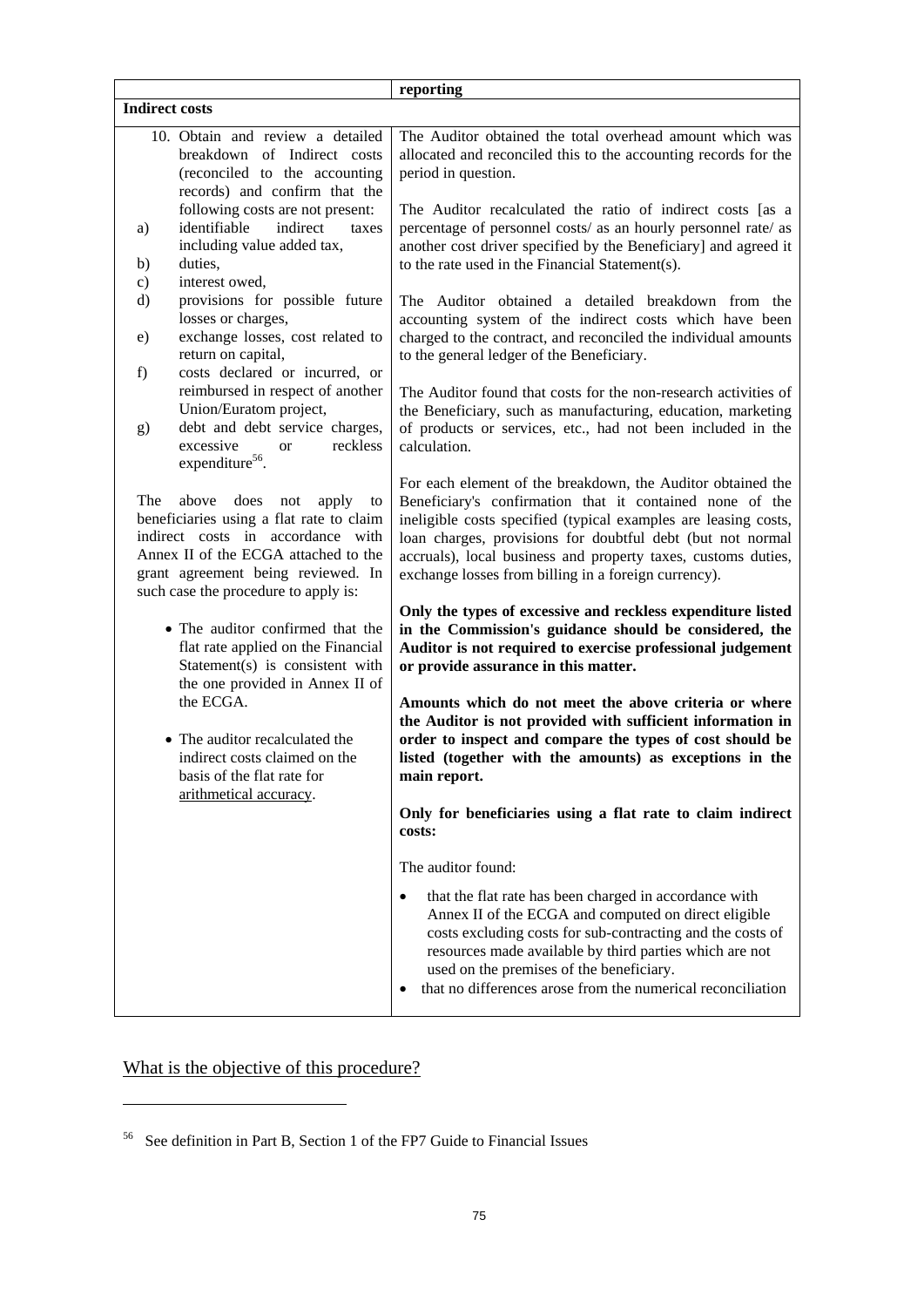*The first part of this procedure does not apply if a flat-rate*<sup>57</sup> on eligible direct costs is *used for the calculation of overheads/indirect costs*. *Nevertheless, when a flat-rate is used for the calculation of indirect costs, the auditor should also check, in accordance with the Annex II of the Model Grant Agreement, that the flat-rate has been calculated on the basis of the direct eligible costs excluding the direct eligible costs for subcontracting and the cost of resources made available by third parties which are not used on the premises of the beneficiary.* 

In addition to the procedure 10 described in the left-hand column where the auditor checks that all the specific types of costs defined as ineligible in the Grant Agreement have in fact been excluded from indirect costs, the auditor will have to check that :

- a list of allocation methods was provided where the beneficiary is allocating shared costs.

- the costs supported under FP7 have been incurred by the beneficiary in its research activity. The concern is that by including non-research related costs in the indirect cost calculation, the beneficiary might include elements related to its non-research activity. This most frequently occurs with universities, which may have educational activities, or companies which have trading businesses where they supply goods and services other than research (e.g. a company that carries out applied research but also sells hardware and software to customers and therefore incurs costs supporting the manufacturing, sales and marketing of these products).

The auditor is requested to recalculate the ratio of indirect costs (as a percentage of personnel costs/ as an hourly personnel rate/ as another cost driver specified by the beneficiary). When the cost driver chosen for the indirect costs allocation is not based on personnel, the auditor is invited to provide a description of the allocation method in the factual findings.

## What if the beneficiary already has a Certificate under Form E approved by the Commission?

Where a Certificate on the Methodology has been approved by the Commission, the auditor will not have to recalculate the ratio of indirect costs but will have to perform the other checks of this procedure to ensure that the certified methodology has been correctly applied.

### Which documents should the beneficiary prepare for the auditor?

The beneficiary needs to provide a detailed breakdown of the components of the overhead cost, together with a sufficient narrative description of the individually accounting elements (chart of accounts) to enable the auditor to identify the nature of the cost, and to be able to distinguish costs that are wholly relevant to research, mixed, or not relevant to research. In order to ensure completeness of this breakdown, the reconciliation to the accounts should be provided in order to link the information provided to the annual accounts of the beneficiary.

 $\overline{a}$ 

<sup>57</sup> As stipulated in the Grant Agreement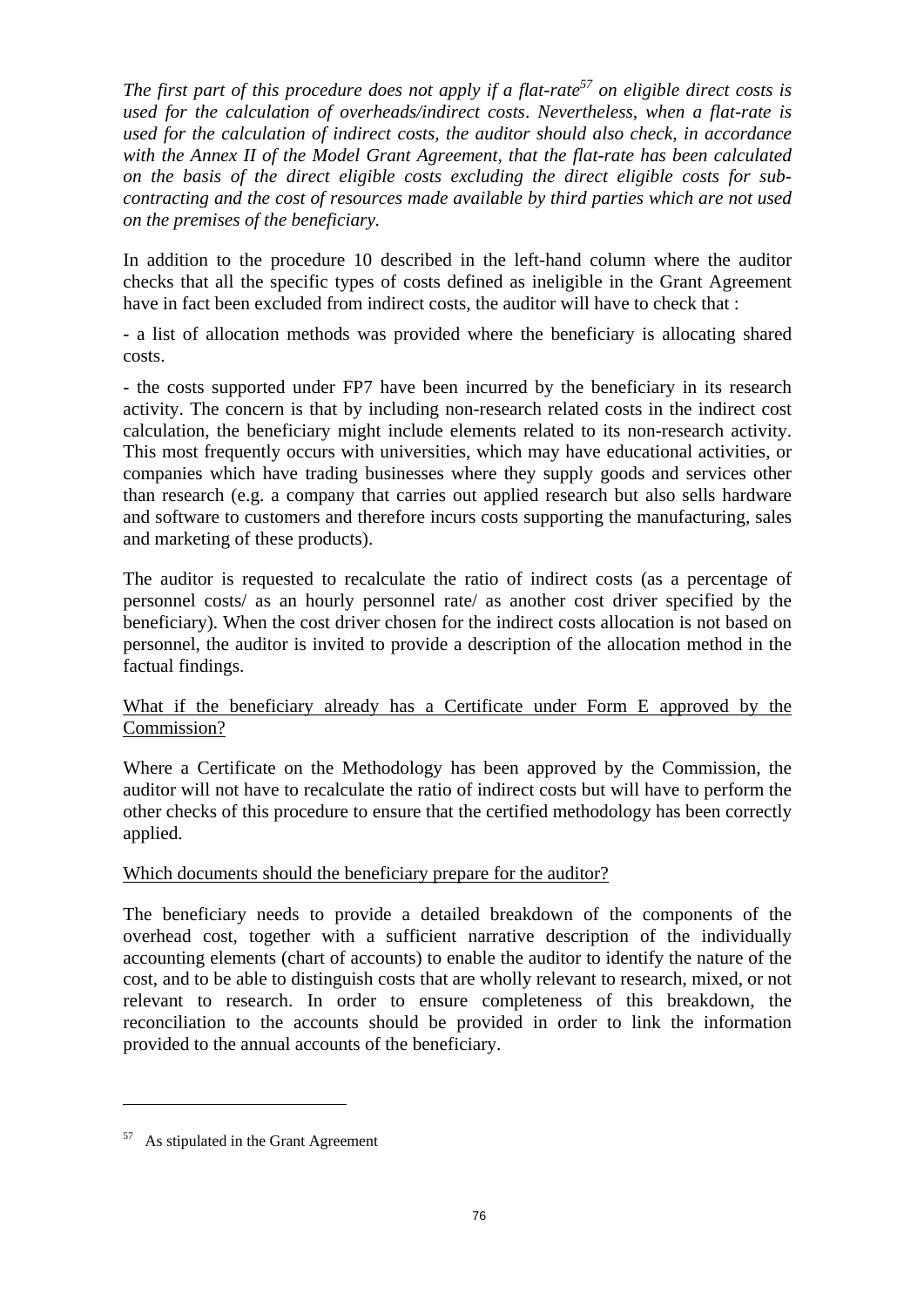For the allocation methods, the beneficiary should provide the appropriate management information. For example, for allocating library costs, the beneficiary is expected to have at its disposal internal management information with staff and student numbers, if this is the basis used. For a company, an analysis of the headcount in the research vs. the trading part of the business could be supplied to support the distribution of the costs of the personnel department.

## What should the beneficiary consider when evaluating the existence of ineligible items in indirect costs?

Final responsibility for the correct calculation of indirect costs – especially the exclusion of ineligible costs – lies with the beneficiary. This means the beneficiary must examine each indirect cost component to identify whether it is wholly or partially ineligible.

## How can the beneficiary distinguish indirect costs which are related to research from non-research items?

Some cases are clear cut, for example the rent and energy costs of building devoted wholly to the research activity of a beneficiary (research laboratory) can be designated as a research costs that can be 100% allocated across the productive time of the researchers.

Similarly, the trading part of a business (e.g. the manufacturing plant, marketing and sales departments), should be 100% excluded from the indirect cost calculation.

The beneficiary should also describe "mixed-use" cases such as libraries in universities, accounting & personnel departments in trading companies, where the costs will have to be allocated to the different activities using a basis such as the staff to student ratio, or the ratio of research staff to staff working in the business side of the organisation. Beneficiaries should use allocation methods that are easy to compute and understand, and take a conservative approach when allocating 'borderline' costs to research.

### How is the auditor expected to identify exceptions in the types of costs charged?

The auditor will rely on the detailed breakdown provided by the beneficiary and the detailed description of each cost element. The auditor should identify as exceptions, any items that should normally be charged as direct costs (e.g. direct time of researchers, consumables used on projects, etc.). Identification of "education" or "business" expenses is limited to an analysis of the accounting descriptions (e.g. an account clearly designated as relating to sales, or support to teaching staff, should be identified as an exception).

#### What is meant by "reconciled to the accounts"?

The auditor is not required to perform a sample check of the indirect costs but is required to perform a reconciliation of the data on the basis of the accounting records. The individual cost items should be traceable to the beneficiary's accounting records. If the source of the data is not linked to accounting records but for example to analytical accounting records or management information documents, the beneficiary should provide a reconciliation demonstrating how the figures can be linked to the accounting records.

### What kind of costs do beneficiaries often fail to exclude?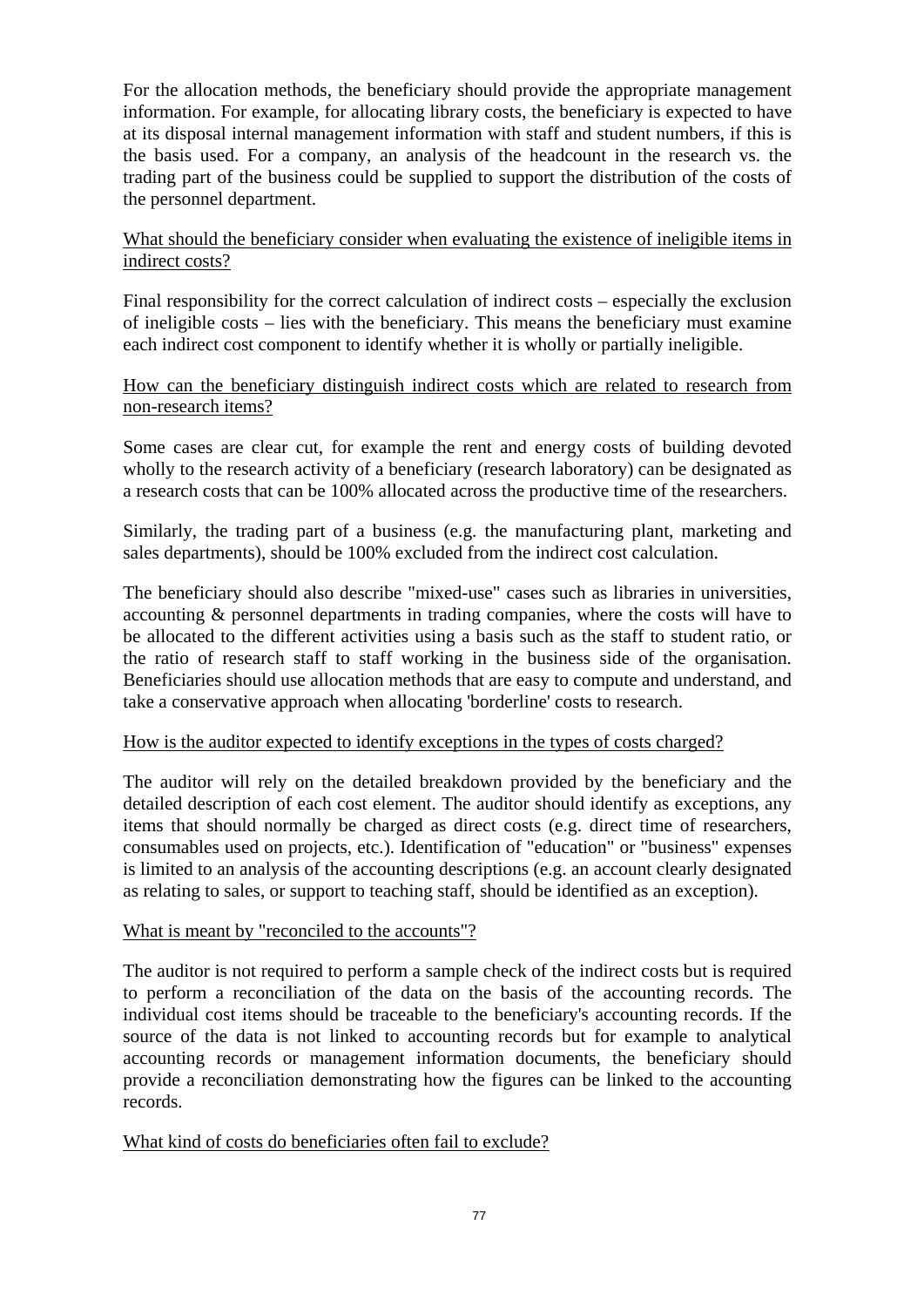Many beneficiaries fail to remove the irrecoverable VAT elements of indirect costs where they can be identified (for example, making a percentage reduction to certain lines, such as travel or energy consumption, where a known VAT rate is included in the costs).

Servicing of loans, interest, and also the interest element of finance leases are also common examples of ineligible indirect costs which beneficiaries fail to exclude.

#### What kinds of indirect taxes are concerned by this procedure?

In most cases, the key indirect tax is VAT. Other national duties should be raised as exceptions if they are identified as not being excluded.<sup>58</sup>

## What is meant by excessive or reckless expenditure<sup>59</sup>?

 $\overline{a}$ 

The auditor will have to rely on a written declaration by the beneficiary<sup>60</sup> as to the absence of excessive or reckless expenditure.

Excessive expenditure should be understood as paying significantly more for products, services or personnel than the prevailing market rates, resulting in an avoidable financial loss to the project. Reckless expenditure means failing to exercise care in the selection of products, services or personnel resulting in an avoidable financial loss to the project.

#### Should the auditor give an opinion whether the cost allocations are reasonable?

No. As this is an agreed upon procedures assignment, the Commission is interested in the existence of the allocation method, but reserves the right to independently assess whether the method is a fair allocation of costs to FP7 project work.

| <b>Procedures</b> | Standard factual findings and basis for exception<br>reporting                                |
|-------------------|-----------------------------------------------------------------------------------------------|
| Indirect costs    |                                                                                               |
|                   | 11. Assess use of a simplified   The Beneficiary's accounting system does not permit indirect |
|                   | method of calculation of costs to be separately identified for the individual departments.    |

<sup>&</sup>lt;sup>58</sup> For further reference, please see[: ftp://ftp.cordis.europa.eu/pub/f](ftp://ftp.cordis.europa.eu/pub/fp7/docs/eligibility-taxes-charges_en.pdf)p7/docs/eligibility-taxes-charges\_en.pdf

<sup>59</sup> The Guide to Financial Issues does not refer to a list of excessive or reckless expenditure but provides definitions.

Included in the model letter of representation (see Annex I of Part III, Glossary of the present guidance notes).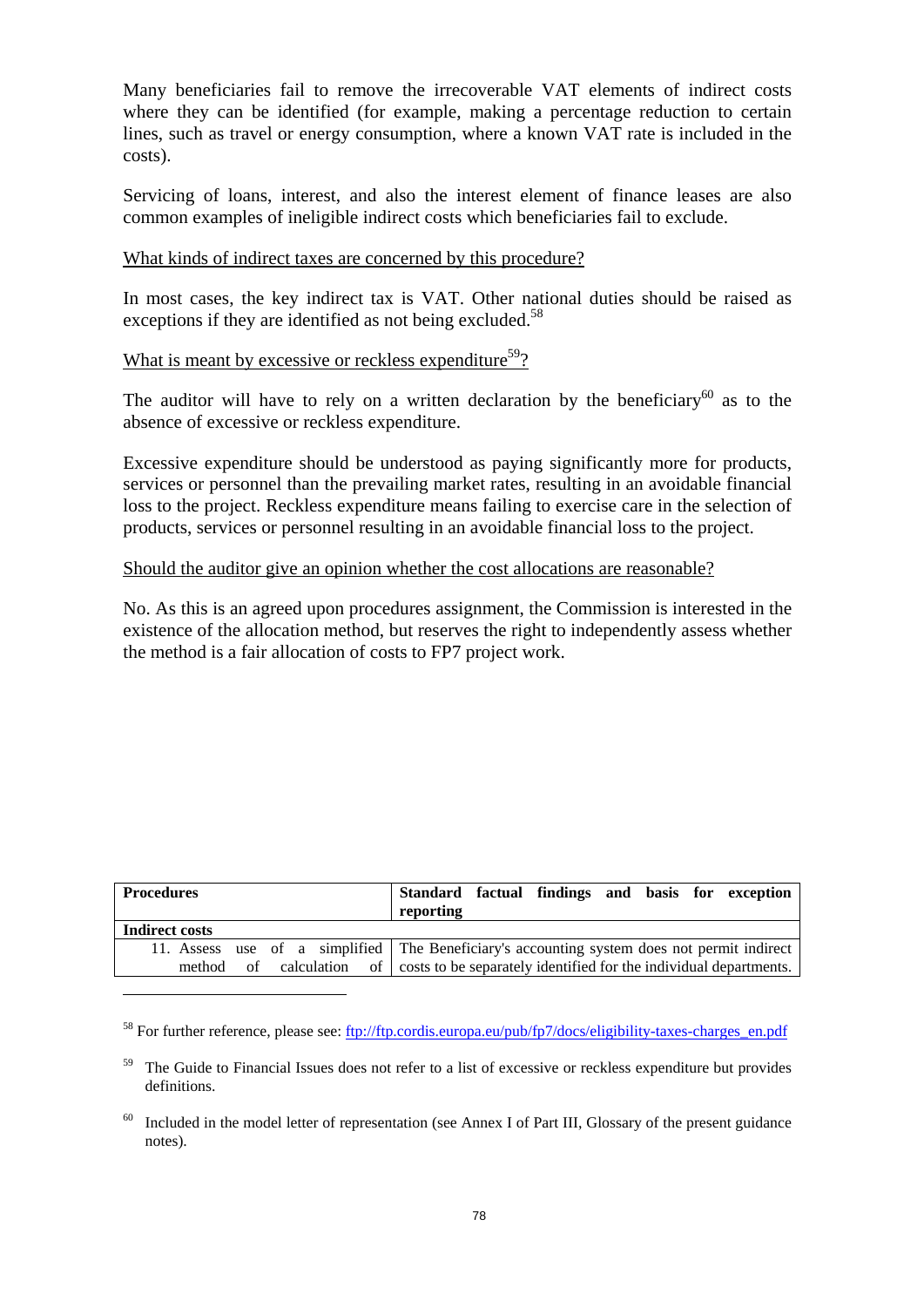| overheads at the level of the                                                                                                                                                                                                                  | [and/or]                                                                                                                                                                                                                                                                                                                                                                                                                                          |
|------------------------------------------------------------------------------------------------------------------------------------------------------------------------------------------------------------------------------------------------|---------------------------------------------------------------------------------------------------------------------------------------------------------------------------------------------------------------------------------------------------------------------------------------------------------------------------------------------------------------------------------------------------------------------------------------------------|
| legal entity.<br>The Beneficiary may use a<br>simplified method of calculation<br>(either due to the lack of<br>analytical accounting or legal<br>requirement to use a form of<br>cash-based accounting). This<br>does not permit the use of a | The Beneficiary's accounting system is cash-based and year-<br>end adjustments are made using accounting estimates in order<br>to charge certain accrued costs.<br>The Auditor obtained the breakdown of overhead costs and<br>the adjusting entries together with the source of the relevant<br>accounting entries.                                                                                                                              |
| generalised estimate, or the use<br>of a 'standard' rate that is not<br>derived from the accounting<br>records of the period in<br>question. Thus the rate (but not<br>the methodology) should be<br>updated for each accounting<br>period.    | The Beneficiary provided the Auditor with underlying<br>calculations showing the basis for additional accounting<br>entries. The Auditor agreed these calculations to the relevant<br>sources of management information.<br>Any elements of a simplified calculation which represent<br>percentage estimates and which cannot be compared to<br>underlying data should be listed (together with the<br>amounts) as exceptions in the main report. |

### What is the objective of this procedure?

 $\overline{a}$ 

The procedure "to assess" should mean the following: when performing **simplified calculations of indirect costs**, the beneficiary may not benefit from an analytical accounting system which can separate costs of different types as described in the prior procedures. Effectively, it will not be possible to identify or separate certain research costs from those related to other activities such as education. The Commission thus wishes to verify that the beneficiary has carried out a procedure to ensure that the indirect costs charged in the simplified method are not significantly larger than they would be if the true analytical data was known.

### Which documents should the beneficiary prepare for the auditor?

As above, the beneficiary should provide the appropriate management information. In the case of the simplified method, this can be expected to be based on information from a variety of sources $^{61}$ .

### What is meant by 'relevant sources of management information'?

Beneficiaries using the simplified method should be using the best information available, but which sometimes is not very detailed. For example, the only data the beneficiary may have in order to allocate power consumption is the floor space of the relevant buildings, even though power consumption may in reality be concentrated in certain locations (e.g. the computer research centre). In the absence of real data on consumption, the beneficiary should choose a conservative but objective measure (floor space can be verified by reference to the relevant management information).

 $61$  The source of information will depend on the cost-driver used to distribute the shared costs among the different activities. The Auditor will be interested in any document supporting the correctness of the estimated allocation.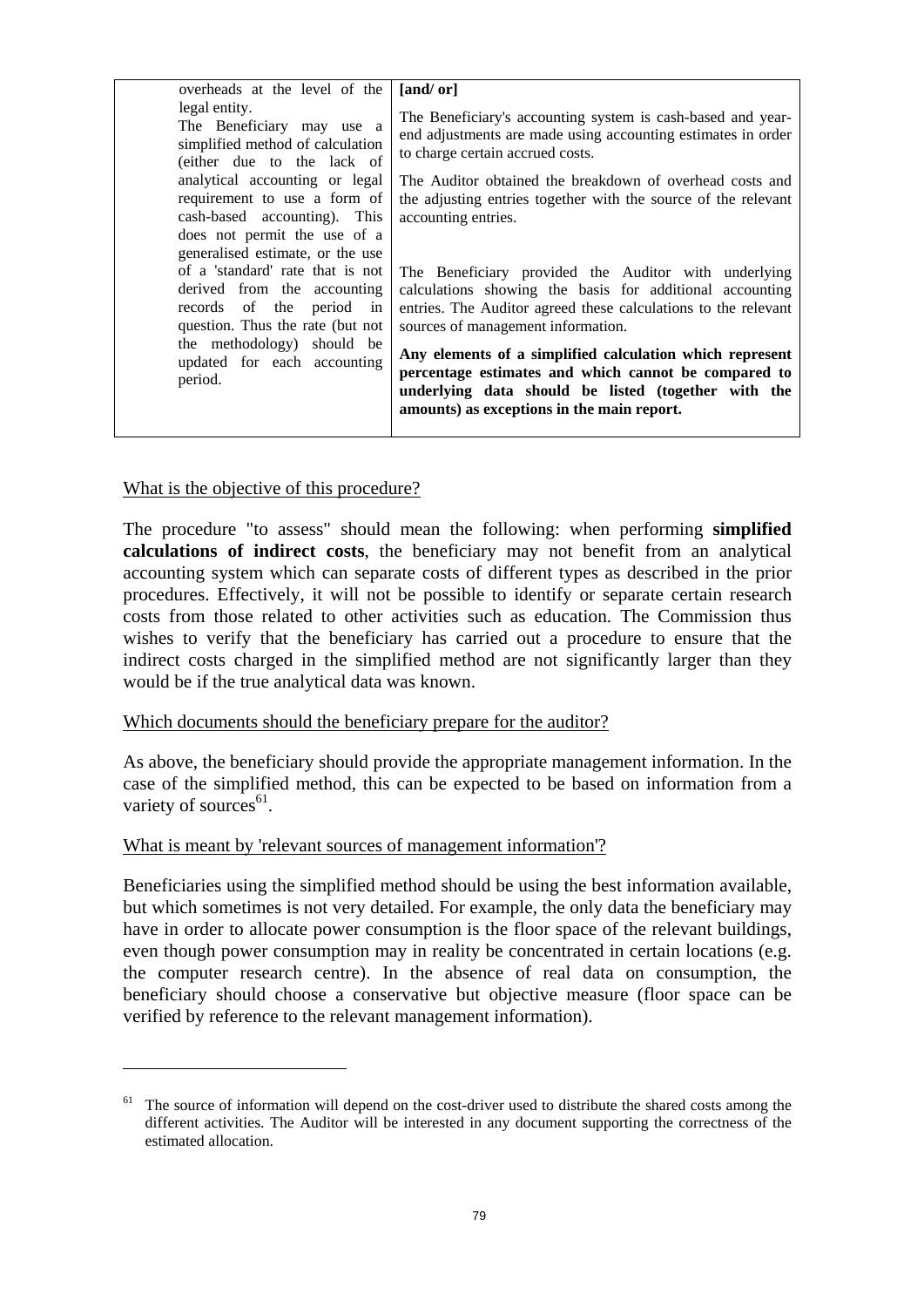## What kind of allocation method should give rise to an exception?

Taking the example of the computer centre above, if the beneficiary allocated (say) 30% of its power consumption without having any factual basis, this should be raised as an exception by the auditor. For the Commission the concept of the simplified method does not extend to estimates which do not have a verifiable basis. Thus if the beneficiary cannot demonstrate to the auditor how the 30% was calculated, it should be raised as an exception.

# *6.4.5 Exchange rates used*

| <b>Procedures</b>                                     | Standard factual findings and basis for exception                                                                                                                                                                                                                                       |
|-------------------------------------------------------|-----------------------------------------------------------------------------------------------------------------------------------------------------------------------------------------------------------------------------------------------------------------------------------------|
|                                                       | reporting                                                                                                                                                                                                                                                                               |
| <b>Exchange rates</b>                                 |                                                                                                                                                                                                                                                                                         |
| 12. Inspect and compare exchange<br>rates into Euros. | The Auditor compared the exchange rates used for conversion<br>with the applicable official exchange rates established by the<br>European Communities and the Beneficiary used [choose<br>one]:<br>the conversion rate of the date where the actual costs<br>$\bullet$<br>were incurred |
|                                                       | the rate applicable on the first day of the month<br>$\bullet$<br>following the end of reporting period<br>Where rates cannot be agreed, an exception should be<br>noted, (together with the amount) in the main report.                                                                |

## What is the objective of this procedure?

As a reminder, Article II.6.4 of FP7 model Grant Agreement foresees that costs shall be reported in EUR. Beneficiaries with accounts in currencies other than EUR shall report in EUR on the basis of the exchange rate that have applied either on the date that the actual costs were incurred or on the basis of the rate applicable on the first day of the month following the end of the reporting period. Beneficiaries with accounts in EUR shall convert costs incurred in other currencies according to their usual accounting practices. For beneficiaries with accounts in currencies other than EUR, the auditor is expected to compare the rates used for foreign currency conversion to the official rates established by the European Central Bank so that the Commission can confirm that they were accurately calculated.

It is imperative that costs be reported in EUR in the Financial Statements and that beneficiaries with accounts in currencies other than EUR report in EUR on the basis of the **exchange rate published by the European Central Bank** that would have applied either:

− on the date that the actual costs were incurred or

− on the basis of the rate applicable on the first day of the month following the end of the reporting period.

The auditor should therefore check that the exchange rate used in the Financial Statements conforms to one of the two above-proposed options, the European Central Bank website being the official source for the exchange rate to be applied: **[www.ecb.eu/stats/exchange/eurofxref/html/index.en.html](http://www.ecb.eu/stats/exchange/eurofxref/html/index.en.html)**.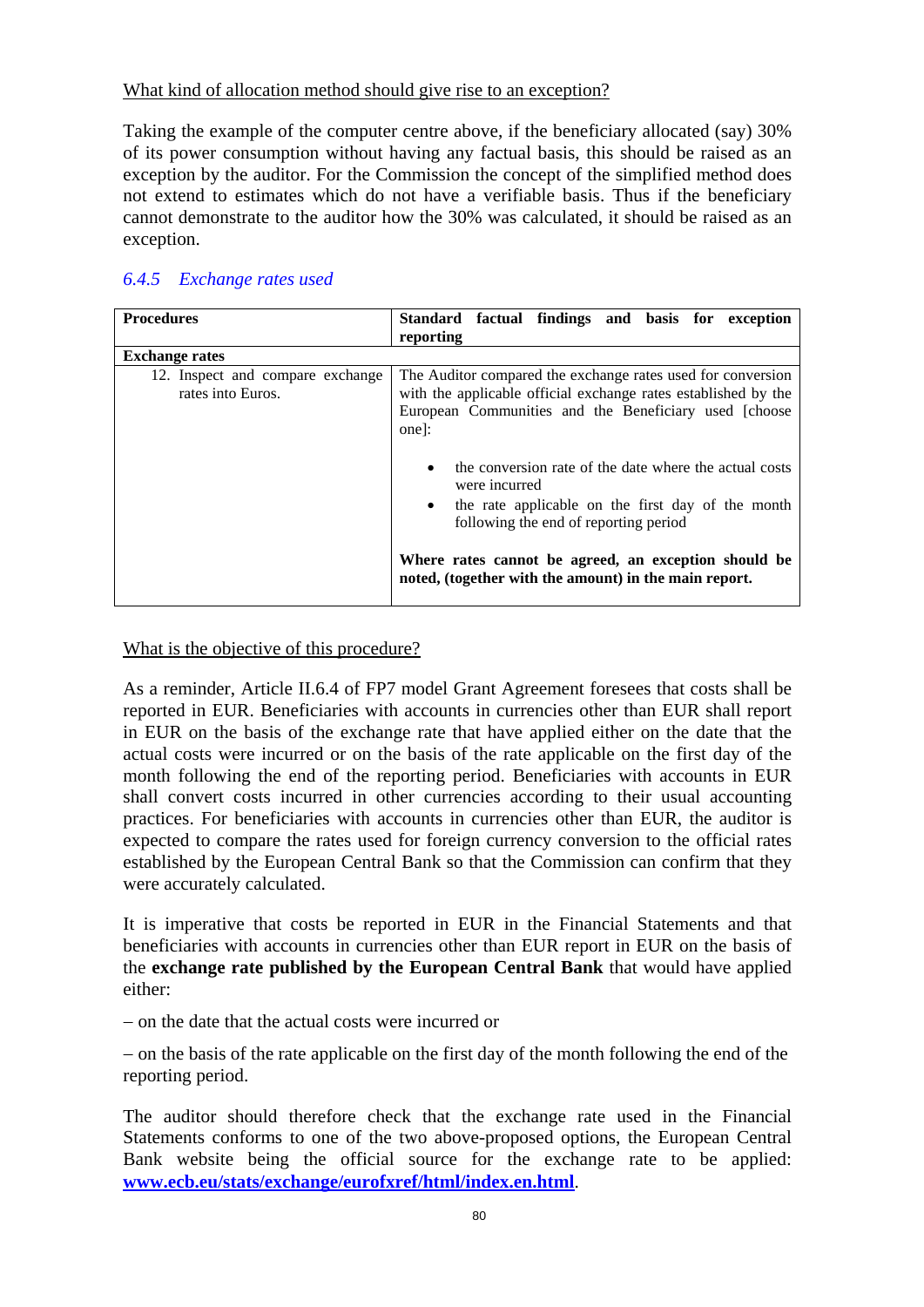If the exchange rate chosen by the beneficiary does not correspond to one of the two above options, the auditor should report an exception on the exchange rate used as a reference. It is expected from the auditor to quantify and report the differences between the exchange rate used by the beneficiary and one of the two options.

## Does this procedure apply to beneficiaries with accounts in Euro performing transactions incurred in other currencies?

As mentioned above, Article II.6.4 of FP7 model Grant Agreement states that for beneficiaries using the euro as its accounting currency, but who have incurred expenses in another currency, the rule is not to apply the ECB rates, but their usual accounting practice. Therefore procedure n°12 does not apply to beneficiaries with accounts in EUR and costs incurred in other currencies. The certifying auditor should indicate the reason for not performing this procedure (i.e. beneficiary with accounts in EUR and costs incurred in other currencies) and this should not be considered as an exception.

| <b>Procedures</b>                                                                                                                                                                     | Standard factual findings and basis for exception<br>reporting                                                                                                                                                                                                                                                                                 |  |  |  |  |  |  |  |  |  |  |
|---------------------------------------------------------------------------------------------------------------------------------------------------------------------------------------|------------------------------------------------------------------------------------------------------------------------------------------------------------------------------------------------------------------------------------------------------------------------------------------------------------------------------------------------|--|--|--|--|--|--|--|--|--|--|
| <b>Receipts</b>                                                                                                                                                                       |                                                                                                                                                                                                                                                                                                                                                |  |  |  |  |  |  |  |  |  |  |
| 13. Identification of receipts.<br>The Beneficiary is obliged to declare<br>in its claim any receipts related to<br>the project (income from events,<br>rebates from suppliers, etc.) | The Auditor examined the relevant project accounts and<br>obtained representations from the Beneficiary that the amounts<br>listed represent a complete record of the sources of income<br>connected with the project. The amount included in the claim<br>regarding receipts is the same as the amount recorded in the<br>project accounting. |  |  |  |  |  |  |  |  |  |  |
|                                                                                                                                                                                       | Any discrepancies in the receipts noted in the accounts and<br>those reported by the Beneficiary should be noted<br>(together with the amount) as exceptions in the main<br>report.                                                                                                                                                            |  |  |  |  |  |  |  |  |  |  |

## *6.4.6 Identification of receipts*

## What is the objective of this procedure?

The objective is to ensure that the receipts related to the project have been correctly declared. The wording "Project accounting" in the procedure means the entire process to establish the project accounts $62$ .

## Which documents should the beneficiary prepare for the auditor?

Extracts from the project accounting should be made available showing all income entries. In addition to this, a declaration from the beneficiary should be obtained that

 $\overline{a}$ 

 $62$  Refer to Part III, Glossary for details on project accounts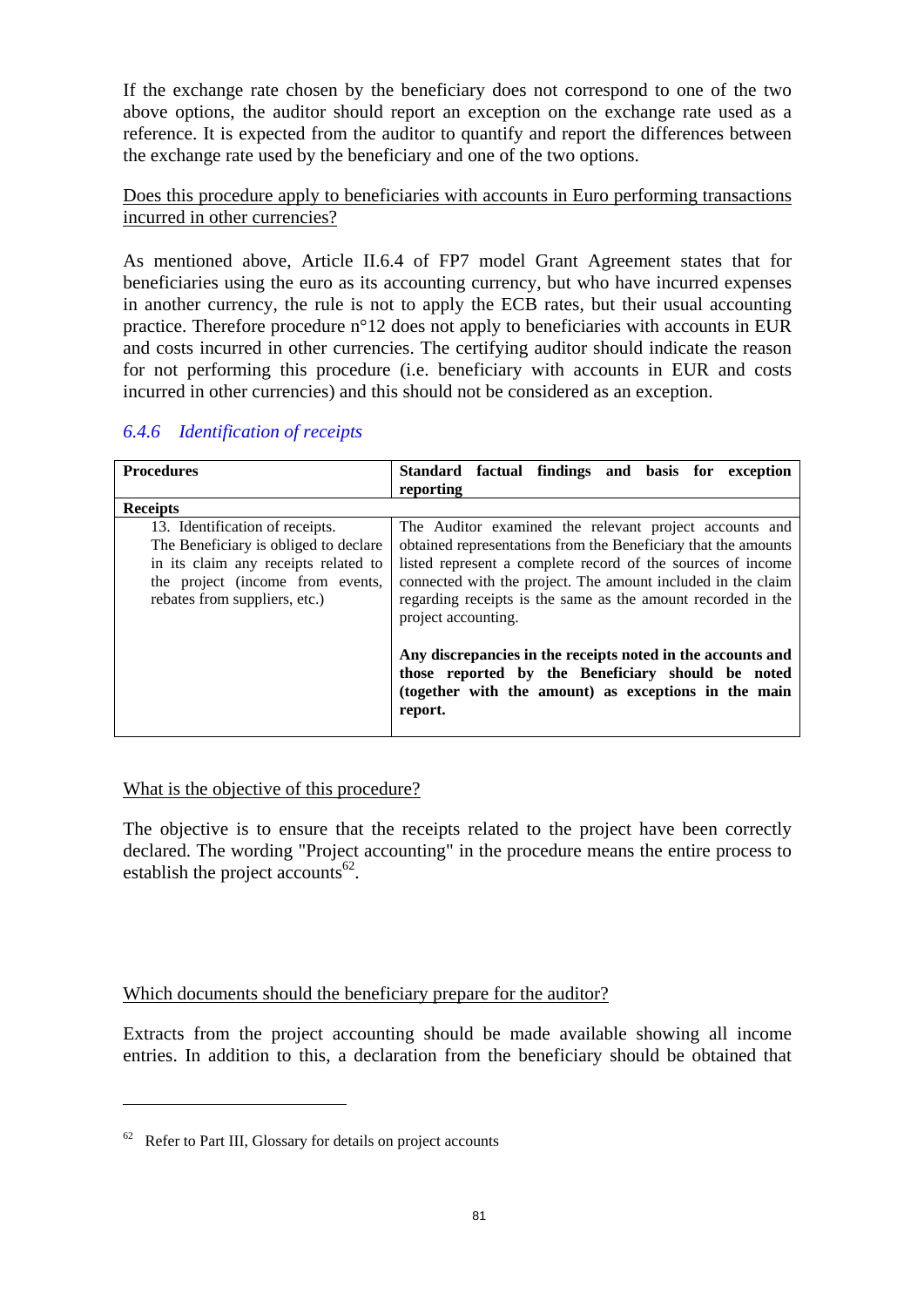receipts reported to the Commission are complete and the beneficiary has taken sufficient steps to ensure their completeness according to its normal accounting practices.

# *6.4.7 Identification of interest yielded*

| <b>Procedures</b>                                                                                                                | Standard factual findings and basis for exception<br>reporting                                                                                                                      |
|----------------------------------------------------------------------------------------------------------------------------------|-------------------------------------------------------------------------------------------------------------------------------------------------------------------------------------|
| <b>Interests yielded</b>                                                                                                         |                                                                                                                                                                                     |
| 14. Identification of interest yielded<br>on pre-financing.<br>The Beneficiary, when it is the<br>coordinator of the project, is | The Auditor compared the relevant project accounts with the<br>interest shown in the bank statements and found them to be the<br>same.                                              |
| obliged to declare interest<br>yielded on pre-financing                                                                          | Any discrepancies in the interest noted in the accounts and<br>those reported by the Beneficiary should be noted<br>(together with the amount) as exceptions in the main<br>report. |

## What is the objective of this procedure?

The objective is to ensure that all interest yielded on pre-financing has been correctly declared in the claim for the Commission. This process is only applicable when the beneficiary acts as the coordinator of a multi-partner FP7 project or when the beneficiary is a single participant in a mono-beneficiary grant.

## Which documents should the beneficiary prepare for the auditor?

Extracts from the project accounting and the relevant bank statements should be made available showing all interest income entries. In addition to this, a declaration from the beneficiary should be obtained that interest income reported to the Commission is complete.

# 6.5 Specific provisions for Marie Curie grants

A new Form D has been developed for use in the Marie Curies grants. This form addresses in particular the specificities relating to Personnel, Subcontracting, Equipment, Travel and consumable costs.

Since the Marie Curie Grant Agreement provides for a 10% flat-rate for indirect costs, procedures aim at verifying that the flat-rate has been calculated on the basis of the direct eligible costs excluding the direct eligible costs for sub-contracting and the cost of resources made available by third parties which are not used on the premises of the beneficiary.

## 6.6 Specific provisions for ERC grants

A new Form A (Certificate of Financial Statements) has been developed for the ERC grants the procedures concerning direct costs are identical to the procedures in Form D of the Standard Model Grant Agreement and the current Guide can be used for information. Form A does not foresee procedures for indirect costs under the ERC grants.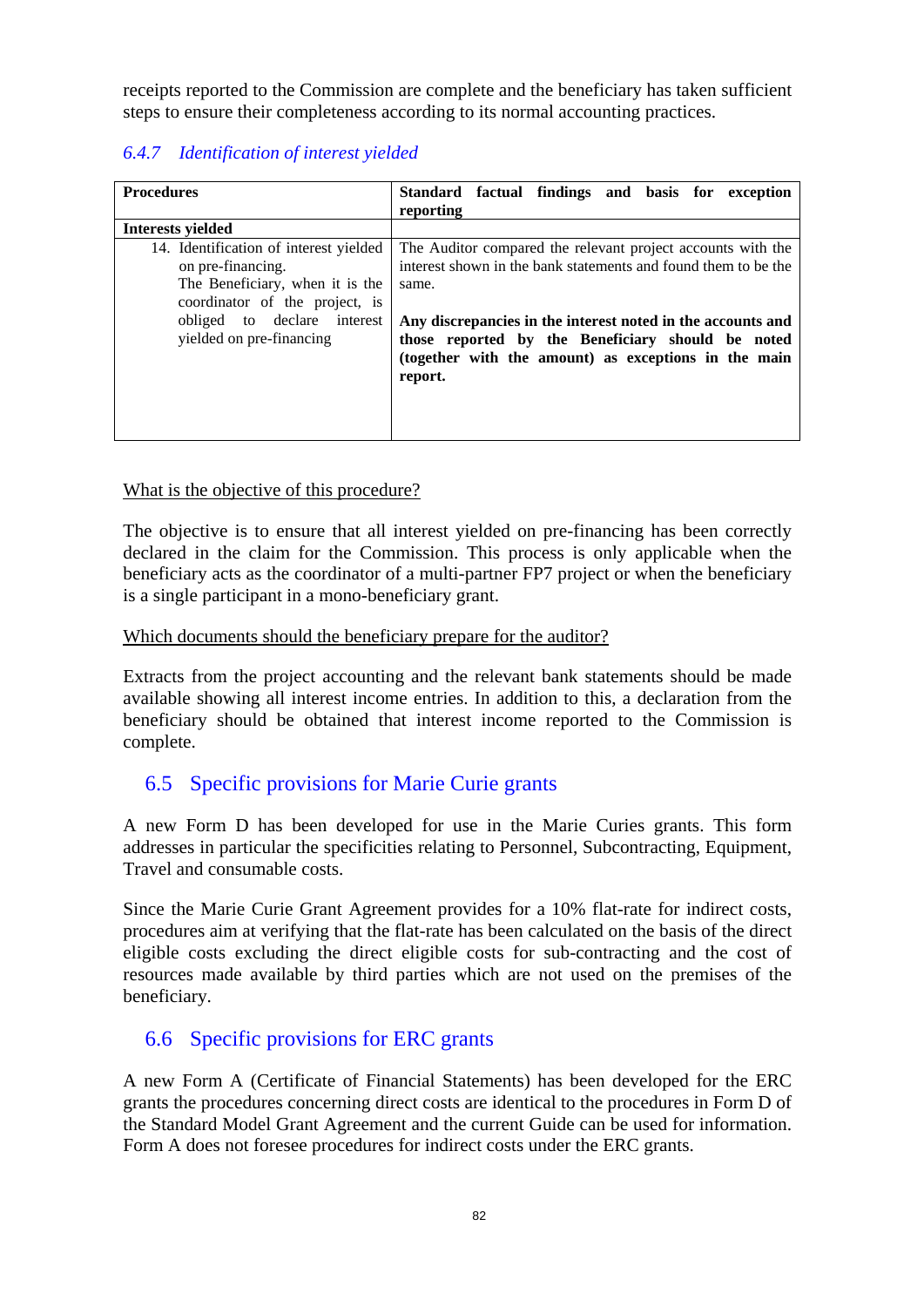PART III: GLOSSARY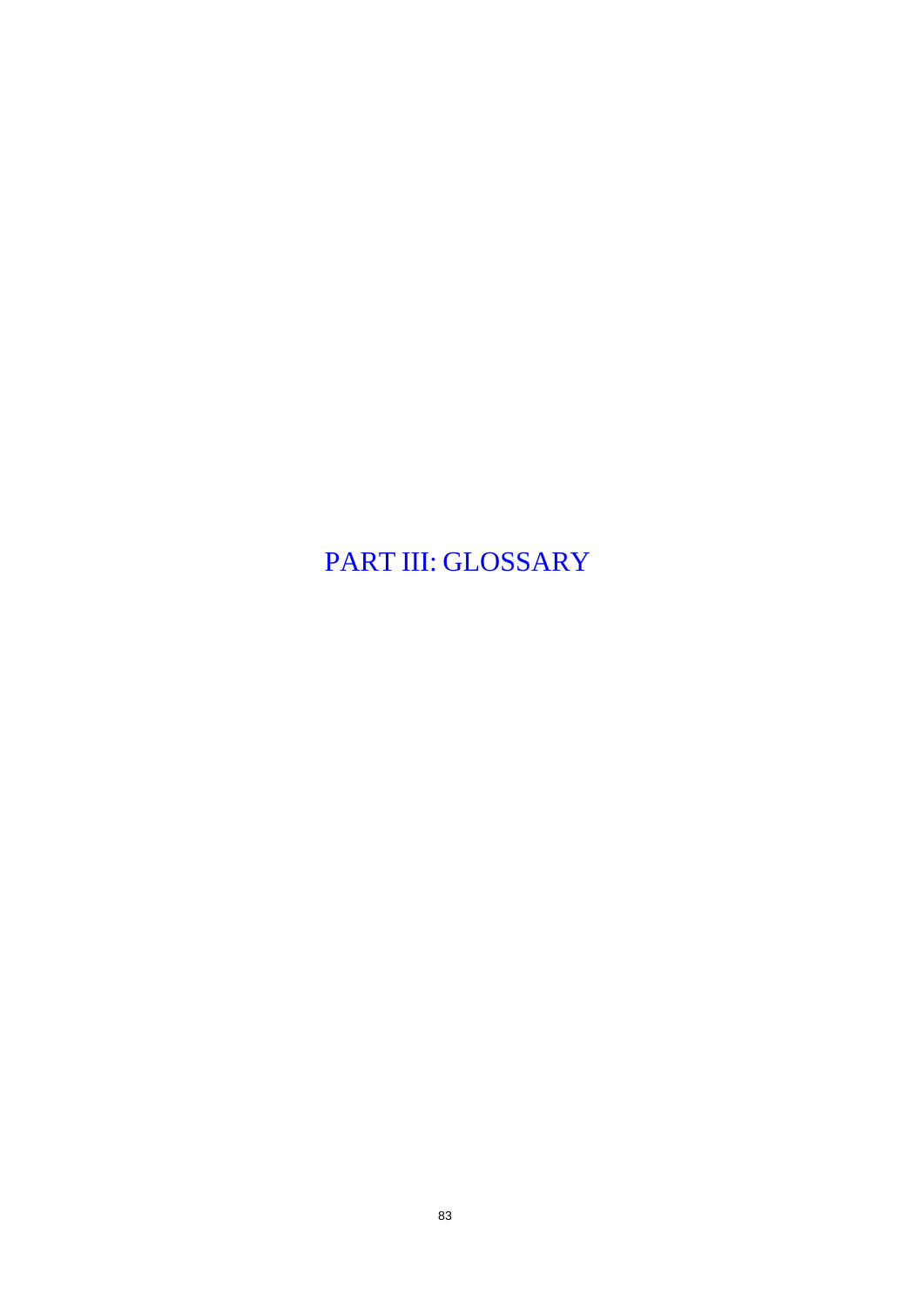## **ACCOUNTING RECORDS**

Refer to the accounting entries and the documents supporting the statutory financial statements and/or reporting requirements, as well as, the internal procedures, reports or other documents necessary to understand the accounting system of the beneficiary.

The accounting records include, among others:

- Accounting entries:
	- o Accounting journal
	- o General ledger
	- o Cash book
	- o Inventory register / Fixed assets register
- Supporting documents
	- o Sales and purchase invoices
	- o Delivery notes, in particular for fixed assets
	- o Credit notes
	- o Salary slips
	- o Bank statements
- Other documents
	- o Rules applied for depreciation
	- o Method of allocation of indirect costs
	- o Internal rules for reimbursement of travel expenses

### **EXCESSIVE OR RECKLESS EXPENDITURE**

The auditor will have to rely on a written representation by the beneficiary<sup>63</sup> as to the absence of reckless or excessive expenditure.

Excessive expenditure should be understood as paying significantly more for products, services or personnel than the prevailing market rates, resulting in an avoidable financial loss/charge to the project. Reckless expenditure means failing to exercise care in the selection of products, services or personnel resulting in an avoidable financial loss/charge to the project.

### **EXCEPTION**

 $\overline{a}$ 

In the context of the Forms D and E, matters to be reported by the auditor in his report under the caption "Exceptions" include the following:

- Error or exception: Any fact detected by the auditor while performing a procedure which prevents him from using the standard text of the findings

 $63$  Included in the model letter of representation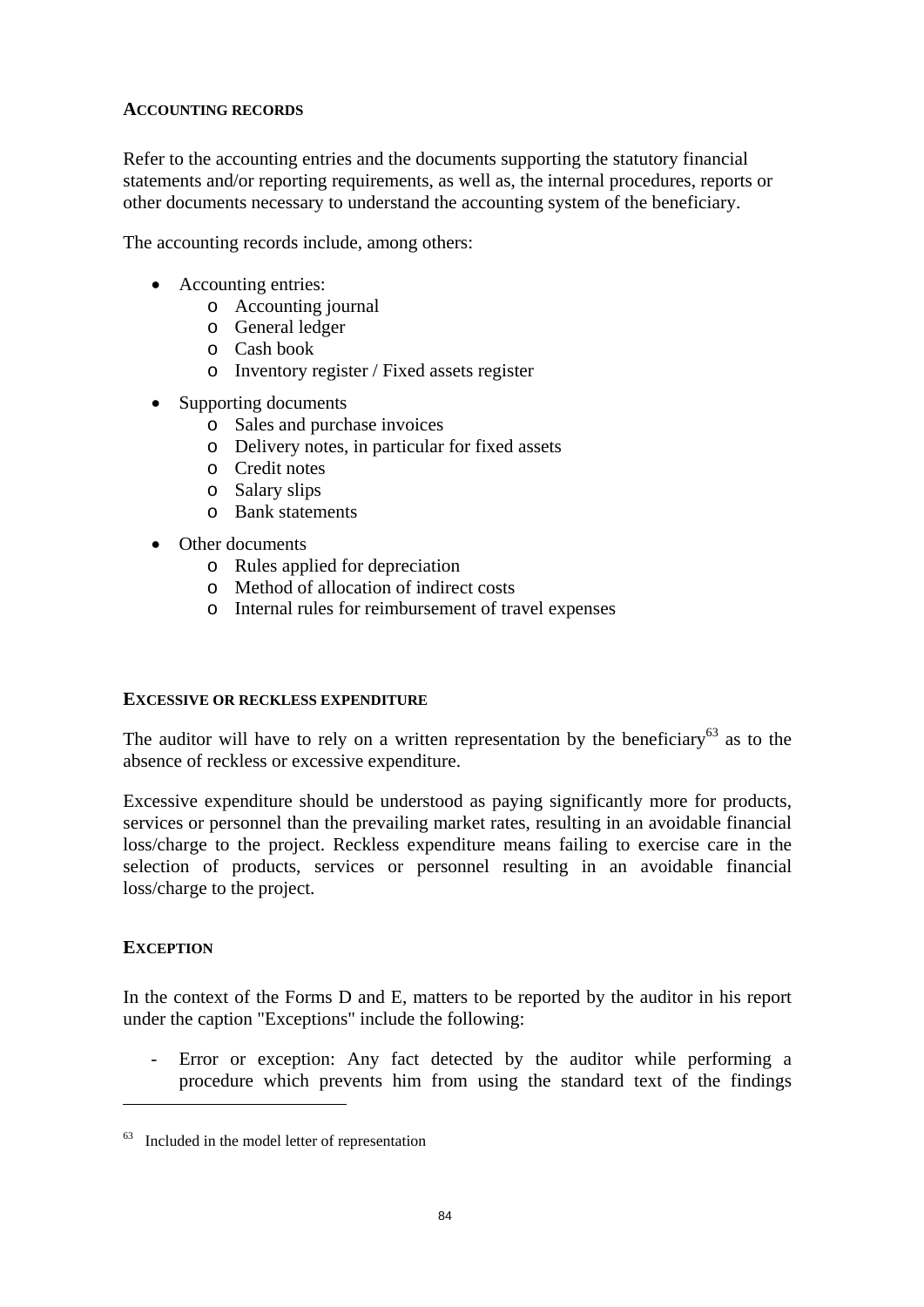proposed in the model Form. Therefore, whenever the standard text of the findings needs to be modified by the auditor following the application of the procedure, this should be reported as an *exception*. 64

Scope limitation: Any fact or event which impedes the auditor to perform any of the procedures. This includes any modification made by the beneficiary in the standard model statements of the model Form to reflect the real situation which would prevent the auditor from carrying out the corresponding procedure.

For instance in procedure 1 of the table of statements and procedures of the Form E, the standard statement by the beneficiary reads:

## *"Time recording exists, with authorisations, which enables all personnel […]"*

If the beneficiary states that there is no time recording, the related procedure described in the right-hand column (verification of the time recorded) cannot be carried out. Therefore this scope limitation should be reported as an exception in the auditor's report.

An *exception* should also be raised if auditors decide to carry out alternative procedures on findings due to the specific circumstances related to the beneficiary (such as the lack of time recording but existence of other related evidence). The auditor should explain under "Exceptions" the reasons why he could not carry out the standard procedure(s) and describe the alternative procedure(s) and related findings.

## **FINANCIAL STATEMENT (IN RTD CONTEXT)**

Refers solely to Form C (Annex VI to the EC FP7 Grant Agreement) whereby the Beneficiary declares costs to the Commission in the frame of the Grant Agreement. In this context, Financial Statements are not the beneficiary's statutory financial statements (or equivalent).

Models of Form C can be found at:

[http://cordis.europa.eu/fp7/calls-grant-agreement\\_en.html#standard\\_ga](http://cordis.europa.eu/fp7/calls-grant-agreement_en.html#standard_ga) 

### **GENERAL LEDGER**

 $\overline{a}$ 

It corresponds to the double-entry accounting in which the financial movements are recorded at the level of each individual account. It presents the chart of accounts of the beneficiary and provides the information on the debit and credit entries made in the individual accounts. The general ledger is the primary source from which the statutory financial statements (or equivalent) are prepared.

<sup>64</sup> Please note that the Form D uses several examples of findings which trigger an *exception*. However, this does not mean that only these findings should be reported as *exceptions*.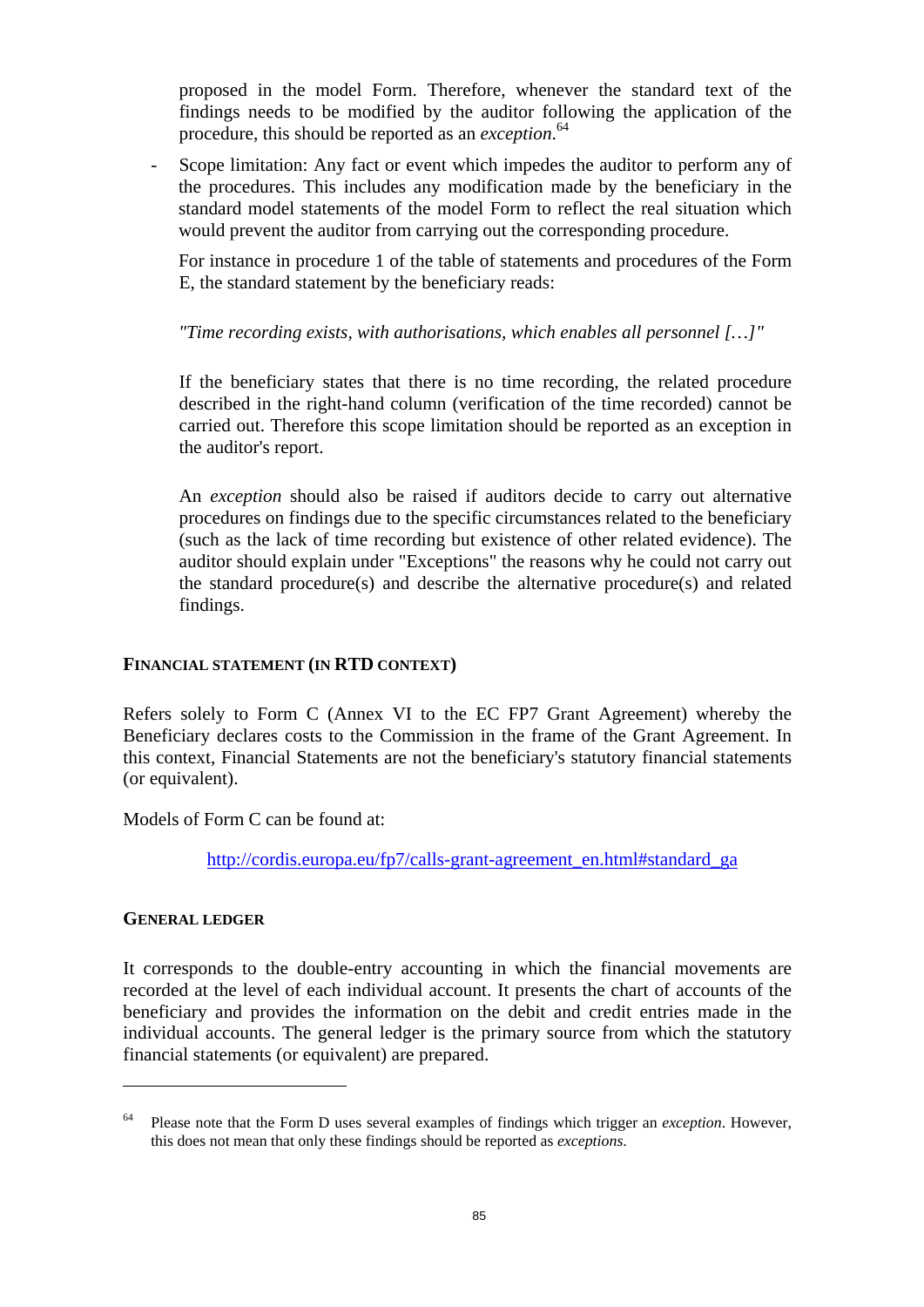## **INDIRECT TAXES**<sup>65</sup>

Identifiable<sup>66</sup> indirect taxes including value added tax (either recoverable or not by the beneficiary) are not eligible according to the Grant Agreement provisions. An identifiable indirect tax is a tax charged on the cost of a good or service and paid by the purchaser in the form of an increase of the price.

However, indirect taxes will be allowed when not identifiable. This may be for example the case with foreign invoices where the price indicated is gross without identifying the value added tax. In any case, the beneficiary should be able to justify this in the event of an audit.

#### **NORMAL ACCOUNTING POLICY**

Standards and criteria used by the beneficiary to prepare its statutory financial statements (or equivalent). The accounting policy applied by the beneficiary for FP7 Grant Agreements should not differ from its normal accounting policy. Whenever adjusting entries are necessary to comply with the eligibility criteria of the Grant Agreement, these should be duly documented $\overrightarrow{67}$  and reconciled to the accounting records.

The normal accounting policy can never be adapted ad-hoc in order to overcharge the EC Grant Agreement compared with the normal practices of the beneficiary.

#### *Example*:

 $\overline{a}$ 

The term "normal accounting policy" is referred in procedure 7 of the Form D concerning the depreciation of the equipment. In this procedure it is explicitly demanded that the depreciation method applied for the assets charged to the Grant Agreement should be the same as the depreciation method normally applied by the beneficiary.

Situations as the following are, therefore, not permitted:

Beneficiary X applies an annual depreciation of 25 % for IT equipment.

Two new computers for a total of EUR 3.000 are purchased to be used exclusively for the EU Grant Agreement "Y". The project covered by this Grant Agreement has duration 2 years.

<sup>65</sup> For additional details on the subject, refer to the "Guide to Financial Issues relating to FP7 Indirect Actions", section "Article II.14.3 of GA – Non-eligible costs" and the following link [ftp://ftp.cordis.europa.eu/pub/fp7/docs/eligibility-taxes-charges\\_en.pdf](ftp://ftp.cordis.europa.eu/pub/fp7/docs/eligibility-taxes-charges_en.pdf)

<sup>66</sup> Identifiable means explicitly indicated on the purchase invoice.

<sup>67</sup> Adjusting entries refer to the corrections aimed at eliminating costs included in the indirect costs but which are ineligible under FP7 (e.g. provisions for future losses, exchange losses, interest owed, etc).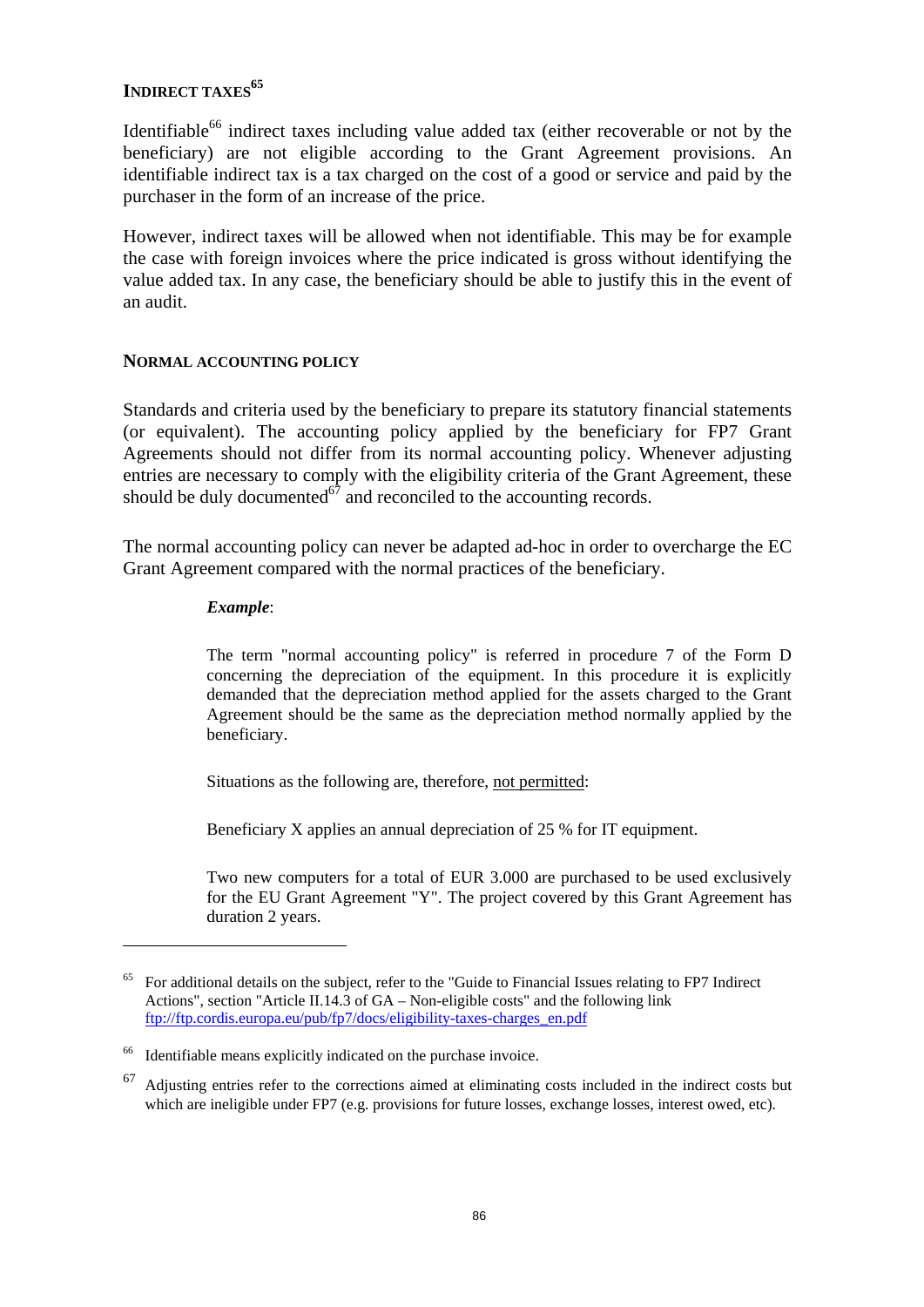The beneficiary decides to apply yearly depreciation of 50 % in order to charge the full cost of the equipment to the project.

Annual depreciation according to the "normal accounting policy" =  $3.000 * 25 % =$ 750 Total depreciation charged to the Grant Agreement = 750 \* 2 years = **1.500**

Annual depreciation according to the ad-hoc accounting policy =  $3.000 * 50 %$  =

1.500

Total depreciation charged to the Grant Agreement = 1.500 \* 2 years = **3.000**

The concept of "**normal policy**" can be extended to other areas of costs, for instance travel costs, meaning that no internal rule for allocation of expenses should be modified in order to overcharge the FP7 Grant Agreement.

### *Example for travel costs*:

The internal policy of Beneficiary X concerning the flight tickets is that all its researchers should travel in economy class.

However, Beneficiary X realises that they have overestimated the budget necessary for travels for the FP7 Grant Agreement in which it is participating.

Beneficiary X decides then to accept its researchers travelling in business class because the costs will be charged to the Grant Agreement. In addition, they decide that the daily allowance generally paid to the researchers will be increased by 10 % for these trips since there will be sufficient budget.

This kind of derogation from the internal rules is **not** permitted.

Please note, however, that **"normal accounting policy"** cannot override FP7 rules. Therefore, if there is a contradiction between the normal accounting policy and the FP7 rules, for the purposes of the preparation of the costs statement the beneficiary should abide to the FP7 rules. For example, if under the normal practice the calculation of overheads includes marketing costs, they should be removed as non-eligible under the FP7 eligibility rules irrespective of how they are "normally" accounted for by the beneficiary.

### **NORMAL EMPLOYMENT COSTS**

Refers to all costs components related to personnel. These include the basic salary, sickness, pension and social contributions as well as any kind of allowances or benefits granted to the employees. The notion of "normal" implies that those are the standards commonly applied by the beneficiary.

### **PRODUCTIVE TIME**

The productive time for an employee is the time actually spent on direct work. Productive hours have to be clearly justified and should match the underlying time records.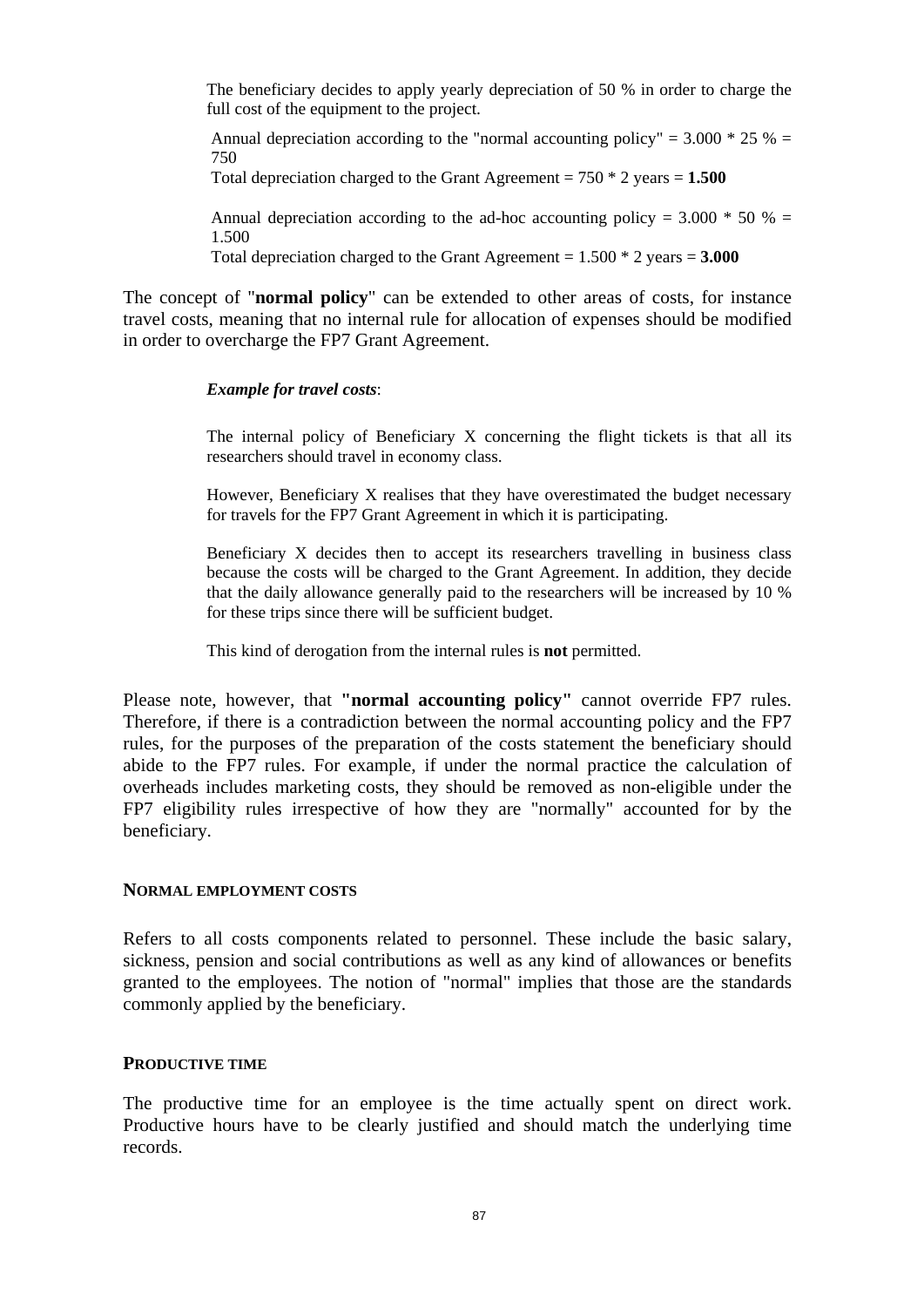The productive time should exclude annual leave, public holidays, training and sick leave. Productive hours must be calculated according to the beneficiary's normal practices and will vary depending on the personnel category, industry sector, unions, contracts and national legislation.

A figure of 210 working days per year could be considered representative in most cases.

| Example:                  |        |
|---------------------------|--------|
| Total days in a year      | 365    |
| Weekends                  | $-104$ |
| Annual holidays           | $-21$  |
| <b>Statutory holidays</b> | $-15$  |
| Illness/Others            | $-15$  |
| Workable days in a year   | 210    |

\* 8 working hours/day = 1.680 *Productive hours*

If the productive hours actually worked (as supported by the time-records) are greater than the productive hours budgeted, the first shall be used for the calculation of the personnel costs.

### **PROJECT ACCOUNTS**

Normally project accounts for FP7 projects are management account codes allocated solely to individual FP7 projects which are integrated in the double entry accounting system of the beneficiary. This integration with the double entry system reduces the likelihood of double counting and makes it easier to reconcile the costs with the accounting records. Thus the invoices (say for travel) which are allocated to the project are posted via double entry to the individual project accounts, so that the travel costs incurred for a particular project in a particular period can be correctly identified. Other forms of recording project expenditure (e.g. spreadsheets) are not considered as reliable as management accounting directly linked to the double-entry accounting system.

#### **"PRO FORMA" FINANCIAL STATEMENT**

The "pro forma" financial statement should be prepared by beneficiary in the same format as the Form C. Usually it will cover an interim period from the beginning of the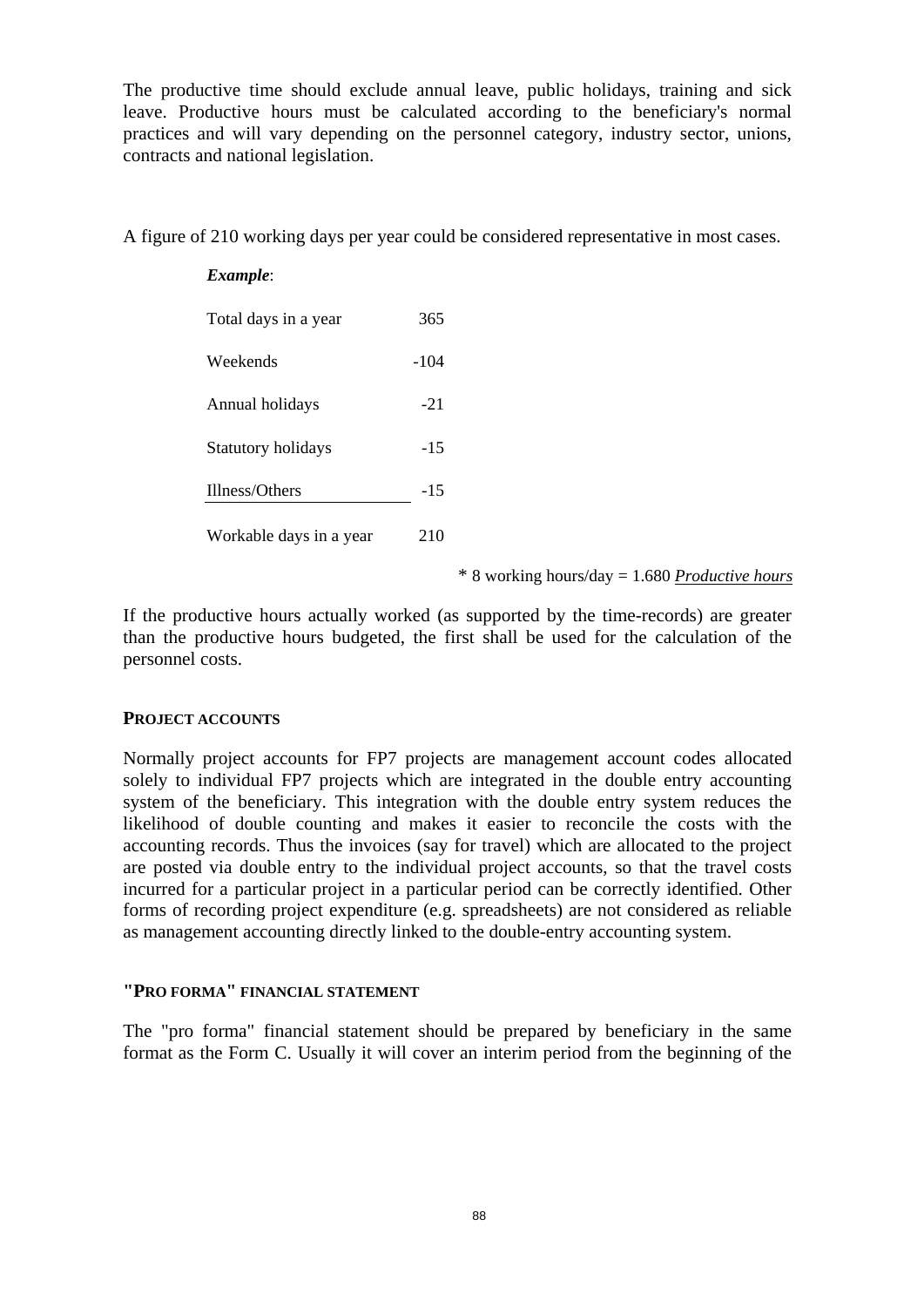project<sup>68</sup> in order to be used as a basis for analysis of the Certification on the Methodology when no actual Form C (covering a full reporting period for the Grant Agreement) is yet available.

The "pro forma" Form C is not an official document and should not be submitted to the Commission. It is only to be used by the auditor as the supporting evidence in the absence of the Financial Statement (Form C).

### **REPRESENTATION LETTER**<sup>69</sup>

The representation letter is a document clearly dated in which the Beneficiary confirms in writing all representations made to the Auditor during the course of the procedures specified. The purpose of this letter is to document the responsibility of the Beneficiary with regard to the information presented during the procedures.

> *Example*: An example of Representation Letter is given in the Annex to this glossary.

## **SIMPLIFIED METHOD**<sup>70</sup>

 $\overline{a}$ 

The simplified method is a way of declaring indirect costs applicable to organisations which cannot provide an analysis of their indirect costs at a **detailed level** (i.e. by activity), but can aggregate their indirect costs **at least at the level of the legal entity**.

This requires that the beneficiary has an accounting system enabling it to determine the total indirect costs (overheads) of the entity as a whole. However, the same system would not permit the share of the indirect costs generated by the research activities to be fully identified separately from the other indirect costs. Therefore, the indirect costs of the beneficiary should be treated altogether and allocated using a cost driver which accounts for all the productive hours of the entity and not only for the research productive hours.

<sup>&</sup>lt;sup>68</sup> When the beneficiary changes its methodology in the course of the duration of the project and seeks for a certificate on methodology, the "Pro forma" financial statement may cover another period for which a Form C has not yet been submitted.

<sup>69</sup> See FP7 Grant Agreement- ANNEX VII – Form E paragraph 1.1

<sup>70</sup> For further explanation on the simplified method, please refer to the "Guide of Financial Issues relating to FP7 Indirect Actions" ftp://ftp.cordis.europa.eu/pub/fp7/docs/financialguide\_en.pdf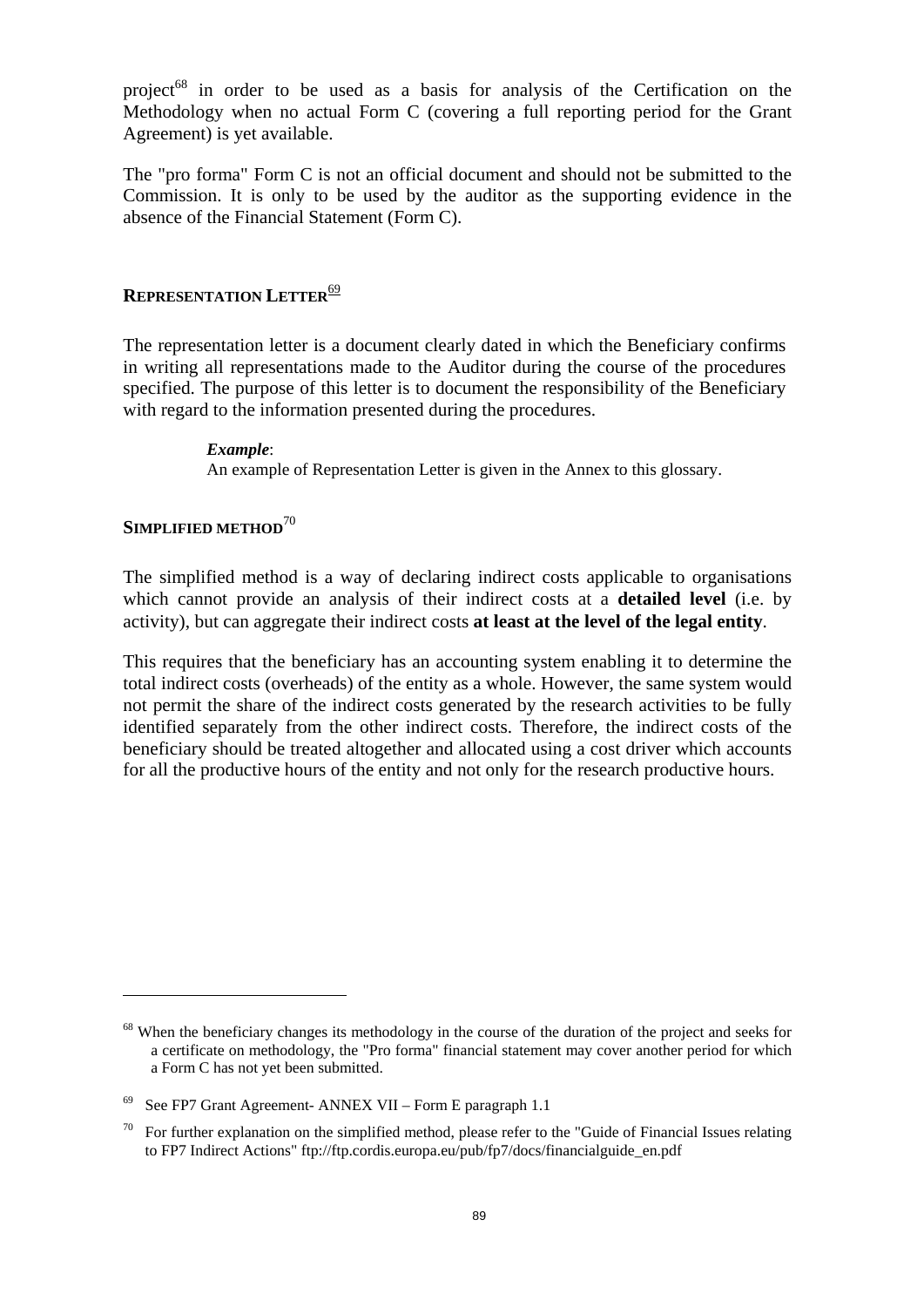

## **UNDERLYING MANAGEMENT INFORMATION**<sup>71</sup>

 $\overline{a}$ 

Accounting policies, internal accounting procedures and supporting documents (working papers, details on calculations, etc.) constitute the basis for the normal calculation of the indirect costs for the beneficiary.

The beneficiary must provide the auditor with the additional information and underlying calculations enabling the reconciliation between the normal calculation and the basis of calculation of the amounts charged to the Grant Agreement. The adjusting entries applied by the beneficiary must be substantiated by the underlying calculations which are to be agreed by the auditor to the relevant sources of management information.

<sup>&</sup>lt;sup>71</sup> In the context of the simplified indirect cots calculation (Form E, procedure 6)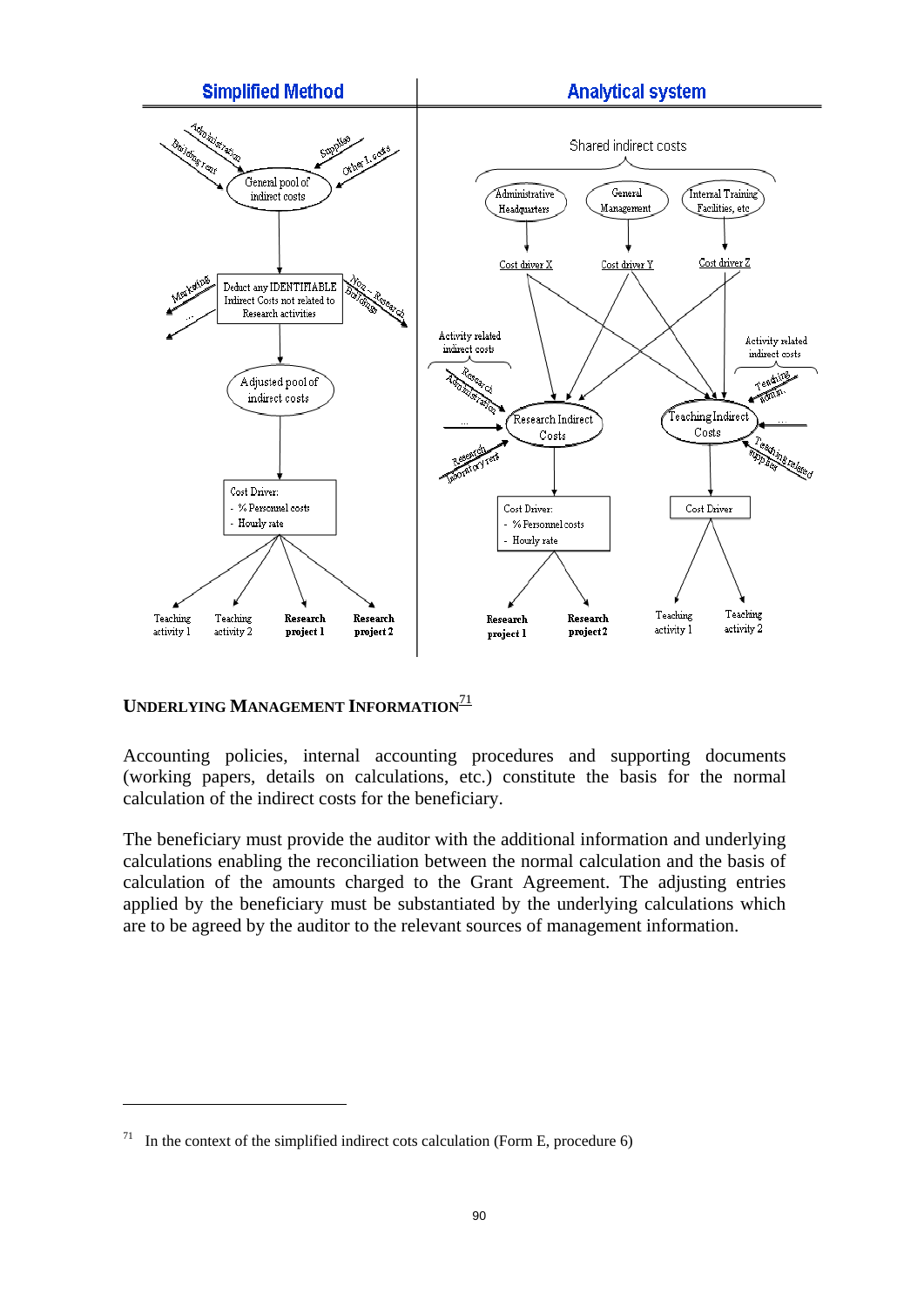### **ANNEX 1 – EXAMPLES OF LETTERS OF REPRESENTATION**

## **1.A Related to the Certificate on the Methodology (Form E)**

# **Letter of Representation**

(Beneficiary letterhead) (Date-same as date of the factual findings report) (Addressed to the Audit firm)

Dear Madam, dear Sir,

 $\overline{a}$ 

Taking into consideration our responsibility as mentioned in the Article 1.1 of Annex VII-Form E of the FP7 Grant Agreement N° xxxxx (Project Title Acronym) with the European Commission and in connection with your engagement to perform agreed upon procedures regarding the Methodology (Form E) as at [date] or covering the period from [date] to [date], we hereby confirm the following representations made to you during your engagement:

- We are responsible for the preparation of the statements made in the Form E and for their accuracy and completeness. All the statements cover the methodology used as at (date) or for the period starting (date) and ending (date) to prepare the cost Financial Statements in accordance with the Grant Agreement.
- We have made available to you all records, documents, statements and significant information that we believe are relevant for the purpose of the agreed-uponprocedures you have performed.
- All information given to you regarding personnel and their remuneration, division of their time, and qualifications is accurate, complete and in line with the historic data.
- Costs that we have reported as eligible costs are actual costs excluding any profits $^{72}$ and are determined in accordance with our usual accounting principles and allocation methods in place.
- (*if applicable)* We have complied with the conditions of the consortium agreement.
- Personnel costs used in the calculation of average or individual personnel cost to be charged to the EU projects do not include bonuses or special conditions for employees working on European Commission funded projects nor do they include ineligible costs in particular those enumerated in Article II.14.3 of Annex II to ECGA.
- Indirect costs only include those costs which cannot be allocated to specific projects and support the functioning of the organisation as a whole.

 $72$  As could be the case, for instance, of internal invoicing, inter-departmental charges, etc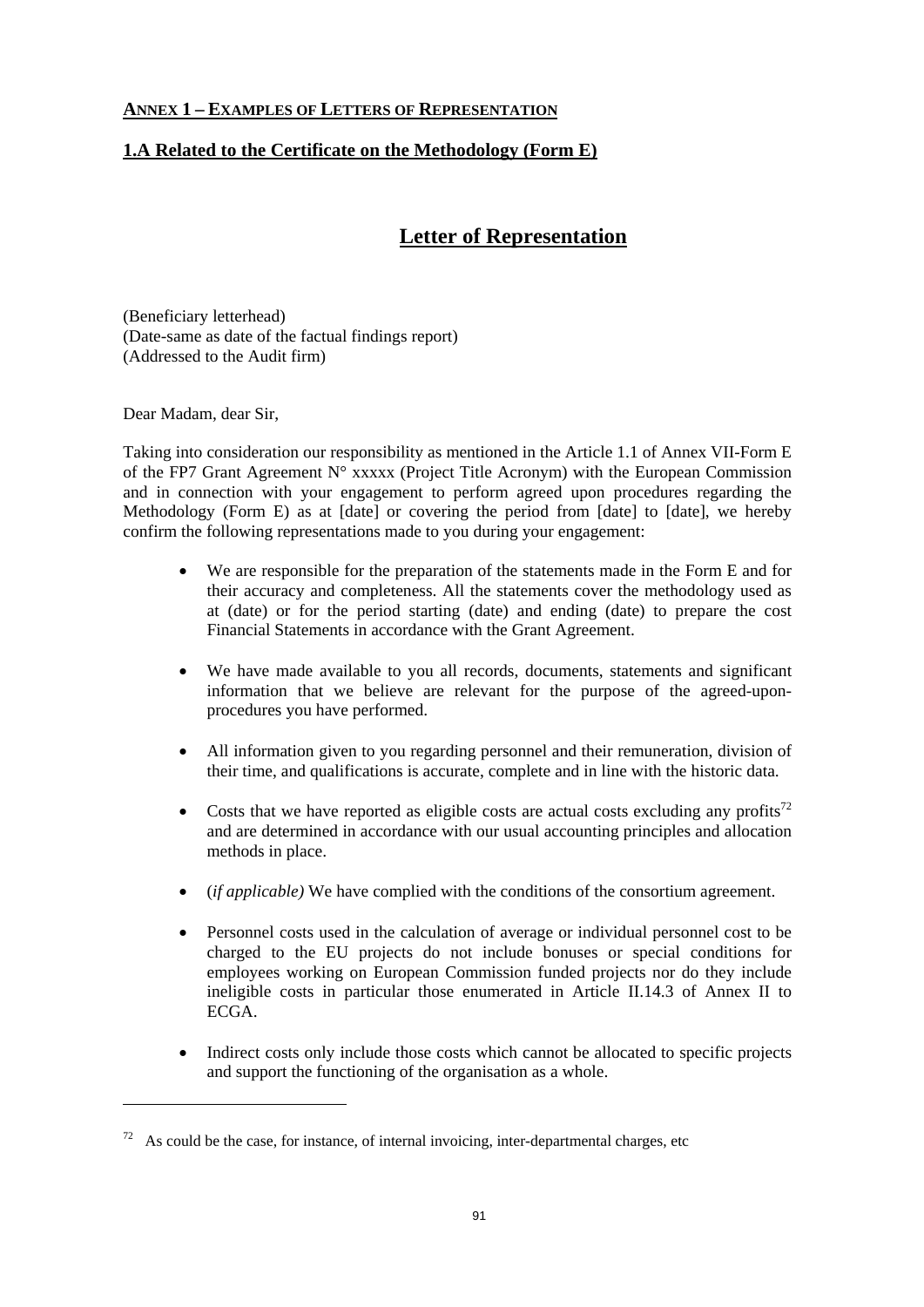- No implicit interest is included in the expenditures in relation to European Commission funded projects.
- Purchases are made according to the principles of best value for money (best pricequality ratio), transparency and equal treatment. No excessive or reckless expenditure is included.
- No event has occurred after [ending date of period covered by statements], which would have a significant impact upon those statements.

Nothing has come to our attention during the period under review, including management actions and/or other matters of importance that might be considered to represent financial irregularities, fraud or an illegal act which would have an impact on the statements OR the following financial irregularities, fraud or illegal acts which have an impact on the statements have occurred : […] and sufficient measures have been taken to correct them and to prevent repetition, and they have all been fully disclosed to you.

….

(Name of the Beneficiary)

(Stamp and Signature)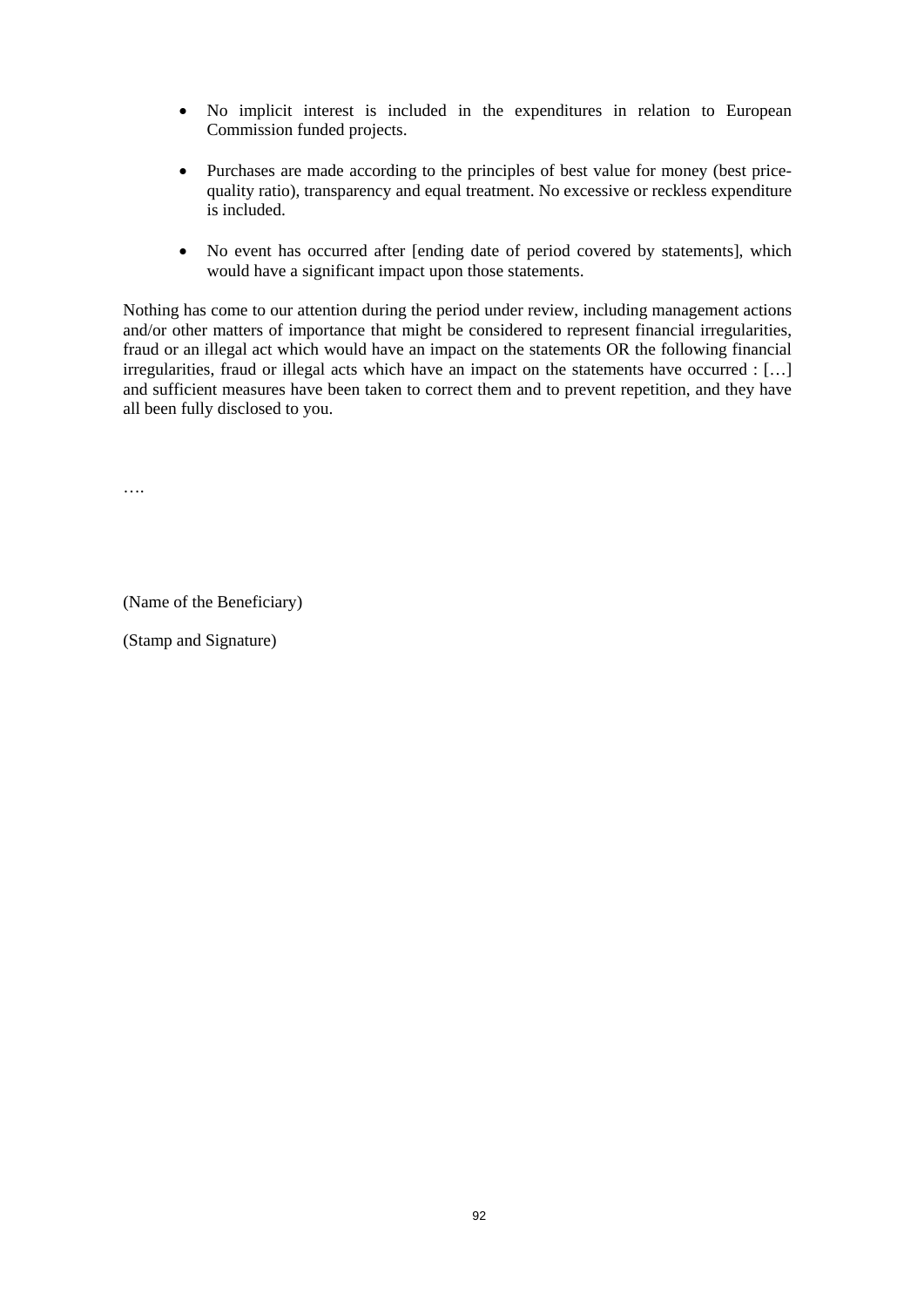## **1.B Related to the Certificate on the Financial Statements (Form D)**

# **Letter of Representation**

(Beneficiary letterhead) (Date-same as date of the factual findings report) (Addressed to the Audit firm)

Dear Madam, Dear Sir,

Taking into consideration our responsibility, as mentioned in Article 1.1 of Annex VII - Form D of the FP7 Grant Agreement  $N^{\circ}$  xxxxx (Project Title Acronym) with the European Commission and in connection with your engagement to perform agreed-upon procedures regarding the Financial Statement (Form D) covering the period from [date] to [date] (the "Financial Statement"), we hereby confirm the following representations made to you during your engagement:

- We are responsible for the preparation of the Financial Statement covering the period starting (date) and ending (date) in accordance with the Grant Agreement and for their accuracy and completeness.
- We have made available to you all records, documents, statements and information that we believe are relevant for the purpose of the agreed-upon-procedures you have performed.
- (*if applicable)* We have complied with the conditions of the consortium agreement.
- Personnel costs:
	- o (Option 1) Personnel costs reported in the Financial Statement are not based on budgeted or estimated amounts. They are calculated using rates based on actual costs, and reflect the time actually worked on the [ ] project during the period covered by the Financial Statement. OR
	- o (Option 2) Personnel costs reported in the Financial Statement are not based on budgeted or estimated amounts. They are calculated using average rates which are compliant with the acceptability criteria adopted by the Commission in its Decision C(2011)174 and reflect the time actually worked on the [ ] project during the period covered by the Financial Statement.
- Subcontracts and contracts to suppliers of goods and services are awarded in accordance with a procedure including an analysis of best value for money (best price-quality ratio), transparency and equal treatment.
- Indirect costs reported in the Financial Statement do not include any of the following costs: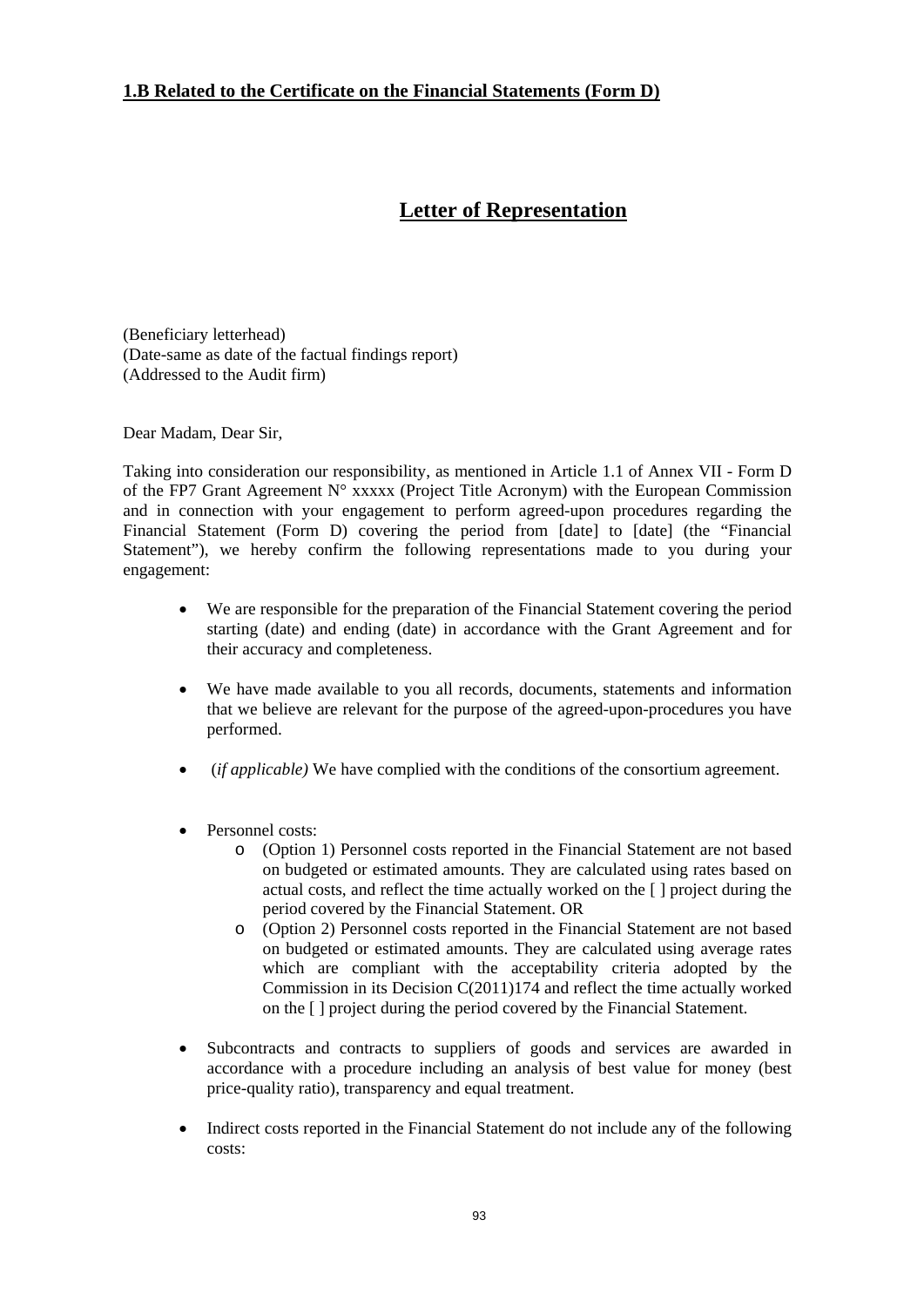- o Identifiable indirect taxes including value added tax (for instance local business and property taxes);
- o Duties (for instance customs duties);
- o Interest owed;
- o Provisions for possible future losses or charges (for instance provisions for doubtful debt (but not normal accruals);
- o Exchange losses, cost related to return on capital (for instance exchange losses from billing in a foreign currency);
- o Costs declared or incurred, or reimbursed in respect of another Union/Euratom project;
- o Debt and debt service charges,
- o Excessive or reckless expenditure (for instance loan charges);
- o Implicit interest (leasing costs or other credit arrangements);
- o Costs attributable to activities other than the research activities covered by the [ ] project, such as manufacturing, education, marketing of products or services, etc.
- Purchases in connection with the [] project are made according to the principles of best value for money (best price-quality ratio), transparency and equal treatment. No excessive or reckless expenditure is included in the Financial Statement.
- The receipts declared in the Financial Statement represent a complete record of the sources of income connected with the European Commission funded project (for example, income from events, rebates from suppliers…), and have been recorded in accordance with our normal accounting practices.
- (*if applicable)* All interest yielded on pre-financing of the [ ] project during the period covered by the Financial Statement has been reported in the Financial Statement.
- No event has occurred after [ending last day of the period covered by the Financial Statement], which would have an impact upon the Financial Statement.
- Nothing has come to our attention during the period under review, including management actions and/or other matters of importance that might be considered to represent financial irregularities, fraud or an illegal act which would have an impact on the Financial Statement OR the following financial irregularities, fraud or illegal acts which have an impact on the Financial Statement have occurred: […] and sufficient measures have been taken to correct them and to prevent repetition and they have all been fully disclosed to you.
- [Other matters, as applicable].

(Name of the Beneficiary)

(Stamp and Signature)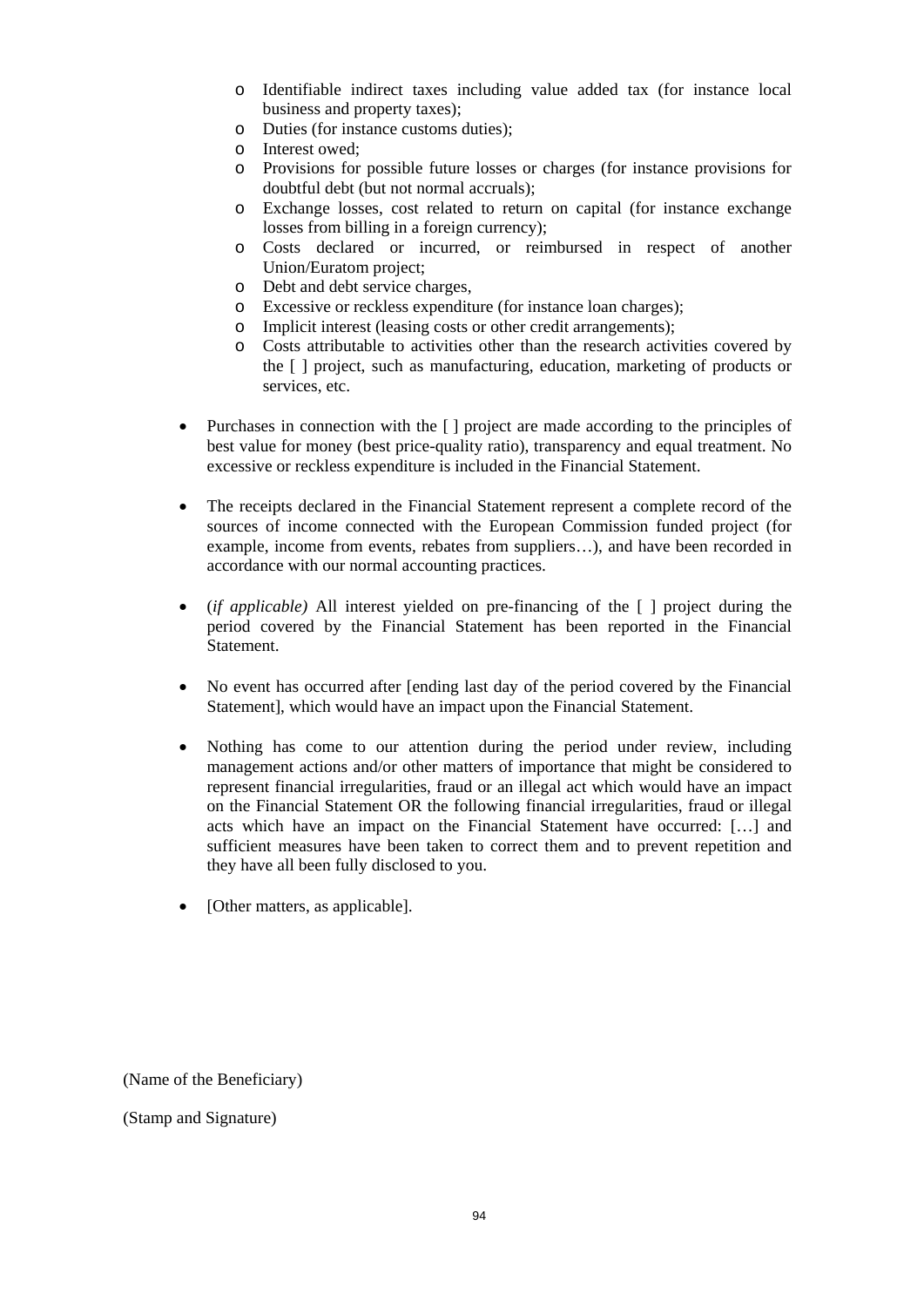#### **ANNEX 2 – TEMPLATE MODEL FOR CALCULATION OF HOURLY PERSONNEL RATE**

| <b>Calculation of hourly personnel rate</b>            |                |                         |                                        |                         |  |  |  |  |  |  |  |
|--------------------------------------------------------|----------------|-------------------------|----------------------------------------|-------------------------|--|--|--|--|--|--|--|
| Salary details per person or category                  |                | Gross salary (1)        | <b>Employer's social</b><br>charge (2) | Others (3)              |  |  |  |  |  |  |  |
| Month 1                                                |                |                         |                                        |                         |  |  |  |  |  |  |  |
| Month <sub>2</sub>                                     |                |                         |                                        |                         |  |  |  |  |  |  |  |
| Month <sub>3</sub>                                     |                |                         |                                        |                         |  |  |  |  |  |  |  |
| Month 4                                                |                |                         |                                        |                         |  |  |  |  |  |  |  |
| Month <sub>5</sub>                                     |                |                         |                                        |                         |  |  |  |  |  |  |  |
| Month <sub>6</sub><br>Month <sub>7</sub>               |                |                         |                                        |                         |  |  |  |  |  |  |  |
| Month 8                                                |                |                         |                                        |                         |  |  |  |  |  |  |  |
| Month 9                                                |                |                         |                                        |                         |  |  |  |  |  |  |  |
| Month 10                                               |                |                         |                                        |                         |  |  |  |  |  |  |  |
| Month 11                                               |                |                         |                                        |                         |  |  |  |  |  |  |  |
| Month 12                                               |                |                         |                                        |                         |  |  |  |  |  |  |  |
| Month 13, 14 or other (4)                              |                |                         |                                        |                         |  |  |  |  |  |  |  |
| Month 13, 14 or other (4)                              |                |                         |                                        |                         |  |  |  |  |  |  |  |
| Month 13, 14 or other (4)                              |                |                         |                                        |                         |  |  |  |  |  |  |  |
| <b>Sub-totals</b>                                      |                | $\overline{\mathbf{0}}$ | $\overline{\mathbf{0}}$                | $\overline{\mathbf{0}}$ |  |  |  |  |  |  |  |
| Total salary + Social charges + Others                 | $\overline{A}$ |                         |                                        | $\overline{\mathbf{0}}$ |  |  |  |  |  |  |  |
| <b>Productive hours details</b>                        |                |                         |                                        |                         |  |  |  |  |  |  |  |
| Number of working hours per week (5)                   |                |                         |                                        |                         |  |  |  |  |  |  |  |
| Number of weeks during the period (6)                  |                |                         |                                        |                         |  |  |  |  |  |  |  |
| Sub-total Working hours for the period                 | B              |                         |                                        | 0                       |  |  |  |  |  |  |  |
| Deduction for: (in days)                               |                |                         |                                        |                         |  |  |  |  |  |  |  |
| Annual holidays (7)                                    |                |                         |                                        |                         |  |  |  |  |  |  |  |
| Statutory holidays (8)                                 |                |                         |                                        |                         |  |  |  |  |  |  |  |
| Illness/others (9)                                     |                |                         |                                        |                         |  |  |  |  |  |  |  |
| sub-total absence for the period (days)                |                |                         |                                        | $\overline{0}$          |  |  |  |  |  |  |  |
| Average numbers of working hours per day (10)          |                |                         |                                        |                         |  |  |  |  |  |  |  |
| Total absence in hours                                 | $\mathsf{C}$   |                         |                                        | 0                       |  |  |  |  |  |  |  |
| <b>Total Productive hours for the 12 months period</b> | $D = B - C$    |                         |                                        | $\overline{\mathbf{0}}$ |  |  |  |  |  |  |  |
| <b>Hourly personnel rate</b>                           | A/D            |                         |                                        | $\overline{0}$          |  |  |  |  |  |  |  |

 $(1)$  The gross salary as shown on the salary slip for the month

(2) Social charge paid by employer as required by law

(3) Other components of the salary not included in the gross salary but declared to the Tax Authorities.

**Please explain** what it is e.g. company car, company contribution to pension scheme, lunch vouchers.

(4) Please add here holiday pay, 13th month, bonus, etc.. **Use one line per item and describe the nature of the salary component** (5) Following the working contract or the normal practice of the company

(6) Standard 52 weeks for a year

The relevant information to report is the number of days of holidays for which the right was generated during the period covered by the salary, not the days actually taken during the period. (7) As per contract, including seniority, etc. **Please explain** the number of holidays based on the normal practice of your company.

(8) As per law, at country, region or sector level. **Please explain** of the statutory holidays according to your company

(9) The **average** number of days of illness that can be considered as **normal** for your company

Days for specific training in the context of the project should **not** be deducted here

(10) Following the labour contract or the **normal practice** of the company